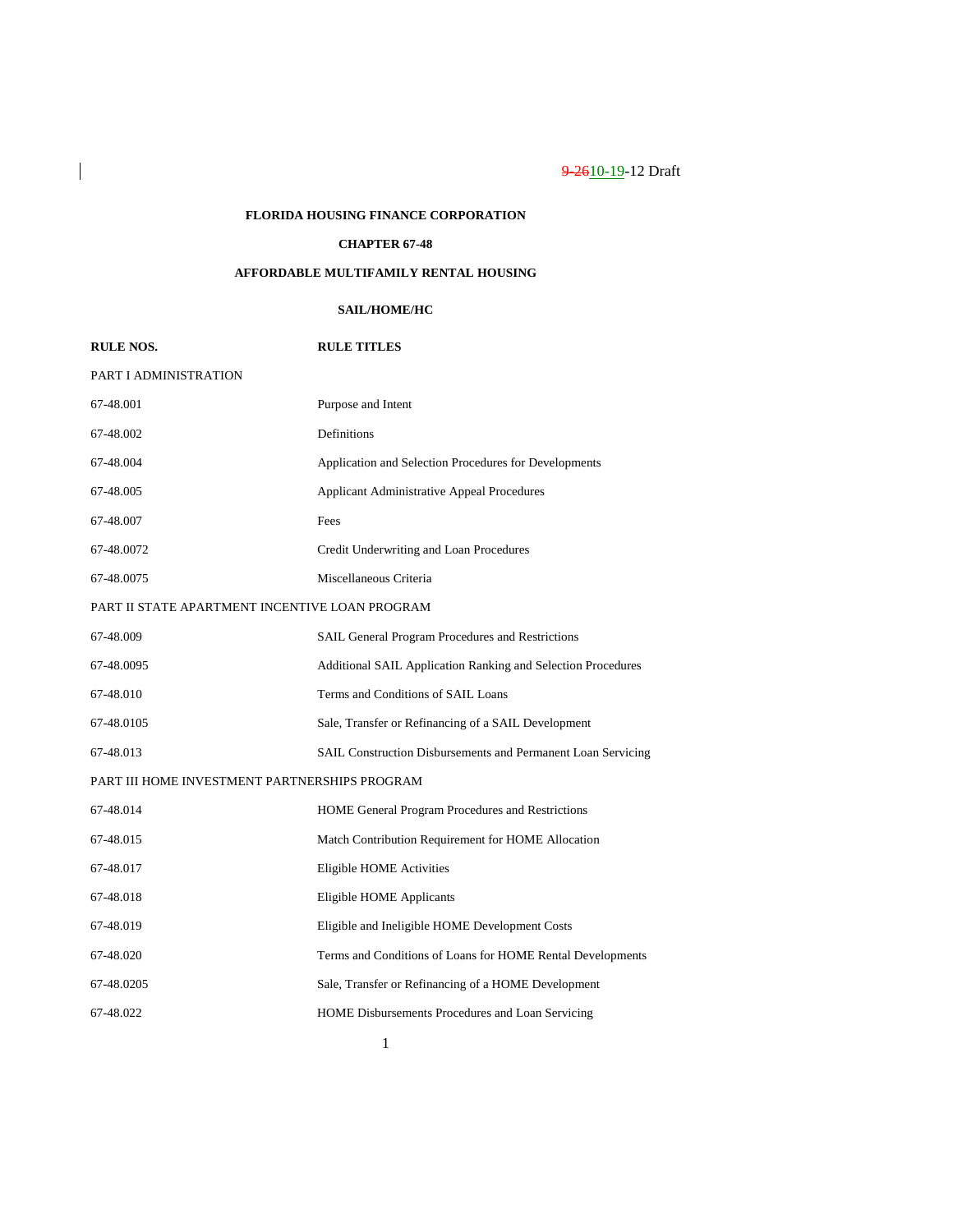### PART IV HOUSING CREDIT PROGRAM

| 67-48.023 | Housing Credits General Program Procedures and Requirements                                                        |
|-----------|--------------------------------------------------------------------------------------------------------------------|
| 67-48.027 | Tax-Exempt Bond-Financed Developments                                                                              |
| 67-48.028 | <b>Carryover Allocation Provisions</b>                                                                             |
| 67-48.029 | <b>Extended Use Agreement</b>                                                                                      |
| 67-48.030 | Sale or Transfer of a Housing Credit Development                                                                   |
| 67-48.031 | <b>Oualified Contracts Termination of Extended Use Agreement and</b><br>Disposition of Housing Credit Developments |

### **PART I ADMINISTRATION**

## **67-48.001 Purpose and Intent.**

The purpose of this rule chapter is to establish the procedures by which the Corporation shall:

(1) Administer the Application process, determine loan amounts, make and service mortgage loans for new construction or Rehabilitation/Moderate Rehabilitation/Substantial Rehabilitation of affordable rental units under the State Apartment Incentive Loan (SAIL) Program authorized by Section 420.5087, F.S., and the HOME Investment Partnerships (HOME) Program authorized by Section 420.5089, F.S.; and

(2) Administer the Application process, determine Housing Credit amounts and implement the provisions of the Housing Credit (HC) Program authorized by Section 42 of the IRC and Section 420.5099, F.S. *Rulemaking Authority 420.507 FS. Law Implemented 420.5087, 420.5089(2), 420.5099 FS. History–New 7-22-96, Amended 12- 23-96, 1-6-98, Formerly 9I-48.001, Amended 11-9-98, Repromulgated 2-24-00, 2-22-01, Amended 3-17-02, Repromulgated 4-6- 03, 3-21-04, Amended 2-7-05, Repromulgated 1-29-06, 4-1-07, Amended 3-30-08, Repromulgated 8-6-09, Amended 11-22-11,* 

### *Repromulgated \_\_\_\_.*

## **67-48.002 Definitions.**

(1) "ACC" or "Annual Contributions Contract" means a contract between HUD and a Public Housing Authority containing the terms and conditions under which HUD assists in providing for development of housing units, modernization of housing units, operation of housing units, or a combination of the foregoing.

(2) "Act" means the Florida Housing Finance Corporation Act as found in Chapter 420, Part V, F.S.

(3) "Address" means the address assigned by the United States Postal Service and must include address number,

street name and city or. For Developments for which the address has not yet been assigned, include, at a minimum,

the street name, closest designated intersection, and whether or not the Development is located within a city or in the

**Formatted:** Left, None, Indent: Left: 0", Hanging: 6.5 ch, First line: -6.5 ch, Widow/Orphan control, Don't keep with next, Allow hanging punctuation, Adjust space between Latin and Asian text, Adjust space between Asian text and numbers, Font Alignment: Auto, Tab stops: Not at 0.25" +  $0.25" + 0.25" + 0.25"$ 

**Formatted:** Space Before: 0 pt, After: 0 pt

| Formatted: None, Don't keep with next, Tab<br>stops: Not at $0.25'' + 0.25'' + 0.25'' + 0.25''$ |
|-------------------------------------------------------------------------------------------------|
| Formatted: Indent: First line: 0.25", Tab<br>stops: 0.25", Left                                 |

| Formatted: Widow/Orphan control, Don't keep<br>with next, Tab stops: Not at $0.25" + 0.25" +$<br>$0.25" + 0.25"$ |
|------------------------------------------------------------------------------------------------------------------|
| <b>Formatted: Indent: First line: 0.25"</b>                                                                      |
| Formatted: Strikethrough                                                                                         |
| Formatted: Strikethrough                                                                                         |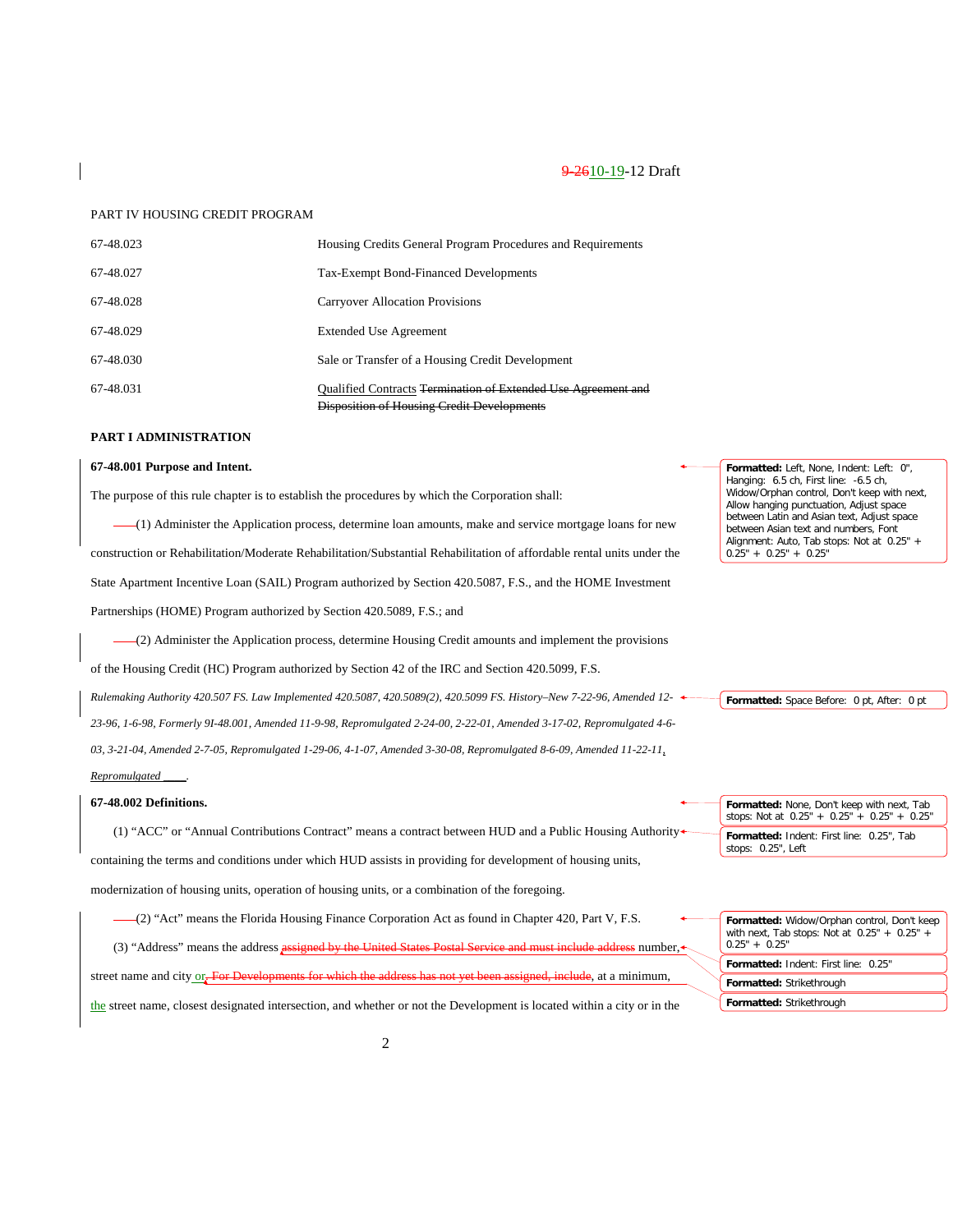unincorporated area of the county. If located within a city, include the name of the city.

(4) "Adjusted Income" means, with respect to a HOME Development, the gross income from wages, income from assets, regular cash or noncash contributions, and any other resources and benefits determined to be income by HUD, adjusted for family size, minus the deductions allowable under 24 CFR § 5.611, which is adopted and incorporated herein by reference and available on the Corporation's Website under the 2013 2011 Universal Application link labeled Related References and Links or from \_

(5) "Affiliate" means any person that, (i) directly or indirectly, through one or more intermediaries, controls, is controlled by, or is under common control with the Applicant or Developer, (ii) serves as an officer or director of the Applicant or Developer or of any Affiliate of the Applicant or Developer, (iii) directly or indirectly receives or will receive a financial benefit from a Development except as further described in Rule 67-48.0075, F.A.C., or (iv) is the spouse, parent, child, sibling, or relative by marriage of a person described in (i), (ii) or (iii) above.

(6) "ALF" or "Assisted Living Facility" means a Florida licensed living facility that complies with Sections 429.01 through 429.54, F.S., and Chapter 58A-5, F.A.C.

(7) "Allocation Authority" means the total dollar volume of Competitive Housing Credits available for distribution by the Corporation and authorized pursuant to Section 42 of the IRC.

 $-(8)$  "Applicable Fraction" means Applicable Fraction as defined in Section 42(c)(1)(B) of the IRC.

(9) "Applicant" means any person or legally formed entity that is seeking a loan or funding from the Corporation by submitting an Application or responding to a request for proposal for one or more of the Corporation's programs. For purposes of Rules 67-48.0105, 67-48.0205 and 67-48.031, F.A.C., Applicant also includes any assigns or successors in interest of the Applicant.

(10) "Application" means the forms and exhibits created by the Corporation for the purpose of providing the means to apply for one or more Corporation programs. A completed Application may include additional supporting documentation provided by an Applicant.

(11) "Application Deadline" means 5:00 p.m., Eastern Time, on the final day of the Application Period. (12) "Application Period" means a period during which Applications shall be accepted as posted on the Corporation's Website and with a deadline no less than 21 Calendar Days from the beginning of the Application Period.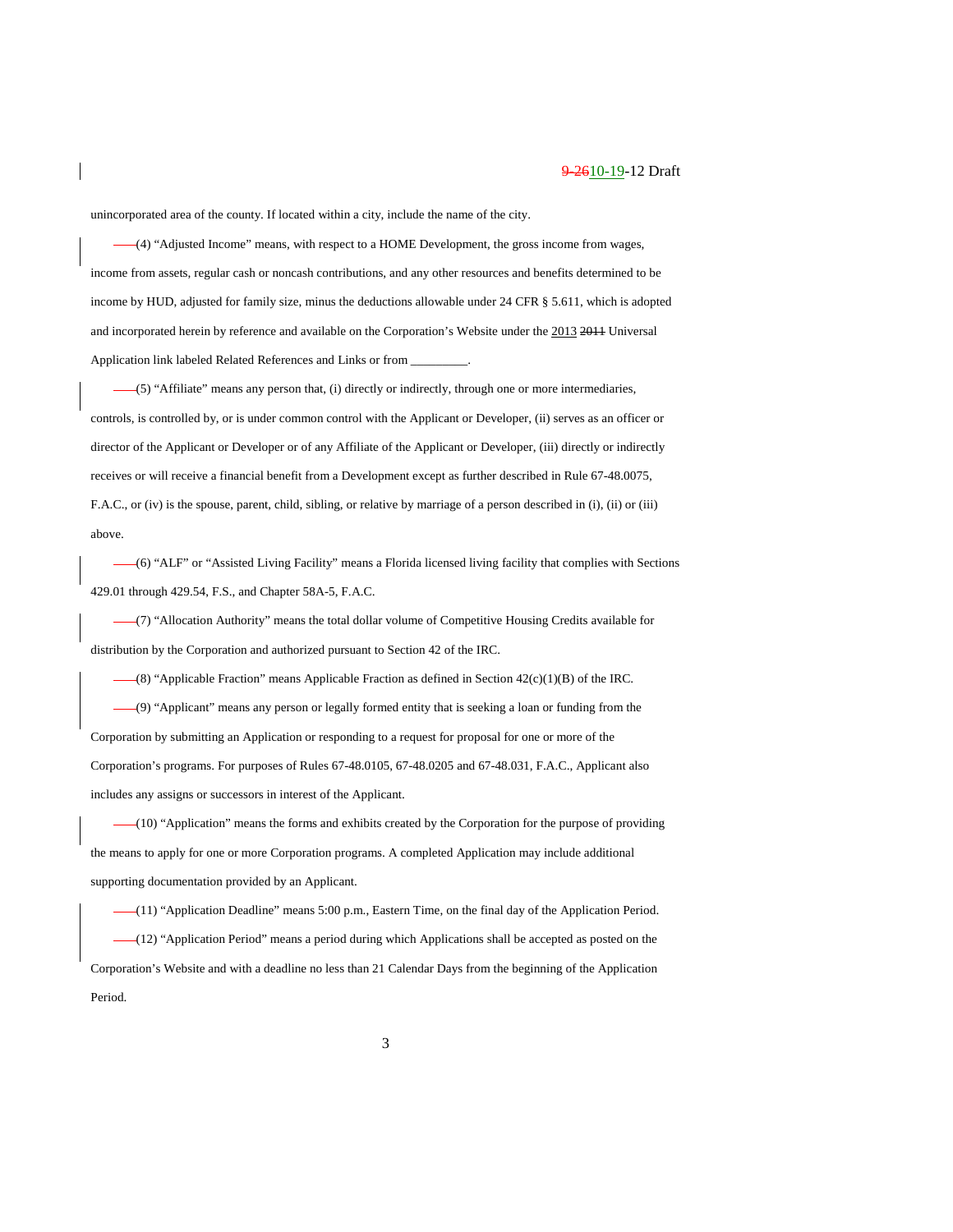(13) "Binding Commitment" means, with respect to a Housing Credit Development, an agreement between the Corporation and an Applicant by which the Corporation allocates and the Applicant accepts Housing Credits from a later year's Allocation Authority in accordance with Section 42(h)(1)(C) of the IRC.

(14) "Board of Directors" or "Board" means the Board of Directors of the Corporation.

(15) "Building Identification Number" means, with respect to a Housing Credit Development, the number assigned by the Corporation to describe each building in a Housing Credit Development, pursuant to Internal Revenue Service Notice 88-91, which is incorporated by reference and available on the Corporation's Website under the 2013 2011 Universal Application link labeled Related References and Links or from [http://www.flrules.org/Gateway/reference.asp?No=Ref-00487.](https://www.flrules.org/Gateway/reference.asp?No=Ref-00487)

(16) "Calendar Days" means, the seven (7) days of the week.

(17) "Carryover" means the provision under Section 42 of the IRC and Rule 67-48.028, F.A.C., which allows a Development to receive a Housing Credit Allocation in a given calendar year and be placed in service by the close of the second calendar year following the calendar year in which the allocation is made.

(18) "Catchment Area" means the geographical area covered under a Local Homeless Assistance

Continuum of Care Plan, as designated and revised as necessary by the State Office on Homelessness, in accordance with Section 420.624, F.S.

(19) "CHDOs" or "Community Housing Development Organizations" means Community housing development organizations as defined in Section 420.503, F.S., and 24 CFR Part 92.

(20) "Commercial Fishing Worker" means Commercial fishing worker as defined in Section 420.503, F.S.

(21) "Commercial Fishing Worker Household" means a household of one or more persons wherein at least one member of the household is a Commercial Fishing Worker at the time of initial occupancy.

(22) "Competitive Housing Credits" or "Competitive HC" means those Housing Credits which come from the Corporation's annual Allocation Authority.

(23) "Compliance Period" means a period of time that the Development shall conform to all set-aside requirements as described further in the rule chapter and agreed to by the Applicant in the Application.

(24) "Consolidated Plan" means the plan prepared in accordance with 24 CFR Part 91, which is adopted and incorporated herein by reference and available on the Corporation's Website under the 2013 2011 Universal Application link labeled Related References and Links or from \_\_\_\_\_\_\_, and which describes needs, resources,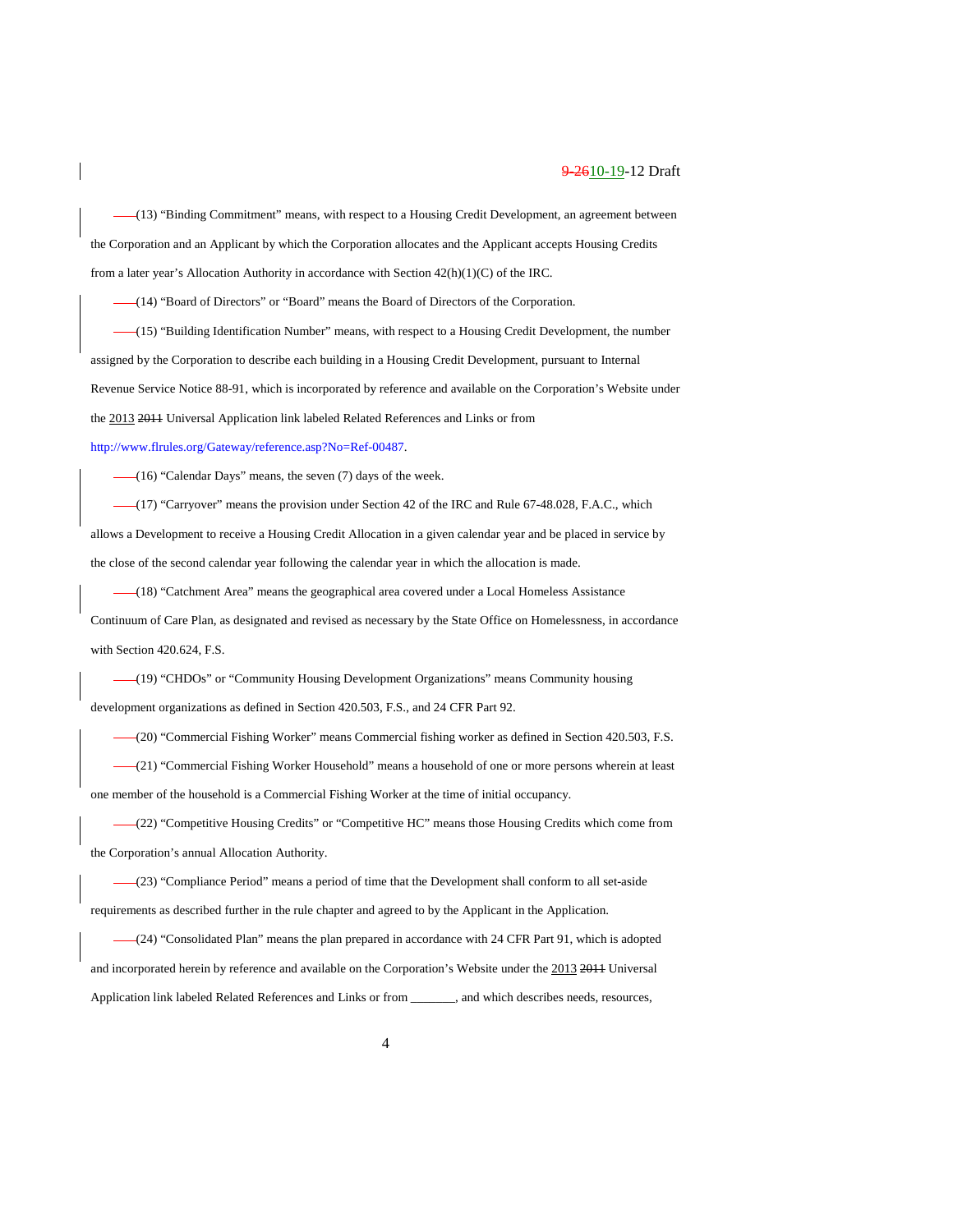priorities and proposed activities to be undertaken with respect to certain HUD programs, including the HOME Program.

(25) "Contact Person" means the person with whom the Corporation will correspond concerning the Application and the Development. This person cannot be a third-party consultant.

(26) "Corporation" means the Florida Housing Finance Corporation as defined in Section 420.503, F.S.

(27) "Credit Underwriter" means the independent contractor under contract with the Corporation having the responsibility for providing stated credit underwriting services.

(28) "DDA" or "Difficult Development Area" means (i) areas designated by the Secretary of Housing and Urban Development as having high construction, land, and utility costs relative to area median gross income in accordance with Section 42(d)(5)(B), of the IRC, and (ii) Developments designated by the Corporation in accordance with the 2012 QAP.

(29) "Department" means the Department of Economic Opportunity as defined in Section 420.503, F.S.

(30) "Developer" means any individual, association, corporation, joint venturer, or partnership which possesses the requisite skill, experience, and credit worthiness to successfully produce affordable housing as required in the Application.

(31) "Development" means Project as defined in Section 420.503, F.S.

(32) "Development Cash Flow" means, with respect to SAIL Developments as well as HOME Developments when the HOME Development is also at least partially financed with a MMRB Loan (as defined in Rule Chapter 67-21, F.A.C.), cash transactions flow of the Development as calculated in the statement of cash flows prepared in accordance with generally accepted accounting principles ("GAAP"). Adjustments to Development Cash Flow for cash transactions subordinate to SAIL loan interest payment will be made and include and as adjusted for items including any distribution or payment to the Applicant or Developer, Principal(s) of the Applicant or Developer or any Affiliate of the Principal(s) of the Applicant or Developer, or to the Developer or any Affiliate of the Developer, whether paid directly or indirectly, which was not expressly disclosed in determining debt service coverage in the Board approved final credit underwriting report.

(33) "Development Cost" means the total of all costs incurred in the completion of a Development excluding developer fee and total land cost as shown in the Development Cost line item on the development cost pro forma within the Application.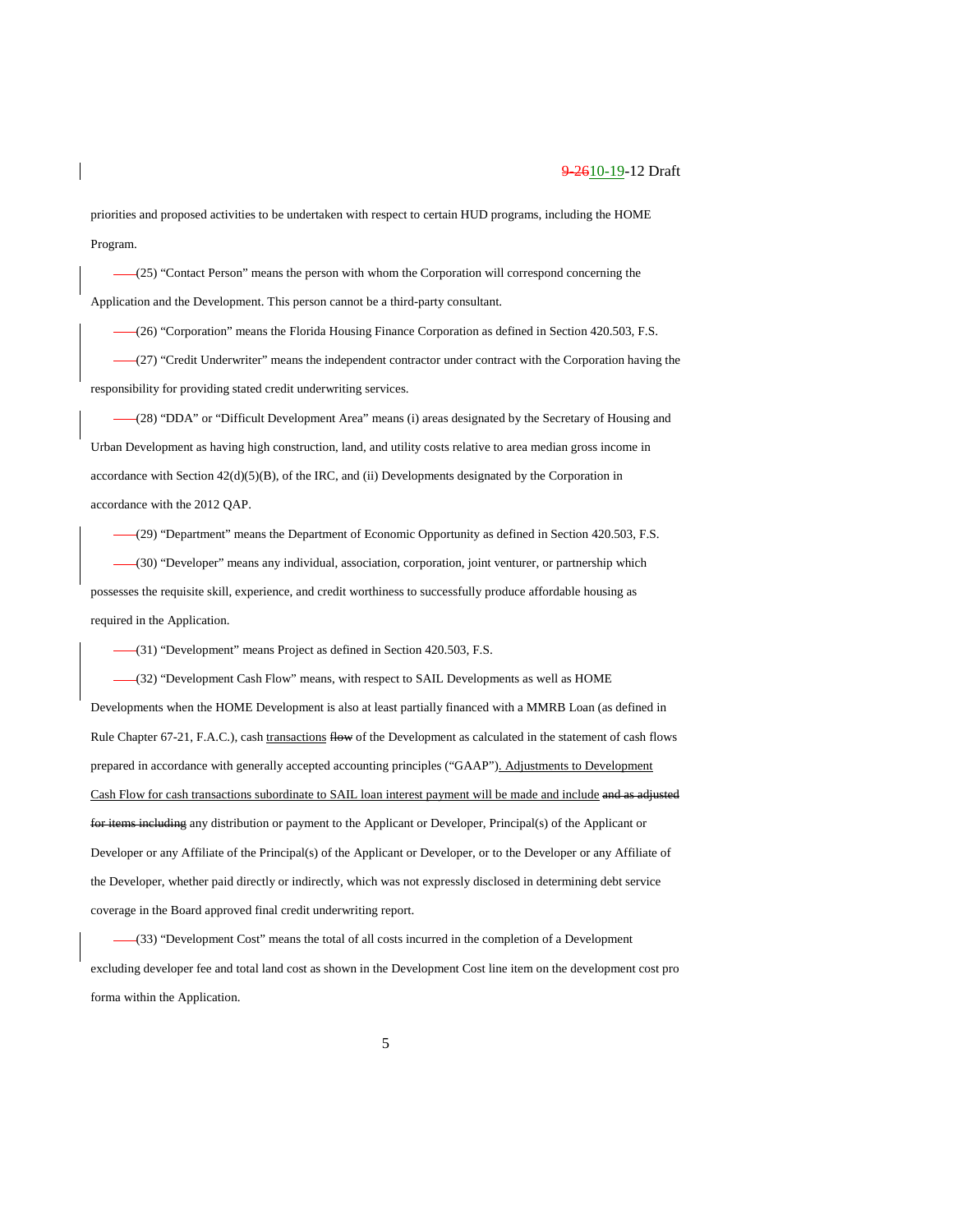(34) "Development Expenses" means, with respect to SAIL Developments as well as HOME Developments when the HOME Development is also at least partially financed with a MMRB Loan (as defined in Rule Chapter 67-21, F.A.C.), usual and customary operating and financial costs, such as the compliance monitoring fee, the financial monitoring fee, replacement reserves, the servicing fee and the debt service reserves. As it relates to SAIL Developments as well as HOME Developments when the HOME Development is also at least partially financed with a MMRB Loan (as defined in Rule Chapter 67-21, F.A.C.) and to the application of Development Cash Flow described in subsections 67-48.010(5) and (6), F.A.C., as it relates to SAIL Developments or in subsection 67-48.020(3)(b), F.A.C., as it relates to HOME Developments, the term includes only those expenses disclosed in the operating pro forma included in the final credit underwriting report, as approved by the Board, and maximum of 20 percent deferred Developer fee per year.

(35) "Development Location Point" means, with respect to a non-competitive Housing Credit Development, a single point selected by the Applicant on the proposed Development site that is located within 100 feet of a residential building existing or to be constructed as part of the proposed Development. For a Development which consists of Scattered Sites, this means a single point on the site with the most units that is located within 100 feet of a residential building existing or to be constructed as part of the proposed Development.

(36) "Document" means electronic media, written or graphic matter, of any kind whatsoever, however produced or reproduced, including records, reports, memoranda, minutes, notes, graphs, maps, charts, contracts, opinions, studies, analysis, photographs, financial statements and correspondence as well as any other tangible thing on which information is recorded.

(37) "Domestic Violence" means Domestic violence as defined in Section 741.28, F.S.

(38) "Draw" means the disbursement of funds to a Development.

(39) "Elderly" means Elderly as defined in Section 420.503, F.S.

(40) "ELI Household" or "Extremely Low Income Household" means a household of one or more persons wherein the annual adjusted gross income for the Family is equal to or below the percentage of area median income for ELI Persons.

(41) "ELI Persons" or "Extremely Low Income Persons" means Extremely low income persons as defined in Section 420.0004(8), F.S., and for the Universal Cycle, will be as outlined in the ELI County Chart included in the Set-Aside Commitments section of the Universal Application instructions.

**Formatted:** Indent: First line: 0.25"

**Formatted:** Indent: First line: 0.25"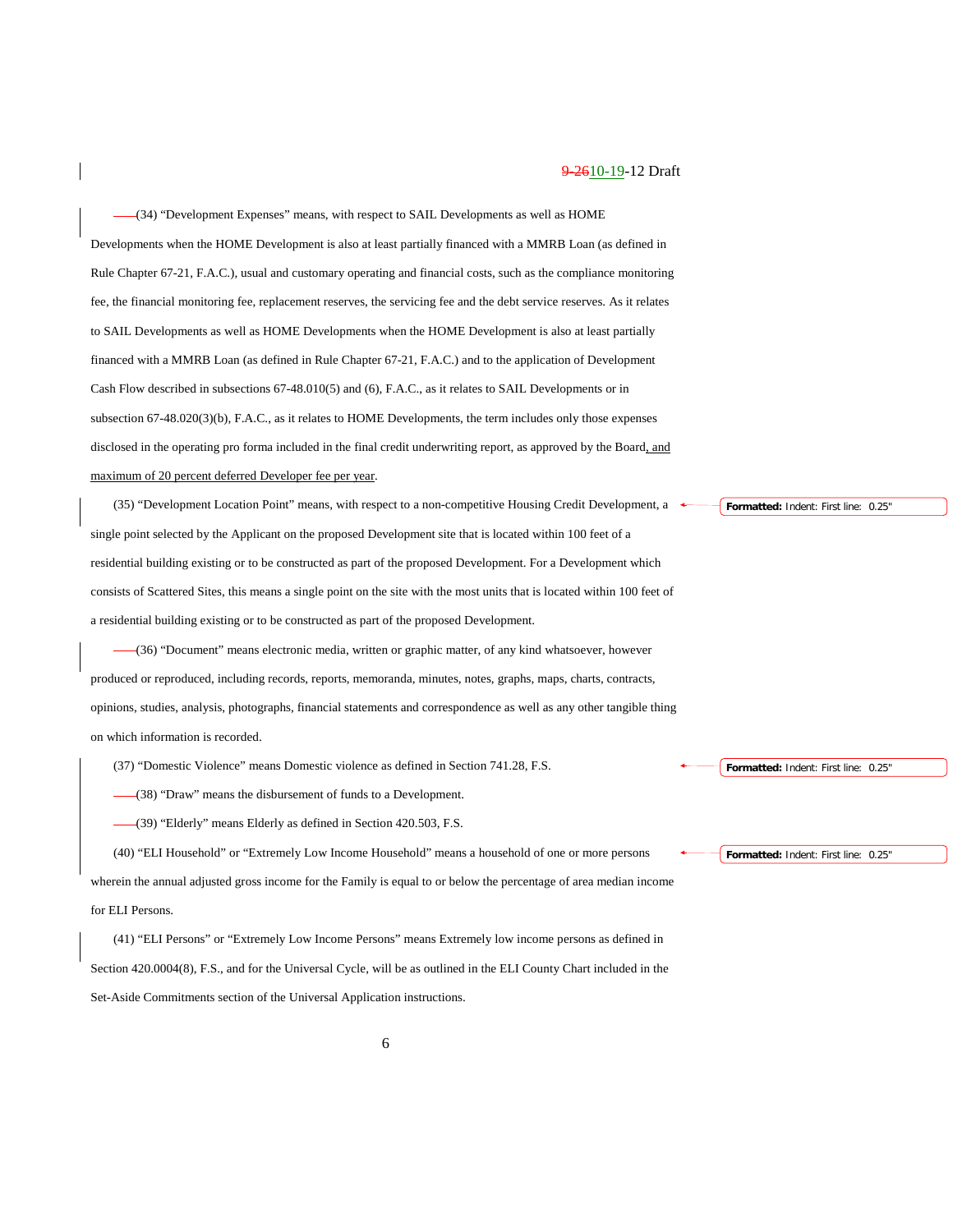(42) "ELI Set-Aside" or "Extremely Low Income Set-Aside" means the number of units designated to serve ELI Households.

(43) "Eligible Persons" means one or more natural persons or a family, irrespective of race, creed, national origin, or sex, determined by the Corporation to be of Low Income or Very Low Income, as further described in Rule 67-48.0075, F.A.C.

(44) "EUA" or "Extended Use Agreement" means, with respect to the HC Program, an agreement which sets forth the set-aside requirements and other Development requirements under the HC Program.

(45) "Executive Director" means the Executive Director of the Corporation.

(46) "Family" describes a household composed of one or more persons.

(47) "Farmworker" means Farmworker as defined in Section 420.503, F.S.

(48) "Farmworker Household" means a household of one or more persons wherein at least one member of the household is a Farmworker at the time of initial occupancy.

(49) "Final Housing Credit Allocation" means, with respect to a Housing Credit Development, the issuance of Housing Credits to an Applicant upon completion of construction or Rehabilitation of a Development and submission to the Corporation by the Applicant of a completed and executed Final Cost Certification Application pursuant to Rule 67-48.023, F.A.C.

(50) "Financial Beneficiary" means any Principal of the Developer or Applicant entity who receives or will receive any direct or indirect financial benefit from a Development except as further described in Rule 67-48.0075, F.A.C.

(51) "Financial Institution" means Lending institution as defined in Section 420.503, F.S.

(52) "Florida Keys Area" means all lands in Monroe County, except:

(a) That portion of Monroe County included within the designated exterior boundaries of the Everglades National Park and areas north of said Park;

(b) All lands more than 250 feet seaward of the mean high water line owned by local, state, or federal governments; and

(c) Federal properties.

(53) "Funding Cycle" means the period of time commencing with the Notice of Funding Availability or Notice of Credit Availability pursuant to this rule chapter and concluding with the issuance of allocations or loans to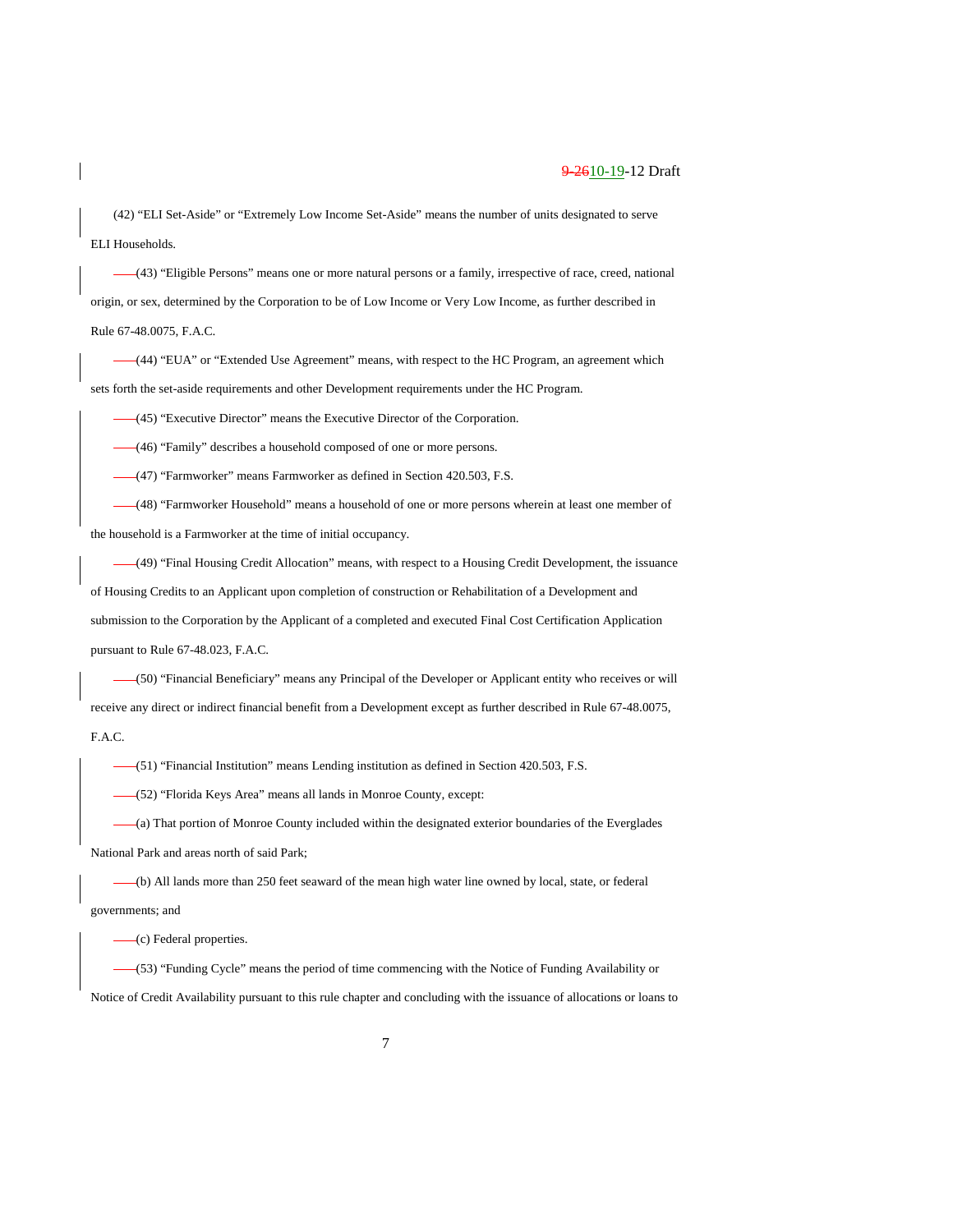Applicants who applied during a given Application Period.

(54) "General Contractor" means a person or entity duly licensed in the state of Florida with the requisite skills, experience and credit worthiness to successfully provide the units required in the Application, and which meets the criteria described in Rule 67-48.0072, F.A.C.

(55) "Geographic Set-Aside" means the amount of Allocation Authority or funding which has been designated by the Corporation to be allocated for Developments located in specific geographical regions within the state of Florida.

(56) "HC" or "Housing Credit Program" means the rental housing program administered by the Corporation pursuant to Section 42 of the IRC and Section 420.5099, F.S., under which the Corporation is designated the Housing Credit agency for the state of Florida within the meaning of Section 42(h)(7)(A) of the IRC and Rule Chapter 67-48, F.A.C.

(57) "HOME" or "HOME Program" means the HOME Investment Partnerships Program administered by the Corporation pursuant to 24 CFR Part 92, which is adopted and incorporated herein by reference and available on the Corporation's Website under the 2013 2011 Universal Application link labeled Related References and Links or from \_\_\_\_\_\_, and Section 420.5089, F.S.

(58) "HOME-Assisted Unit" means the specific units that are funded with HOME funds. HOME units shall adhere to rent controls and income targeting requirements pursuant to 24 CFR § 92.252.

(59) "HOME Development" means any Development which receives financial assistance from the Corporation under the HOME Program.

(60) "HOME Rental Development" means a Development proposed to be constructed or rehabilitated with HOME funds.

(61) "HOME Rent-Restricted Unit" means the maximum allowable rents designed to ensure affordability on the HOME-Assisted Units.

(62) "Homeless" means Homeless as defined in Section 420.621, F.S.

(63) "Housing Credit" means the tax credit issued in exchange for the development of rental housing pursuant to Section 42 of the IRC and the provisions of Rule Chapter 67-48, F.A.C.

(64) "Housing Credit Allocation" means the amount of Housing Credits determined by the Corporation as necessary to make a Development financially feasible and viable throughout the Development's Compliance Period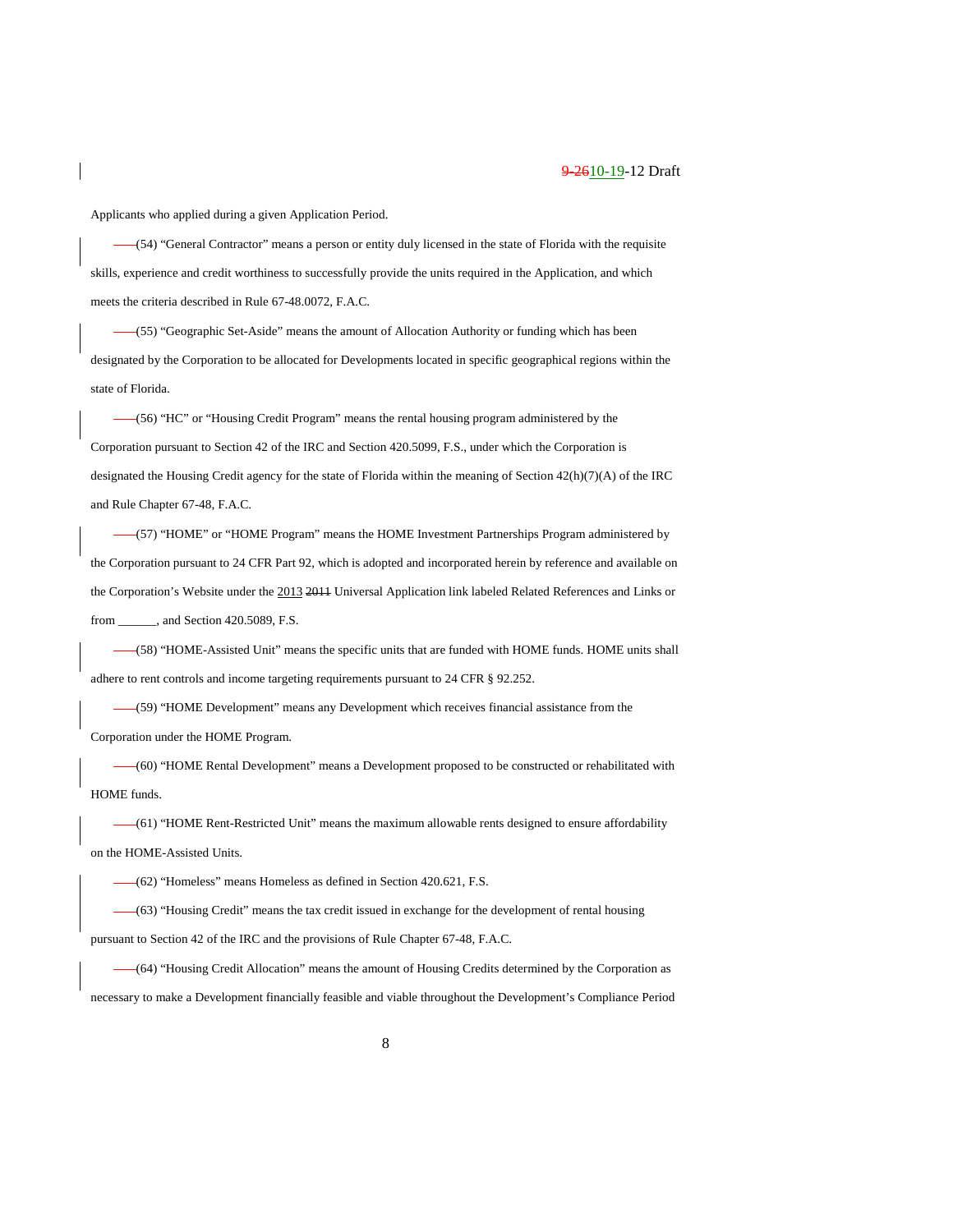pursuant to Section 42(m)(2)(A) of the IRC.

(65) "Housing Credit Development" means the proposed or existing rental housing Development(s) for which Housing Credits have been applied or received.

(66) "Housing Credit Extended Use Period" means, with respect to any building that is included in a Housing Credit Development, the period that begins on the first day of the Compliance Period in which such building is part of the Development and ends on the later of: (i) the date specified by the Corporation in the Extended Use Agreement or (ii) the date that is the fifteenth anniversary of the last day of the Compliance Period, unless earlier terminated as provided in Section 42(h)(6) of the IRC.

(67) "Housing Credit Period" means with respect to any building that is included in a Housing Credit Development, the period of 10 years beginning with:

 $-(a)$  The taxable year in which such building is placed in service, or

(b) At the election of the Developer, the succeeding taxable year.

(68) "Housing Credit Rent-Restricted Unit" means, with respect to a Housing Credit Development, a unit for which the gross rent does not exceed 30 percent of the imputed income limitation applicable to such unit as chosen by the Applicant in the Application and in accordance with Section 42 of the IRC.

(69) "Housing Credit Set-Aside" means the number of units in a Housing Credit Development necessary to satisfy the percentage of units set-aside at 60 percent of the Area Median Income (AMI) or less as chosen by the Applicant in the Application.

(70) "Housing Credit Syndicator" means a person, partnership, corporation, trust or other entity that regularly engages in the purchase of interests in entities that produce Qualified Low Income Housing Projects [as defined in Section 42(g) of the Internal Revenue Code].

(71) "Housing Provider" means, with respect to a HOME Development, Local Government, consortia approved by HUD under 24 CFR Part 92, for-profit and Non-profit Developers, and qualified CHDOs, with demonstrated capacity to construct or rehabilitate affordable housing.

(72) "HUD" means the United States Department of Housing and Urban Development.

 $-(73)$  "IRC" means Section 42 and subsections  $501(c)(3)$  and  $501(c)(4)$  of the Internal Revenue Code of 1986, as in effect on the date of this rule chapter, together with corresponding and applicable final, temporary or proposed regulations, notices, and revenue rulings issued with respect thereto by the Treasury or the Internal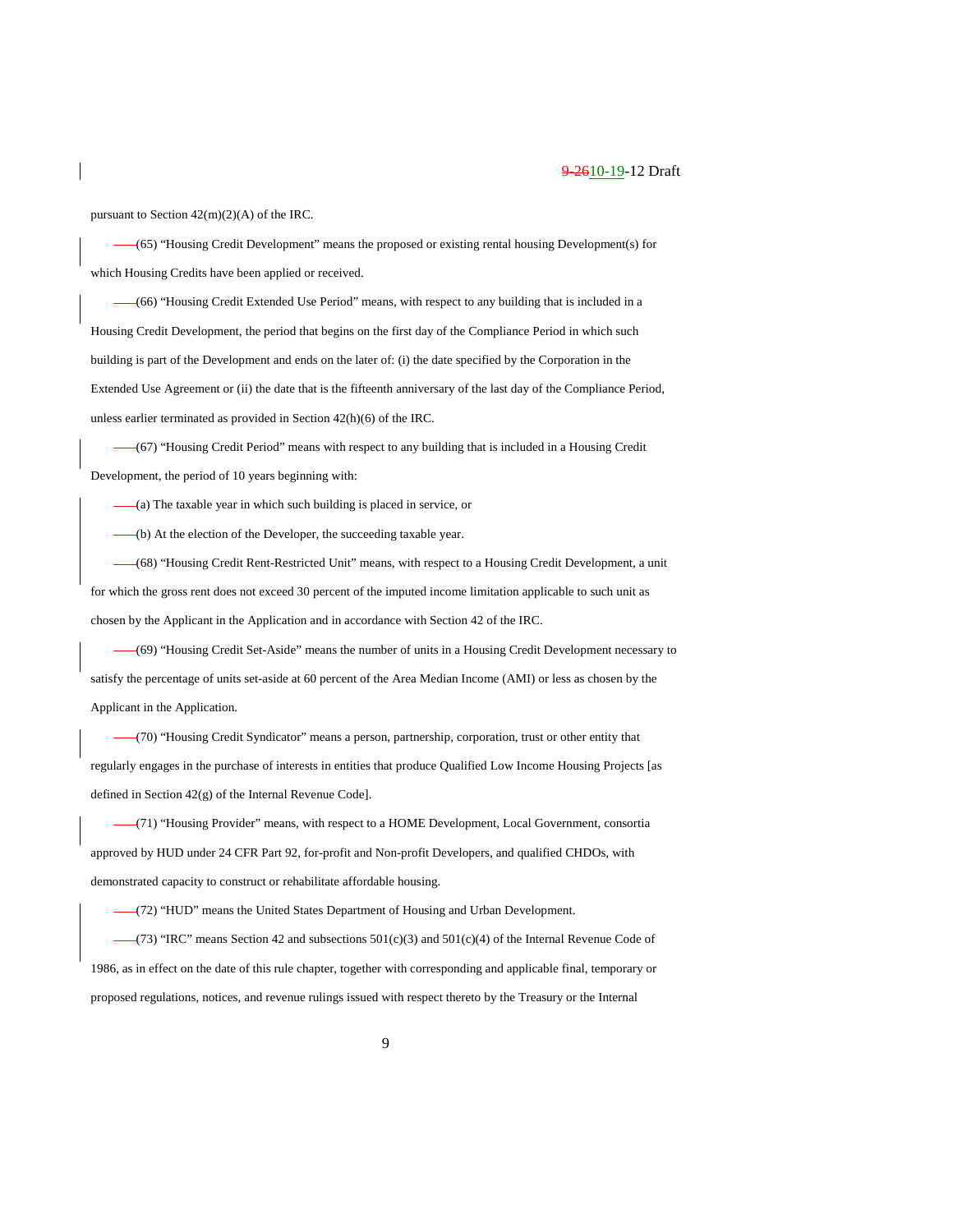Revenue Service of the United States, which are incorporated by reference and available on the Corporation's Website under the 2013 2011 Universal Application link labeled Related References and Links or from \_\_\_\_\_\_ and

(74) "Lead Agency" means a Local Government or non-profit serving as the point of contact and accountability to the State Office on Homelessness with respect to the Local Homeless Assistance of Continuum of Care Plan, in accordance with Section 420.624, F.S.

(75) "Local Government" means Local government as defined in Section 420.503, F.S.

\_\_\_\_\_\_.

(76) "Local Homeless Assistance Continuum of Care Plan" means a plan for developing and implementing a framework for a comprehensive and seamless array of housing and services to address the needs of homeless persons and persons at risk for homelessness, in accordance with Section 420.624, F.S.

(77) "Low Income" means the Adjusted Income for a Family which does not exceed 80 percent of the area median income.

(78) "LURA" or "Land Use Restriction Agreement" means an agreement which sets forth the set-aside requirements and other Development requirements under a Corporation program.

(79) "Match" means non-federal contributions to a HOME Development eligible pursuant to 24 CFR Part 92.

(80) "Moderate Rehabilitation" means, with respect to the SAIL Program, Moderate rehabilitation as defined in Section 420.503, F.S.

(81) "Mortgage" means Mortgage as defined in Section 420.503, F.S.

 $-(82)$  "Non-Profit" means a qualified non-profit entity as defined in Section  $42(h)(5)(C)$ , subsection 501(c)(3) or 501(c)(4) of the IRC and organized under Chapter 617, F.S., if a Florida Corporation, or organized under similar state law if organized in a jurisdiction other than Florida, to provide housing and other services on a not-for-profit basis, which owns at least 51 percent of the ownership interest in the Development held by the general partner or managing member entity, which shall receive at least 25 percent of the Developer fee, and which entity is acceptable to federal and state agencies and financial institutions as a Sponsor for affordable housing, as further described in Rule 67-48.0075, F.A.C.

(83) "Note" means a unilateral agreement containing an express and absolute promise to pay to the Corporation a principal sum of money on a specified date, which provides the interest rate and is secured by a **Formatted:** Indent: First line: 0.25", Tab stops: 0.25", Left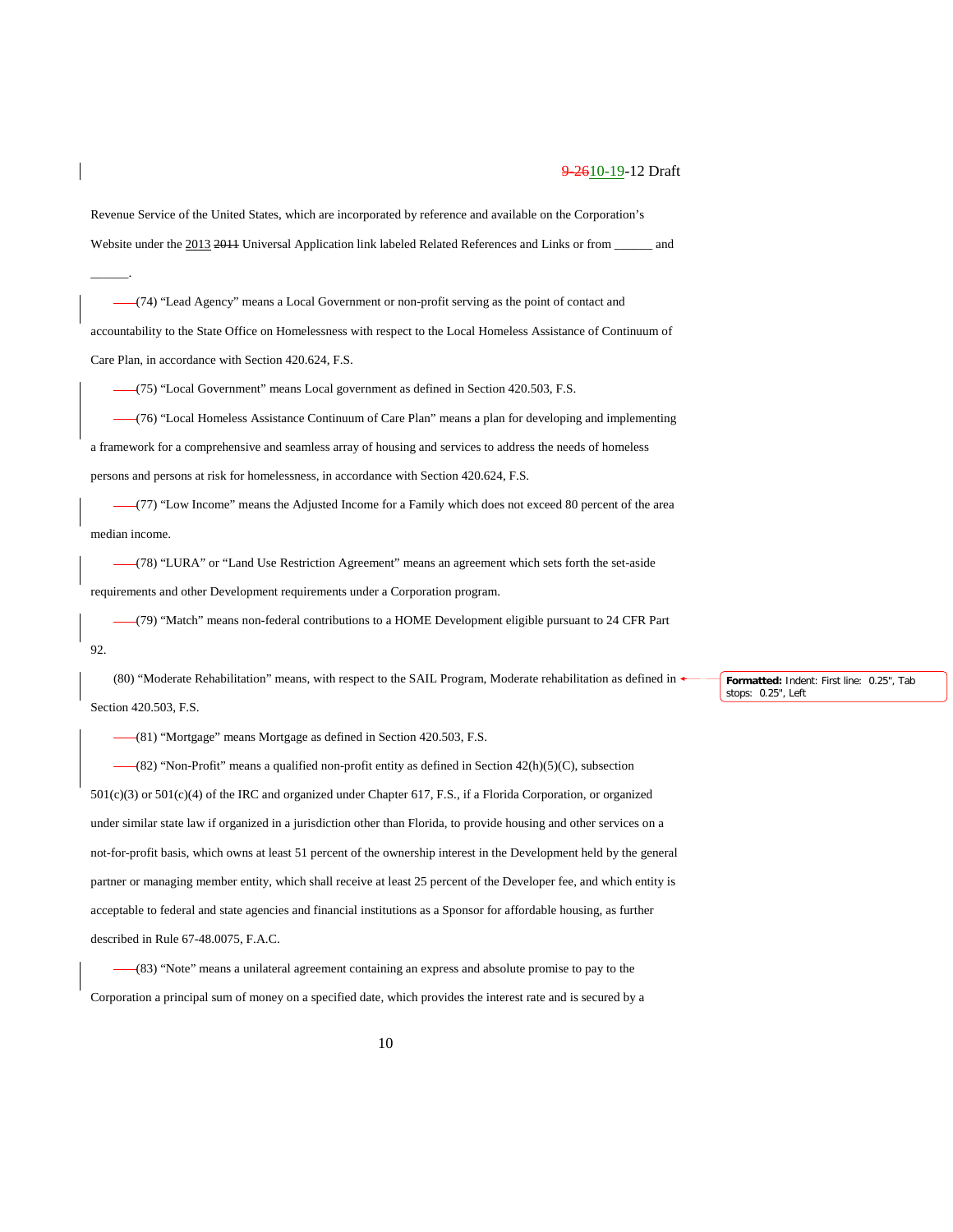#### Mortgage.

(84) "PBRA" or "Project-Based Rental Assistance" means a rental subsidy through a contract with HUD or RD for a property. **Formatted:** Indent: First line: 0.25"

(85) "Person with a Disability" means, pursuant to Section 3 of the Americans with Disabilities Act of 1990, as amended by the ADA Amendments Act of 2008, which is incorporated by reference and available on the Corporation's Website under the 2013 2011 Universal Application link labeled Related References and Links or from \_\_\_\_\_, an individual to which both of the following applies: (i) the individual has a physical or mental impairment that substantially limits one or more of the major life activities of such individual, and (ii) the individual is currently or was formerly regarded as having an existing record of such an impairment.

(86) "Persons with Special Needs" means Person with special needs as defined in Section 420.0004(13), F.S.

(87)(86) "PHA" or "Public Housing Authority" means a housing authority under Chapter 421, F.S.

(88)(87) "Portfolio Diversification" means a distribution of SAIL and HOME Program loans to Developments in varying geographic locations with varying design structures and sizes and with different types and identity of

Sponsors.

(89)(88) "Preliminary Allocation" means a non-binding reservation of Housing Credits issued to a Housing Credit Development which has demonstrated a need for Housing Credits and received a positive recommendation from the Credit Underwriter.

(90)(89) "Preliminary Determination" means an initial determination by the Corporation of the amount of Housing Credits outside the Allocation Authority needed from the Treasury to make a Tax-Exempt Bond-Financed Development financially feasible and viable.

(91)(90) "Preservation" means Rehabilitation of an existing developments that was were originally built in 1994 1992 or earlier and was either were originally financed or is currently financed through one or more of the following HUD or RD programs: Sections 202, 236, 514, 515, or 516, or has either PBRA or is, and public housing assisted through ACC. Such developments must not have closed on funding from HUD or RD after 1994 1992 where the budget was at least \$10,000 per unit for substantial rehabilitation or moderate rehabilitation in any year.

(92)(91) "Principal" means (i) any general partner of an Applicant or Developer, any limited partner of an Applicant or Developer, any manager or member of an Applicant or Developer, any officer, director or shareholder of an Applicant or Developer, (ii) any officer, director, shareholder, manager, member, general partner or limited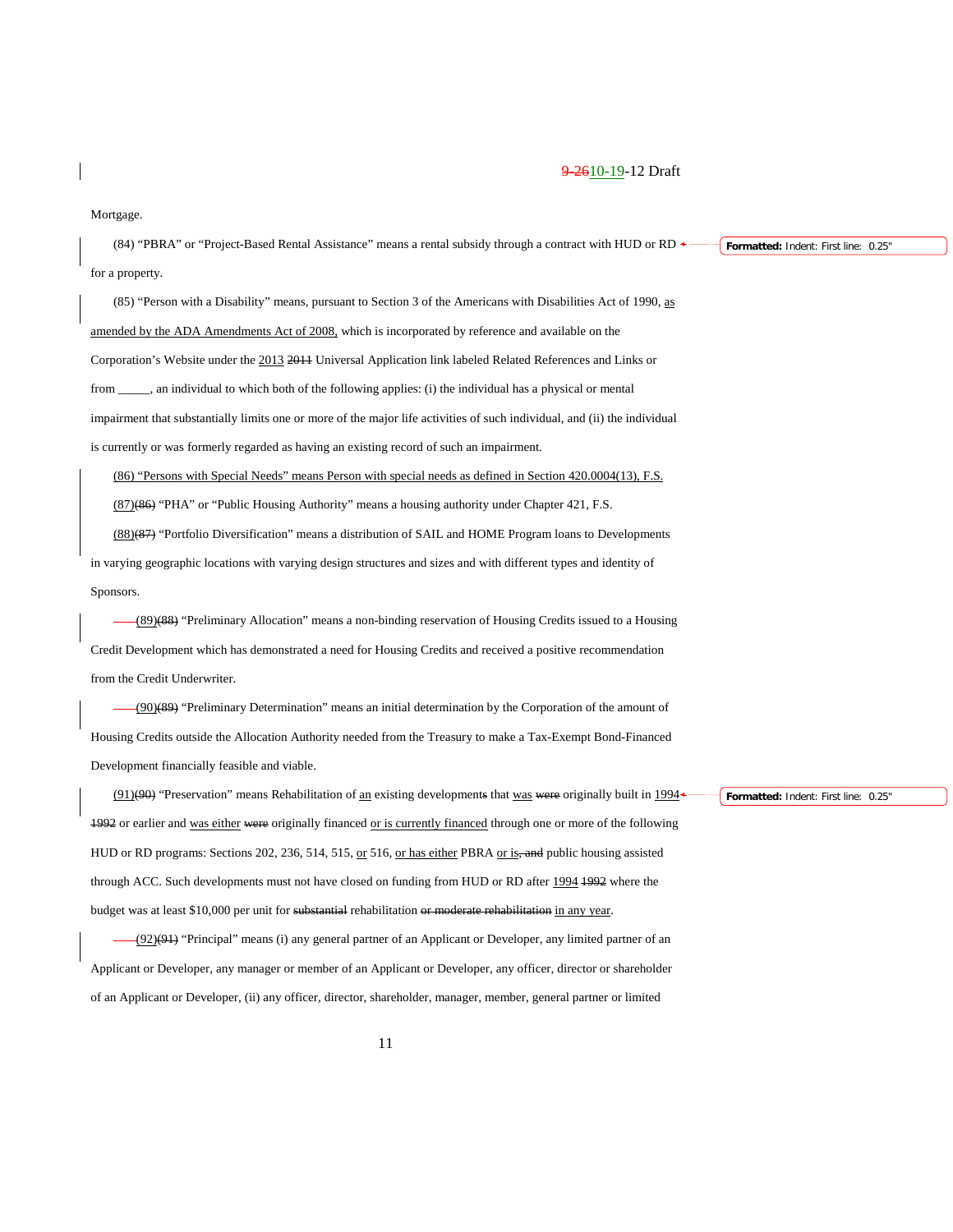partner of any general partner or limited partner of an Applicant or Developer, (iii) any officer, director, shareholder, manager, member, general partner or limited partner of any manager or member of an Applicant or Developer, and (iv) any officer, director, shareholder, manager, member, general partner or limited partner of any shareholder of an Applicant or Developer.

(93)(92) "Progress Report" or "Form Q/M Report" means, with respect to a Housing Credit Development, a report format that is required to be completed and submitted to the Corporation pursuant to Rule 67-48.028, F.A.C., and is adopted and incorporated herein by reference, effective January 2007. A copy of such form is available on the Corporation's Website under the 2013 2014 Universal Application link labeled Related References and Links or fro[m http://www.flrules.org/Gateway/reference.asp?No=Ref-00496](https://www.flrules.org/Gateway/reference.asp?No=Ref-00496) or by contacting the Housing Credit Program at 227 North Bronough Street, Suite 5000, Tallahassee, Florida 32301-1329.

 $-(94)(93)$  "Project" or "Property" means Project as defined in Section 420.503, F.S.

 $(95)(94)$  "QAP" or "Qualified Allocation Plan" means, with respect to the HC Program, the 2013  $\frac{2012}{201}$ Qualified Allocation Plan which is adopted and incorporated herein by reference, effective upon approval by the Governor of the state of Florida, pursuant to Section  $42(m)(1)(B)$  of the IRC and sets forth the selection criteria and the preferences of the Corporation for Developments which will receive Housing Credits. The QAP is available on the Corporation's Website under the 2013 2011 Universal Application link labeled Related References and Links or by contacting the Housing Credit Program at 227 North Bronough Street, Suite 5000, Tallahassee, Florida 32301- 1329, or fro[m http://www.flrules.org/Gateway/reference.asp?No=Ref-00730.](http://www.flrules.org/Gateway/reference.asp?No=Ref-00730)

(96)(95) "QCT" or "Qualified Census Tract" means any census tract which is designated by the Secretary of Housing and Urban Development as having either 50 percent or more of the households at an income which is less than 60 percent of the area median gross income, or a poverty rate of at least 25 percent, in accordance with Section  $42(d)(5)(B)$  of the IRC.

(97)(96) "RD" or "Rural Development" means Rural Development Services (formerly the "Farmer's Home Administration" or "FmHA") of the United States Department of Agriculture.

(98)<sup>(97)</sup> "Received" as it relates to delivery of a document by a specified deadline means, unless otherwise indicated, delivery by hand, United States Postal Service or other courier service, in the office of the Corporation no later than 5:00 p.m., Eastern Time, on the deadline date.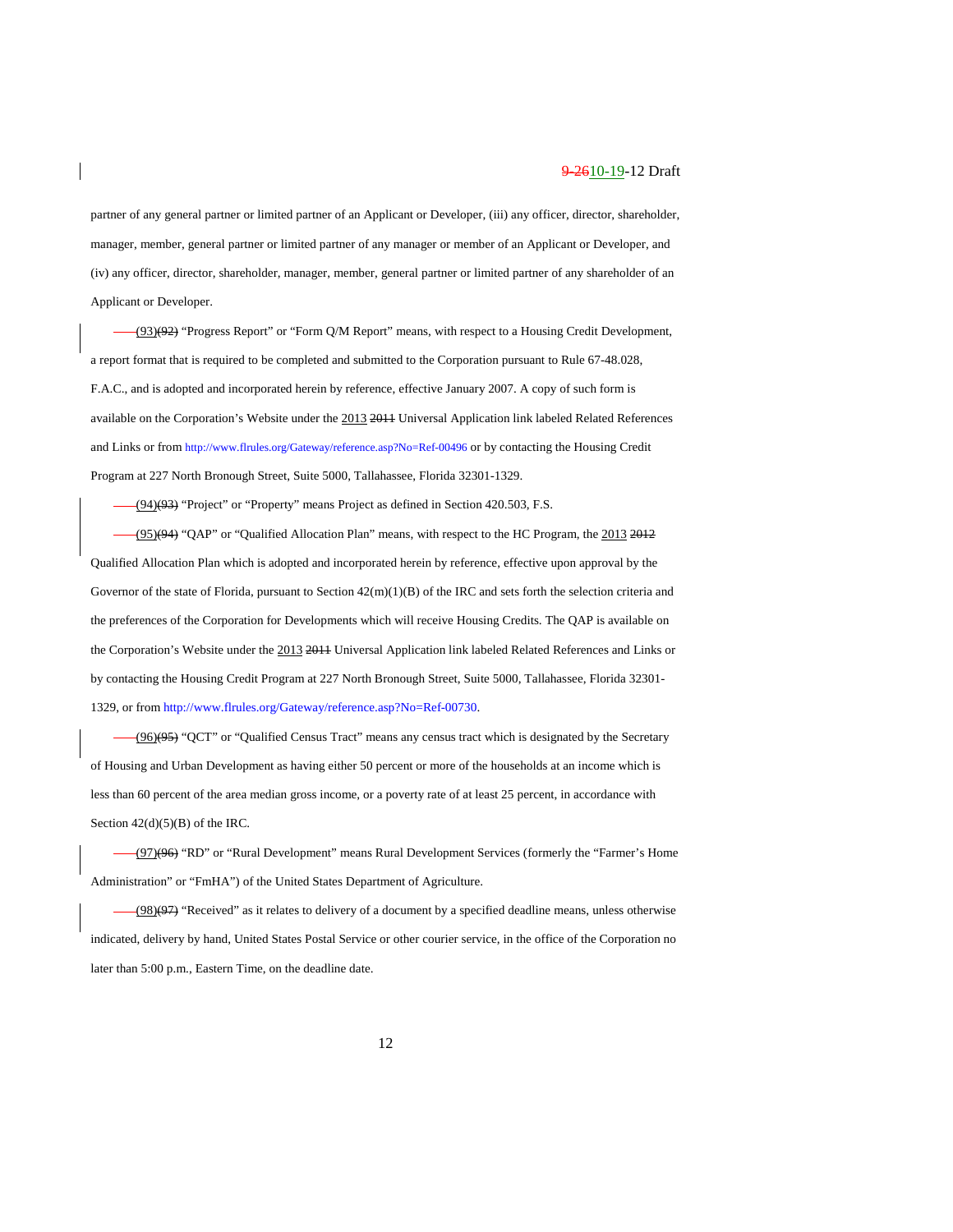(99)(98) "Redevelopment" means (i) with regard to a proposed Developments that involves demolition of multifamily rental residential existing structures currently or previously existing that were originally built in 1984 1982 or earlier and either originally received financing or is currently financed through one or more of the following HUD or RD programs: Sections 202, 236, 514, 515, 516, or has PBRA; and new construction of replacement structures on the same site maintaining at least the same number of PBRA units; or (ii) with regard to proposed Developments that involve a PHA, demolition of existing public housing structures currently or previously existing on a site with a Declaration of Trust that were originally built in 1984 1982 or earlier and that are assisted through ACC; and new construction on the same site, providing at least 25 percent of the total new units with PBRA, ACC, or both, after Redevelopment.

(100)(99) "Rehabilitation" means, with respect to the HOME and Housing Credit Program(s), the alteration, improvement or modification of an existing structure where less than 50 percent of the proposed construction work consists of new construction, as further described in Rule 67-48.0075, F.A.C.

(101)(100) "Review Committee" means a committee established pursuant to Sections 420.5087 and 420.5089, F.S.

(102)(101) "RRLP" or "RRLP Program" means the Rental Recovery Loan Program which was created pursuant to Section 3, Chapter 2005-92, and Section 31, Chapter 2006-69, L.O.F., to facilitate the allocation of RRLP loans.

(103)(102) "SAIL" or "SAIL Program" means the State Apartment Incentive Loan Program created pursuant to Sections 420.507(22) and 420.5087, F.S.

(104)(103) "SAIL Development" means a residential development comprised of one (1) or more residential buildings, each containing five (5) or more dwelling units and functionally related facilities, proposed to be constructed or substantially rehabilitated with SAIL funds for Eligible Persons.

(105)(104) "SAIL Minimum Set-Aside Requirement" means the least number of set-aside units in a SAIL Development which must be held for Very Low-Income persons or households pursuant to the category (i.e., Family, Elderly, Homeless, Persons with Special Needs, or Farmworker and Commercial Fishing Worker) under which the Application has been made, as further described in Rule 67-48.009, F.A.C.

(106)(105) "Scattered Sites," as applied to a single Development, means a Development site that, when taken as a whole, is comprised of real property that is not contiguous (each such non-contiguous site within a Scattered Site

**Formatted:** Indent: First line: 0.25"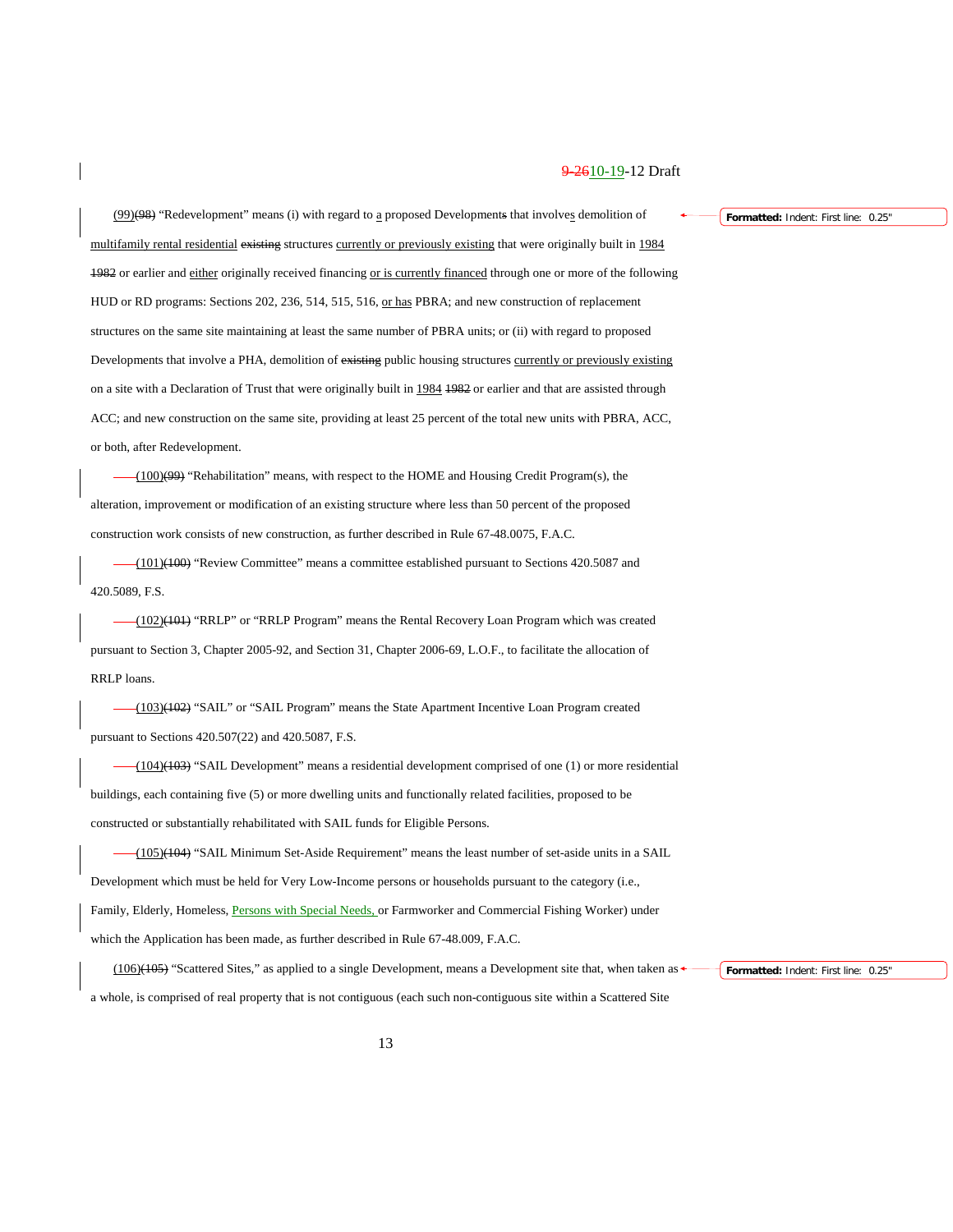Development, a "Scattered Site"). For purposes of this definition "contiguous" means touching at a point or along a boundary. Real property is contiguous if the only intervening real property interest is an easement, provided the easement is not a roadway or street.

(107)(106) "Section 8 Eligible" means a Family with an income which meets the income eligibility requirements of Section 8 of the United States Housing Act of 1937, which is adopted and incorporated herein by reference and available on the Corporation's Website under the 2013 2011 Universal Application link labeled Related References and Links or from \_\_\_\_.

(108)(107) "Single Room Occupancy" or "SRO" means housing, consisting of single room dwelling units, that is the primary residence of its occupant or occupants. An SRO does not include facilities for students.

(109)(108) "Special Needs Household" means a household consisting of a Family that is considered to be Homeless, a survivor of Domestic Violence, a Person with a Disability, or Youth Aging Out of Foster Care. These households require initial, intermittent or on-going supportive services from one or more community based service providers to obtain and retain stable, adequate and safe housing in their communities.

(110)(109) "Special Needs Household Referral Agency" means an organization that is designated and authorized by legislative mandate or the responsible federal or state agency to plan, coordinate and administer the provision of federal or state supportive services or long-term care programs for at least one Special Needs Household population a participating organization that is included on the Special Network Participation List, effective 1-12-09, incorporated by reference and available on the Corporation's Website under the 2013 2011 Universal Application link labeled Related References and Links or from [http://www.flrules.org/Gateway/reference.asp?No=Ref-00500.](https://www.flrules.org/Gateway/reference.asp?No=Ref-00500)

 $-(111)(110)$  "Sponsor" means Sponsor as defined in Section 420.503, F.S.

(112)(111) "State Office on Homelessness" means the office created within the Department of Children and Family Services under Section 420.622, F.S.

(113)(112) "Substantial Rehabilitation" means, with respect to the SAIL Program, to bring a Development back to its original state with added improvements, where the value of such repairs or improvements (excluding the costs of acquiring or moving a structure) exceeds 40 percent of the appraised as is value (excluding land) of such Development before repair and less than 50 percent of the proposed construction work consists of new construction. For purposes of this definition, the value of the repairs or improvements means the Development Cost. To be

**Formatted:** Indent: First line: 0.25"

**Formatted:** Font: 12 pt **Formatted:** Strikethrough

**Formatted:** Strikethrough **Formatted:** Strikethrough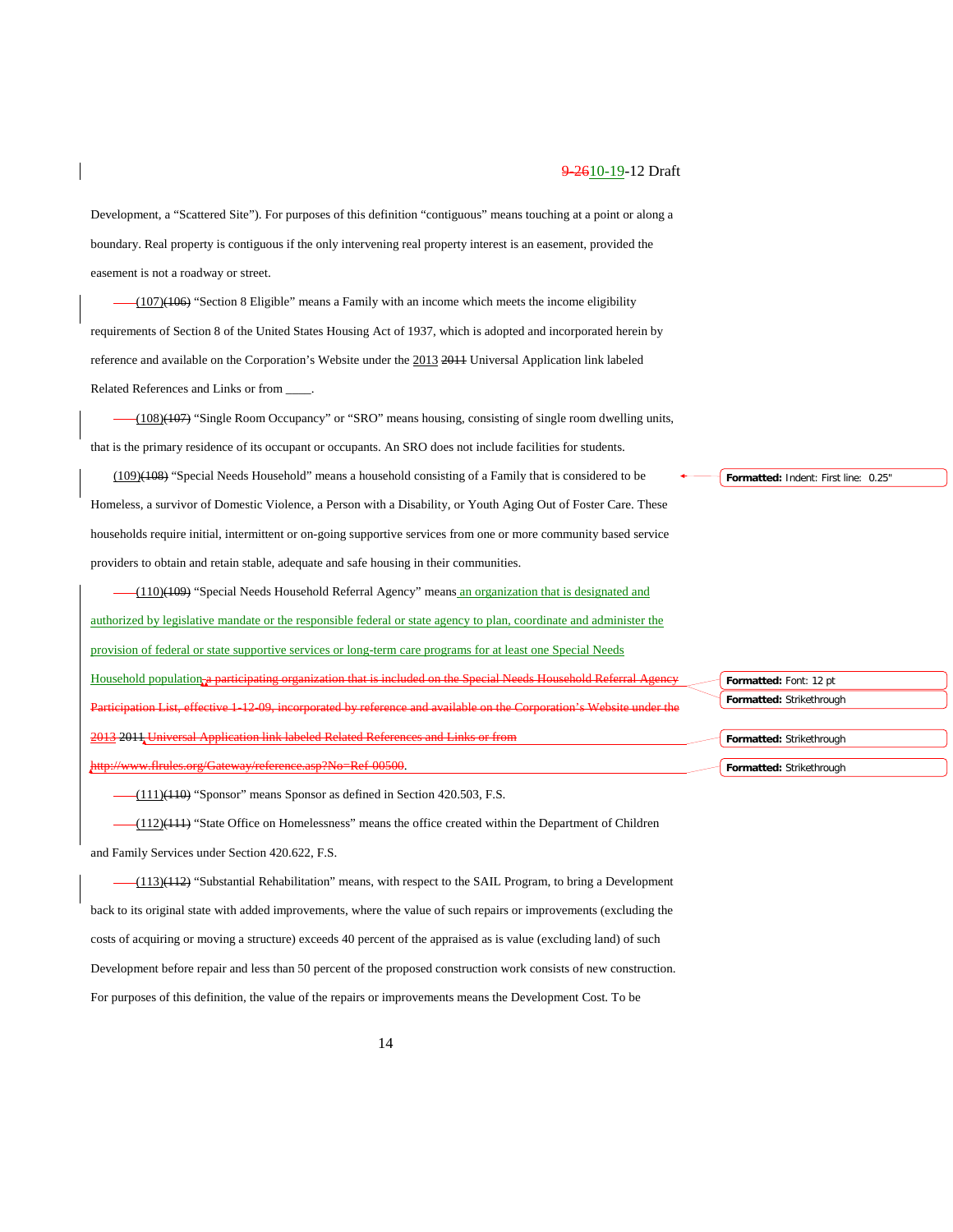considered "Substantial Rehabilitation," there must be at least the foundations remaining from the previous structures, suitable to support the proposed construction.

(114)(113) "Tax Exempt Bond-Financed Development" means a Development which has been financed by the issuance of tax-exempt bonds subject to applicable volume cap pursuant to Section 42(h)(4) of the IRC.

(115)(114) "Tie-Breaker Measurement Point" means, with respect to a Competitive Housing Credit Development, a single point selected by the Applicant on the proposed Development site that is located within 100 feet of a residential building existing or to be constructed as part of the proposed Development. For a Development which consists of Scattered Sites, this means a single point on the site with the most units that is located within 100 feet of a residential building existing or to be constructed as part of the proposed Development.

(116)(115) "Total Development Cost" means the total of all costs incurred in the completion of a Development, all of which shall be subject to the review and approval by the Credit Underwriter and the Corporation pursuant to this rule chapter, and as further described in Rule 67-48.0075, F.A.C.

(117)(116) "Treasury" means the United States Department of Treasury or other agency or instrumentality created or chartered by the United States to which the powers of the Department of Treasury have been transferred.

(118)(117) "Universal Cycle" means any Funding Cycle provided for in this or previous versions of this rule chapter.

(119)(118) "Urban In-Fill Development" means a Development (i) in a site or area that is targeted for in-fill housing or neighborhood revitalization by the local, county, state or federal government as evidenced by its inclusion in a HUD Empowerment/Enterprise Zone, a HUD-approved Neighborhood Revitalization Strategy, Florida Enterprise Zone, area designated under a Community Development Block Grant (CDBG), area designated as HOPE VI or Front Porch Florida Community, or a Community Redevelopment Area as described and defined in the Florida Community Redevelopment Act of 1969, or the proposed Development is located in a Qualified Census Tract and the development of which contributes to a concerted community revitalization plan, and (ii) in a site which is located in an area that is already developed and part of an incorporated area or existing urban service area.

 $-$ (120)(119) "Very Low-Income" means

(a) With respect to the SAIL Program,

1. If using tax-exempt bond financing for the first mortgage, income which meets the income eligibility requirements of Section 8 of the United States Housing Act of 1937, as in effect on the date of this rule chapter; or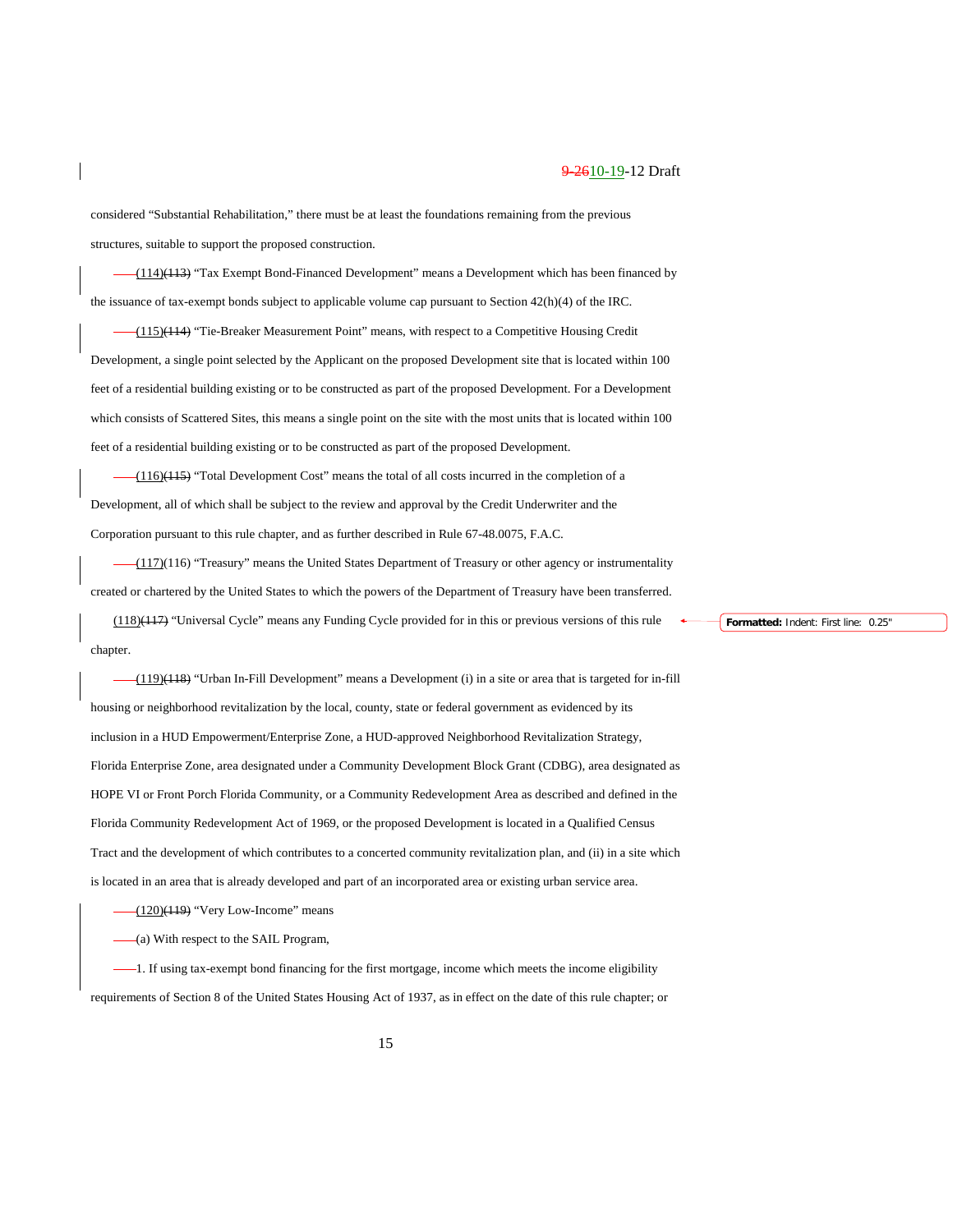2. If using taxable financing for the first mortgage, total annual gross household income which does not exceed 50 percent of the median income adjusted for family size, or 50 percent of the median income adjusted for family size for households within the metropolitan statistical area (MSA), within the county in which the Family resides, or within the state of Florida, whichever is greater; or

3. If used in a Development using Housing Credits, income which meets the income eligibility requirements of Section 42 of the IRC; or

(b) With respect to the HOME Program, income which does not exceed 50 percent of the median income for the area, as determined by HUD, with adjustments for family size, except that HUD may establish income ceilings higher or lower than 50 percent of the median for the area on a basis of HUD findings that such variations are necessary because of prevailing levels of construction costs or fair market rents, or unusually high or low family incomes.

(121)(120) "Website" means the Florida Housing Finance Corporation's website, the Universal Resource Locator (URL) for which is [www.floridahousing.org.](http://www.floridahousing.org/)

(122)(121) "Youth Aging Out of Foster Care" means youth or young adults participating in independent living transition services pursuant to Section 409.1451, F.S., and meeting the eligibility requirements pursuant to Section 409.1451(2)(b), F.S.

*Rulemaking Authority 420.507 FS. Law Implemented 420.5087, 420.5089(2) FS. History–New 7-22-96, Amended 12-23-96, 7- 10-97, 1-6-98, Formerly 9I-48.002, Amended 11-9-98, 2-24-00, 2-22-01, 3-17-02, 4-6-03, 3-21-04, 2-7-05, 1-29-06, 4-1-07, 3- 30-08, 5-31-09, 8-6-09, 11-22-11, \_\_\_\_.*

## **67-48.004 Application and Selection Procedures for Developments.**

(1) When submitting an Application, Applicants must utilize the Universal Application in effect at the Application Deadline.

(a) The Universal Application Package or UA1016 (Rev.  $\frac{2+1}{1}$ ) is adopted and incorporated herein by reference and consists of the forms and instructions available, without charge, on the Corporation's Website under the 2013 2011 Universal Application link labeled Instructions and Application or from

[http://www.flrules.org/Gateway/reference.asp?No=Ref-00703,](http://www.flrules.org/Gateway/reference.asp?No=Ref-00703) which shall be completed and submitted to the

Corporation in accordance with this rule chapter in order to apply for the HOME and HC Program(s).

(b) All Applications must be complete, legible and timely when submitted, except as described below.

**Formatted:** Space Before: 0 pt, After: 0 pt

**Formatted:** Font: 9 pt, Italic, Font color: Black **Formatted:** None, Don't keep with next, Tab stops: Not at 0.25" + 0.25" + 0.25" + 0.25" **Formatted:** Don't keep with next, Tab stops: Not at 0.25" + 0.25" + 0.25"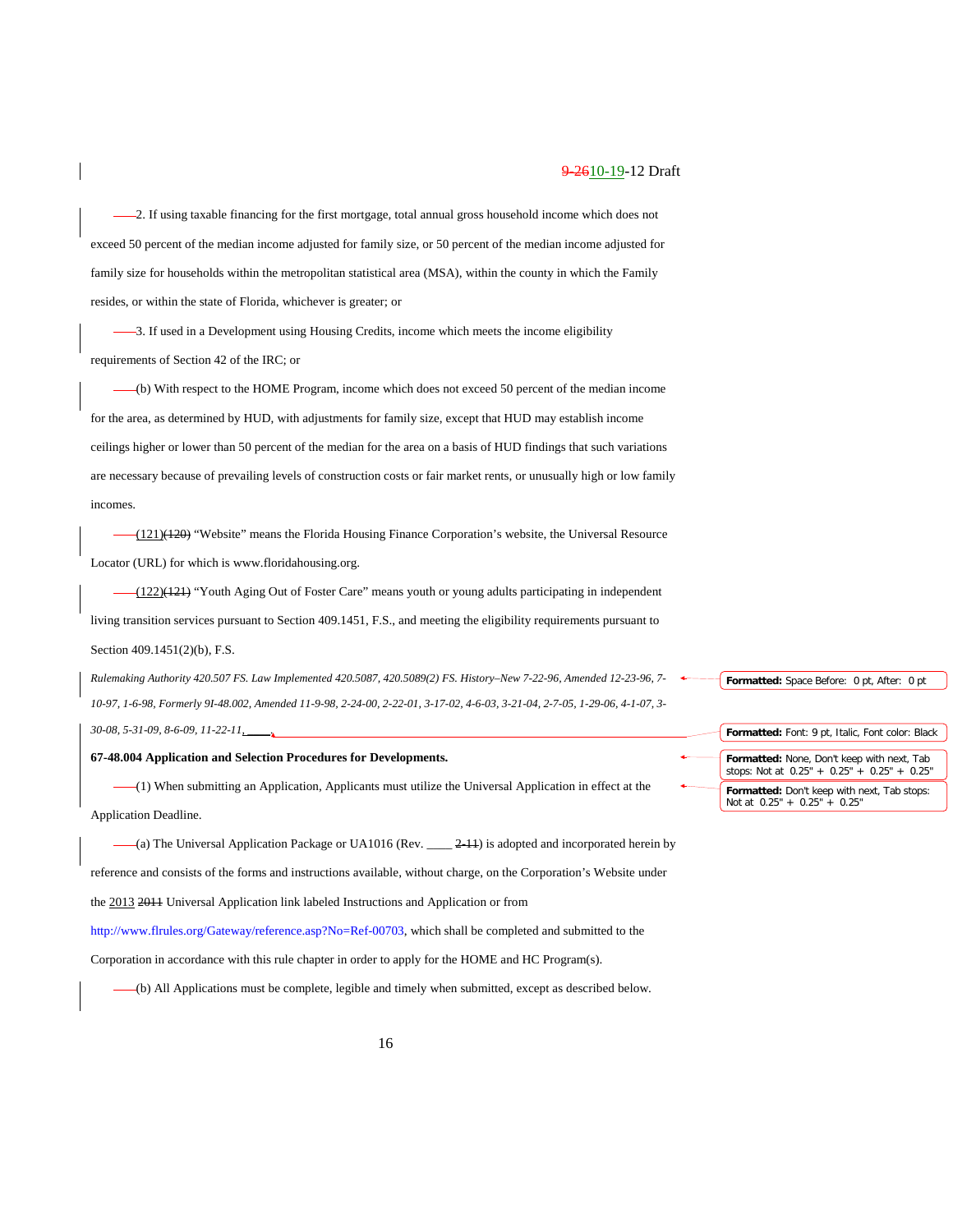Corporation staff may not assist any Applicant by copying, collating, or adding documents to an Application nor shall any Applicant be permitted to use the Corporation's facilities or equipment for purposes of compiling or completing an Application.

 $-(2)$  Failure to submit an Application completed in accordance with the Application instructions and these rules will result in the failure to meet threshold, rejection of the Application, a score less than the maximum available, or a combination of these results in accordance with the instructions in the Application and this rule chapter.

(3) Each submitted Application shall be evaluated and preliminarily scored using the factors specified in the Universal Application Package and these rules. Preliminary scores shall be made available transmitted to all Applicants by posting on the Corporation's Website. The Contact Person shall be notified by e-mail of the date on which the preliminary scores are posted. Preliminary scores shall include items identified by the Corporation to be addressed by the Applicant, which may include financial obligations for which an Applicant or Developer or Principal, Affiliate or Financial Beneficiary of an Applicant or a Developer is in arrears to the Corporation or any agent or assignee of the Corporation as of the Application Deadline.

(4) Applicants who wish to notify the Corporation of possible scoring errors relative to another Applicant's Application will be provided a time period for filing a written Notice of Possible Scoring Error (NOPSE). Such time period will be no fewer than three (3) Calendar Days from the date the preliminary scores are posted on sent by overnight delivery by the Corporation's Website. The deadline for filing a NOPSE will be provided at the time the preliminary scores are posted issued. Each NOPSE must include a completed and executed NOPSE Request for Review Form, Rev. 11-12, which is incorporated herein by reference and available on the Corporation's Website under the 2013 Universal Application link labeled Related References and Links or from \_\_\_\_\_\_\_. Each NOPSE must specify the assigned Application number of the Applicant submitting the NOPSE, the assigned Application number of the Application in question and the scores in question, as well as describe the alleged deficiencies in detail. When the information challenged by a NOPSE is included in a verification or certification form adopted as part of the Application Package and the form is executed by or on behalf of a Local Government or a utility provider, in order to be considered by the Corporation, the NOPSE must include a written statement signed either by the original signatory on the form or by another signatory authorized to execute the form confirming that the information challenged in the NOPSE is incorrect and stating what the correct information should be. Each NOPSE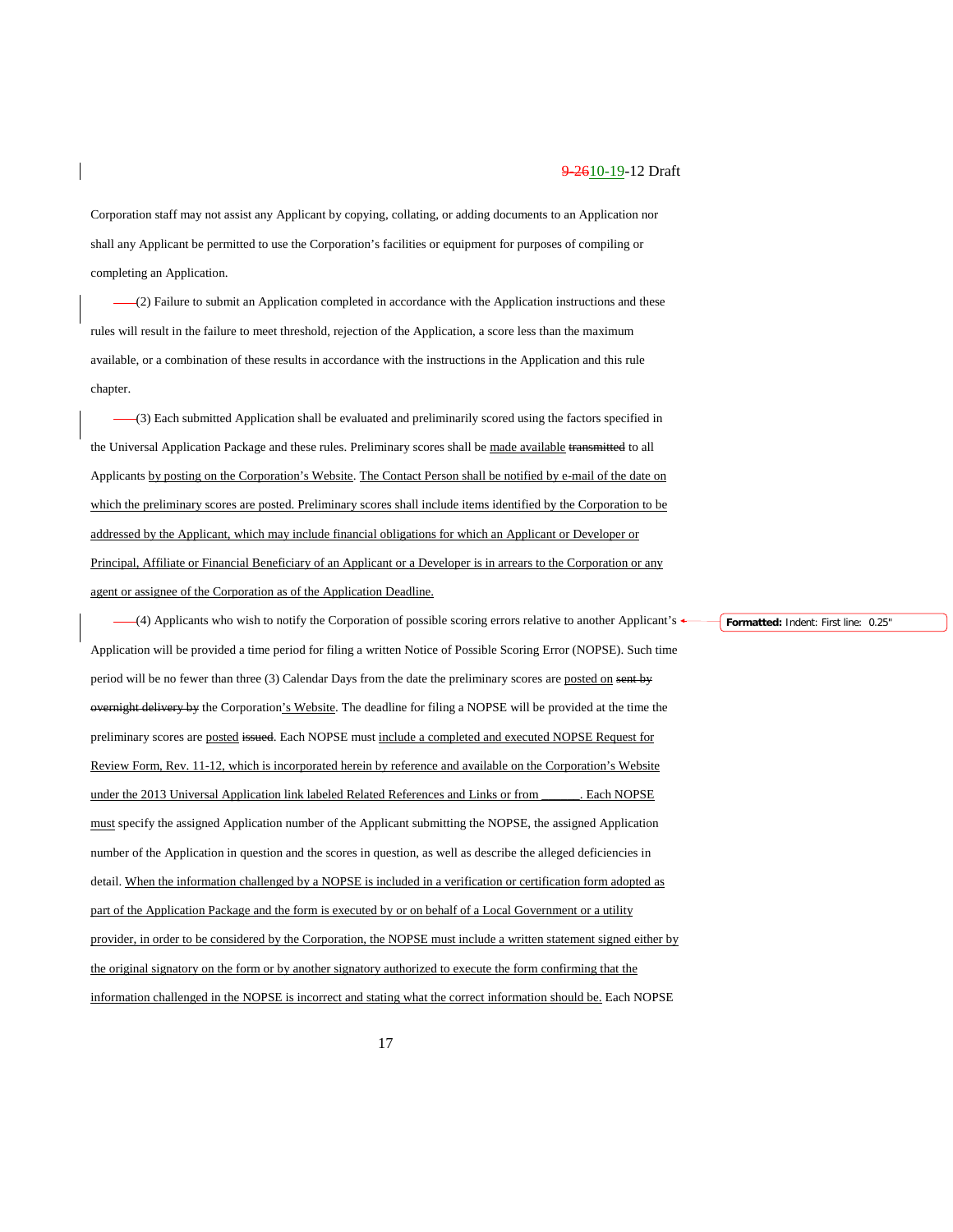is limited to the review of only one Application's score. Any NOPSE that seeks the review of more than one Application's score will be considered improperly filed and ineligible for review. There is no limit to the number of NOPSEs that may be submitted. The Corporation's staff will review each written NOPSE Received timely. To be considered Received timely, the Applicant must submit one (1) original hard copy and three (3) photocopies of each NOPSE. The Corporation will not consider any NOPSE submitted via facsimile or other electronic transmission.

(5) The Corporation shall post transmit to each Applicant the NOPSEs and a scoring summary for each Application on its Website submitted by other Applicants with regard to its Application. The scoring summary notice shall also include the Corporation's decision regarding the NOPSE, along with any other items identified by the Corporation to be addressed by the Applicant, which may include financial obligations for which an Applicant or Developer or Principal, Affiliate or Financial Beneficiary of an Applicant or a Developer is in arrears to the Corporation or any agent or assignee of the Corporation as of the due date for NOPSE filing as set forth in subsection (4) above. The Contact Person shall be notified by e-mail of the date on which the NOPSEs and scores are posted.

(6) Each Applicant shall be allowed to cure its Application by submitting additional documentation, revised pages and such other information as the Applicant deems appropriate ("cures") to address the issues raised pursuant to subsections (3) and (5) above that could result in failure to meet threshold or a score less than the maximum available. The "cure" must include a completed and executed Cure Request for Review Form, Rev. 11-12, which is incorporated herein by reference and available on the Corporation's Website under the 2013 Universal Application link labeled Related References and Links or from \_\_\_\_\_\_. The time period for submitting the "cures" will be no fewer than three (3) Calendar Days from the date the NOPSEs and scoring summaries described notice set forth in subsection (5) above are posted on is sent by overnight delivery by the Corporation's Website. Such notice will provide Tthe deadline for submitting the "cures-" will be provided at the time the NOPSEs and scoring summaries described in subsection (5) above are posted. A new form, page or exhibit provided to the Corporation during this period shall be considered a replacement of that form, page or exhibit if such form, page or exhibit was previously submitted in the Applicant's Application. Pages of the Application that are not revised or otherwise changed may not be resubmitted, except that documents executed by third parties must be submitted in their entirety, including all attachments and exhibits referenced therein, even if only a portion of the original document was revised. Where revised or additional information submitted by the Applicant creates an inconsistency with another item in that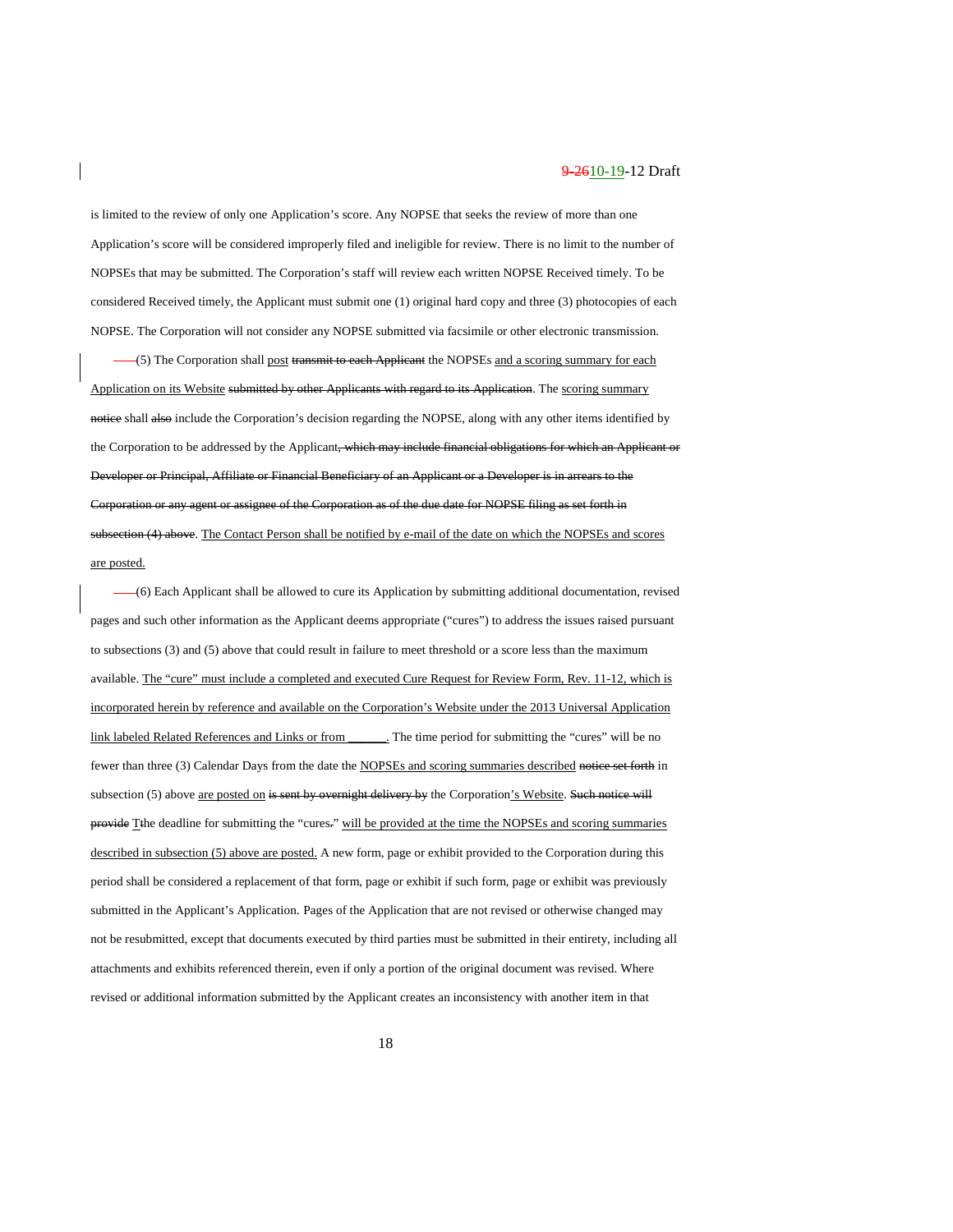Application, the Applicant shall also be required in its submittal to make such other changes as necessary to keep the Application consistent as revised. To be considered by the Corporation, the Applicant must submit one (1) original hard copy and three (3) photocopies of all additional documentation and revisions, and such revisions, changes and other information must be Received by the deadline set forth herein. Any subsequent revision submitted prior to the deadline shall include a written request from the Applicant for withdrawal of any previously submitted revision(s).

(7) All Applicants may submit to the Corporation a Notice of Alleged Deficiencies (NOAD) in any other Application. The time period for submitting each NOAD will be no fewer than three (3) Calendar Days from the deadline for receipt by the Corporation of the documentation set forth in subsection (6) above. The notice set forth in subsection (5) above will provide the deadline for submitting the NOAD. Each NOAD is limited only to issue(s) that meet both of the following: (i) information that was not known to the NOAD filer or that was not available and of discovery by the NOAD filer through the exercise of reasonable diligence during the period for providing utlined in subsection (4) above and not presented to the Corporation during that time period, and (ii) issue(s)issues created by document revisions, additions, or both, by the Applicant submitting the Application pursuant to subsection (6) above. A NOAD may not raise issue(s) that could have been raised during the period for filing NOPSEs outined in subsection (4) above, but were not raised during that time period. Each NOAD must include a completed and executed NOAD Request for Review Form, Rev. 11-12, which is incorporated herein by reference and available on the Corporation's Website under the 2013 Universal Application link labeled Related References and Links or from \_\_\_\_\_\_\_. Each NOAD must specify the assigned Application number of the Applicant submitting the NOAD, the assigned Application number of the Application in question, the pages and the documents in question, as well as describe the alleged deficiencies in detail. When the information challenged by a NOAD is included in a verification or certification form adopted as part of the Application Package and the form is executed by or on behalf of a Local Government or a utility provider, in order to be considered by the Corporation, the NOAD must include a written statement signed either by the original signatory on the form or by another signatory authorized to execute the form confirming that the information challenged in the NOAD is incorrect and stating what the correct information should be. Each NOAD is limited to the review of only one Applicant's submission. However, there is no limit to the number of NOADs which may be submitted. NOADs which seek the review of more than one Applicant's submission will be considered improperly filed and ineligible for review. In addition, een raised during the period for filing NOPSEs outined in subsection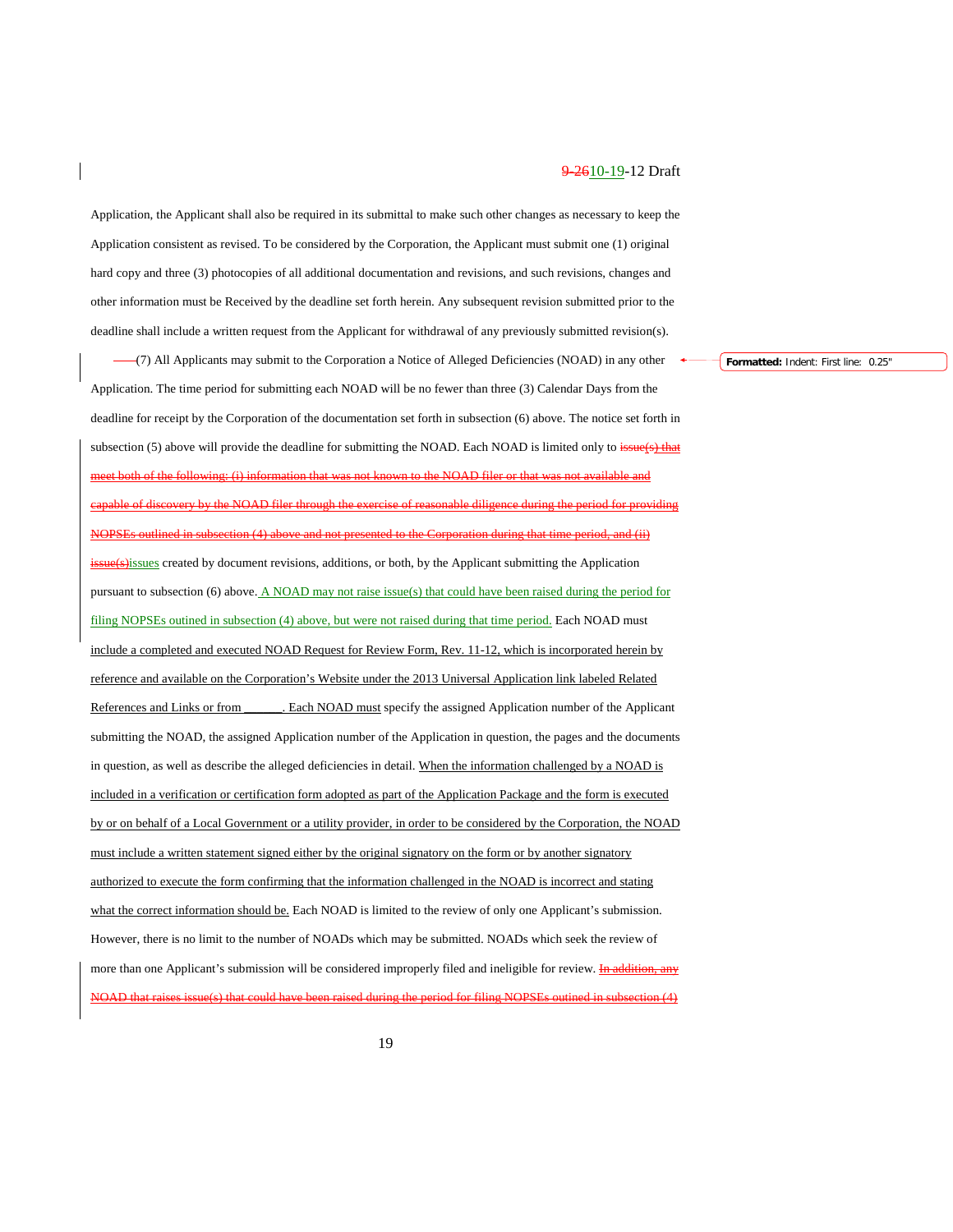### nd ineligible for review. The

Corporation will only review each written NOAD Received timely. To be considered Received timely, the Applicant must submit one (1) original hard copy and three (3) photocopies of each NOAD. The Corporation will not consider any NOAD submitted via facsimile or other electronic transmission.

(8) NOADs shall be made available to all Applicants by posting on the Corporation's Website. The Contact Person shall be notified by e-mail of the date on which the NOADs are posted. The Corp all NOADs to the affected Applicant.

(9) Each NOPSE, Cure and NOAD submitted under this section must be sworn to or affirmed by a person authorized by the state of Florida to administer oaths.

 $-(10)(9)$  Following the receipt and review by the Corporation of the documentation described in subsections (5), (6) and (7) above, the Corporation shall then prepare final scores. In determining such final scores, no Application shall fail threshold or receive a point reduction as a result of any issues not previously identified in the notices described in subsections (3), (4) and (5) above. However, inconsistencies created by the Applicant as a result of information provided pursuant to subsections (6) and (7) above will still be justification for rejection of the Application, threshold failure, or reduction of points, as appropriate. Notwithstanding the foregoing, any deficiencies in the mandatory elements set forth in subsection (14) below can be identified at any time prior to sending the final scores to Applicants and will result in rejection of the Application. The Corporation shall then transmit final scores to all Applicants.

(11)(10) The availability of any remaining funds or Allocation Authority shall be noticed or offered to a Development as approved by the Board of Directors. With respect to the HC Program, in the event there remains Allocation Authority after the Corporation has exhausted its waiting list of Applications during a Funding Cycle and time requirements preclude an Application Period and notice thereof, the Corporation shall allocate any unused Allocation Authority to any eligible Development meeting the requirements of Section 42 of the IRC and in accordance with the Qualified Allocation Plan.

 $-(12)(11)$  Except for Developments that have non-Corporation-issued tax-exempt bonds that submit a separate Application for non-competitive Housing Credits, Applications shall be limited to one submission per subject property. Two or more Applications, submitted in the same Funding Cycle, that have the same demographic commitment and one or more of the same Financial Beneficiaries, will be considered submissions for the same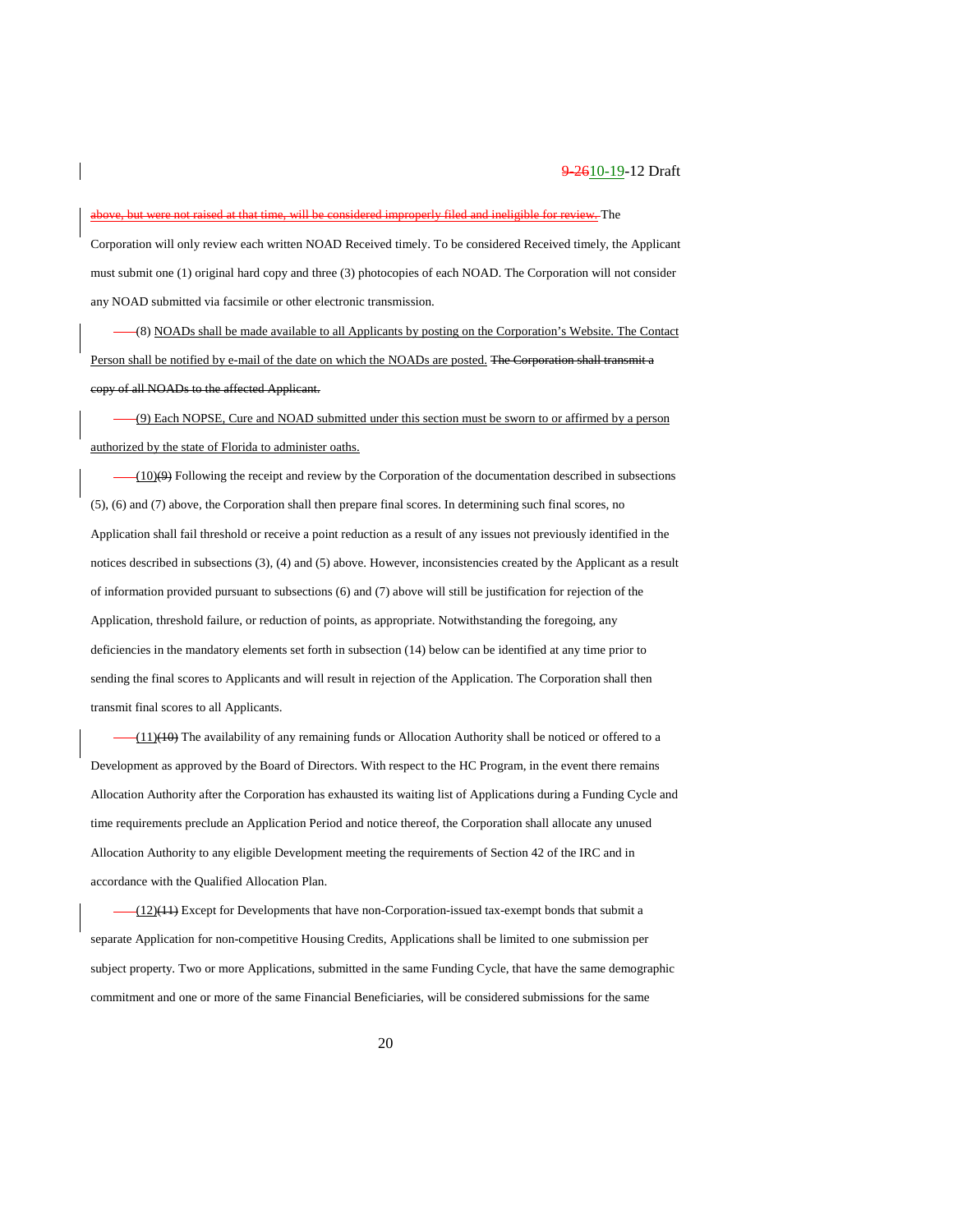Development if any of the following is true: (i) any part of any of the property sites is contiguous with any part of any of the other property sites, or (ii) any of the property sites are divided by a street or easement, or (iii) it is readily apparent from the Applications, proximity, chain of title, or other information available to the Corporation that the properties are part of a common or related scheme of development. If two or more Applications are considered to be submissions for the same Development, the Corporation will reject all such Applications except the Application with the highest (worst) lottery number. The Application(s) with the lowest lottery number(s) will still be rejected even if the Applicant withdraws the Application with the highest (worst) lottery number.

-(13)(12) If an the Board determines that any Applicant or any Affiliate of an Applicant:

(a) Has engaged in fraudulent actions;

(b) Has materially misrepresented information to the Corporation regarding any past or present Application or Development;

- (c) Has been convicted of fraud, theft or misappropriation of funds;
- (d) Has been excluded from federal or Florida procurement programs for any reason; or
- (e) Has been convicted of a felony;

The Applicant and any of the Applicant's Affiliates will be ineligible for funding or allocation in any program administered by the Corporation for a period of up to two (2) years, which will begin from the date the Board makes such determination or from the date the Corporation initiates a legal proceeding under this part. Such determination shall be either pursuant to a proceeding conducted pursuant to Sections 120.569 and 120.57, F.S., or as a result of a finding by a court of competent jurisdiction. When the Corporation initiates a proceeding under this part, all pending transactions under any program administered by the Corporation involving the Applicant or its Affiliates shall be suspended until the conclusion of such a proceeding.

(14)(13) The Corporation shall reject an Application if, following the submission of the additional documentation, revised pages and other information as the Applicant deems appropriate as described in subsection (6) above:

(a) The Development is inconsistent with the purposes of the SAIL, HOME, or HC Program(s) or does not conform to the Application requirements specified in this rule chapter;

(b) The Applicant fails to achieve the threshold requirements as detailed in these rules, the applicable Application, and Application instructions;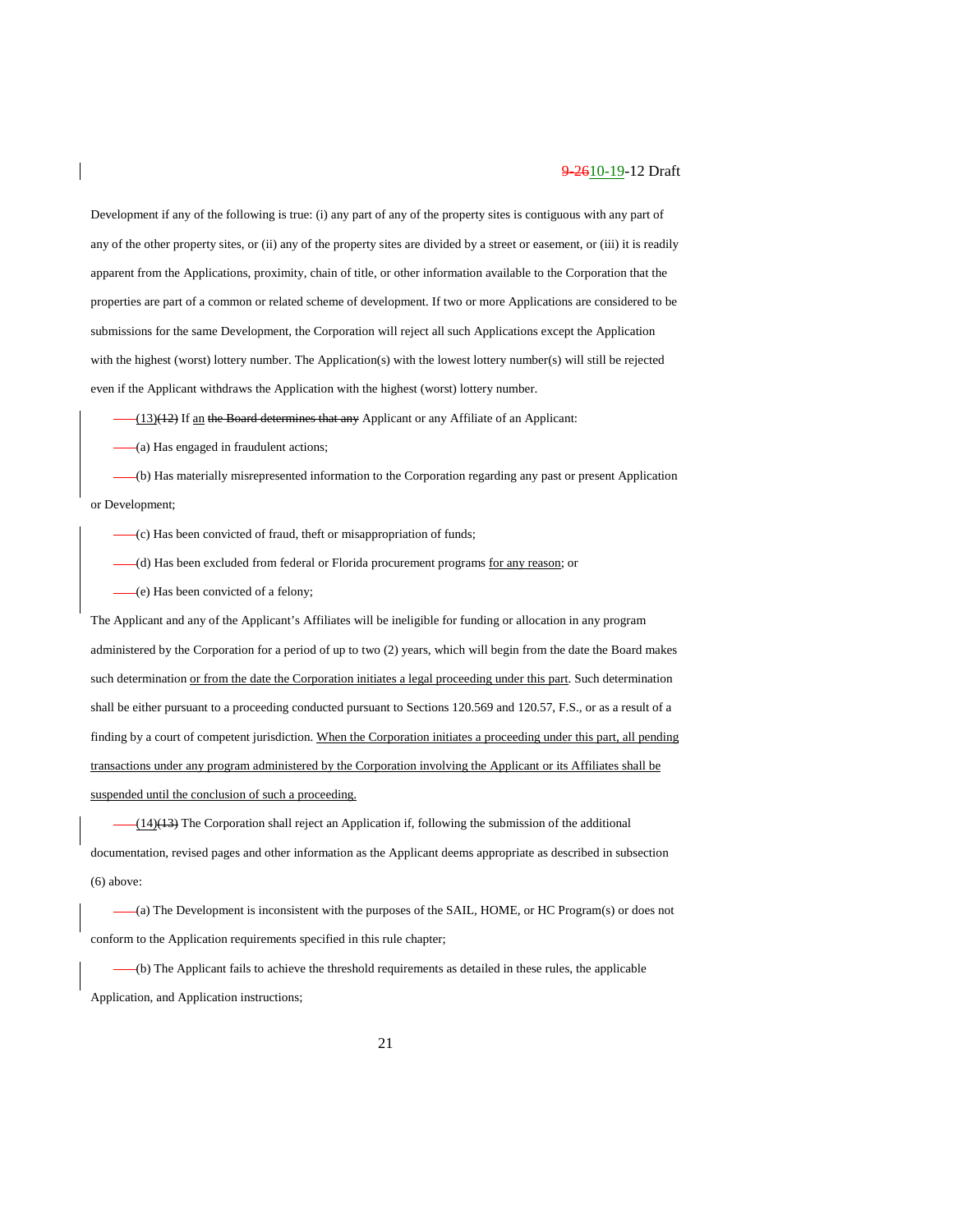(c) The Applicant fails to file all applicable Application pages and exhibits which are provided by the Corporation and adopted under this rule chapter;

(d) The Applicant fails to satisfy any arrearages described in subsection (5) above. For purposes of the SAIL and HOME Programs, this rule subsection does not include permissible deferral of SAIL or HOME interest.

 $(15)(14)$  Notwithstanding any other provision of these rules, there are certain items that must be included in the Application and cannot be revised, corrected or supplemented after the Application Deadline. Failure to submit these items in the Application at the time of the Application Deadline shall result in rejection of the Application without opportunity to submit additional information. Any attempted changes to these items will not be accepted. Those items are as follows:

(a) Name of Applicant entity; notwithstanding the foregoing, the name of the Applicant entity may be changed only by written request of an Applicant to Corporation staff and approval of the Board as follows: (i) after the Applicant has been invited to enter credit underwriting for the SAIL and HOME Programs and for Developments requesting non-competitive HC to be used with non-Corporation-issued tax-exempt bonds, and (ii) after the Carryover Allocation Agreement is in effect for the Competitive HC Program;

(b) Principals Identity of each Developer, including all co-Developers; notwithstanding the foregoing, the Principals identity of the Developer(s) may be changed only by written request of an Applicant to Corporation staff and approval of the Board after the Applicant has been invited to enter credit underwriting;

(c) Program(s) applied for;

(d) Applicant applying as a Non-Profit or for-profit organization;

(e) Site for the Development; notwithstanding the foregoing, after the Applicant has been invited to enter credit underwriting and subject to written request of an Applicant to Corporation staff and approval of the Corporation, the site for the Development may be increased or decreased, as follows: (i) for the Competitive HC, SAIL and HOME Programs provided the Tie Breaker Measurement Point is on the site and the total proximity points awarded during scoring are not reduced, and, if the increase of the site is such that the proposed Development now meets the definition of a Scattered Site, then the Applicant shall be required to provide such Scattered Sites information and meet all Scattered Sites requirements as required by Corporation staff, and (ii) for Developments requesting non-competitive HC provided the Development Location Point is on the site;

(f) Development Category;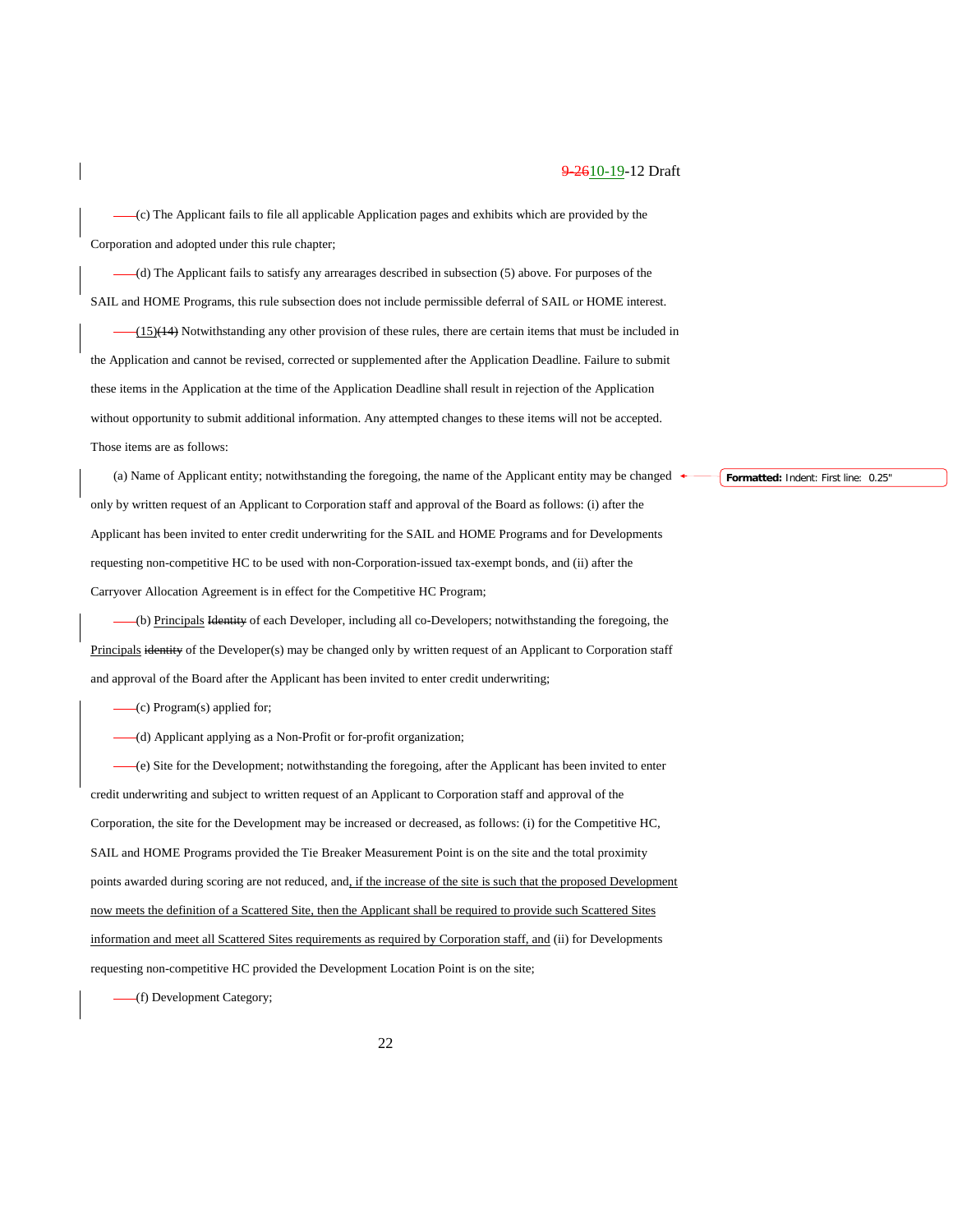(g) Development Type;

(h) Demographic Commitment;

(i) Total number of units; notwithstanding the foregoing, for the SAIL and HC Programs the total number of units may be increased after the Applicant has been invited to enter credit underwriting, subject to written request of an Applicant to Corporation staff and approval of the Corporation;

(j) With regard to the SAIL and HC Programs, the Total Set-Aside Percentage as stated in the last row of the total set-aside breakdown chart for the program(s) applied for in the Set-Aside Commitment section of the Application. Notwithstanding the foregoing, for the SAIL and HC Programs, the Total Set-Aside Percentage may be increased after the Applicant has been invited to enter credit underwriting, subject to written request of an Applicant to Corporation staff and approval of the Corporation. With regard to the HOME Program, the Total Set-Aside Percentage as stated in the Set-Aside Commitment section of the Application, unless the change results from the revision allowed under paragraph (l) below;

(k) CHDO election for the HOME Program;

(l) Funding Request amount; notwithstanding the foregoing, requested amounts can be changed only as follows:

1. Reduced by the Applicant to reflect the maximum request amount allowed in those instances where an Applicant requested more than its request limit, or

2. When the county in which the Development is located is newly designated by HUD as a Difficult Development Area (DDA) after the Application Deadline but prior to the end of the cure period outlined in Rule 67- 48.004, F.A.C.: (i) an Applicant, who has not failed threshold for exceeding its Competitive HC request limit, may increase its Competitive HC request by an amount equaling 30 percent, rounded to whole dollars, of the remainder of the Applicant's initial request amount provided the total request amount does not exceed the maximum Competitive HC request amount for the applicable county, or (ii) an Applicant, that failed threshold during preliminary scoring for requesting more than its Competitive HC request limit because the Development was not then designated as being in a DDA, may increase its Competitive HC request amount to the maximum allowable amount for the Development. If any Development elects to recognize any newly designated DDA status, then the Development must meet any minimum Competitive HC requests that are applicable.

(m) Submission of the Application online and submission of one original hard copy with the required

**Formatted:** Indent: First line: 0.25"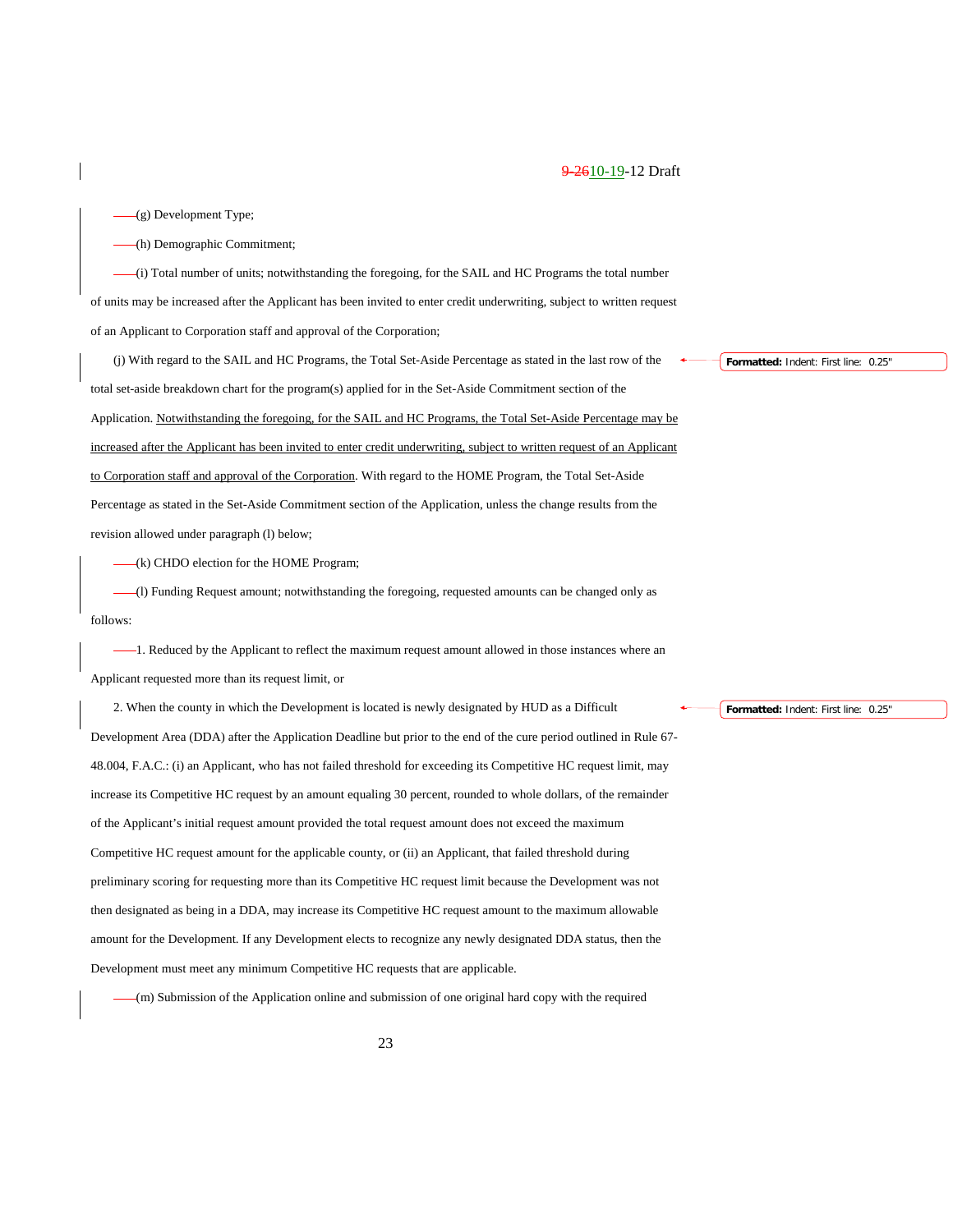number of photocopies of the Application by the Application Deadline;

(n) Payment of the required Application fee by the Application Deadline;

(o) The Application labeled "Original Hard Copy" must include a properly completed Applicant Certification and Acknowledgement form reflecting an original signature.

All other items may be submitted as cures pursuant to subsection (6) above.

With regard to paragraphs (a) and (b) above, the Board shall consider the facts and circumstances of each Applicant's request and any credit underwriting report, if available, prior to determining whether to grant the requested change.

(16)(15) A Development will be withdrawn from funding and any outstanding commitments for funds or HC will be rescinded if, at any time, the Board determines that the Applicant's Development or Development team is no longer the Development or Development team described in the Application, and the changes made are prejudicial to the Development or to the market to be served by the Development.

(17)(16) If an Applicant or Developer or any Principal, Affiliate or Financial Beneficiary of an Applicant or a Developer has any existing Developments participating in any Corporation programs that remain in noncompliance with Section 42 of the IRC, Title 67, F.A.C., or applicable loan documents, and any applicable cure period granted for correcting such non-compliance has ended as of the time of submission of the Application or at the time of issuance of a credit underwriting report, the requested allocation will, upon a determination by the Board that such non-compliance substantially increases the likelihood that such Applicant or Developer will not be able to produce quality affordable housing, be denied and the Applicant or Developer and the Affiliates of the Applicant or Developer will be prohibited from new participation in any of the Corporation's programs for the subsequent cycle and continuing until such time as all of their existing Developments participating in any Corporation programs are in compliance.

(18)(17) With respect to the SAIL, HOME and HC Program Applications, when two or more Applications receive the same numerical score, the Applications will be ranked as outlined in the Application instructions.

 $-(19)(18)$  At no time during the Application, scoring and appeal process may Applicants or their representatives contact Board members concerning their own Development or any other Applicant's Development. At no time from the Application Deadline until the issuance of the final scores as set forth in subsection (9) above, may Applicants or their representatives verbally contact Corporation staff concerning their own Application or any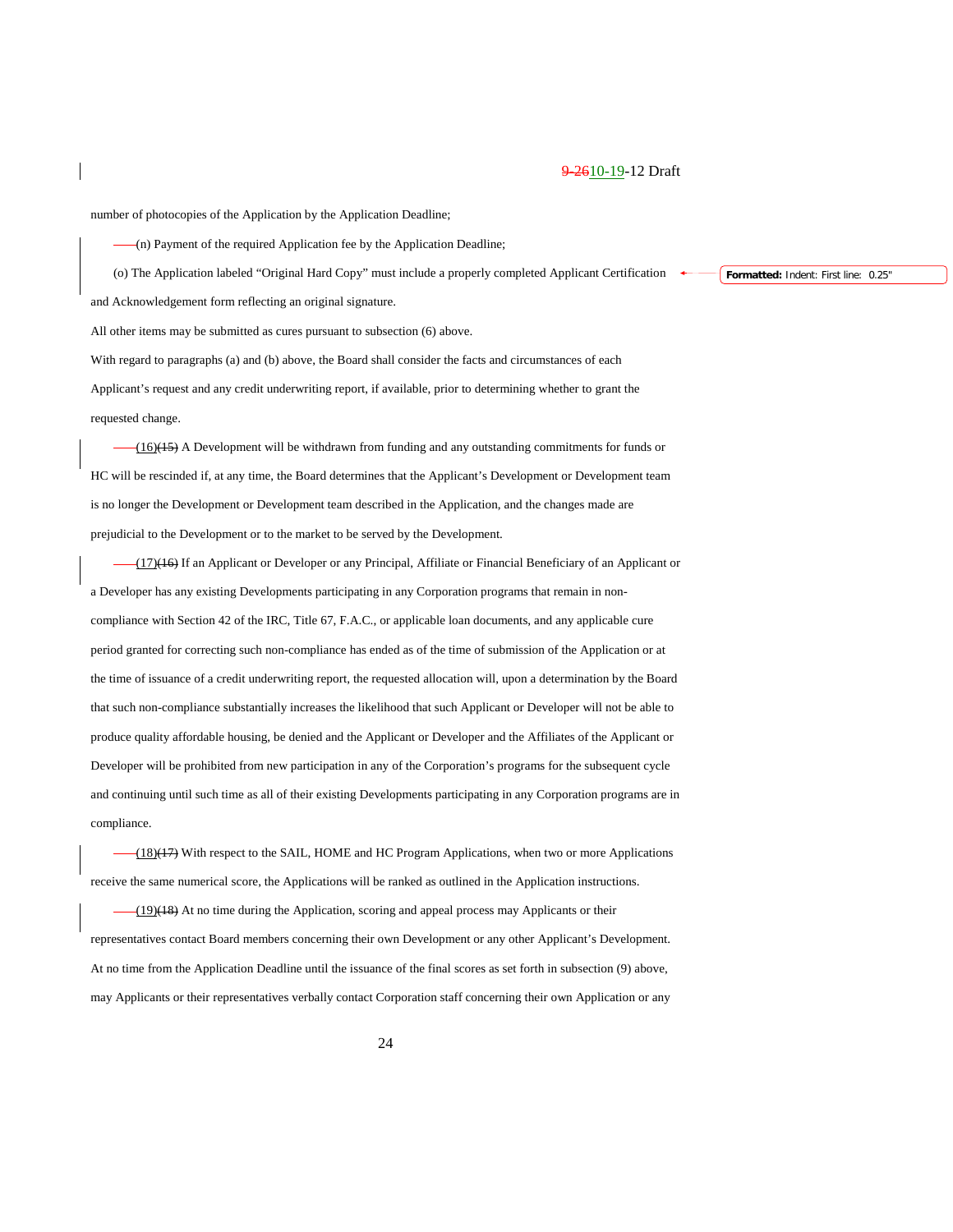other Applicant's Application. If an Applicant or its representative does contact a Board member in violation of this section, the Board shall, upon a determination that such contact was deliberate, disqualify such Applicant's Application.

(20)(19) Applicants may withdraw an Application from consideration only by submitting a written notice of withdrawal to the Corporation Clerk. Applicants may not rescind any notice of withdrawal that was submitted to the Corporation Clerk. For ranking purposes, the Corporation shall disregard any withdrawal that is submitted after 5:00 p.m., Eastern Time, 14 Calendar Days prior to the date the Board is scheduled to convene to consider approval of the final ranking of the Applications and such Application shall be included in the ranking as if no notice of withdrawal had been submitted. After the Board has approved the final ranking, any notice of withdrawal submitted during the time period prohibited above and before the Board approves the final ranking, shall be deemed withdrawn immediately after Board approval of the final ranking. If an Applicant has applied for or been awarded funding from two or more programs, the withdrawal by the Applicant from any one program will be deemed by the Corporation to be a withdrawal of the Application from all programs.

(21)(20) The name of the Development provided in the Application may not be changed or altered after submission of the Application during the history of the Development with the Corporation unless the change is requested in writing and approved in writing by the Corporation. The Corporation shall consider the facts and circumstances of each Applicant's request and any credit underwriting report, if available, prior to determining whether to grant such request.

(22)(21) If an Applicant or any Affiliate of an Applicant has offered or given consideration, other than the consideration to provide affordable housing, with respect to a local contribution, inclusive of public-private partnership agreements, and this is discovered prior to Board approval of the final ranking, the Corporation shall reject the Application and any other Application submitted by the same Applicant and any Affiliate of the Applicant. If discovered after the Board approves final ranking, any tentative funding or allocation for the Application and any other Application submitted in the same cycle by the same Applicant and any Affiliate of the Applicant will be withdrawn. Such Applicant and any of such Applicant's Affiliates will be ineligible for funding or allocation in any program administered by the Corporation for a period of up to two (2) years, which will begin the date the Board issues a final order on such matter, in a proceeding conducted pursuant to Sections 120.569 and 120.57, F.S. *Rulemaking Authority 420.507, 420.507(22)(f) FS. Law Implemented 420.5087, 420.5087(6)(c), 420.5089, 420.5089(6),* **Formatted:** Space Before: 0 pt, After: 0 pt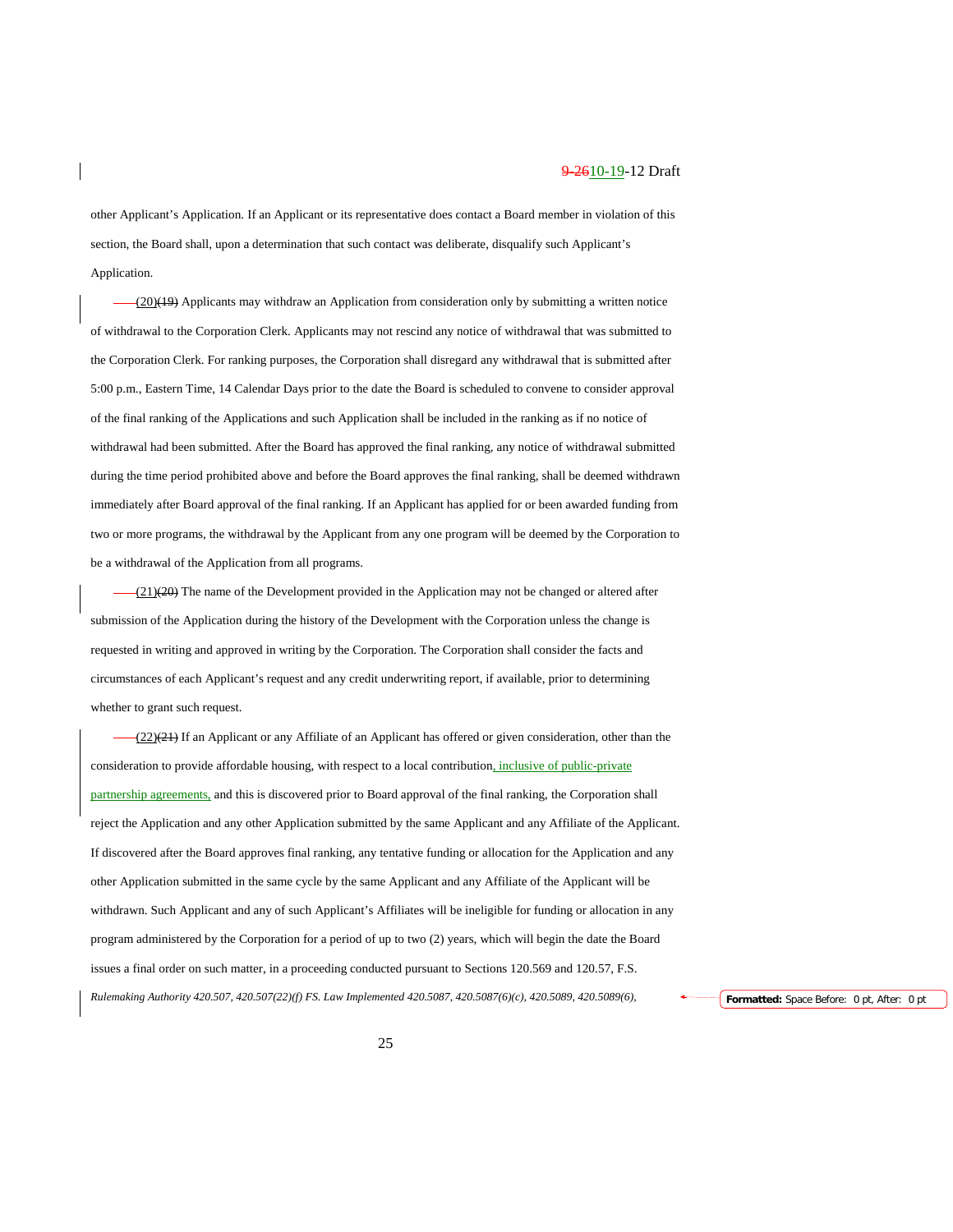*420.5099, 420.5099(2) FS. History–New 7-22-96, Amended 12-23-96, 7-10-97, 1-6-98, Formerly 9I-48.004, Amended 4-7-98, 11-9-98, 2-24-00, 2-22-01, 3-17-02, 4-6-03, 3-21-04, 2-7-05, 1-29-06, 4-1-07, 3-30-08, 8-6-09, 11-22-11, \_\_\_\_.*

**67-48.005 Applicant Administrative Appeal Procedures.**

(1) At the conclusion of the review and scoring process established by Rule 67-48.004, F.A.C., each Applicant will be provided with its final score and notice of rights, which shall constitute the point of entry to contest any issue related to the Applicant's Application for the SAIL Program, the HOME Program or the HC Program.

(2) Each Applicant that wishes to contest its final score must file a petition with the Corporation within 21 Calendar Days after the date the Applicant receives its notice of rights. The petition must conform to subsection 28- 106.201(2) or 28-106.301(2), and subsection 67-52.002(3), F.A.C., and specify in detail each issue and score sought to be challenged. If the petition does not raise a disputed issue of material fact, the challenge will be conducted pursuant to Section 120.57(2), F.S. If the petition raises one or more disputed issues of material fact, a formal administrative hearing will be conducted pursuant to Section 120.57(1), F.S. At the conclusion of any administrative hearing, a recommended order shall be entered by the designated hearing officer which will then be considered by the Board.

(3) Any Applicant, or the Corporation, as applicable, who wishes to challenge the findings and conclusions of the recommended order entered pursuant to a Section 120.57(2), F.S., proceeding concerning the Applicant's its own Application shall be allowed the opportunity to submit written arguments to the Board. Any written argument or response thereto should be typed and double-spaced with margins no less than one inch in either Times New Roman 14-point or Courier New 12-point font and may not exceed five (5) pages, excluding the caption and certificate of service. Written arguments must be filed with Florida Housing Finance Corporation's Clerk at 227 North Bronough Street, Suite 5000, Tallahassee, Florida 32301-1329, no later than 5:00 p.m., Eastern Time, no later than five (5) Calendar Days from the date of issuance of the recommended order. Failure to timely file a written argument shall constitute a waiver of the right to have a written argument considered by the Board. Parties will not be permitted to make oral presentations to the Board in response to recommended orders.

(4) Following the entry of final orders in all petitions filed pursuant to Section 120.57(2), F.S., and in accordance with the prioritization of the QAP and Rule Chapter 67-48, F.A.C., the Corporation shall issue final rankings. For an Applicant that filed a petition pursuant to Section 120.57(1), F.S., which challenged the scoring of

| Formatted: Font: 9 pt, Italic, Font color: Black                                                   |
|----------------------------------------------------------------------------------------------------|
| <b>Formatted:</b> None, Don't keep with next, Tab<br>stops: Not at $0.25" + 0.25" + 0.25" + 0.25"$ |
| Formatted: Don't keep with next, Tab stops:<br>Not at $0.25'' + 0.25'' + 0.25'' + 0.25''$          |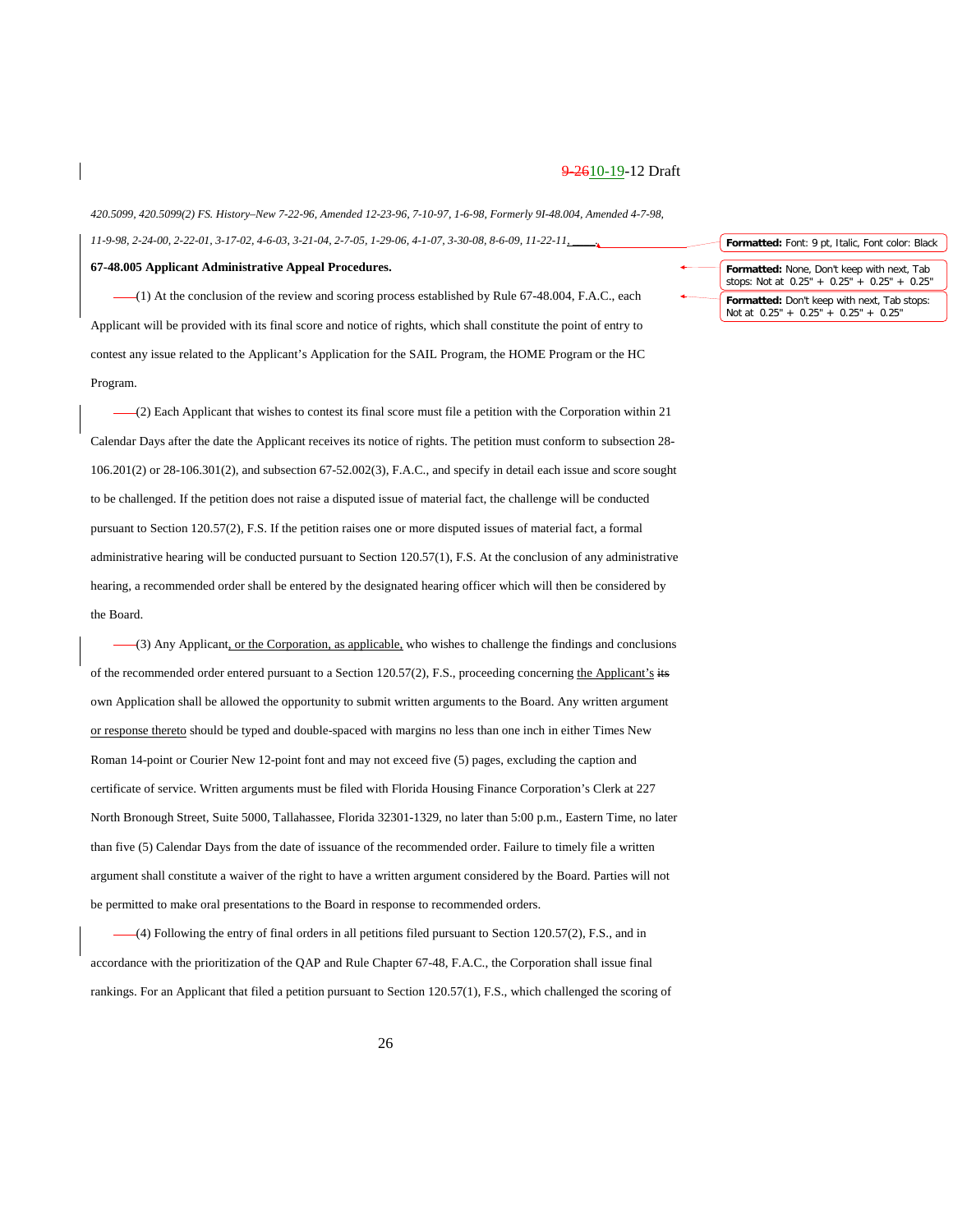its own Application but has not had a final order entered as of the date the final rankings are approved by the Board, the Corporation shall, if any such Applicant ultimately obtains a final order that modifies the score so that its Application would have been in the funding range of the applicable final ranking had it been entered prior to the date the final rankings were presented to the Board, provide the requested funding, allocation, or both, from the next available funding, allocation, or both, whether in the current year or a subsequent year. For HC, if the final order is executed on or before the Corporation issues the current year's final scores, the allocation will come from the current year or if the final order is executed after the Corporation issues the current year's final scores, the allocation will come from the subsequent year. Funding refers to SAIL or HOME and allocation refers to HC. Nothing contained herein shall affect any applicable credit underwriting requirements.

(5) Each Applicant will be provided with a final ranking of all Applications and notice of rights, which shall constitute the point of entry to contest any ranking or scoring issue related to any other Applications for the SAIL Program, the HOME Program or the HC Program. An Applicant that wishes to contest the final ranking or score of another Applicant may do so only if:

(a) The competing Applicant files a petition on or before the 21st Calendar Day after the receipt of the notice of rights pursuant to this subsection (5). The petition must conform to subsection 28-106.201(2) or 28- 106.301(2), and subsection 67-52.002(3), F.A.C., and specify in detail each issue, score or ranking sought to be challenged. The petition must name the Corporation and the Applicant of the challenged Application as respondents.

(b) For any Application cycle closing after January 1, 2002, if the contested issue involves an error in scoring, the contested issue must (i) be one that could not have been cured pursuant to subsection 67-48.004(14), F.A.C., or (ii) be one that could have been cured, if the ability to cure was not solely within the Applicant's control. The contested issue cannot be one that was both curable and within the Applicant's sole control to cure. With regard to curable issues, a petitioner must prove that the contested issue was not feasibly curable within the time allowed for cures in subsection 67-48.004(6), F.A.C. A challenge may not be initiated under this section that is based on tionissue(s) that was known by the challenger or that was available of reasonable diligence could have been raised during the period for providing NOPSEs referenced in subsection 67-48.004(4), F.A.C., andor NOADs referenced in subsection 67-48.004(7), F.A.C., and were not presented to the Corporation during that time period.

(c) The competing Applicant alleges facts in its petition sufficient to demonstrate that, but for the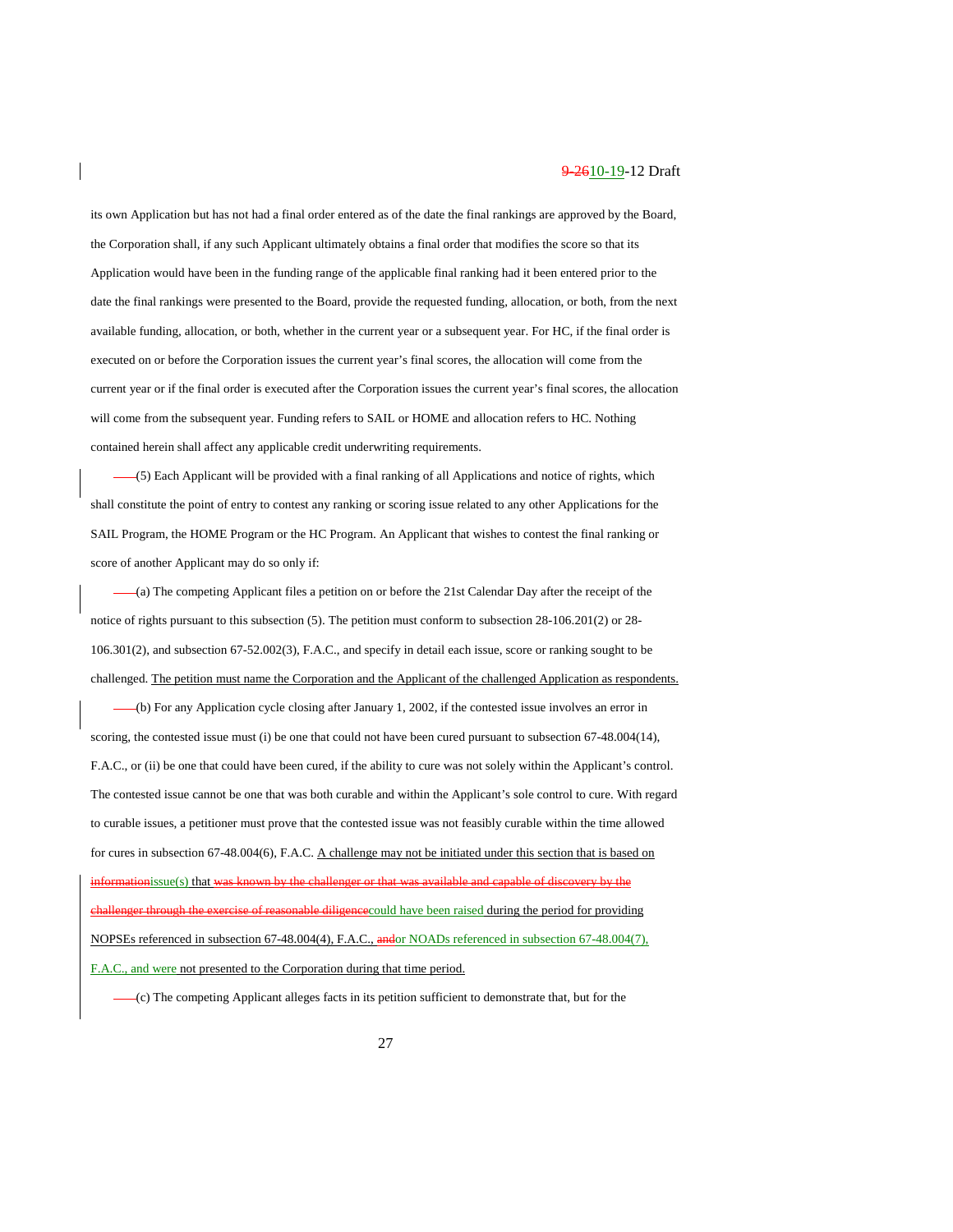specifically identified threshold, scoring or ranking errors in the challenged Application, its Application would have been in the funding range at the time the Corporation provided the Applicant with its final ranking.

(d) If the petition does not raise a disputed issue of material fact, the appeal will be conducted pursuant to Section 120.57(2), F.S. If the petition raises one or more disputed issues of material fact, a formal administrative hearing will be conducted pursuant to Section 120.57(1), F.S. At the conclusion of any administrative hearing, a recommended order shall be entered which will then be considered by the Board.

(6) Any Applicant, or the Corporation, as applicable, who wishes to challenge the findings and conclusions of the recommended order entered pursuant to a Section 120.57(2), F.S., proceeding as described in subsection (5) above concerning the final ranking of another Application, shall be allowed the opportunity to submit written arguments to the Board. Any written arguments or response thereto should be typed and double-spaced with margins no less than one inch in either Times New Roman 14-point or Courier New 12-point font and may not exceed five (5) pages, excluding the caption and certificate of service. Written arguments must be filed with Florida Housing Finance Corporation's Clerk at 227 North Bronough Street, Suite 5000, Tallahassee, Florida 32301-1329, no later than 5:00 p.m., Eastern Time, no later than five (5) Calendar Days from the date of issuance of the recommended order. Failure to timely file a written argument shall constitute a waiver of the right to have a written argument considered by the Board. Parties will not be permitted to make oral presentations to the Board in response to recommended orders.

(7) The record in any proceeding initiated under this section shall consist of: the original documents and other evidence included within the Application, Exhibits, and Forms, NOPSEs, Cures, and NOADs, together with attachments, whether from the subject Application or other Applications submitted to the Corporation in the current or previous Universal Cycles; legal authority; and any evidence subject to official recognition per Sections  $120.569(2)$ (i) and  $120.57(1)$ (f)(3), F.S. No submissions which amend or supplement the record shall be considered after Applicants are on notice of final scores.

(8)(7) For those Applicants that have filed a petition pursuant to subsection (5) above, the Corporation shall, if any such Applicant ultimately obtains a final order that demonstrates that its Application would have been in the funding range of the applicable final ranking, provide the requested funding, allocation, or both from the next available funding, allocation, or both, whether in the current year or a subsequent year. For HC, if the final order is executed on or before the Corporation issues the current year's final scores, the allocation will come from the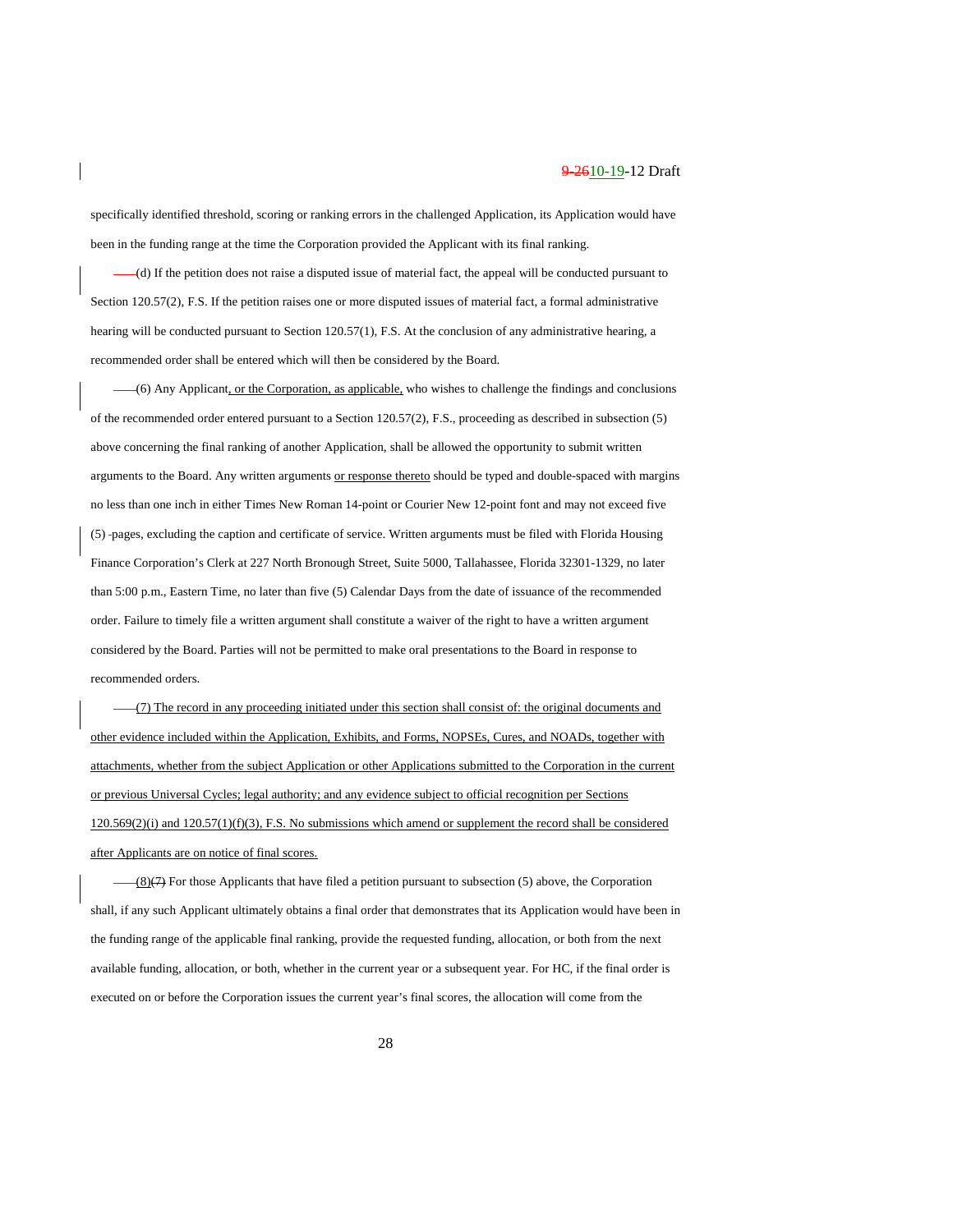| current year or if the final order is executed after the Corporation issues the current year's final scores, the allocation |                                                                                           |
|-----------------------------------------------------------------------------------------------------------------------------|-------------------------------------------------------------------------------------------|
| will come from the subsequent year. Funding refers to SAIL or HOME and allocation refers to HC. Nothing                     |                                                                                           |
| contained herein shall affect any applicable credit underwriting requirements. The filing of a petition pursuant to         |                                                                                           |
| subsection (5) above shall not stay the Corporation's provision of funding to Applicants per the final rankings             |                                                                                           |
| referenced in subsection (4) above.                                                                                         |                                                                                           |
| Fulemaking Authority 420.507 FS. Law Implemented 120.569, 120.57, 420.5087, 420.5089, 420.5099 FS. History–New 7-22-96,     | Formatted: Space Before: 0 pt, After: 0 pt                                                |
| Amended 12-23-96, 1-6-98, Formerly 91-48.005, Amended 4-7-98, 11-9-98, 2-24-00, 2-22-01, 3-17-02, 10-8-02, 12-4-02, 4-6-03, |                                                                                           |
| 3-21-04, 2-7-05, 1-29-06, 4-1-07, 3-30-08, 8-6-09, Repromulgated 11-22-11, Amended                                          | Formatted: Font: 9 pt, Italic, Font color: Black                                          |
| 67-48.007 Fees.                                                                                                             | Formatted: None, Don't keep with next, Tab<br>stops: Not at 0.25" + 0.25" + 0.25" + 0.25" |
| The Corporation, the Credit Underwriter or the environmental provider shall collect via check or money order the            | Formatted: Don't keep with next                                                           |
| following fees and charges in conjunction with the SAIL, HOME and HC Programs, as outlined in the Universal                 |                                                                                           |
| Application instructions, the Carryover Allocation Agreement, or this rule chapter, as applicable:                          |                                                                                           |
| $-(1)$ Application fee.                                                                                                     |                                                                                           |
| -(2) Credit Underwriting fees.                                                                                              |                                                                                           |
| (3) Administrative fees.                                                                                                    |                                                                                           |
| (4) Commitment fees.                                                                                                        |                                                                                           |
| -(5) Compliance monitoring fees.                                                                                            |                                                                                           |
| -(6) Loan servicing fees.                                                                                                   |                                                                                           |
| (7) Construction inspection fees.                                                                                           |                                                                                           |
| (8) Financial monitoring fees.                                                                                              |                                                                                           |
| (9) Tax-exempt mortgage financing fees.                                                                                     |                                                                                           |
| (10) HUD environmental fees.                                                                                                |                                                                                           |
| -(11) Qualified Contract Package fees.                                                                                      |                                                                                           |
| (12) Assumption/Renegotiation fees.                                                                                         | Formatted: Indent: First line: 0.25"                                                      |
| (13) Loan closing extension fees.                                                                                           |                                                                                           |
| (14) Processing fees.                                                                                                       |                                                                                           |
| All of the fees set forth above with respect to the SAIL Program are part of Development Cost and can be included           |                                                                                           |

in the Development Cost pro forma and paid with SAIL loan proceeds. Failure to pay any fee associated with any

 $\overline{\phantom{a}}$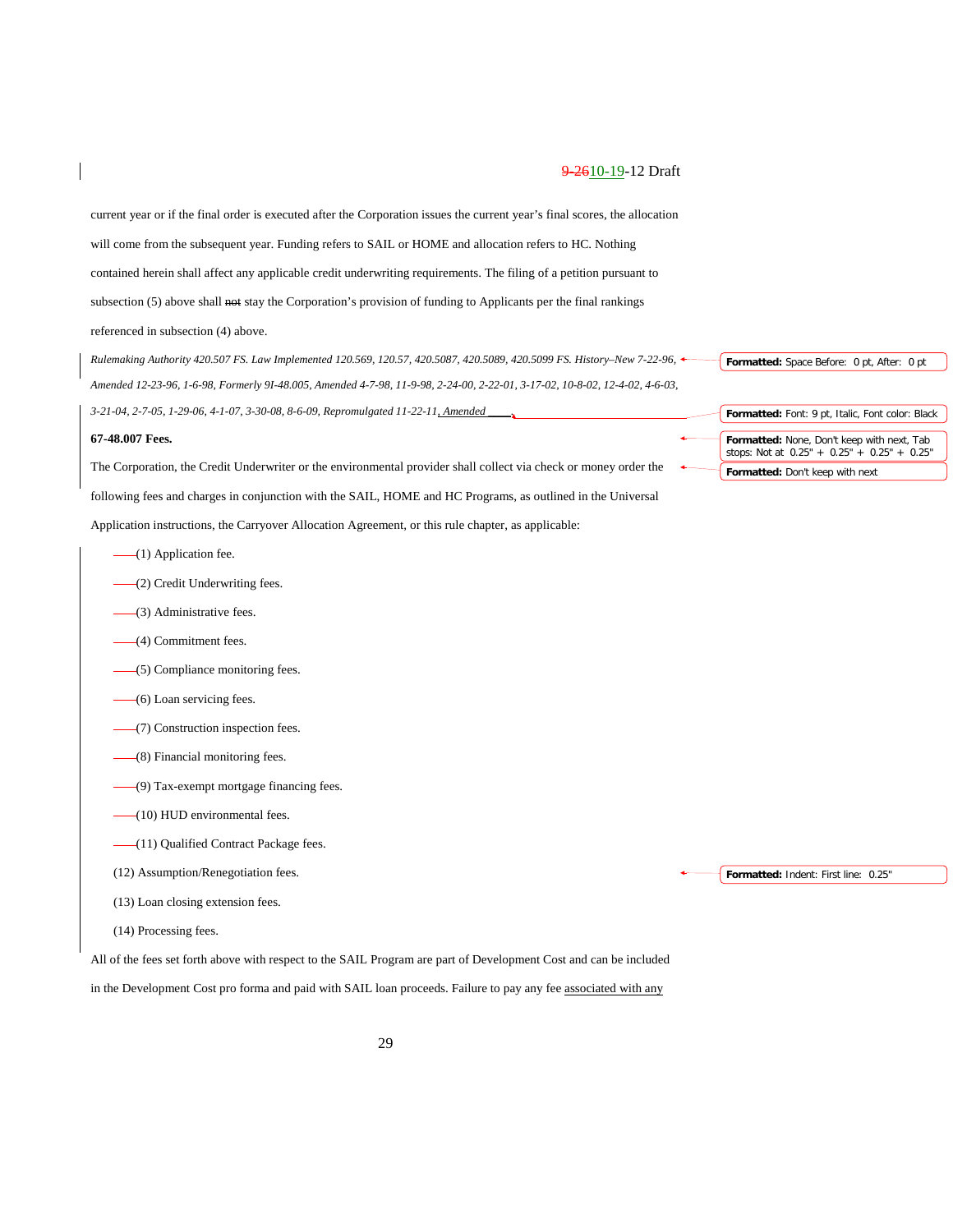applicable loan program shall cause the firm loan commitment under any such loan program(s) to be terminated or shall constitute a default on the respective loan documents. Failure to pay any fee associated with a Housing Credit Allocation shall cause the Housing Credit Allocation to be rescinded. Where a Development has been awarded funding under a loan program(s) and a Housing Credit Allocation, failure to pay any fee associated with either the loan(s) or Housing Credits, or both, shall result in both the termination or default, as applicable, of the loan(s) and rescission of the Housing Credit Allocation

*Rulemaking Authority 420.507 FS. Law Implemented 420.5087, 420.5099 FS. History–New 7-22-96, Amended 12-23-96, 1-6-98, Formerly 9I-48.007, Amended 11-9-98, 2-24-00, 2-22-01, 3-17-02, 4-6-03, Repromulgated 3-21-04, Amended 2-7-05, 1-29-06, 4- 1-07, Repromulgated 3-30-08, Amended 8-6-09, 11-22-11, \_\_\_\_.*

#### **67-48.0072 Credit Underwriting and Loan Procedures.**

Credit underwriting is a de novo review of all information supplied, received or discovered during or after any application cycle scoring and ranking process, prior to the closing on funding, including the issuance of IRS Forms 8609 for Housing Credits. The success of an Applicant in being selected for funding is not an indication that the Applicant will receive a positive recommendation from the Credit Underwriter or that the Development team's experience, past performance or financial capacity is satisfactory. The credit underwriting review shall include a comprehensive analysis of the Applicant, the real estate, the economics of the Development, the ability of the Applicant and the Development team to proceed, the evidence of need for affordable housing in order to determine that the Development meets the program requirements and determine a recommended SAIL or HOME loan amount, Housing Credit allocation amount or a combined SAIL loan amount and Housing Credit Allocation amount, if any; and for any Development that has rehabilitation with or without acquisition, a capital needs assessment prepared in accordance with generally accepted industry investment grade standards shall be ordered by the Credit Underwriter, and its findings shall be used to determine rehabilitation that will be carried out, including energy, green, universal design and visitability features, and to set replacement reserves. Corporation funding will be based on appraisals of comparable developments, cost benefit analysis, and other documents evidencing justification of costs. As part of the credit underwriting review, the Credit Underwriter will consider the applicable provisions of Rule Chapter 67- 48, F.A.C.

(1) Within 10 business days after the final rankings are approved by the Board, the Corporation shall offer all Applicants within the funding range an invitation to enter credit underwriting. The Corporation shall select the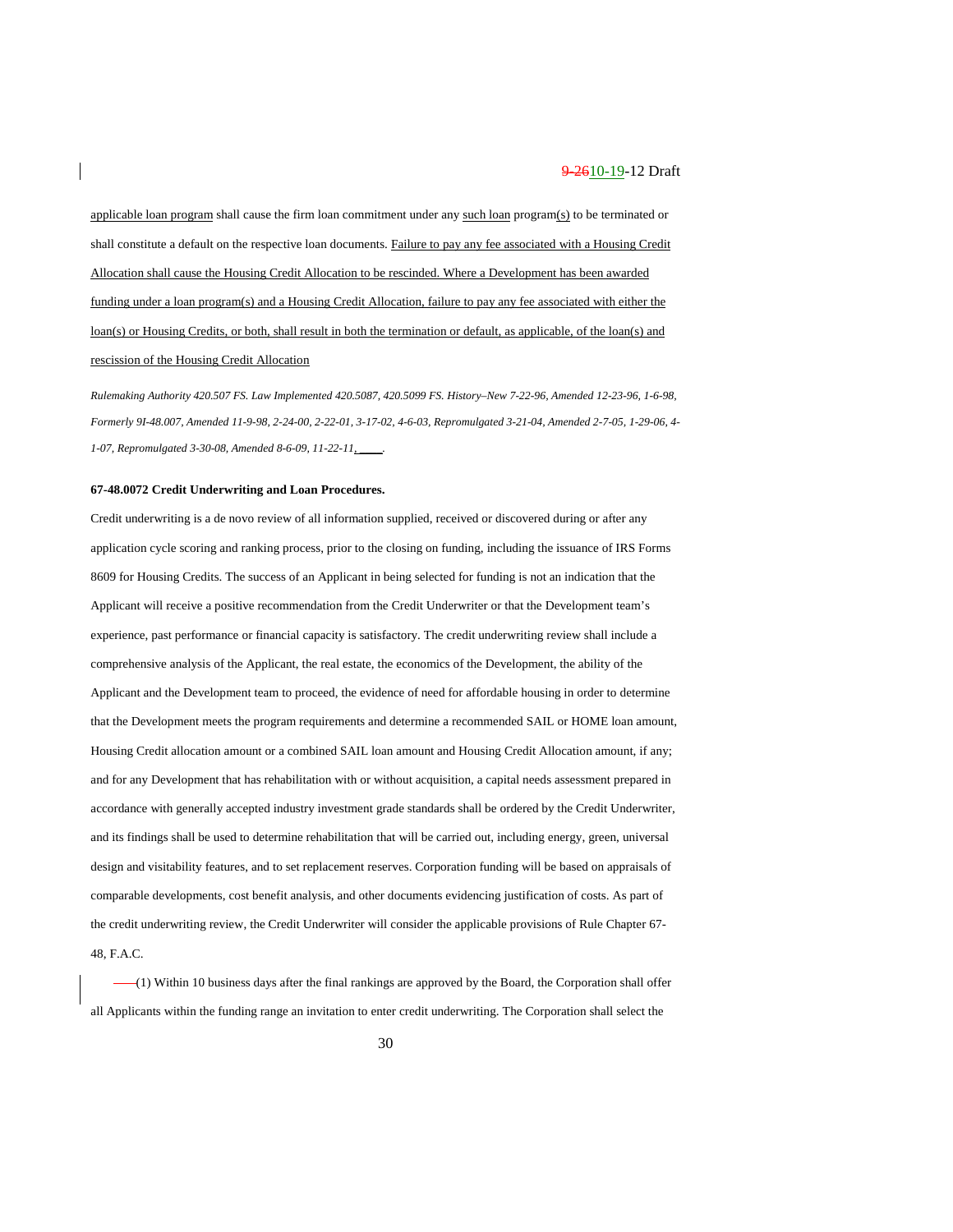| Credit Underwriter for each Development.                                                                                  |                                      |
|---------------------------------------------------------------------------------------------------------------------------|--------------------------------------|
| (2) For SAIL and HOME Applicants, the invitation to enter credit underwriting constitutes a preliminary                   |                                      |
| commitment.                                                                                                               |                                      |
| $(3)$ A response to the invitation to enter credit underwriting must be received by the Corporation and the               |                                      |
| Credit Underwriter not later than seven (7) Calendar Days after the date of the letter of invitation. For any invitation  |                                      |
| to enter credit underwriting that is offered to an Applicant after Board approval of the ranking where the Applicant's    |                                      |
| response is to decline to enter credit underwriting, the result shall be the removal of the Application's eligibility for |                                      |
| <u>funding based on the Board-approved ranking.</u>                                                                       |                                      |
| (4) If the <u>invitation to enter</u> credit underwriting invitation is accepted:                                         |                                      |
| (a) All Applicants shall submit the credit underwriting fee to the Credit Underwriter within seven (7) Calendar           | Formatted: Indent: First line: 0.25" |
| Days of the date of the letter of invitation to enter credit underwriting. In addition, (i) within seven (7) Calendar     |                                      |
| Days of the date of the letter of invitation Competitive HC Applicants shall submit the Preliminary                       |                                      |
|                                                                                                                           |                                      |
| Recommendation Letter (PRL) fee to the Credit Underwriter and SAIL Applicants shall submit the administrative             |                                      |
| fee to the Corporation, and (ii) within 14 Calendar Days of the date of the letter of invitation, Competitive HC, SAIL    |                                      |
|                                                                                                                           |                                      |
| and HOME Applicants shall submit IRS Form 8821 for all Financial Beneficiaries to the Corporation. IRS Form               |                                      |
| 8821, Rev. October 2011 August 2008, is adopted and incorporated herein by reference and available on the                 | Formatted: Strikethrough             |
| Corporation's Website under the 2013 2011 Universal Application link labeled Related References and Links or              |                                      |
| from $\qquad$                                                                                                             |                                      |
| (b) For Competitive HC, SAIL and HOME Applicants, failure to submit the required credit underwriting                      |                                      |
| fee, the HC PRL fee, or the SAIL administrative fee, as applicable, by the specified deadline shall result in             |                                      |
| withdrawal of the invitation and issuance of an invitation to the next eligible Applicant as outlined in the Universal    |                                      |
| Application instructions. For HOME Applicants that apply and qualify as a Non-Profit entity, the Corporation shall        |                                      |
| bear the cost of the credit underwriting review, and environmental review, and legal counsel. However, if the             | Formatted: Strikethrough             |
| HOME commitment is canceled for failure to adhere to rule deadlines or for reasons within the Applicant's control,        |                                      |
| the Development will be responsible for reimbursing the Corporation for fees incurred for credit underwriting, and        | Formatted: Strikethrough             |
| environmental review processing, and legal counsel.                                                                       |                                      |
| (c) For SAIL and HOME Applicants, the loan must close within 12 months of the date of the letter of invitation            | Formatted: Indent: First line: 0.25" |

 $\overline{\phantom{a}}$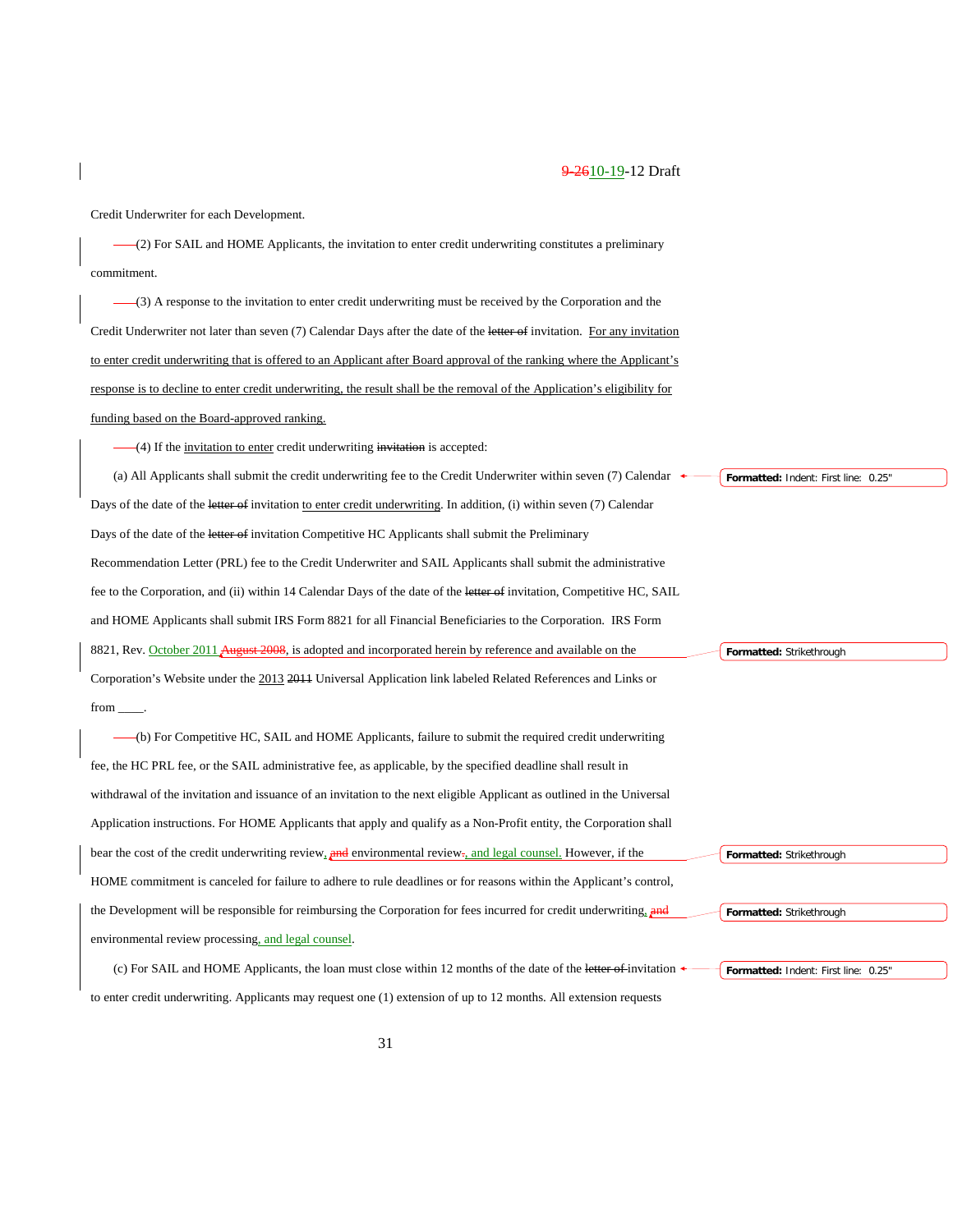must be submitted in writing to the program administrator and contain the specific reasons for requesting an extension and shall detail the time frame to close the loan. The written request will then be submitted to the Corporation's Board for consideration. The Board shall consider the facts and circumstances of each Applicant's request and any credit underwriting report, if available, prior to determining whether to grant the requested extension. The Corporation shall charge a non-refundable extension fee of 1 percent of each loan amount if the Board approves the request to extend the commitment beyond the initial 12 month closing deadline. In the event the loan does not close by the end of the 12 month extension period, the preliminary commitment or firm commitment, as applicable, will be deemed void and the funds will be de-obligated.

(5) The Credit Underwriter shall review all information in the Application, including information relative to the Applicant, Developer, Housing Credit Syndicator, General Contractor, and, if an ALF, the service provider(s), as well as other members of the Development team. The Credit Underwriter shall also request and review such other information as it deems appropriate to determine whether or not to provide a positive recommendation in connection with a proposed Development.

(6) In determining whether or not to provide a positive recommendation in connection with a proposed Development, the Credit Underwriter will consider the prior and recent performance history of the Applicant, Developer, any Financial Beneficiary of the Applicant or Developer, and the General Contractor in connection with any other affordable housing development. The performance history shall consider instances involving a foreclosure, deed in lieu of foreclosure, financial arrearage, or other event of material default in connection with any affordable housing development or the documents governing financing or operation of any such development.

(a) Unless the Credit Underwriter determines that mitigating factors exist, or that underwriting conditions can be imposed, sufficient to mitigate or offset the risk, the existence of the following shall result in a negative recommendation of the proposed Development by the Credit Underwriter:

1. Considering all affordable housing developments in which any party named above has been involved, if: a. During the period prior to August 1, 2010, 5 percent or more of that party's developments have been the subject of a foreclosure or deed in lieu of foreclosure, or in financial arrearage or other material default and such arrearage or material default remained uncured for a period of 60 days or more, or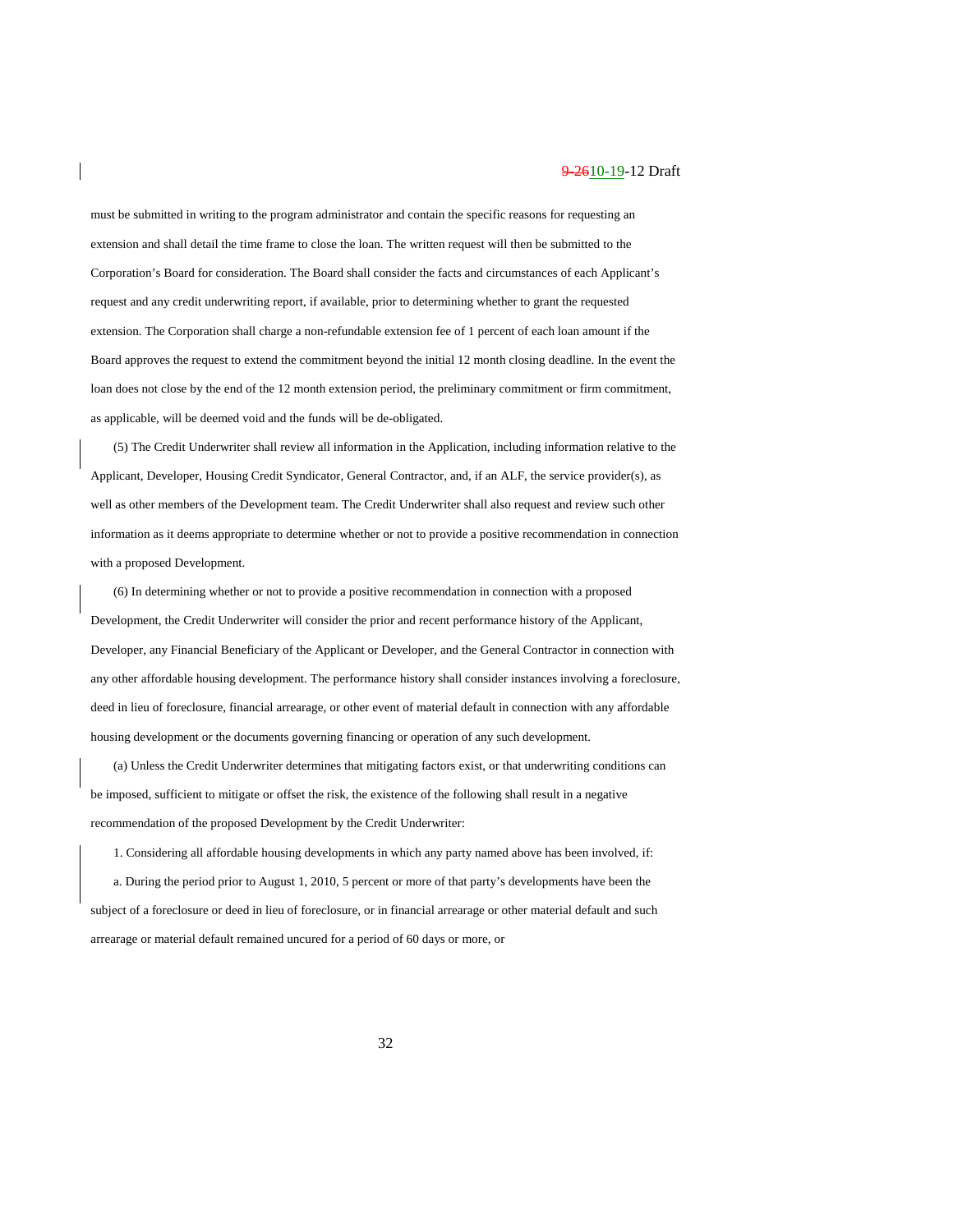b. During the period beginning on or after August 1, 2010, any of that party's developments have been the subject of a foreclosure or deed in lieu of foreclosure, or in financial arrearage or other material default and such arrearage or material default is uncured at the present or, if cured, remained uncured for a period of 60 days or more.

2. Mitigating factors to be considered by the Credit Underwriter, to the extent such information is reasonably available and verifiable, shall include the extent to which the party funded the operations of the development from that party's own funds in an attempt to keep the development afloat, the election by a party to forego financial participation in a development in an attempt to keep the development afloat, the party's satisfactory performance history over the last 10 years in connection with that party's affordable housing developments, and any other extenuating circumstances deemed relevant by the Credit Underwriter in connection with the party's involvement in a development.

(b) A negative recommendation may also result from the review of:

1. An Applicant, Developer, any Financial Beneficiary of the Applicant or Developer, and the General Contractor in connection with any other affordable housing development,

2. Financial capacity of an Applicant, Developer, any Financial Beneficiary of the Applicant or Developer, and the General Contractor, or

3. Any other relevant matters relating to an Applicant, Developer, any Financial Beneficiary of the Applicant or Developer, and the General Contractor if, in the Credit Underwriter's opinion, one or more members of the Development team do not possess the ability to proceed.

(7) The Credit Underwriter shall report any inconsistencies or discrepancies or changes made to the Applicant's Application during credit underwriting.

(8) The Applicant will be responsible for all fees in connection with the documentation submitted to the Credit Underwriter.

(9) If the Credit Underwriter determines that special expertise is required to review information submitted to the Credit Underwriter which is beyond the scope of the Credit Underwriter's expertise, the fee for such services shall be borne by the Applicant.

(10) A full or self-contained appraisal as defined by the Uniform Standards of Professional Appraisal Practice and a separate market study shall be ordered by the Credit Underwriter, at the Applicant's expense, from an appraiser qualified for the geographic area and product type not later than completion of credit underwriting. The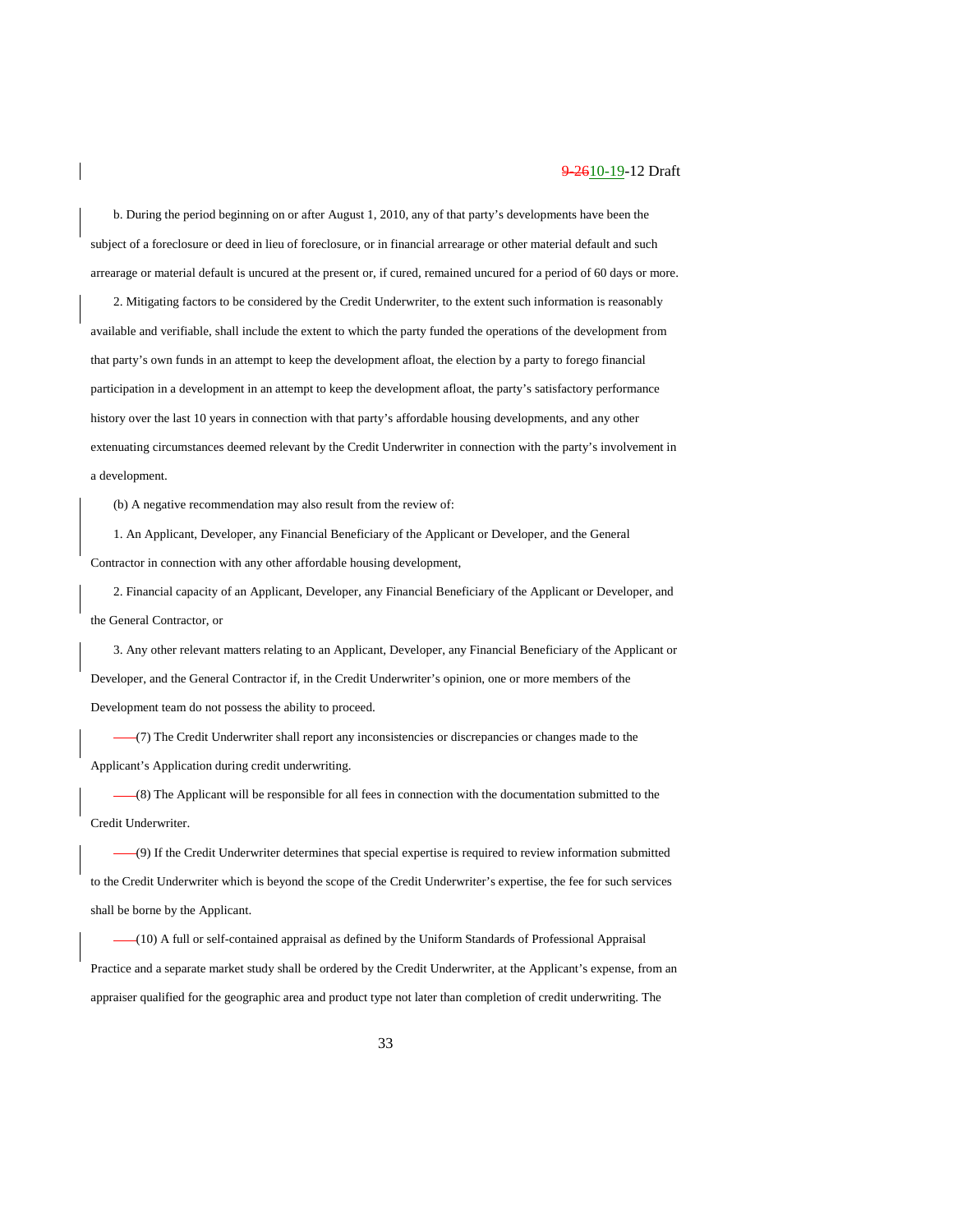Credit Underwriter shall review the appraisal to properly evaluate the proposed property's financial feasibility. Appraisals which have been ordered and submitted by third party credit enhancers, first mortgagors or Housing Credit Syndicators and which meet the above requirements and are acceptable to the Credit Underwriter may be used instead of the appraisal referenced above. The market study must be completed by a disinterested party who is approved by the Credit Underwriter. The Credit Underwriter shall consider the market study, the Development's financial impact on Developments in the area previously funded by the Corporation, and other documentation when making its recommendation of whether to approve or disapprove a SAIL or HOME loan, a Housing Credit Allocation, or a combined SAIL loan and Housing Credit Allocation or Housing Credit Allocation and HOME loan. The Credit Underwriter must review and determine whether there will be a negative impact to Guarantee Fund Developments within the primary market area or five (5) miles of the proposed Development, whichever is greater. The Credit Underwriter shall also review the appraisal and other market documentation to determine if the market exists to support both the demographic and income restriction set-asides committed to within the Application. For the Credit Underwriter to make a favorable recommendation, the submarket of the proposed Development must have (i) an average physical occupancy rate of 92 percent or greater, and (ii) for Developments with new construction units, an average market rental rate, based on unit mix and annualized rent concessions, of 110 percent or greater of the applicable maximum Housing Credit rental rate.

 $-(11)$  The proposed Development must demonstrate, based on current rates, that it can meet minimum 1.10 debt service coverage (DSC) requirements with all first and second mortgages for Housing Credits. For HOME Applications, the minimum debt service coverage shall be 1.10 for the HOME loan, including all superior mortgages. For SAIL Applications, the minimum debt service coverage shall be 1.10 for the SAIL loan, including all superior mortgages. However, if the Applicant defers at least 35 percent of its developer fee for at least six (6) months following construction completion, the minimum debt service coverage shall be 1.00 for the SAIL loan, including all superior mortgages. For SAIL and HOME Applications, the maximum debt service coverage shall be 1.50 for the SAIL or HOME loan, including all superior mortgages. In extenuating circumstances, such as when the Development has deep or short term subsidy, the debt service coverage may exceed 1.50 if the Credit Underwriter's favorable recommendation is supported by the projected cash flow analysis. Developments receiving first mortgage funding from the United States Department of Agriculture Rural Development (RD) are not required to meet the debt service coverage standards if RD is providing rental assistance and has acknowledged that rents will be set at an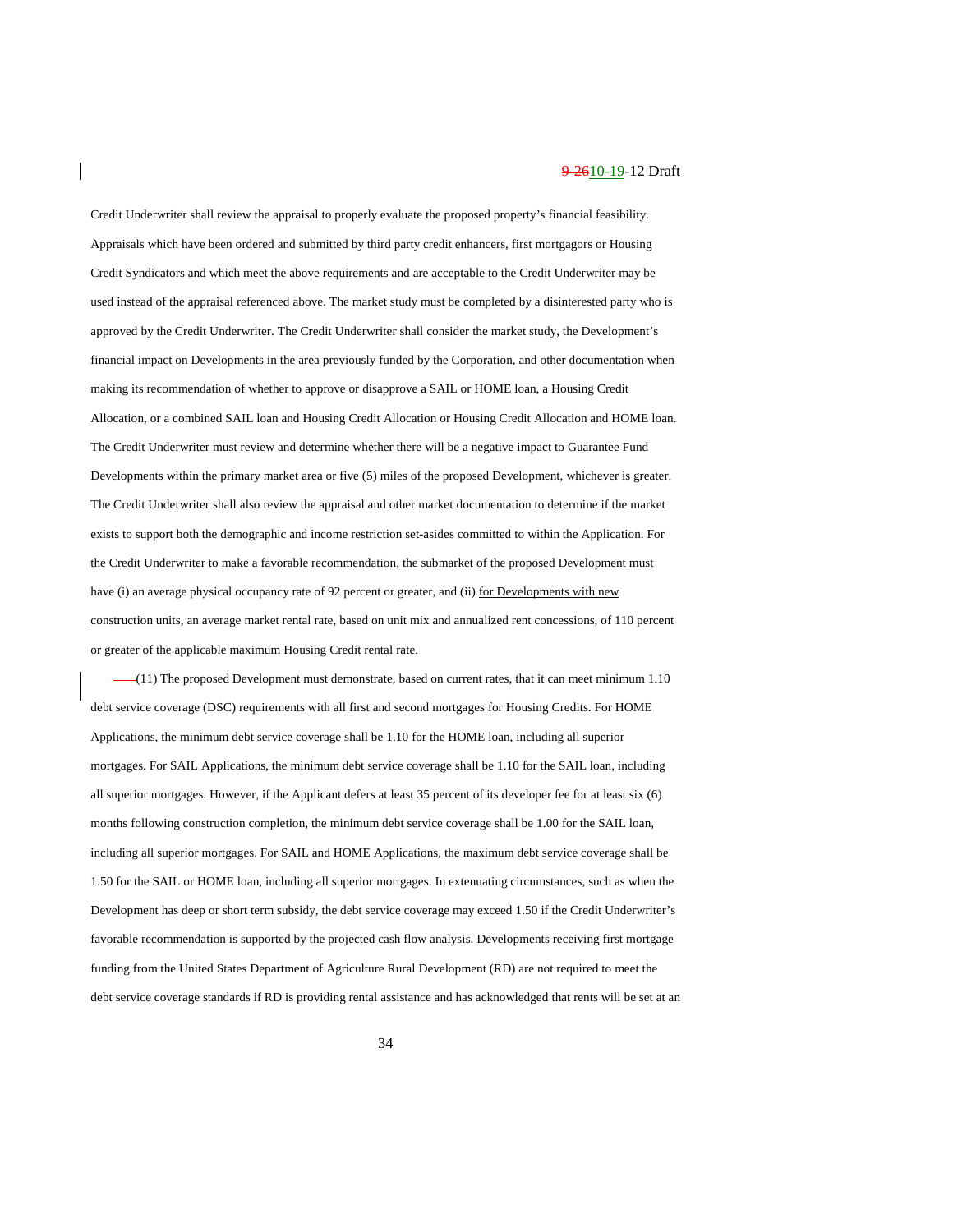amount sufficient to pay all operating expenses, replacement reserve requirements and debt service on the first and second mortgages.

(12) The Corporation's assigned Credit Underwriter shall require a guaranteed maximum price or stipulated sum construction contract, which may include change orders for changes in cost or changes in the scope of work, or both, if all parties agree, and shall order, at the Applicant's sole expense, and review a pre-construction analysis for all new construction or a physical needs assessment for Rehabilitation, Moderate Rehabilitation or Substantial Rehabilitation and review the Development's costs.

(13) In addition to operating expenses, the Credit Underwriter must include an estimate for replacement reserves and operating expense reserves deemed appropriate by the Credit Underwriter when calculating the final net operating income available to service the debt. A minimum amount of \$300 per unit per annum must be used for all Developments. The initial replacement reserve will have limitations on the ability to be drawn upon during the following time periods: (i) new construction or Redevelopment Developments shall not be allowed to draw during the first five (5) years or until the establishment of a minimum balance equal to the accumulation of five (5) years of replacement reserves per unit, or (ii) Preservation or Rehabilitation Developments (with or without acquisition) shall not be allowed to draw until the start of the scheduled replacement activities as outlined in the pre-construction capital needs assessment report ('CNA') subject to the activities completed in the scope of rehabilitation, but not sooner than the 3rd year. The amount established as a replacement reserve shall be adjusted based on a CNA to be received by the Corporation or its servicers, prepared by an independent third party and acceptable to the Corporation and its servicers at the time the CNA is required, beginning no later than the 10th year after the first residential building in the development receives a certificate of occupancy, a temporary certificate of occupancy, or is placed in service, whichever is earlier ('Initial Replacement Reserve Date'). A subsequent CNA is required no later than the 15th year after the Initial Replacement Reserve Date and subsequently every five (5) years thereafter. If the Applicant does not provide a copy of a CNA to the Corporation or its servicers, prepared by an independent third party and acceptable to the Corporation and its servicers within the stated time frames, then one shall be ordered by the Corporation or its servicers at the Applicant's expense. The only events allowed to drop the balance below the minimum are items related to life safety, structural and systems as approved by the Corporation and its servicers. In the event the first mortgage lender or a Housing Credit Syndicator requires replacement reserves with replacement reserve deposit requirements that include the same or higher deposits, the Corporation's rights to hold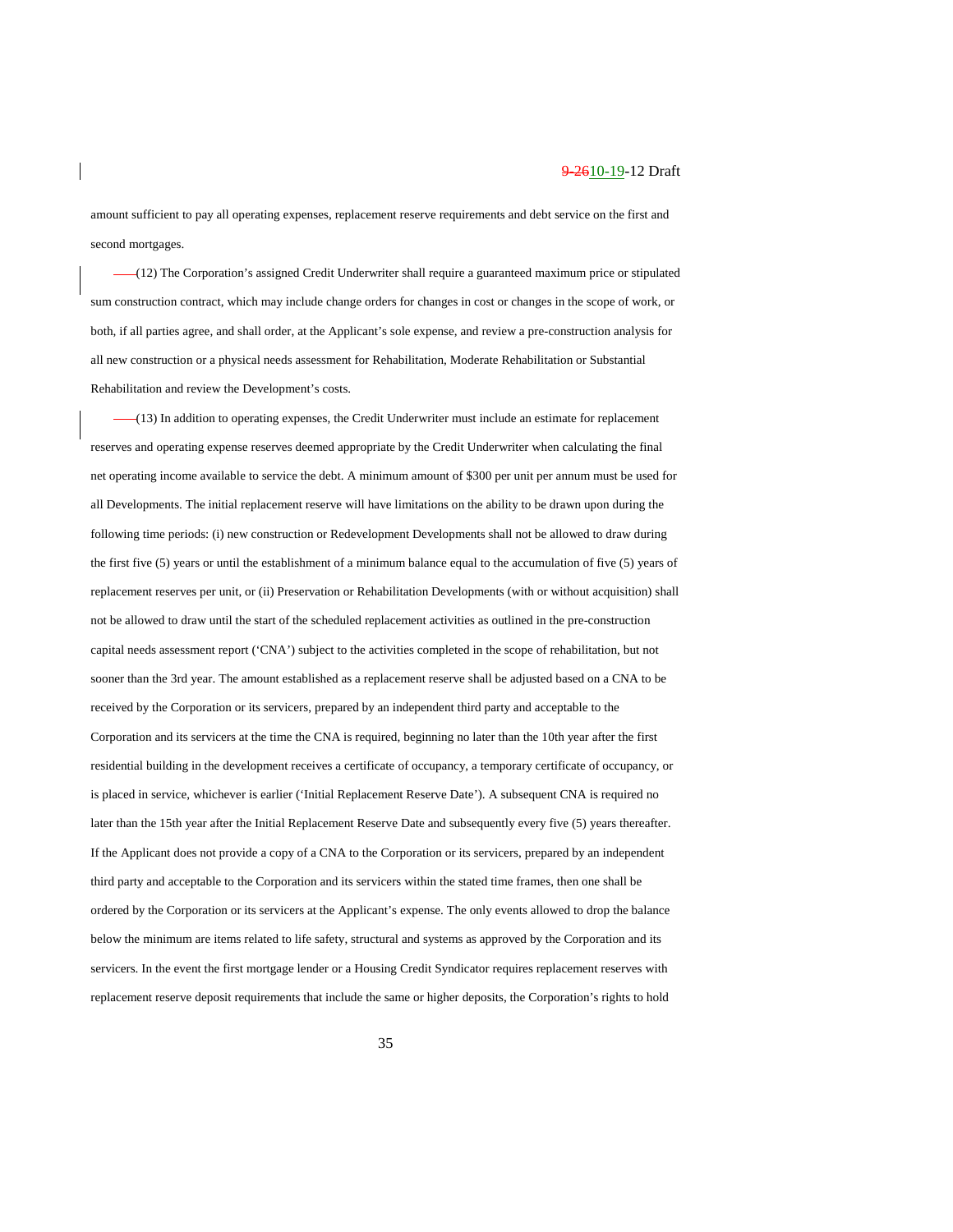replacement reserves and to disburse such funds shall be subject to the first mortgage lender or the Housing Credit Syndicator, as applicable. The replacement reserve funds are not to be used by the Applicant for normal maintenance and repairs, but shall be used for structural building repairs, major building systems replacements and other items included on the Eligible Reserve for Replacement Items list, effective October 15, 2010, which is incorporated by reference and available on the Corporation's Website under the 2013 2011 Universal Application link labeled Related References and Links or from [http://www.flrules.org/Gateway/reference.asp?No=Ref-00469.](https://www.flrules.org/Gateway/reference.asp?No=Ref-00469) An Applicant may choose to fund a portion of the replacement reserves at closing. The amount cannot exceed 50 percent of the required replacement reserves for two (2) years and must be placed in escrow at closing.

(14) For SAIL, HOME, and HC Applications, the Credit Underwriter may request additional information, but at a minimum for SAIL and HOME, the following will be required during the underwriting process:

(a) For credit enhancers, audited financial statements for their most recent fiscal year ended, if published; otherwise the previous year's audited statements will be provided until the current statements are published or credit underwriting is complete. The audited statements may be waived if the credit enhancer is rated at least "A-" by Moody's, Standard and Poor's or Fitch.

(b) For the Applicant, general partner(s), and guarantors, audited financial statements or financial statements compiled or reviewed by a licensed Certified Public Accountant for the most recent fiscal year ended, credit check, banking and trade references, and deposit verifications. If audited financial statements or financial statements compiled or reviewed by a licensed Certified Public Accountant are not available, unaudited financial statements prepared within the last 90 days and reviewed by the Credit Underwriter in accordance with Part III, Sections 604 through 607, of the Fannie Mae Multifamily Delegated Underwriting and Servicing (DUS) Guide, effective November 6, 2003, which is incorporated by reference and available on the Corporation's Website under the 2013 2011 Universal Application link labeled Related References and Links or from [http://www.flrules.org/Gateway/reference.asp?No=Ref-00494,](https://www.flrules.org/Gateway/reference.asp?No=Ref-00494) and the two most recent years' tax returns. If the entities are newly formed (less than 18 months in existence as of the date that credit underwriting information is requested), a copy of any and all tax returns with related supporting notes and schedules.

(c) For the General Contractor, audited financial statements or financial statements compiled or reviewed by a licensed Certified Public Accountant for the most recent fiscal year ended, credit check, banking and trade references, and deposit verifications. The audited or compiled statements may be waived if a payment and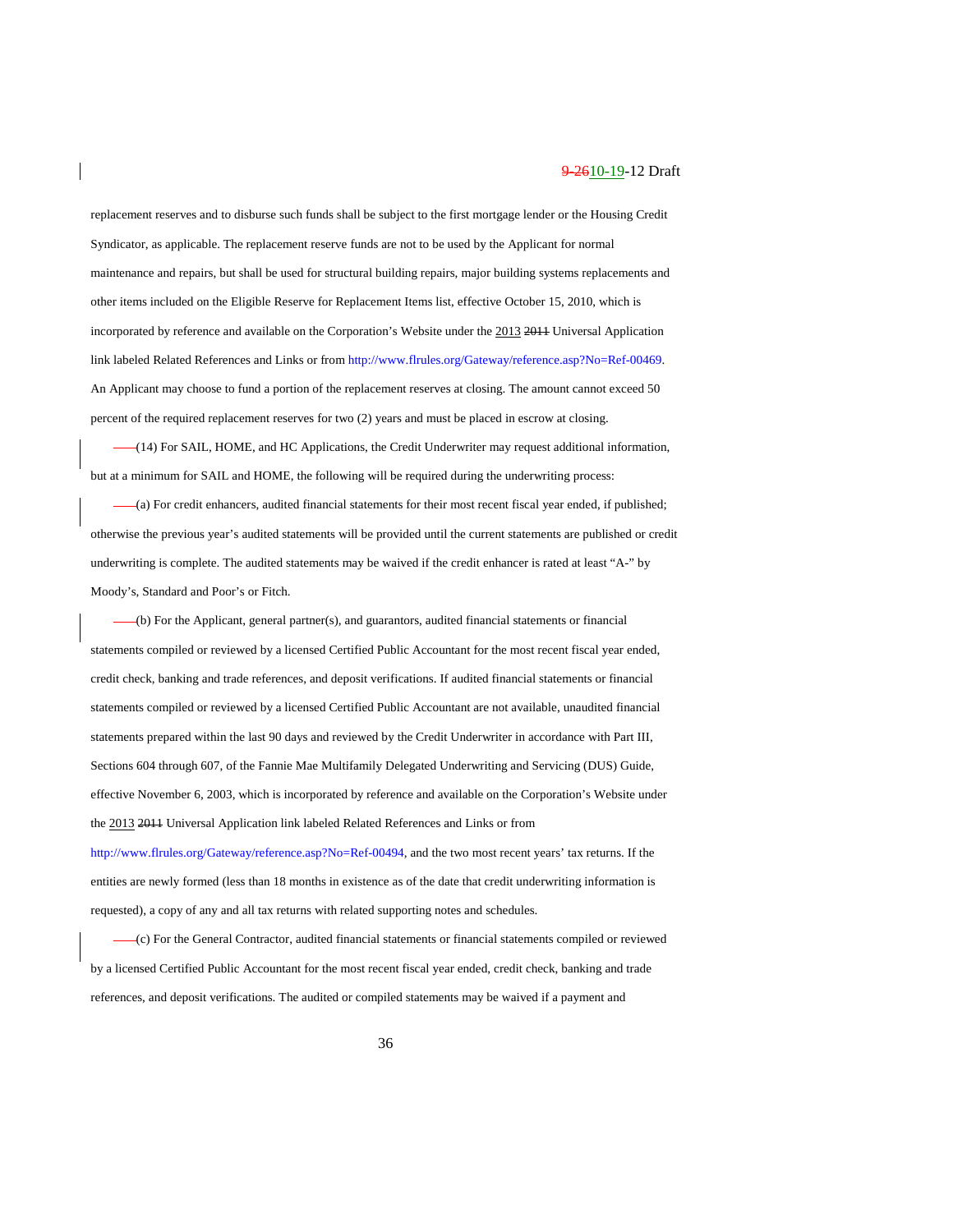performance bond equal to 100 percent of the total construction cost whose terms do not adversely affect the Corporation's interest, and is issued in the name of the General Contractor by a company rated at least "A-" by AMBest & Co.

(15) For SAIL and HOME Applications, t<sub>te</sub> Credit Underwriter shall consider the following when determining the need for construction completion guarantees:

(a) Liquidity of the guarantor.

(b) Developer and General Contractor's history in successfully completing Developments of similar nature.

(c) Problems encountered previously with Developer or contractor.

(d) Exposure of Corporation funds compared to Total Development Cost.

At a minimum, the Credit Underwriter shall require a personal guarantee for completion of construction from the principal individual or the corporate general partner of the borrowing entity. In addition, a letter of credit or payment and performance bond whose terms do not adversely affect the Corporation's interest will be required if the Credit Underwriter determines after evaluation of paragraphs (a)-(d) in this subsection that additional surety is needed. However, a completion guarantee will not be required if SAIL funds are not drawn until evidence of lien free completion is provided.

(16) For all Developments, the Developer fee and General Contractor's fee shall be limited to: (a) The Developer fee shall be limited to 16 percent of Development Cost, with the following exceptions: -1. A Developer fee of 18 percent of Development Cost shall be allowed if the proposed Development is qualified for Housing Credits pursuant to Rule 67-48.027, F.A.C., pertaining to Tax-Exempt Bond-Financed Developments; and

2. A Developer fee of 21 percent of Development Cost shall be allowed if the proposed Development is qualified for Competitive Housing Credits with a demographic commitment of Homeless or Persons with Special Needs; however, an amount equal to the difference between the Developer fee and an amount equal to 16 percent of Development Cost must be placed in an operating subsidy reserve account to be held by the Corporation or its servicer. Any disbursements from said operating subsidy reserve account shall be reviewed and approved by the Corporation or its servicer. Upon the expiration of the Compliance Period, any remaining balance may be drawn to pay down any outstanding SAIL or HOME debt on the proposed Development or such other Corporation loan debt on the proposed Development. If there is no Corporation loan debt on the proposed Development at the end of the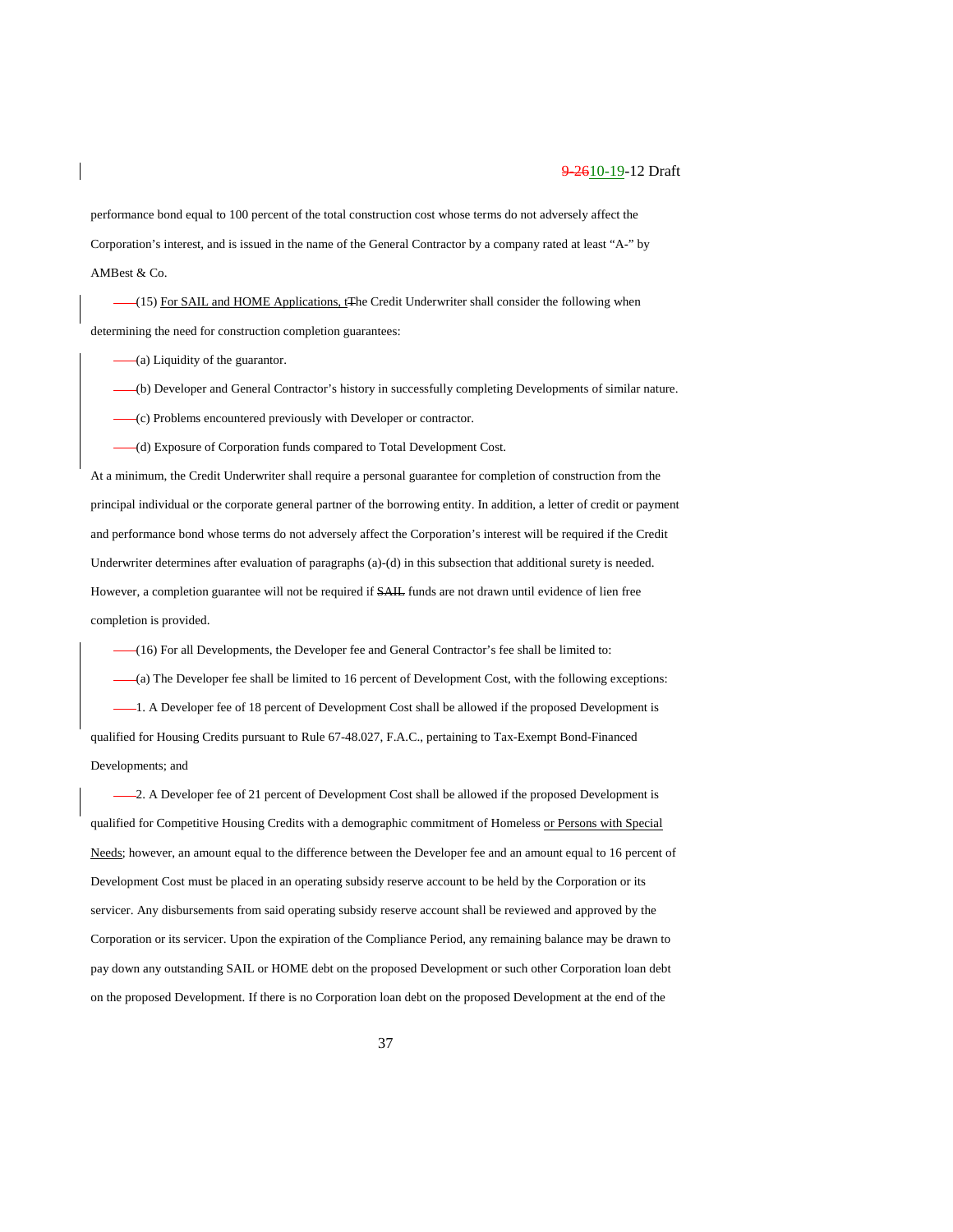Compliance Period, then any remaining balance in said operating subsidy reserve account shall be placed in a replacement reserve account for the proposed Development. In no event shall the remaining balance in said operating subsidy reserve account be paid to the Developer.

(b) The General Contractor's fee shall be limited to a maximum of 14 percent of the actual construction cost.

(17) The General Contractor must meet the following conditions:

(a) Employ a Development superintendent and charge the costs of such employment to the general requirements line item of the General Contractor's budget;

(b) Charge the costs of the Development construction trailer, if needed, and other overhead to the general requirements line item of the General Contractor's budget;

(c) Secure building permits, issued in the name of the General Contractor;

(d) Secure a payment and performance bond whose terms do not adversely affect the Corporation's interest (or approved alternate security for General Contractor's performance, such as a letter of credit), issued in the name of the General Contractor, from a company rated at least "A-" by AMBest & Co.;

(e) Ensure that none of the General Contractor duties to manage and control the construction of the

Development are subcontracted; and

 $-(f)$  Ensure that not more than 20 percent of the construction cost is subcontracted to any one entity unless otherwise approved by the Board for a specific Development; and

(g) Ensure that no construction cost is subcontracted to any entity that has common ownership or is affiliated with the General Contractor unless otherwise approved by the Board for a specific Development.

(18) For SAIL and HOME Applications, the Credit Underwriter shall require an operating deficit guarantee, to be released upon achievement of an average 1.15 debt service coverage for the combined permanent first mortgage and SAIL or HOME loan, as determined by the Corporation or its agent, and 90 percent occupancy, and 90 percent of the gross potential rental income, net of utility allowances, if applicable, for a period equal to 12 consecutive months, all as certified by an independent Certified Public Accountant. The calculation of the debt service coverage ratio shall be made by the Corporation or its agent. Notwithstanding the above, the operating deficit guarantee shall not terminate earlier than three (3) years following the final certificate of occupancy. An operating deficit guarantee, to be released upon achievement of 1.00 debt service coverage for a minimum of six (6)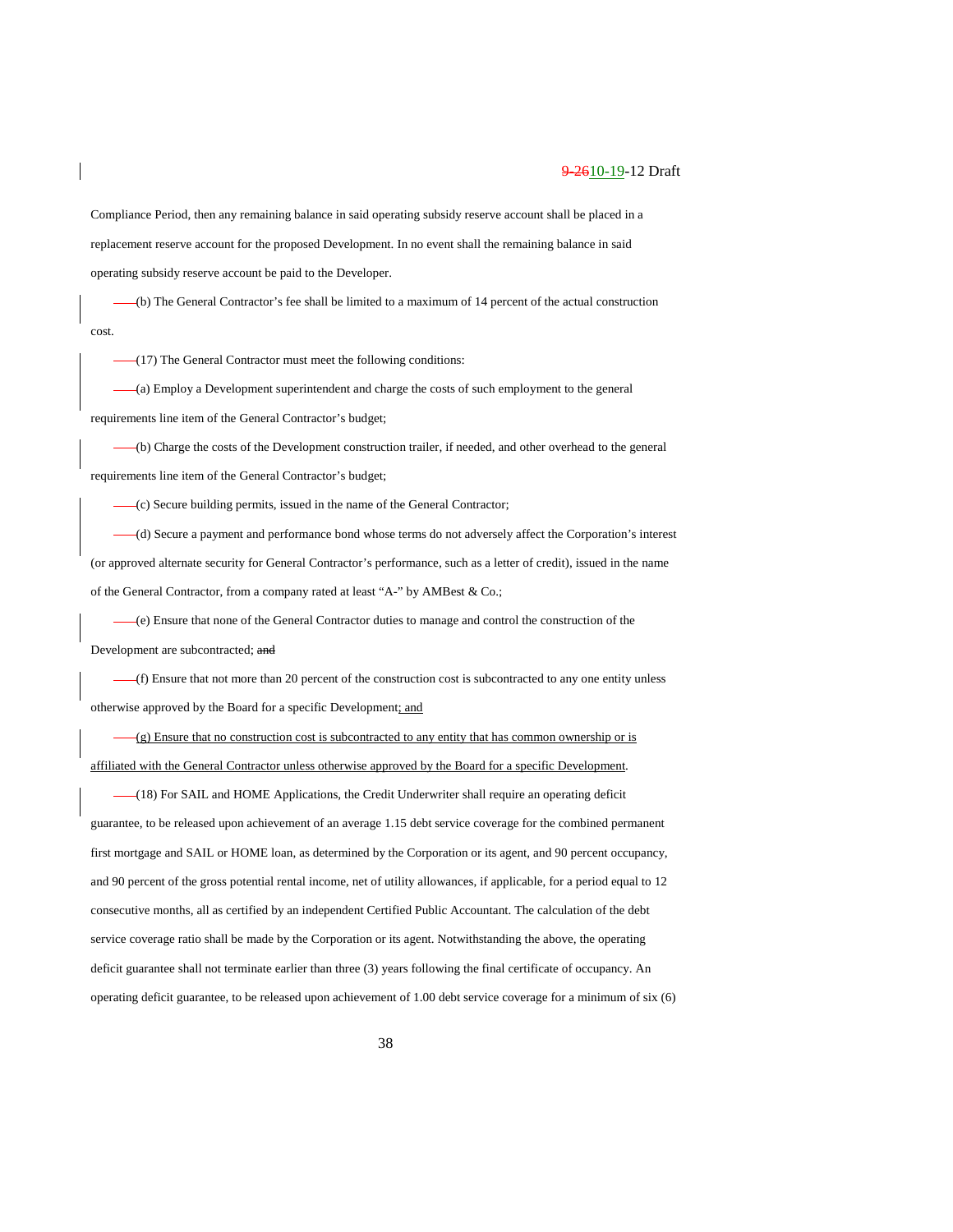consecutive months for the combined permanent first mortgage and SAIL or HOME loan will be required for Developments receiving first mortgage funding from the United States Department of Agriculture Rural Development (RD) if RD is providing rental assistance and has acknowledged that rents will be set at an amount sufficient to pay all operating expenses, replacement reserve requirements and debt service on the SAIL or HOME loan and all superior mortgages.

(19) Contingency reserves which total no more than 5 percent of total actual construction costs (hard costs) and total general development costs (soft costs) for Redevelopment and Developments where 50 percent or more of the units are new construction may be included within the Total Development Cost for Application and underwriting purposes. Contingency reserves which total no more than 15 percent of total actual construction costs (hard costs) and total general development costs (soft costs) for Rehabilitation, Moderate Rehabilitation, Substantial Rehabilitation, and Preservation may be included within the Total Development Cost for Application and underwriting purposes. Contingency reserves shall not be paid from SAIL or HOME funds.

(20) The Credit Underwriter will review and determine if the number of loans and construction commitments of the Applicant and its Principals will impede its ability to proceed with the successful development of each proposed Corporation-funded Development.

(21) Information required by the Credit Underwriter shall be provided as follows:

(a) SAIL and HOME Applicants must provide the items required by the Credit Underwriter within 10 months of the Applicant's acceptance to enter credit underwriting. Unless an extension is approved by the Corporation in writing, failure to submit the required credit underwriting information by the specified deadline shall result in withdrawal of the preliminary commitment and the funds will be distributed as outlined in the Universal Application instructions. The Board shall consider the facts and circumstances of each Applicant's request and any credit underwriting report, if available, prior to determining whether to grant the requested extension.

(b) For Competitive HC Developments, all preliminary items required for the Credit Underwriter's preliminary HC allocation recommendation must be provided to the Credit Underwriter within 21 Calendar Days of the date of the invitation to enter credit underwriting. Unless an extension is approved by the Corporation in writing, failure to submit the required credit underwriting information by the specified deadline shall result in withdrawal of the HC invitation to enter credit underwriting and the funds will be distributed as outlined in the Universal Application instructions. The Board shall consider the facts and circumstances of each Applicant's request and any credit

**Formatted:** Indent: First line: 0.25"

**Formatted:** Indent: First line: 0.25"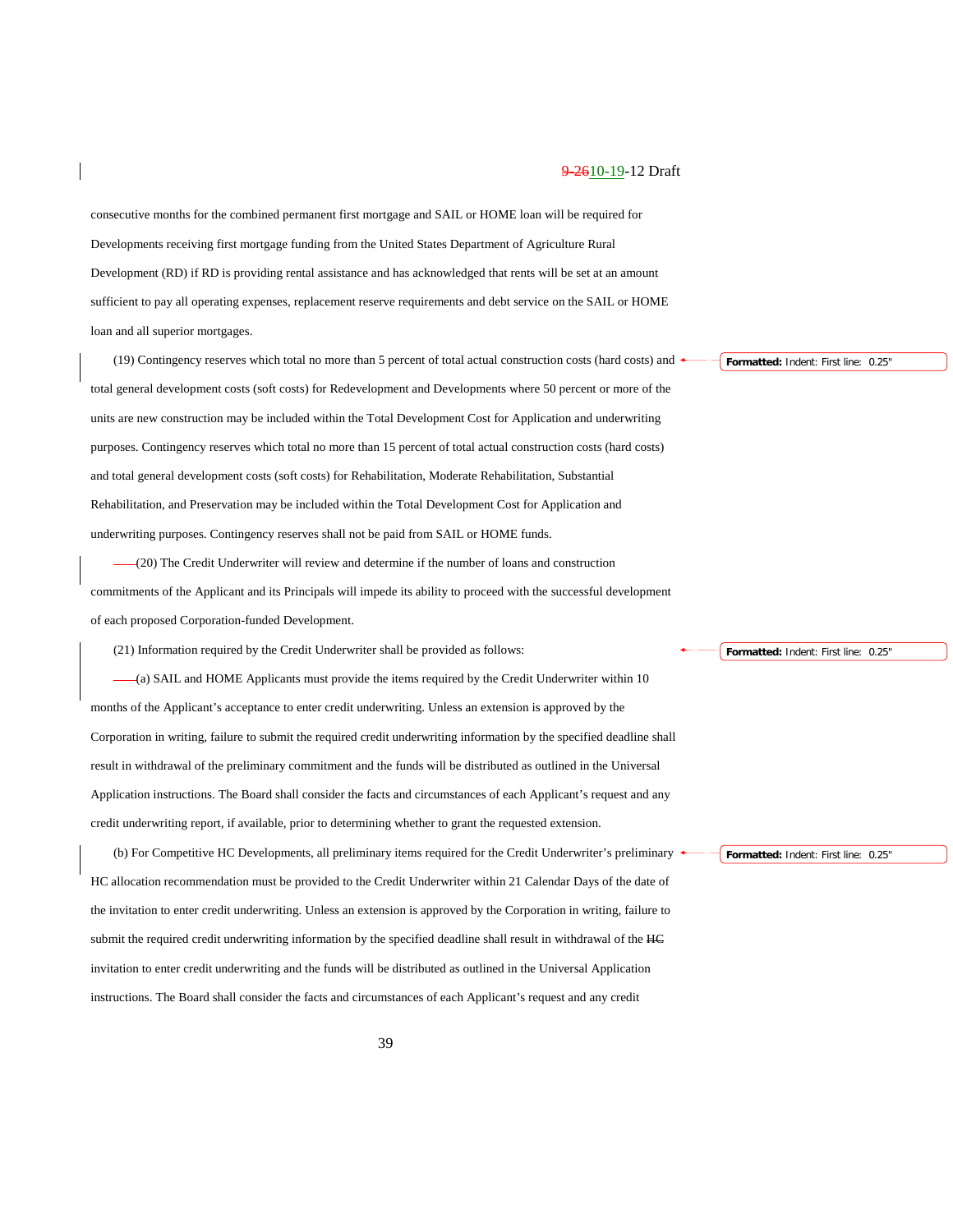underwriting report, if available, prior to determining whether to grant the requested extension.

(22) If the Credit Underwriter requires additional clarifying materials in the course of the underwriting process, the Credit Underwriter shall request same from the Applicant and shall specify deadlines for the submission of same. Failure to submit required information by the specified deadline, unless a written extension of time has been approved by the Corporation, shall result in withdrawal of the preliminary commitment or the HC invitation to enter credit underwriting, or both, as applicable, and the funds will be distributed as outlined in the Universal Application instructions. The Board shall consider the facts and circumstances of each Applicant's request and any credit underwriting report, if available, prior to determining whether to grant the requested extension.

(23) The Credit Underwriter shall complete its analysis and submit a written draft report and recommendation to the Corporation. Upon receipt, the Corporation shall provide to the Applicant the section of the written draft report consisting of supporting information and schedules. The Applicant shall review and provide written comments to the Corporation and Credit Underwriter within 48 hours of receipt. After the 48 hour period, the Corporation shall provide to the Credit Underwriter comments on the draft report and, as applicable, on the Applicant's comments. Then, the Credit Underwriter shall review and incorporate, if deemed appropriate, the Corporation's and Applicant's comments and release the revised report to the Corporation and the Applicant. Any additional comments from the Applicant shall be received by the Corporation and the Credit Underwriter within 72 hours of receipt of the revised report. Then, the Credit Underwriter will provide a final report, which will address comments made by the Applicant, to the Corporation.

(24) For SAIL and HOME Applications, the Credit Underwriter's loan recommendations will be sent to the Board for approval.

(25) For SAIL and HOME Applications, the Corporation shall issue a firm loan commitment within seven (7) Calendar Days after approval of the Credit Underwriter's recommendation for funding by the Board.

(26) For SAIL and HOME Applications, these loans and other mortgage loans related to the construction of the Development must close within 120 Calendar Days of the date of the firm loan commitment(s), unless the Development is a Tax-Exempt Bond-Financed Development which then the closing must occur within 180 Calendar Days (subject to the closing deadlines established by the invitation to enter credit underwriting). A request for an extension of the firm loan commitment(s) may be considered by the Board for an extension term of up to 90 Calendar Days (subject to the closing deadlines established by the invitation to enter credit underwriting). All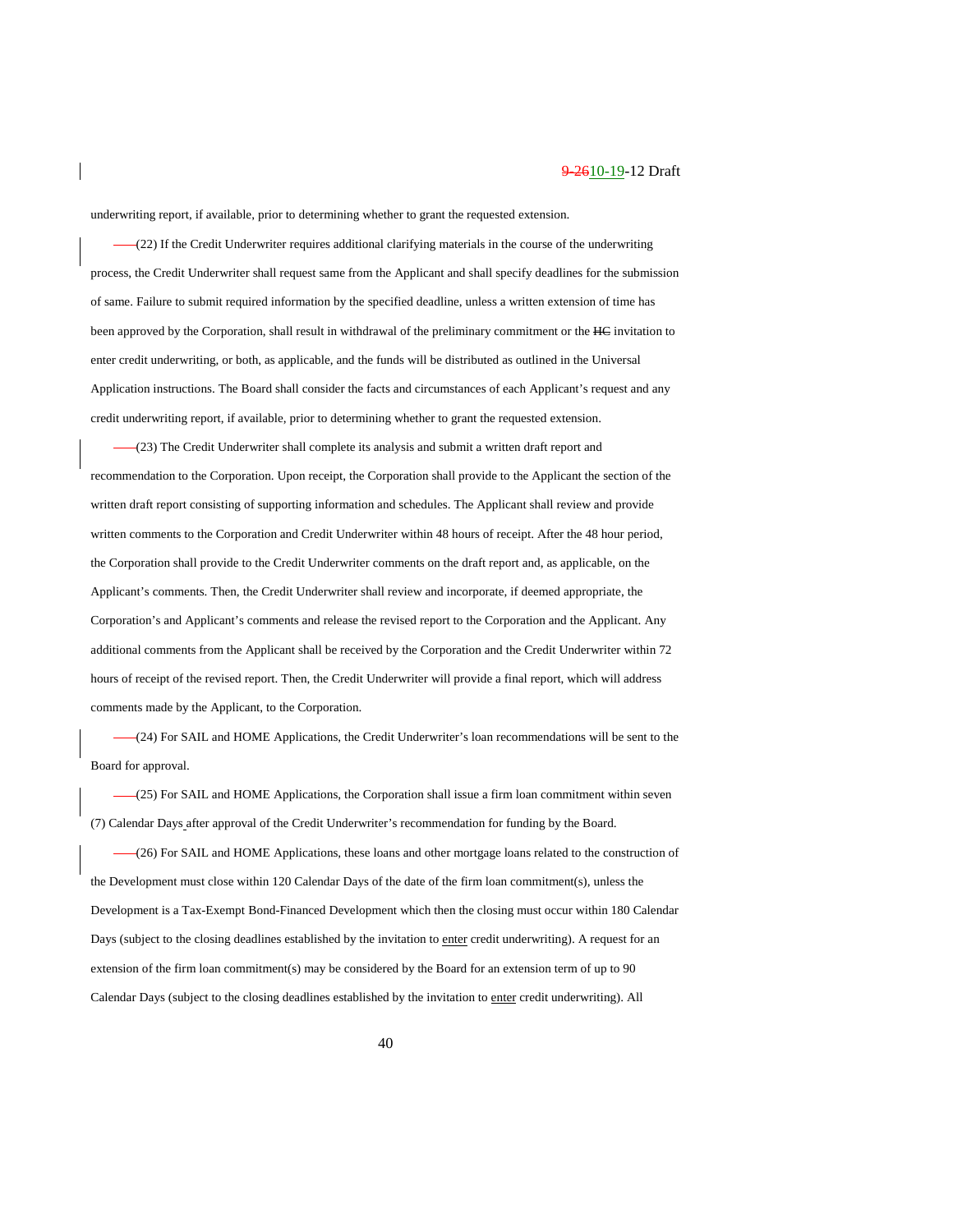extension requests must be submitted in writing to the program administrator and contain the specific reasons for requesting an extension and shall detail the time frame to close the loan. The Board shall consider the facts and circumstances of each Applicant's request and any credit underwriting report, if available, prior to determining whether to grant the requested extension. The Corporation shall charge an extension fee of one-half of one percent of the loan amount if the Board approves the request to extend the commitment beyond the period outlined in this rule chapter.

(27) At least five (5) Calendar Days prior to any loan closing:

(a) The Applicant must provide evidence of all necessary consents or required signatures from first mortgagees or subordinate mortgagees to the Corporation and its counsel, and

(b) The Credit Underwriter must have received all items necessary to release its letter confirming that all closing contingencies have been met, including the finalized sources and uses of funds and Draw schedule.

(28) For Housing Credit Applications, the Credit Underwriter shall use the following procedures during the credit underwriting evaluation:

(a) The Credit Underwriter, in determining the amount of Housing Credits a Development is eligible for when using the qualified basis calculation, shall use a Housing Credit percentage of:

-1. Thirty (30) basis points over the percentage as of the date of invitation to enter credit underwriting up to 9 percent for 9 percent credits for new construction and Rehabilitation Developments unless the Applicant has previously locked-in the percentage to which the Credit Underwriter shall use the locked-in Housing Credit percentage;

-2. Fifteen (15) basis points over the percentage as of the date of invitation to enter credit underwriting up to 4 percent for 4 percent credits for acquisition and federally subsidized Developments unless the Applicant has previously locked-in the percentage to which the Credit Underwriter shall use the locked-in Housing Credit percentage. A percentage of 15 basis points over the percentage as of the date of invitation to enter final credit underwriting up to 4 percent will be used for Developments receiving tax-exempt bonds.

(b) Costs such as syndication fees and brokerage fees cannot be included in eligible basis. All consulting fees must be paid out of the Developer fee. Consulting fees cannot cause the Developer fee to exceed the maximum allowable fee as set forth in subsection 67-48.0072(16), F.A.C.

(c) All contracts for hard or soft Development Costs must be itemized for each cost component.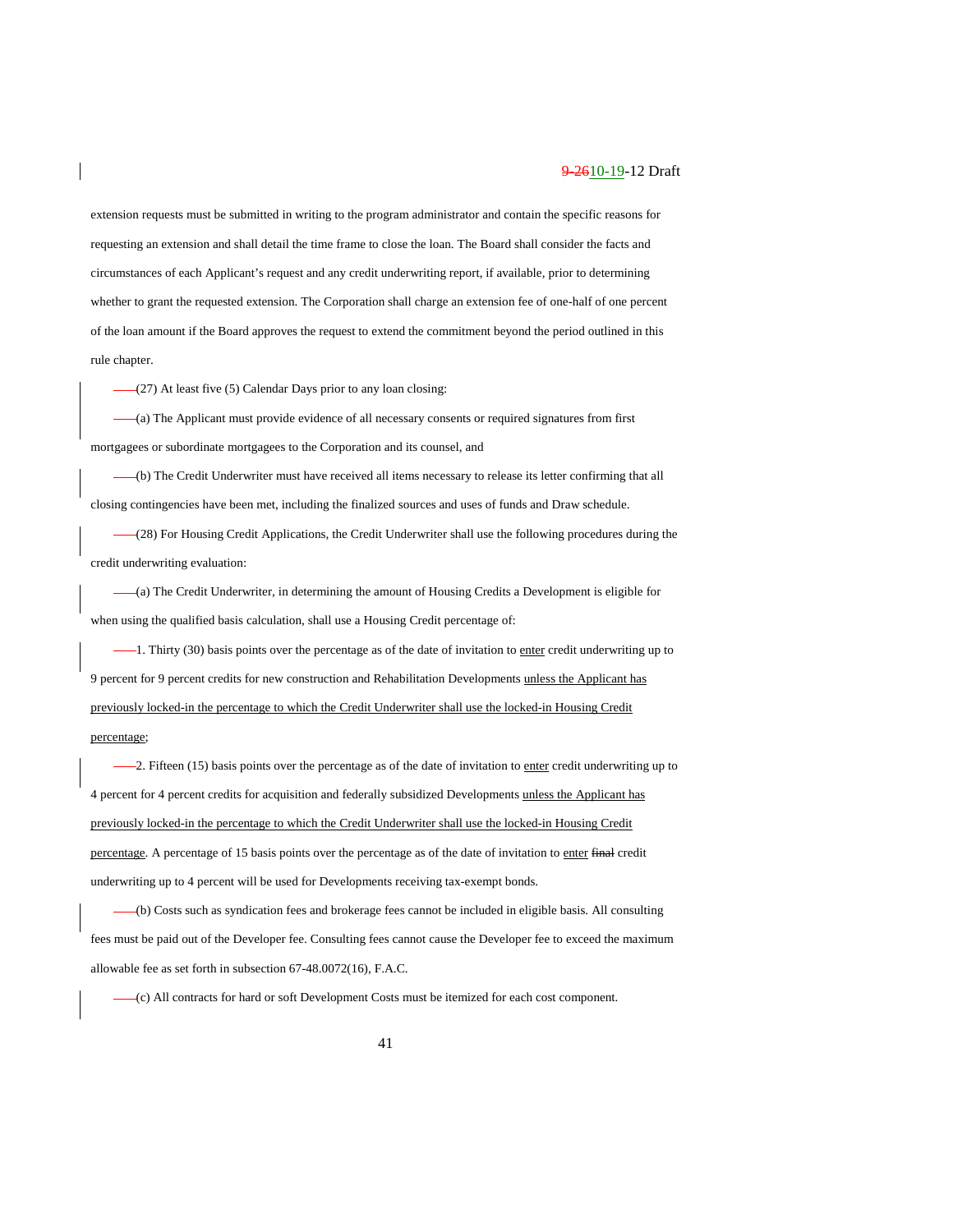(d) The allocation amount for acquisition Housing Credits shall be limited to the lesser of the sale price or the appraised value of the building(s).

(e) If the Credit Underwriter is to recommend a Competitive Housing Credit Aallocation, the recommendation will be the lesser of (i) the qualified basis calculation result, (ii) the gap calculation result, or (iii) the Applicant's request amount. In the event the Credit Underwriter is making a recommendation for noncompetitive Housing Credits, the recommendation will be the lesser of the qualified basis calculation result or the gap calculation result. Any credit underwriting report involving Competitive Housing Credits that reflects an amount that exceeds the Total Development Cost limitation, as outlined in the Application instructions, shall receive a negative recommendation by the Credit Underwriter.

(f) As part of the process the Corporation uses to determine financial feasibility as set forth in Section 42(m)(2), Internal Revenue Code, the Corporation shall utilize the greater of (i) the actual percentage of the Applicant's Housing Credit Allocation being sold to the housing credit syndicator/direct investor(s), or (ii) 99.99 percent of the Applicant's Housing Credit Allocation. The actual percentage of the Applicant's Housing Credit Allocation being sold must be equal to or less than the percentage of ownership interest held by the limited partner (inclusive of any special limited partner) or member.

(g) When utilizing the gap calculation in determining a recommendation for the amount of the Housing Credit Allocation, the Credit Underwriter shall assume a first mortgage loan amount to be the greater of (i) the actual amount committed to the Development, or (ii) an amount determined by using a current market interest rate, an amortization schedule of 30 years, and a maximum debt-service coverage ratio of 1.50x. This determination applies to any Development that did not qualify as a Homeless or Persons with Special Needs Demographic Development, which said Homeless or Persons with Special Needs Demographic Developments would only use its actual committed debt.

(h) When any Housing Credit Allocation is syndicated or sold directly to an investor, the Corporation will require that the net proceeds received on the sale of the Housing Credits be reflective of market rate pricing as depicted by the price per dollar of Housing Credit Allocation available to the Development. The amount of equity capital contributed by investors to an Applicant shall not be less than the amount generally contributed by investors to similar Developments as determined by using sales of comparable Housing Credit Developments and the Corporation's evaluation of market trends. The Corporation will base all calculations of the minimum net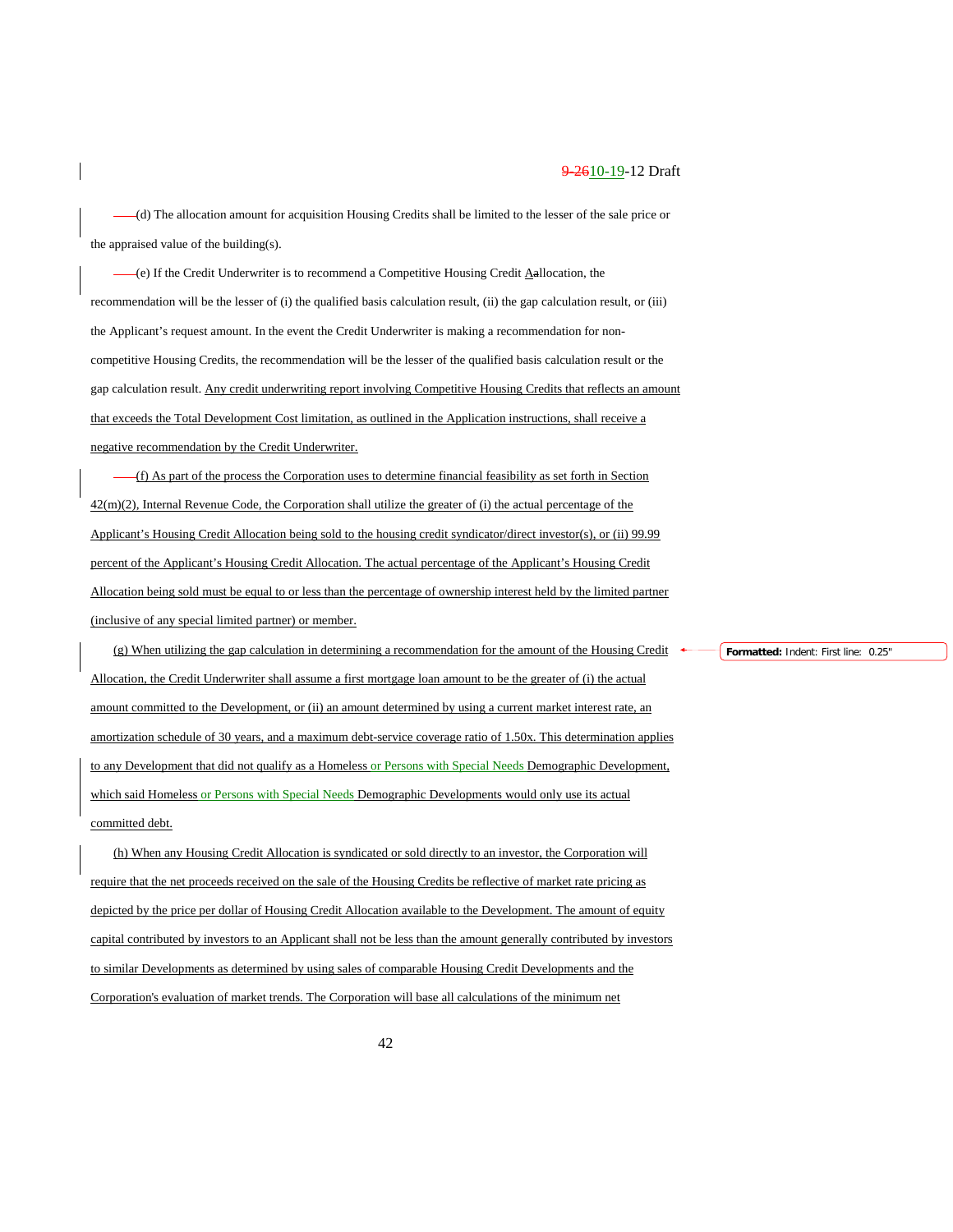syndication/investor proceeds available to the Development on the assumption that 99.99 percent of the Housing Credit Allocation is being sold to raise equity capital. The Corporation will use the greater of (i) the actual equity capital contributed to the Development, or (ii) the required minimum equity capital contributed to the Development based on the criteria provided herein.

(29) If the Credit Underwriter recommends that Housing Credits be allocated to the Development, the Corporation shall determine the credit amount, if any, necessary to make the Development financially feasible and viable throughout the Housing Credit Extended Use Period and shall issue a Preliminary Allocation certificate or a Preliminary Determination of Housing Credits in the case of Tax-Exempt Bond-Financed Developments. If the Credit Underwriter recommends that no credits be allocated to the Development and the Executive Director accepts the recommendation, the Applicant shall be notified that no Housing Credits will be allocated to the Development. All contingencies required in the Preliminary Allocation shall be met or satisfied by the Applicant within 45 Calendar Days from the date of issuance or as otherwise indicated on the certificate unless an extension of this deadline is requested in writing by the Applicant and is granted by the Corporation in writing for good cause.

(30) For Competitive HC, the credit underwriting report must be finalized no later than the deadline provided in the Carryover Allocation Agreement commencement of construction, unless extended as provided in the Carryover Allocation Agreement, or the Housing Credits will be deemed to be returned to the Corporation. *Rulemaking Authority 420.507 FS. Law Implemented 420.5087, 420.5089, 420.5099 FS. History–New 2-7-05, Amended 1-29-06, 4-1-07, 3-30-08, 8-6-09, 11-22-11, \_\_\_\_.*

#### **67-48.0075 Miscellaneous Criteria.**

(1) In addition to the alteration, improvement or modification of an existing structure, Rehabilitation with respect to the HOME Program and Rehabilitation or Preservation with respect to the Housing Credit Program also includes:

(a) For HOME Developments, moving an existing structure to a foundation constructed with HOME funds. Rehabilitation may include adding rooms outside the existing walls of a structure, but adding a housing unit is considered new construction.

(b) For Housing Credit Developments, what is stated in Section 42(e) of the IRC, with the exception of Section  $42(e)(3)(A)(ii)(II)$ , which, for the purposes of Competitive HC, is changed to read: "II. The requirement of this subclause is met if the qualified basis attributable to such amount, when divided by the number of low-income **Formatted:** Indent: First line: 0.25"

**Formatted:** Space After: 0 pt

**Formatted:** Don't keep with next, Tab stops: Not at 0.25" + 0.25" + 0.25" + 0.25"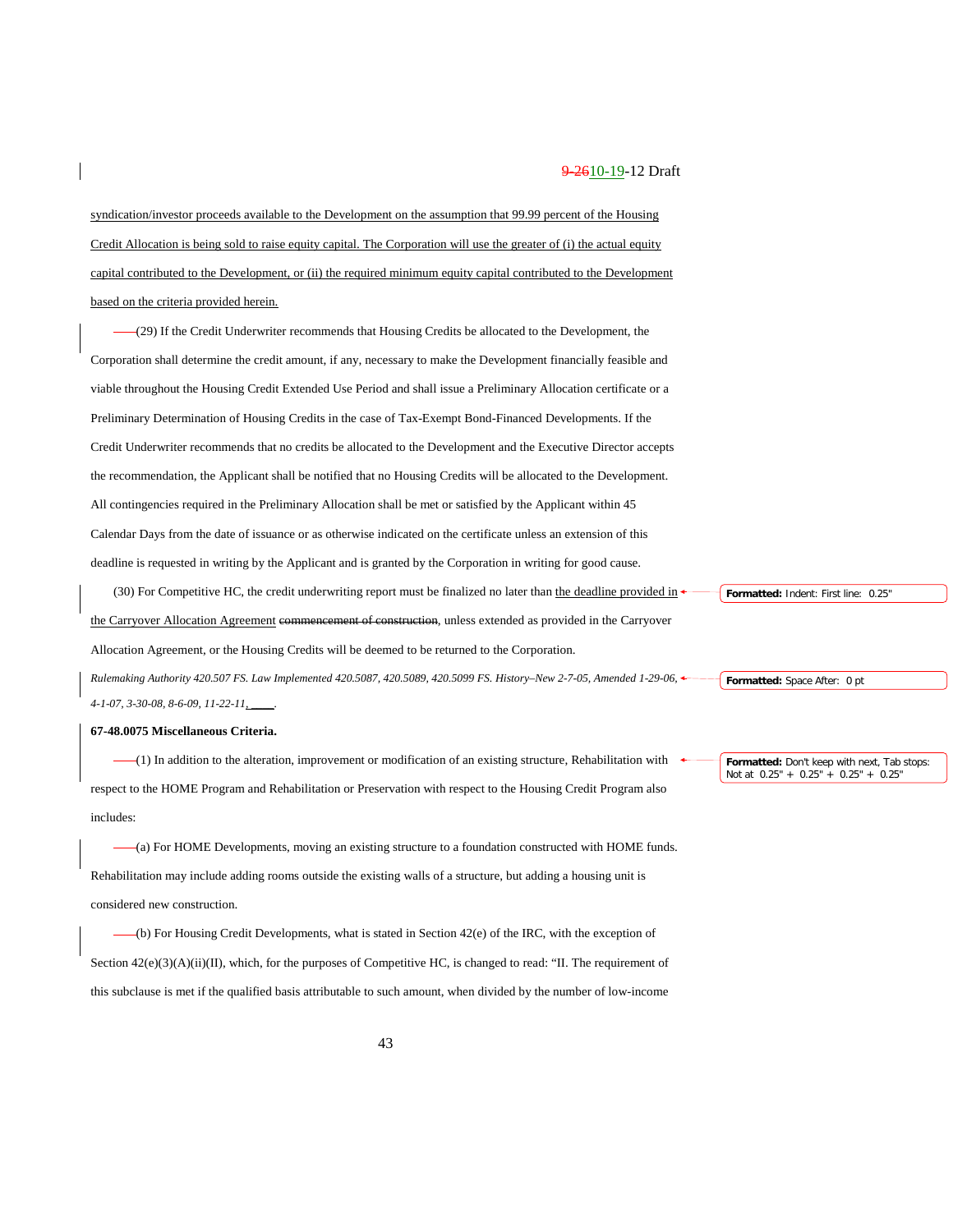units, in the building, is \$20,000 or more," and, for the purposes of all other HC, is changed to read: "II. The requirement of this subclause is met if the qualified basis attributable to such amount, when divided by the number of low-income units, in the building, is \$10,000 or more."

(2) For purposes of this rule chapter, in accordance with Section 42 of the IRC, a for-profit entity wholly owned by one or more qualified non-profit organizations will constitute a Non-Profit entity. The purpose of the Non-Profit must be, in part, to foster low-income housing and such purpose must be reflected in the Articles of Incorporation of the Non-Profit entity. To evidence its qualification as a Non-Profit entity, the Applicant must provide within its Application a written opinion from legal counsel. The total cost of securing this written legal opinion will be borne entirely by the Applicant. A Non-Profit entity shall own an interest in the Development, either directly or indirectly; shall not be affiliated with or controlled by a for-profit Corporation; and shall materially participate in the development and operation of the Development throughout the total affordability period as stated in the Land Use Restriction Agreement and the Extended Use Agreement. If an Applicant applies to the Corporation as a Non-Profit entity but does not qualify as such, the Application will fail threshold.

(3) Total Development Cost includes the following:

(a) The cost of acquiring real property and any buildings thereon, including payment for options, deposits, or contracts to purchase properties.

(b) The cost of site preparation, demolition, and development.

(c) Any expenses relating to the issuance of tax-exempt bonds or taxable bonds, if any, related to the particular Development.

(d) Fees in connection with the planning, execution, and financing of the Development, such as those of architects, engineers, attorneys, accountants, Developer fee, and the Corporation.

(e) The cost of studies, surveys, plans, permits, insurance, interest, financing, tax and assessment costs, and other operating and carrying costs during construction, rehabilitation, or reconstruction of the Development.

(f) The cost of the construction, rehabilitation, and equipping of the Development.

(g) The cost of land improvements, such as landscaping and offsite improvements related to the Development, whether such costs are paid in cash, property, or services. However, offsite improvements are not

eligible to be paid with HOME funds.

(h) Expenses in connection with initial occupancy of the Development.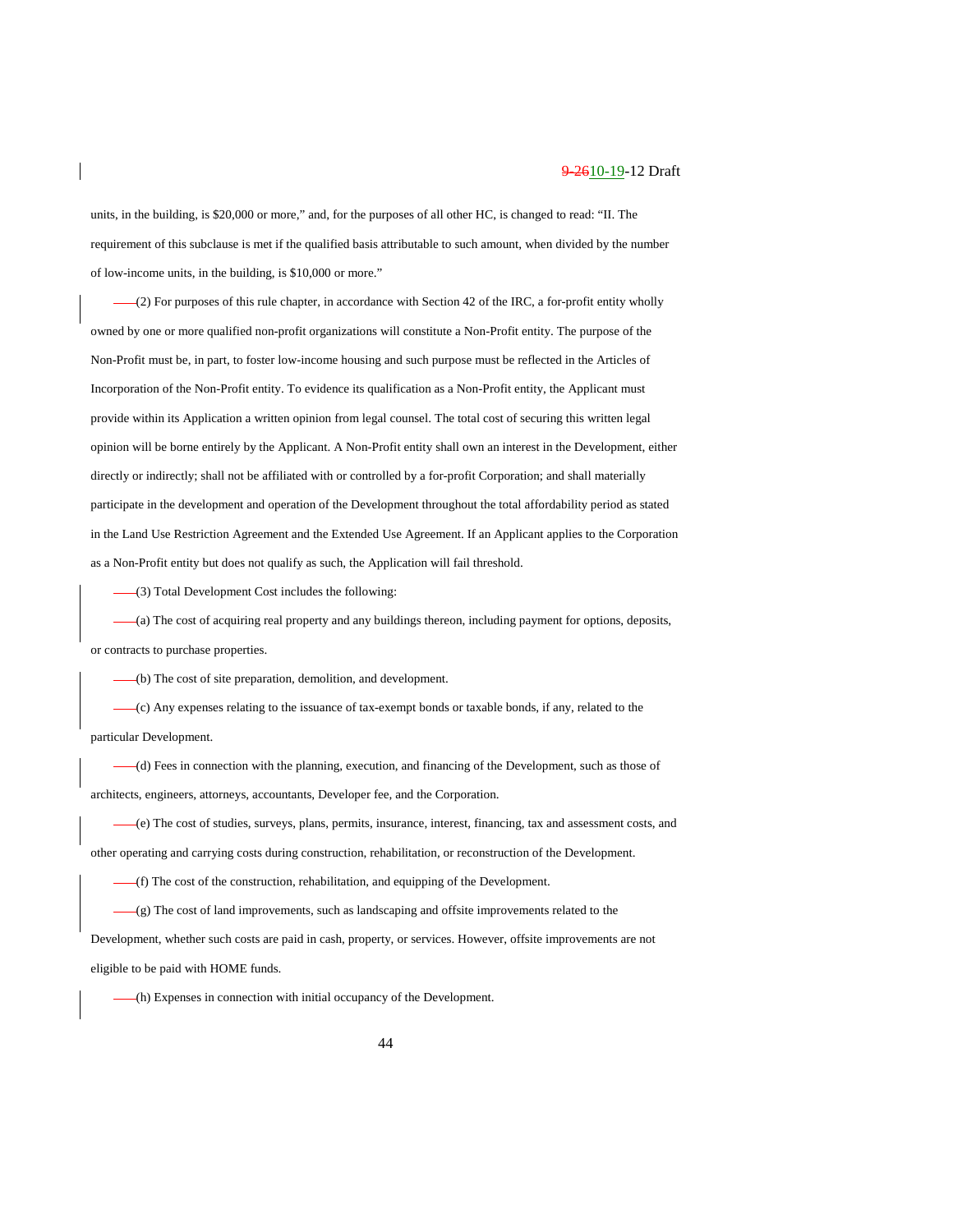(i) Allowances for contingency reserves and reserves for any anticipated operating deficits during the first two (2) years after completion of the Development.

(j) The cost of such other items, including relocation costs, indemnity and surety bonds, premiums on insurance, and fees and expenses of trustees, depositories, and paying agents for the Corporation's bonds, for the construction or Rehabilitation/Moderate Rehabilitation/Substantial Rehabilitation of the Development.

(4) In determining the income standards of Eligible Persons for its various programs, the Corporation shall take into account the following factors:

(a) Requirements mandated by federal law.

(b) Variations in circumstances in the different areas of the state.

(c) Whether the determination is for rental housing.

(d) The need for family size adjustments to accomplish the purposes set forth in this rule chapter.

With respect to the HC Program, an Eligible Person shall mean a Family having a combined income which meets the income eligibility requirements of the HC Program and Section 42 of the IRC.

(5) Financial Beneficiary and Affiliate, as defined in Rule 67-48.002, F.A.C., do not include third party lenders, third party management agents or companies, third party service providers, Housing Credit Syndicators, credit enhancers regulated by a state or federal agency, or contractors whose total fees are within the limit described in Rule 67-48.0072, F.A.C., provided such parties do not share in the profits of the Development.

(6) For computing any period of time allowed by this rule chapter, the day of the event from which the designated period of time begins to run shall not be included. The last day of the period so computed shall be included unless it is a Saturday, Sunday or legal holiday, in which event the period shall run until the end of the next day which is neither a Saturday, Sunday or legal holiday.

(7) For purposes of this rule chapter, rent controls for ELI Households shall consist of the Gross Rent Floor, as defined in Section  $42(g)(2)(A)$  of the IRC and in accordance with IRS Revenue Procedure 94-57, minus the lesser of (i) the utility allowance in effect by the applicable local Public Housing Authority (PHA) at the date the last building in the Development is placed-in-service or (ii) the current utility allowance applicable to the building (as outlined in 26 CFR 1.42-10, this may include either the local utility company estimate or the applicable PHA utility allowance). Notwithstanding the preceding sentence, the rent charged to any ELI Household may not exceed the maximum rent level permitted under Section 42(g)(2)(A) IRC for the applicable unit occupied by such household. IRS Revenue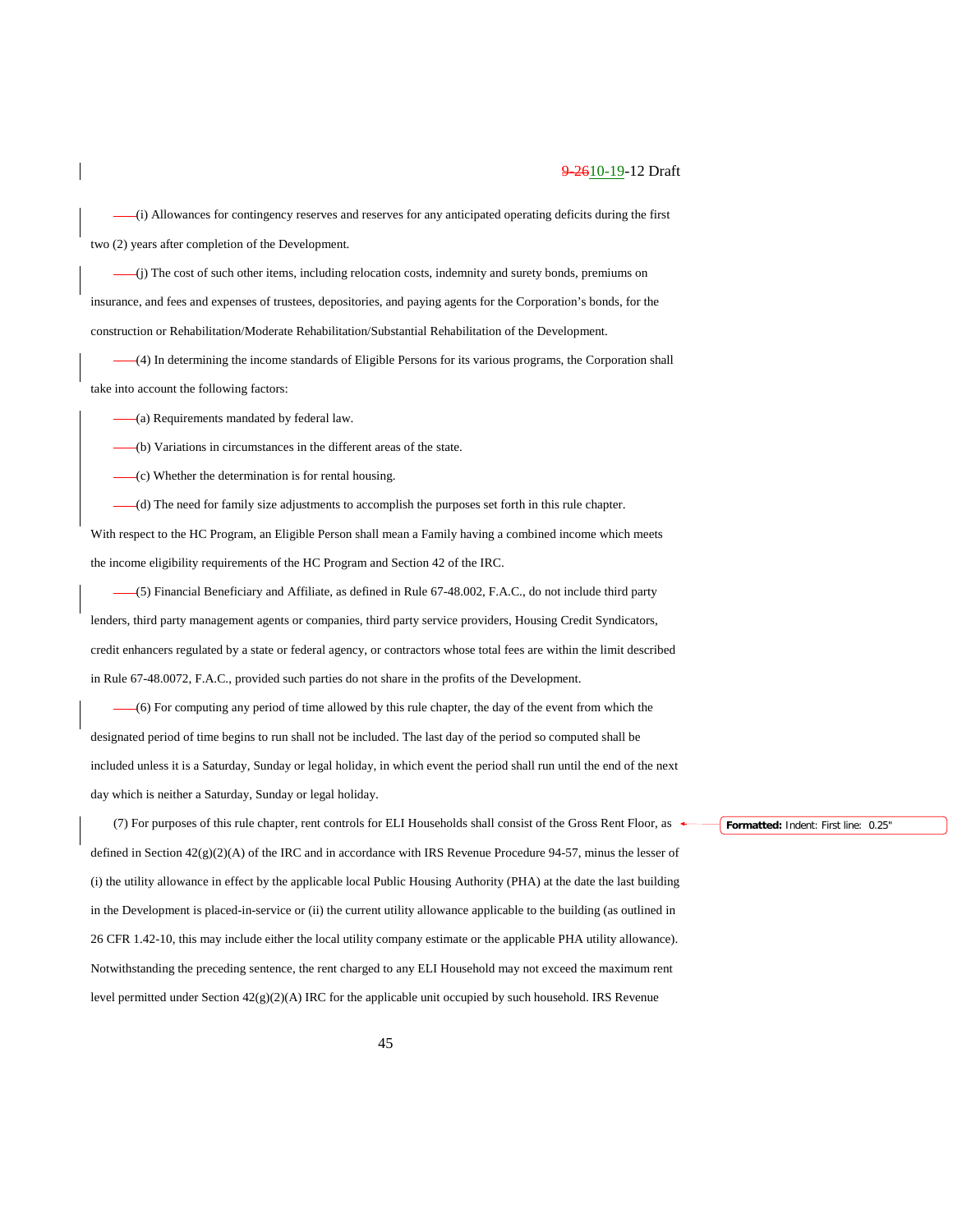Procedure 94-57 and 26 CFR 1.42-10 are incorporated by reference and are available on the Corporation's Website

under the 2013 2011 Universal Application link labeled Related References and Links or from

[http://www.flrules.org/Gateway/reference.asp?No=Ref-00490](https://www.flrules.org/Gateway/reference.asp?No=Ref-00490) and \_

*Rulemaking Authority 420.507 FS. Law Implemented 420.5087, 420.5089, 420.5099 FS. History–New 2-7-05, Amended 1-29-06, 4-1-07, 3-30-08, 8-6-09, 11-22-11, \_\_\_\_.*

#### **PART II STATE APARTMENT INCENTIVE INVENTIVE LOAN PROGRAM**

#### **67-48.009 SAIL General Program Procedures and Restrictions.**

 $-(1)$  Loans shall be in an amount not to exceed 25 percent of the Total Development Cost except as  $\leftarrow$ 

described in subsections (2) and (3) below, or the minimum amount required to make the Development

economically feasible, whichever is less, as determined by the Credit Underwriter.

(2) The following types of Sponsors are eligible to apply for loans in excess of 25 percent of Total

Development Cost pursuant to Section 420.507(22), F.S.:

(a) Non-Profit and public Sponsors which are able to secure grants, donations of land, or contributions from other sources collectively totaling at least 10 percent of Total Development Cost; and

(b) Sponsors that set aside at least 80 percent of their total units for residents qualifying as Farmworkers as defined in Section 420.503, F.S., Commercial Fishing Workers as defined in Section 420.503, F.S., or the Homeless as defined in Section 420.621, F.S., or Persons with Special Needs as defined in Section 420.0004(13), F.S., over the

# life of the loan.

(3) The following types of Sponsors are eligible to apply for loans that do not exceed 35 percent of Total Development Cost:

(a) Applicants requesting both SAIL and Competitive HC that commit to set aside more than 10 percent of the total units for ELI Households; and

(b) Applicants requesting SAIL without Competitive HC that commit to set aside at least 5 percent of the total units for ELI Households.

(4) At a minimum, the percentage of set-aside units committed to in the Application must be held for Very Low-Income persons or households for a period of time equal to the greater of the following:

(a) The term of the SAIL loan; or

(b) 12 years from the date the first residential unit is occupied; or

| <b>Formatted:</b> Space Before: 0 pt, After: 0 pt                                                                               |
|---------------------------------------------------------------------------------------------------------------------------------|
| <b>Formatted:</b> Font: 9 pt, Italic, Font color: Black                                                                         |
| Formatted: None, Space Before: 0 pt, After:<br>0 pt, Don't keep with next, Tab stops: Not at<br>$0.25" + 0.25" + 0.25" + 0.25"$ |
| Formatted: None, Don't keep with next, Tab<br>stops: Not at $0.25" + 0.25" + 0.25" + 0.25"$                                     |
| Formatted: None, Indent: First line: 0.25",<br>Don't keep with next, Tab stops: Not at 0.25" +<br>$0.25" + 0.25" + 0.25"$       |
|                                                                                                                                 |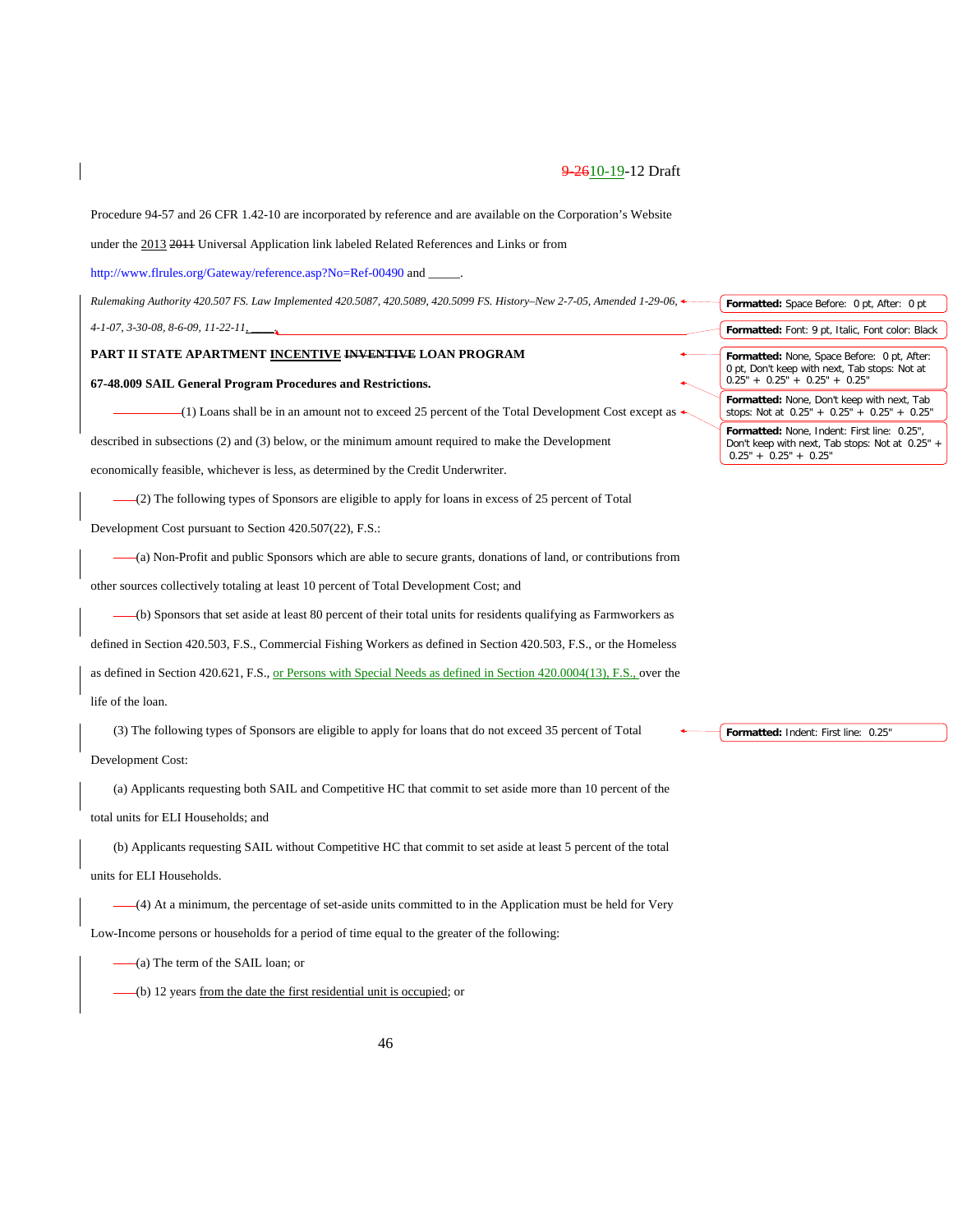(c) Such longer term agreed to by the Applicant in the Application.

For SAIL Developments that contain occupied units at the time of closing, the Compliance Period shall begin not later than the termination of the last lease executed prior to closing of the SAIL loan.

(5) Unless the Board approves a competitive allocation process outside the Universal Cycle, an Applicant is not eligible to apply for SAIL Program funding if any of the following pertain to the proposed Development:

(a) Construction or construction-permanent financing of the costs associated with construction, Moderate Rehabilitation or Substantial Rehabilitation of the Development, including tax-exempt bonds or conventional financing with conversion clauses, has closed as of January 1, 2011 2009.

(b) The proposed Development has received an allocation of Housing Credits or a Competitive Housing Credit commitment, unless (i) the Applicant is also applying for Corporation-issued tax exempt bonds in the current Application cycle or provides evidence of a non-Corporation-issued tax exempt bond commitment as stated in the Universal Application Instructions, or (ii) written notice has been provided to the Corporation prior to the Application Deadline for the current cycle withdrawing acceptance of such allocation or commitment and returning the HC funding from the prior cycle.

(c) A preliminary commitment of funding for the proposed Development through the SAIL Program has already been accepted, unless written notice has been provided to the Corporation prior to the Application Deadline for the current cycle withdrawing such acceptance and returning the prior SAIL funding.

(d) A preliminary commitment of funding for the proposed Development through the 2005 or 2006 RRLP Program has already been accepted, unless written notice has been provided to the Corporation prior to the Application Deadline for the current cycle withdrawing such acceptance and returning the RRLP funding.

(e) The proposed Development site or any part thereof is subject to any Land Use Restriction Agreement or Extended Use Agreement, or both, in conjunction with any Corporation affordable housing financing intended to foster the development or maintenance of affordable housing, with the following exceptions. Those exceptions being (i) a LURA recorded in conjunction with the Predevelopment Loan Program or the Elderly Housing Community Loan Program, and (ii) a LURA recorded in conjunction with a Multifamily Mortgage Revenue Bond Program loan closed after January 1, 2011 2009, and (iii) a LURA or EUA, or both, for an existing building or buildings, originally constructed at least 25 years prior to the Application Deadline for the current Funding Cycle, where, in the current Application, the Applicant has selected and qualified for the Homeless demographic commitment with a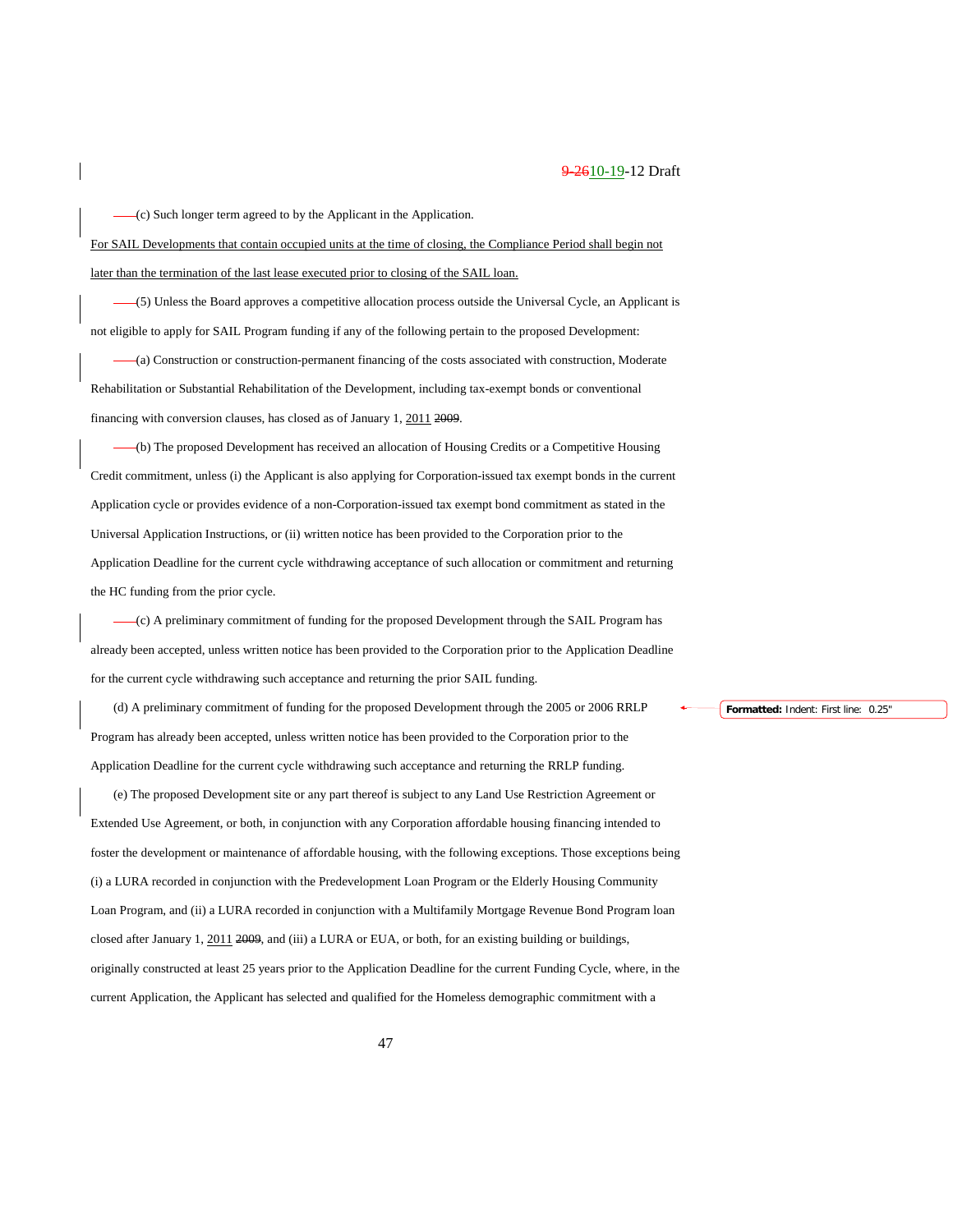Development category of Rehabilitation/Moderate Rehabilitation/Substantial Rehabilitation, Acquisition and Rehabilitation/ Moderate Rehabilitation/Substantial Rehabilitation, Preservation, or Acquisition and Preservation.

(6) The SAIL Minimum Set-Aside Requirement is:

(a) 20 percent of the SAIL Development's units set-aside for residents with annual household incomes at or below 50 percent of the area, metropolitan statistical area ("MSA") or state or county median income, whichever is higher, adjusted for family size, or

(b) 40 percent of the SAIL Development's units set-aside for residents with annual household incomes at or below 60 percent of the area, MSA or state or county median income, whichever is higher, adjusted for family size. Sponsors of SAIL-funded Developments shall have the option of selecting this minimum set-aside only if the SAIL Development is scheduled to be assisted with Housing Credits, in addition to the SAIL loan.

*Rulemaking Authority 420.507 FS. Law Implemented 420.5087 FS. History–New 7-22-96, Amended 12-23-96, 7-10-97, 1-6-98, Formerly 9I-48.009, Amended 11-9-98, 2-24-00, 2-22-01, 3-17-02, 4-6-03, 3-21-04, 2-7-05, 1-29-06, 4-1-07, 3-30-08, 8-6-09,* 

*11-22-11, \_\_\_\_.*

# **67-48.0095 Additional SAIL Application Ranking and Selection Procedures.**

 $-(1)$  Subject to the provisions of Section 420.507(48), F.S., dDuring the first six (6) months following the publication date of the first Notice of Funding Availability published each year within the state of Florida, SAIL funds shall be allocated in accordance with the ranking and selection process set forth in the Universal Application Package and based upon the requirements specified in Section 420.5087(3), F.S., which specifies the required funding within the  $five (5)$  four demographic categories of:

- $-(a)$  Family;
- (b) Elderly;
- (c) Homeless; and
- (d) Commercial Fishing Workers and Farmworkers; and
- (e) Persons with Special Needs.

(2) 10 percent of the funds reserved for Applicants in the Elderly category shall be reserved to provide loans to Sponsors of housing for the Elderly for the purpose of making life-safety or security-related repairs or improvements to such housing which are required by federal, state or local regulation, as further specified in Section 420.5087, F.S.

**Formatted:** Space Before: 0 pt, After: 0 pt

**Formatted:** Font: 9 pt, Italic, Font color: Black **Formatted:** None, Don't keep with next, Tab stops: Not at 0.25" + 0.25" + 0.25" + 0.25" **Formatted:** Don't keep with next, Tab stops: Not at 0.25" + 0.25" + 0.25" + 0.25"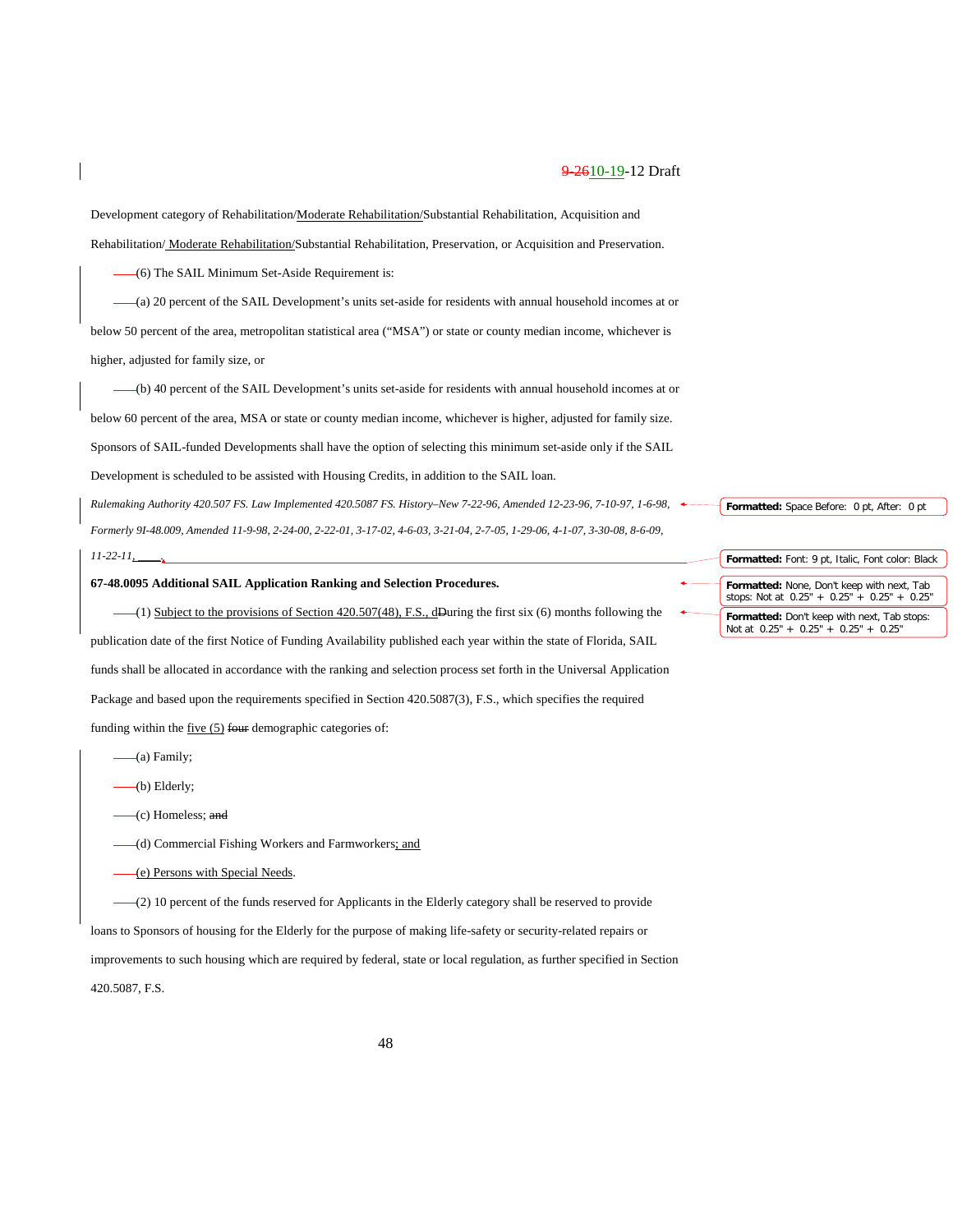(3) Program funds designated for Commercial Fishing Workers and Farmworkers will be allocated through a request for proposal (RFP), the Universal Application Package, or both.

(4) The Corporation shall assign, in order of ranking, tentative loan amounts to the Applications in each demographic and geographic category, up to the total amount available. However, the Corporation shall make adjustments to ensure that minimum funding distribution levels by geographic category are met, as required by Section 420.5087(1), F.S., and further described in the SAIL Notice of Funding Availability.

(5) In the event that the 10 percent of program funds required to be allocated to counties with a population of 100,000 or less remains unallocated at the conclusion of a successive three-year cycle, the unallocated funds shall be equitably distributed pursuant to the instructions included in the Universal Application Package.

(6) Selection for SAIL Program participation is contingent upon fund availability at the conclusion of the appeals process as set forth in Rule 67-48.005, F.A.C.

*Rulemaking Authority 420.507 FS. Law Implemented 420.5087 FS. History–New 12-23-96, Amended 1-6-98, Formerly 9I-48.0095, Amended 11-9-98, 2-24-00, 2-22-01, 3-17-02, 4-6-03, 3-21-04, 2-7-05, 1-29-06, 4-1-07, Repromulgated 3-30-08, 8-6- 09, 11-22-11, Amended \_\_\_\_.*

# **67-48.010 Terms and Conditions of SAIL Loans.**

(1) The proceeds of all SAIL loans shall be used for new construction, Moderate Rehabilitation, or Substantial Rehabilitation which creates or preserves affordable, safe and sanitary multifamily rental housing units.

(2) The SAIL loan may be in a first, second, or other subordinated lien position. For purposes of this rule, mortgages securing a letter of credit as credit enhancement for the bonds financing the first mortgage shall be considered a contingent liability and part of the first mortgage lien, provided that the Applicant's counsel furnishes an opinion regarding the contingent nature of such mortgage satisfactory to the Corporation and its counsel.

(3) The loans shall be non-amortizing and shall have interest rates as follows:

(a) Zero percent simple interest per annum on loans to Developments that set aside at least 80 percent of their total units for residents qualifying as Farmworkers, Commercial Fishing Workers, the  $\omega$  Homeless, or Persons with Special Needs, over the life of the loan;

(b) Zero percent simple interest per annum on loans based on the pro rata share of units set aside for Homeless residents or Persons with Special Needs if the total of such units is less than 80 percent of the units and  $\frac{3}{2}$  1 percent simple interest per annum on the remaining units;

**Formatted:** None, Don't keep with next, Tab stops: Not at 0.25" + 0.25" + 0.25" + 0.25" Formatted: Indent: First line: 0.25

**Formatted:** Space Before: 0 pt, After: 0 pt

**Formatted:** Don't keep with next, Tab stops: Not at 0.25" + 0.25" + 0.25" + 0.25"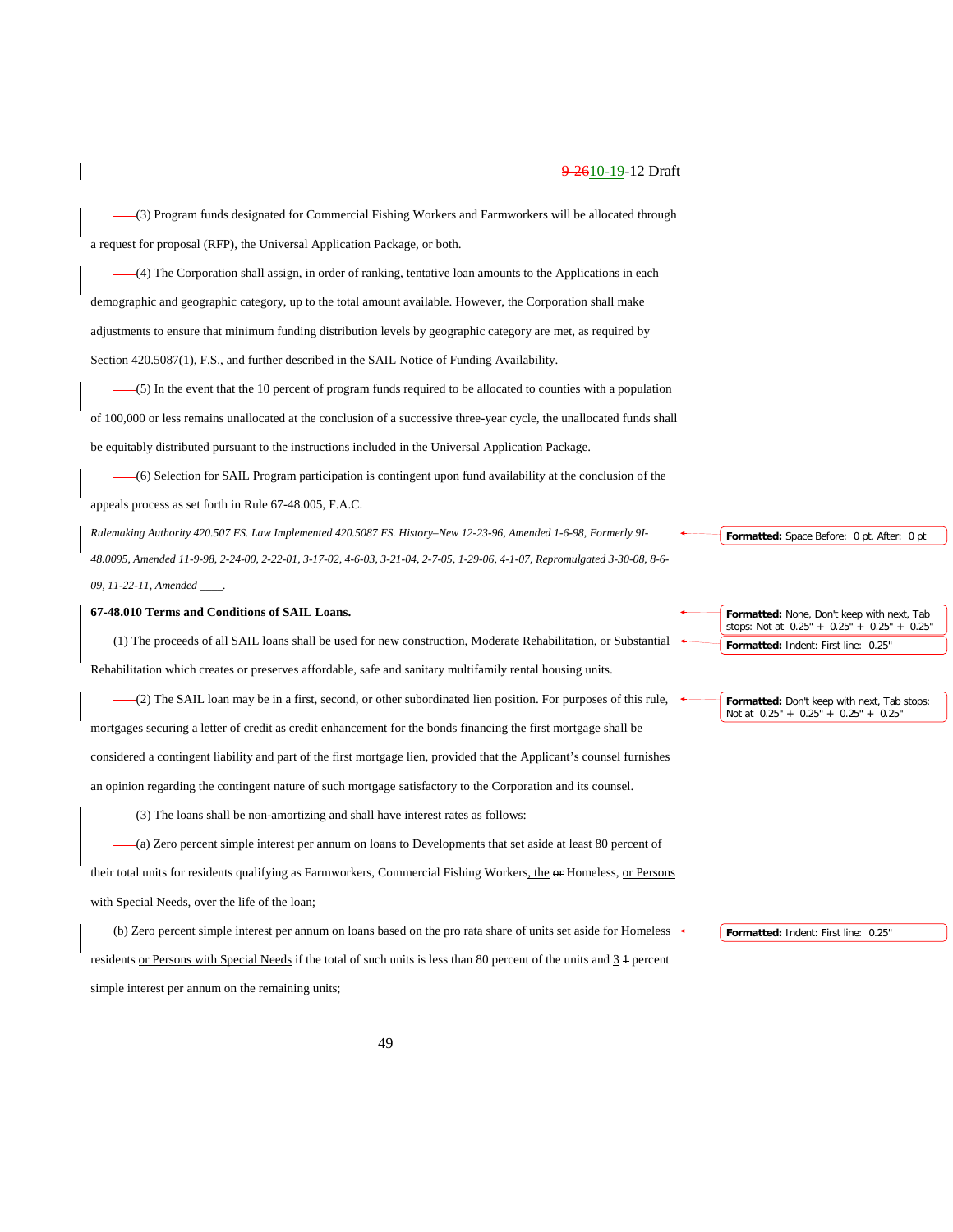(c) Three One percent simple interest per annum on loans to Developments other than those identified in paragraphs (a) and (b) above;

(4) Except as provided in Section 420.5087(5), F.S., the amount of any superior mortgages combined with the SAIL mortgage shall be less than the appraised value of the Development. Any debt service reserve requirement associated with a superior mortgage shall be excluded from the amount of the superior mortgage for purposes of this calculation.

(5) Payment on the loans shall be based upon the Development Cash Flow, as determined pursuant to the Financial Reporting Form SR-1, or shall be due annually as determined by the Corporation's Board of Directors. Such determination by the Board shall be based upon a written recommendation by the Credit Underwriter which has considered the economic and financial viability of the Development as well as the protection of the Corporation's repayment of principal and interest. Any distribution or payment to the Principal(s) of the Applicant or Developer or any Affiliate of the Principal of the Applicant or Developer or any Affiliate of the Applicant or Developer, whether paid directly or indirectly, which was not expressly disclosed in determining debt service coverage in the Board approved final credit underwriting report, with the exception of payment of the deferred Developer fee allowable to maximum of 20 percent per year, will be added back to the amount of cash available for the SAIL loan interest payment, as calculated in the Financial Reporting Form SR-1, for the purpose of determining interest due. Interest may be deferred as set forth in subsection 67-48.010(8), F.A.C., without constituting a default on the loan.

(6) The loans described in subsection 67-48.010(3), F.A.C., above shall be repaid from all Development Cash Flow, and if the SAIL loan is not a first mortgage loan, each year, subject to the provisions of subsection 67- 48.010(8), F.A.C., below, Development Cash Flow shall be applied to pay the following items in order of priority:

(a) All superior mortgage fees and debt service;

(b) Development Expenses on the SAIL loan, plus including up to 20 percent of total deferred Developer fees per year;

(c) Interest payment on SAIL loan balance equal to 1 percent as stated in paragraphs 67-48.010(3)(b) and (c), F.A.C., above over the life of the SAIL loan;

(d) Interest payments on the SAIL loan deferred from previous years;

(e) Mandatory payment on subordinate mortgages.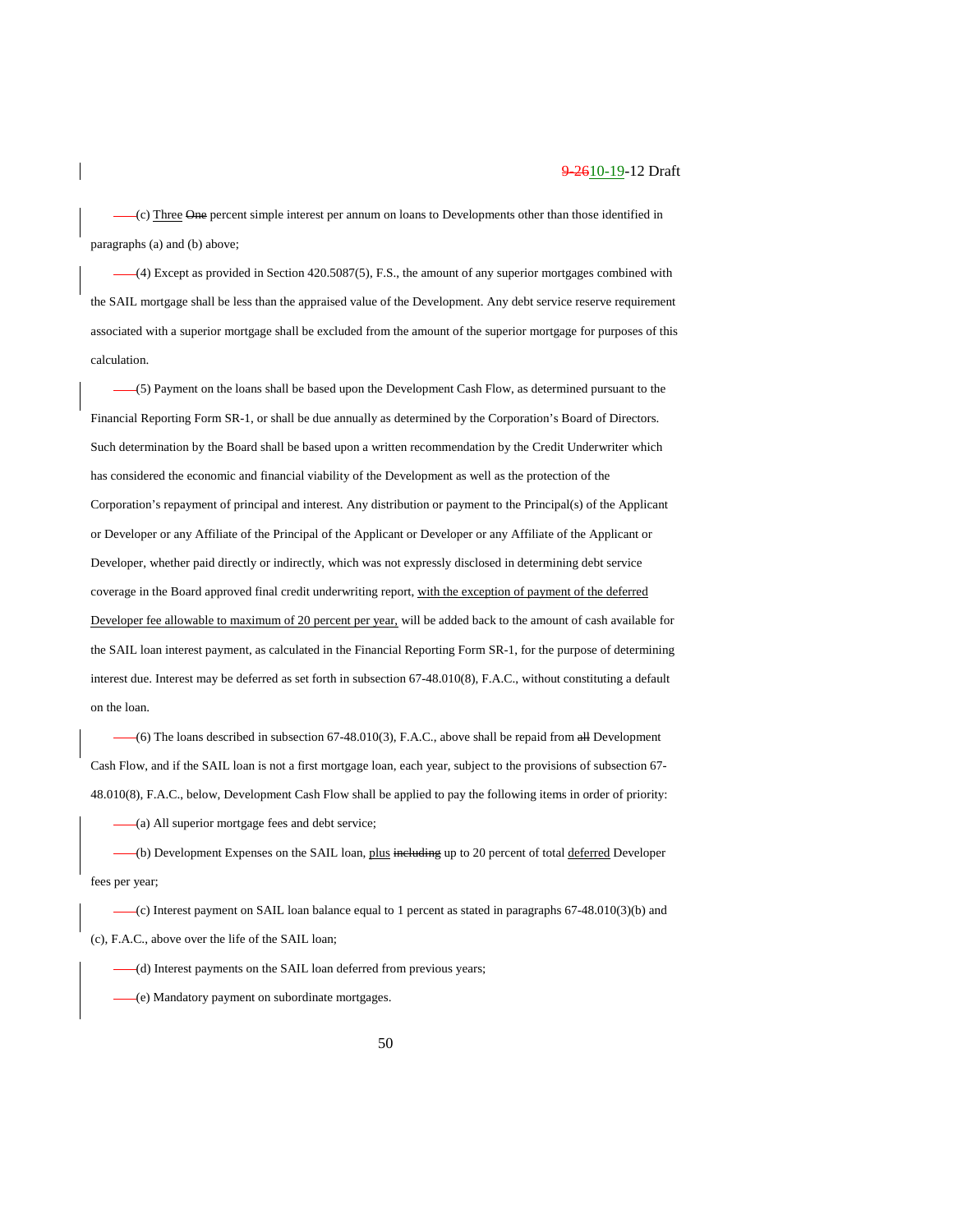After the full SAIL loan interest has been paid, the Applicant shall retain all remaining monies, unless the Applicant chooses to prepay a portion of the loan balance.

(7) If the SAIL loan is secured by a first mortgage lien, each year, subject to the provisions of subsection 67-48.010(8), F.A.C., below, Development Cash Flow shall be applied to pay the following items in order of priority:

(a) First mortgage fees and interest payment on the SAIL loan balance equal to the percentages stated in subsection 67-48.010(3), F.A.C., above over the life of the SAIL loan;

(b) Development Expenses on the SAIL loan plus including up to 20 percent of total deferred Developer fees per year;

(c) Interest payments on the SAIL loan deferred from previous years;

(d) Mandatory payment on subordinate mortgages.

After the full SAIL loan interest has been paid, the Applicant shall retain all remaining monies, unless the Applicant chooses to prepay a portion of the loan balance.

(8) The determination of lien position, determination of Development Cash Flow, determination of payment priorities, and payment of interest on SAIL loans shall occur annually. A change in lien position from subordinate to first changes payment priorities. Any payments of accrued and unpaid interest due annually on SAIL loans shall be deferred to the extent that Development Cash Flow is insufficient to make said payments pursuant to the payment priority schedule established in this rule chapter. If Development Cash Flow is under-reported and such report causes a deferral of SAIL interest, such under-reporting shall constitute an event of default on the SAIL loan. A penalty of 5 percent of any required payment shall be assessed.

(a) By the date that is 151 Calendar Days after the Applicant's fiscal year end of each year of the SAIL loan term, the Applicant shall provide the Corporation's servicer with audited financial statements and a certification detailing the information needed to determine the annual payment to be made. However, this certification requirement will be waived until 151 Calendar Days after the Applicant's fiscal year end following the fiscal year within which the first unit is occupied. In the case where the SAIL Development contained occupied units at the time of acquisition, the initial submission will be due following the fiscal year within which the 12 month anniversary of the SAIL loan closing is observed. The certification shall require submission of audited financial statements and the fully completed and executed annual reporting form, Financial Reporting Form SR-1. The SR-1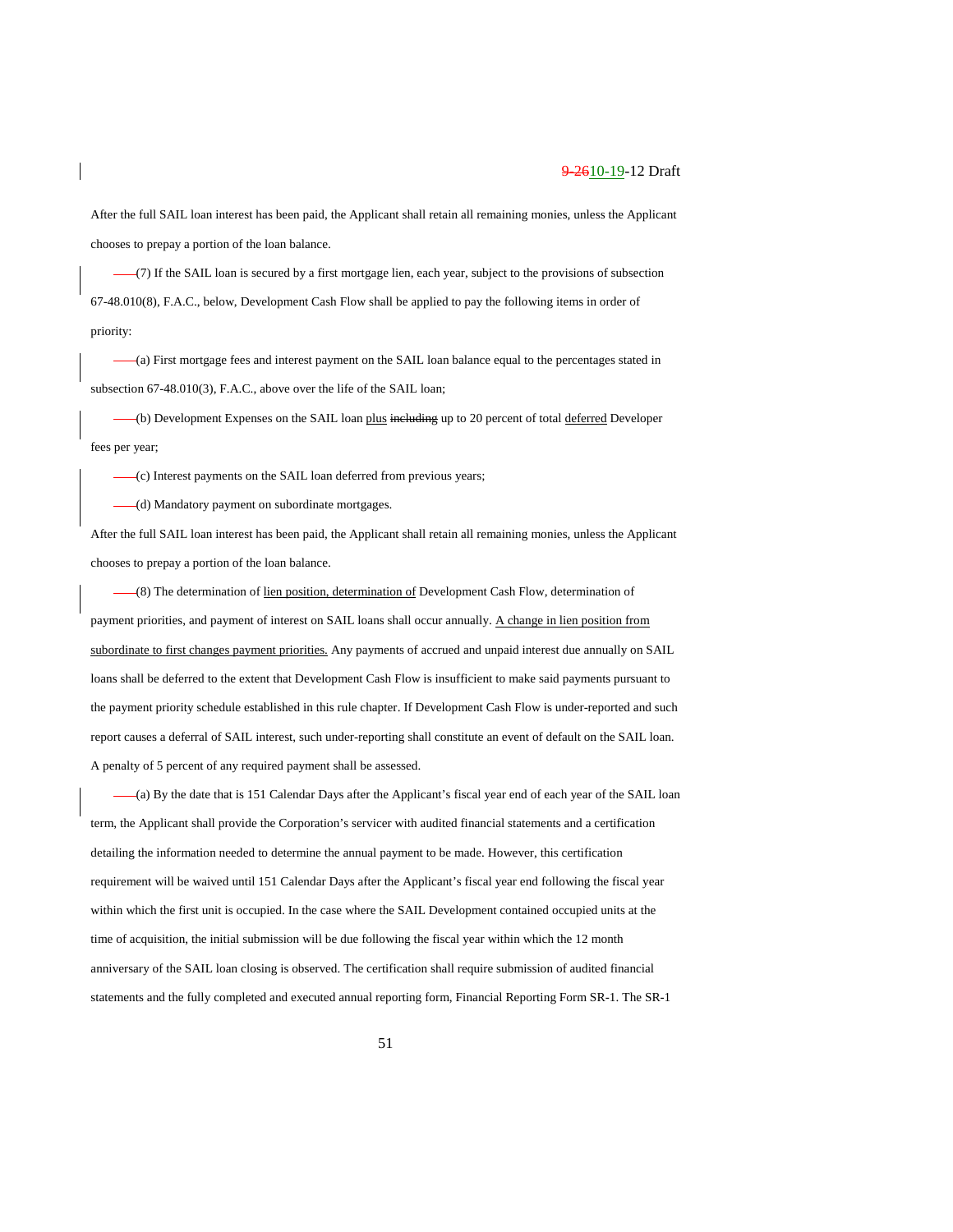form, Rev. 01-11, which is incorporated by reference and available on the Corporation's Website under the 2013 2011 Universal Application link labeled Related References and Links or from

[http://www.flrules.org/Gateway/reference.asp?No=Ref-00481,](https://www.flrules.org/Gateway/reference.asp?No=Ref-00481) shall be submitted to the Corporation's servicer in both PDF format and in electronic form as a Microsoft Excel spreadsheet. The audited financial statements are to be prepared in accordance with accounting principles generally accepted in the United States of America and audited in accordance with auditing standards generally accepted in the United States of America for the 12 month fiscal year period just ended and shall include:

- -1. Comparative Balance Sheet with prior year and current year balances;
- -2. Statement of revenue and expenses;
- 3. Statement of changes in fund balances or equity;
- 4. Statement of cash flows; and
- 5. Notes to financial statements.

The financial statements referenced above should also be accompanied by a certification of the Applicant as to the accuracy of such financial statements. A late fee of \$500 will be assessed by the Corporation for failure to submit the required audited financial statements and certification by 151 Calendar Days after the Applicant's fiscal year end of each year of the SAIL loan term. If the Applicant has not submitted the required audited financial statements, the Corporation servicer shall deem the Development Cash Flow sufficient and issue a billing for interest due on the SAIL loan for the Applicant's immediately preceding fiscal year by 212 Calendar Days after the Applicant's fiscal year end. After receipt of the audited financial statements, the Corporation servicer shall issue revised billing, if necessary. Failure to submit the required audited financial statements and certification by 151 Calendar Days after the Applicant's fiscal year end of each year of the SAIL loan term shall constitute an event of default on the SAIL loan. The Applicant shall furnish to the Corporation or its servicer, unaudited statements, certified by the Applicant's principal financial or accounting officer, covering such financial matters as the Corporation or its servicer may reasonably request, including without limitation, monthly statements with respect to the Development. For SAIL loans applied for prior to February 22, 2001, the Corporation will extend the annual filing deadline for submission of the audited financial statements and certification detailing the information needed to determine the annual payment to be made, pursuant to subsection 67-48.010(8), F.A.C., to May 31 of each year of the SAIL loan term. The Corporation servicer shall issue a billing for interest due on the SAIL loan for the immediately preceding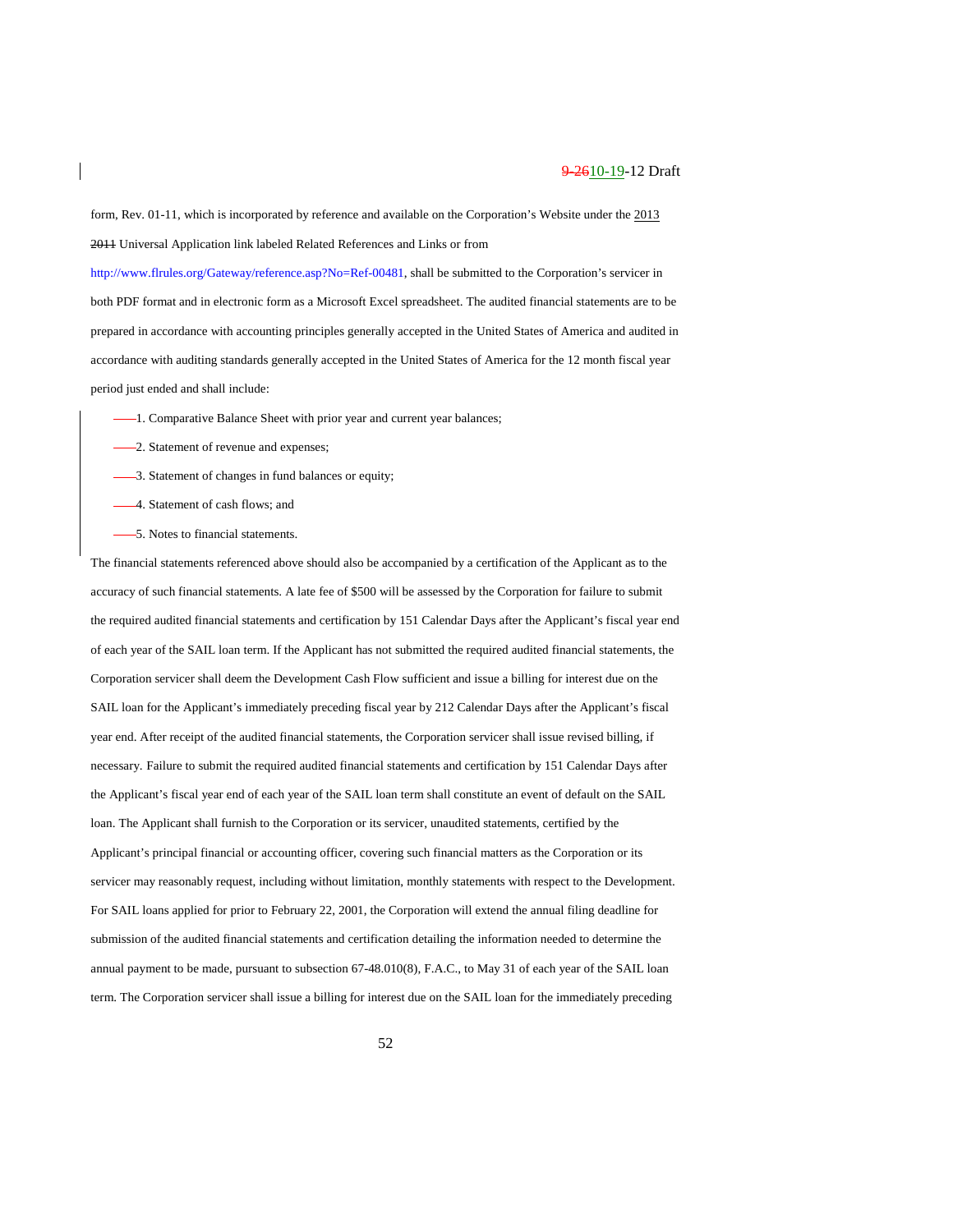calendar year by July 31 of each calendar year of the SAIL loan. In addition, for SAIL loans applied for prior to December 23, 1996, so long as the executed loan agreements contain a provision to assess a late fee for failure to provide the audited financial statement and certification detailing the information needed to determine the annual payment due, such fee will be assessed by the Corporation as outlined above.

(b) The Corporation servicer shall issue a billing for interest due on the SAIL loan for the Applicant's immediately preceding fiscal year by 212 Calendar Days after the Applicant's fiscal year end of each year of the SAIL loan term.

(c) The Applicant shall remit the interest due to the Corporation servicer no later than 243 Calendar Days after the Applicant's fiscal year end of each year of the SAIL loan term. The first payment of SAIL interest will be due no later than 243 Calendar Days after the Applicant's fiscal year end following the fiscal year within which the first unit is occupied. The first payment of interest shall include all interest for the period which begins accruing on the date of the first Draw and ends on the date of the Applicant's fiscal year end of the fiscal year during which the first unit is occupied.

(9) After maturity or acceleration, the Note shall bear interest at the Default Interest Rate from the due date until paid. Unless the Corporation has accelerated the SAIL loan, the Applicant shall pay the Corporation a late charge of 5 percent of any required payment that is not received by the Corporation within 15 days of the due date.

(10) The final billing for the purpose of payoff of the SAIL loan shall also include a billing for compliance fees to cover monitoring of SAIL Program requirements beyond the maturity date of the Note. Such fees shall be computed by determining the present value of the annual compliance monitoring fee and multiplying that by the number of years for which the Development will have a set-aside for Very Low-Income persons or households beyond the repayment date. The present value discount rate shall be 2 percent per annum. Such amount shall be reduced by the amount of any compliance monitoring fees for other programs collected by the Corporation for the Development provided:

(a) The compliance monitoring fee covers some or all of the period following the anticipated SAIL loan repayment date; and

(b) The Development has substantially equivalent set-asides for Very Low-Income persons or households mandated through another Corporation program for which the compliance monitoring fee was collected.

(11) The SAIL loans shall be serviced either directly by the Corporation or by the servicer on behalf of the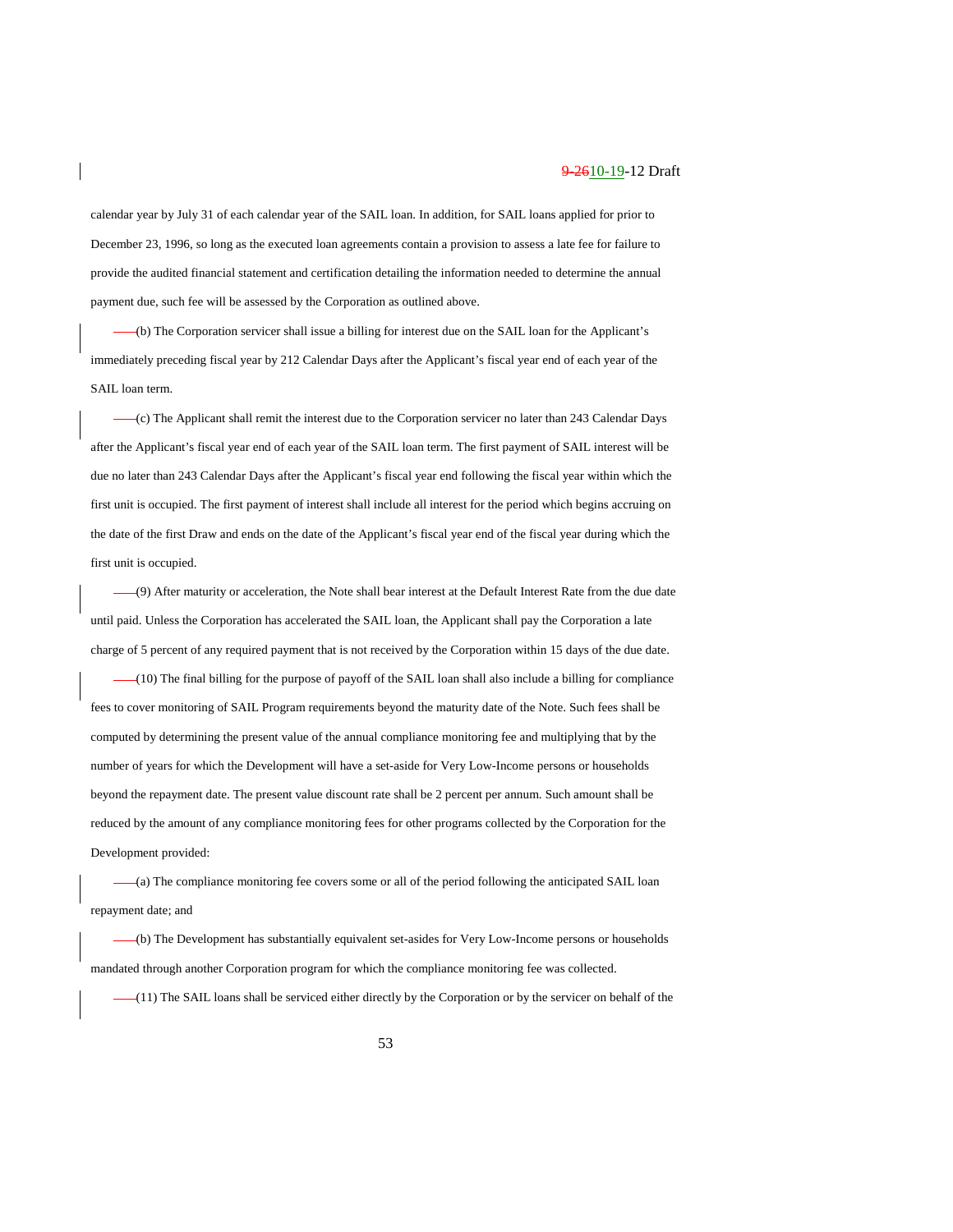#### Corporation.

(12) The Corporation shall monitor compliance of all terms and conditions of the SAIL loan and shall require that certain terms and conditions be embodied in the Land Use Restriction Agreement and recorded in the public records of the county wherein the Development is located. Violation of any material term or condition of the documents evidencing or securing the SAIL loan shall constitute a default during the term of the SAIL loan. The Corporation shall take appropriate legal action to effect compliance if a violation of any material term or condition relative to the set-asides of units for Very Low-Income persons or households is discovered during the course of compliance monitoring or by any other means.

(13) The Corporation shall require adequate insurance to be maintained on the Development as determined by the first mortgage lender or the Corporation's servicer, but which shall, in any case, include fire, hazard and other insurance sufficient to meet the standards established in Part V, Section 106 of the Fannie Mae DUS Guide, effective August 16, 2007, which is adopted and incorporated herein by reference and available on the Corporation's Website under the 2013 2011 Universal Application link labeled Related References and Links or from [http://www.flrules.org/Gateway/reference.asp?No=Ref-00495.](https://www.flrules.org/Gateway/reference.asp?No=Ref-00495)

(14) The SAIL loan term shall be for a period of not more than 15 years. However, if both a SAIL loan and federal Housing Credits are to be used to assist a Development, the Corporation may set the SAIL loan term for a period commensurate with the investment requirements associated with the Housing Credit syndication. The term of the loan may also exceed 15 years if the lien of the Corporation's encumbrance is subordinate to the lien of another mortgagee, in which case the term may be made coterminous with the longest term of the superior loan.

(15) After accepting a preliminary commitment, the Applicant shall not refinance, increase the principal amount, or alter any terms or conditions of any mortgage superior or inferior to the SAIL mortgage without prior approval of the Corporation's Board of Directors. However, an Applicant may reduce the interest rate on any superior or inferior mortgage loan without the Board's permission, provided that no other terms of the loan are changed. The Corporation must be notified in writing of any such change.

Following construction completion, the Board shall deny requests to increase the amount of any superior mortgage, unless the criteria outlined in subsection 67-48.0105(5), F.A.C., are met, the original combined loan to value ratio for the superior mortgage and the SAIL mortgage is maintained or improved, and a proportionate amount of the increase in the superior mortgage is used to reduce the outstanding SAIL loan balance. To calculate the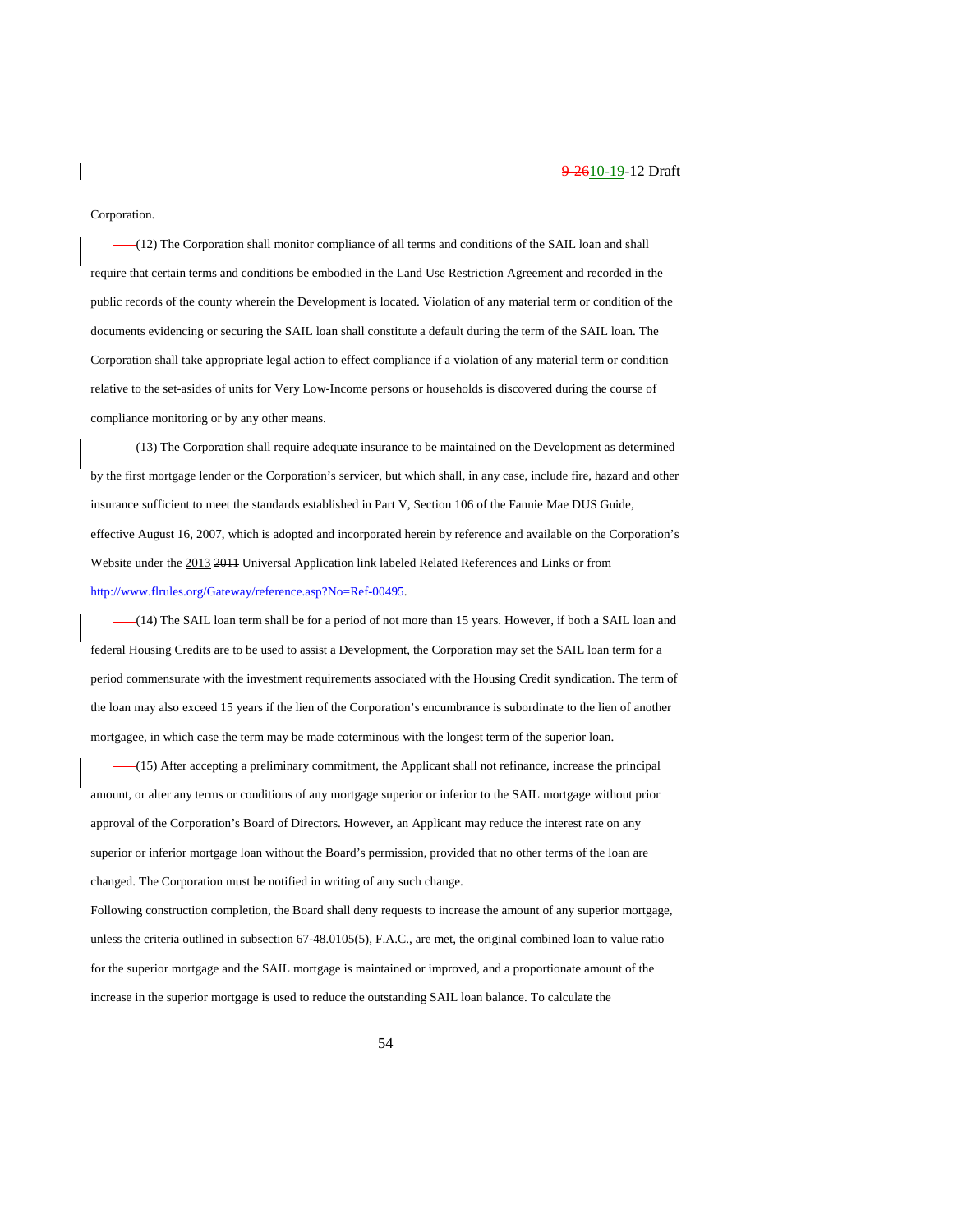proportionate amount of the increase in the superior mortgage which must be paid toward the reduction of the SAIL loan balance, the following calculation shall be used: divide the amount of the original SAIL mortgage by the combined amount of the original SAIL mortgage and the original superior mortgage; then multiply the quotient by the amount of the increase in the superior mortgage from the current balance after deducting refinancing costs. For example, if the amount of the original SAIL mortgage is \$2,000,000, the original superior mortgage is \$4,000,000, with a current balance of \$3,000,000, a proposed new superior mortgage of \$5,000,000, and refinancing costs of \$200,000, then the amount of the increase in the superior mortgage after deducting refinancing costs would be \$1,800,000, and the proportionate amount of the increase in the superior mortgage which must be paid toward the reduction of the SAIL loan balance would be \$594,000. This \$594,000 would be applied first to accrued interest and then to principal.

(16) All SAIL loans shall be in conformance with applicable federal and state statutes, including the Fair Housing Act as implemented by 24 CFR Part 100, which is adopted and incorporated herein by reference, and Titles II and III of the Americans with Disabilities Act of 1990 as implemented by 28 CFR Part 35, which is adopted and incorporated herein by reference. These provisions are available on the Corporation's Website under the 2013 2011 Universal Application link labeled Related References and Links or from \_\_\_\_\_\_\_\_ and \_\_\_\_\_\_\_\_. The Corporation shall allow units dedicated to occupancy by the Elderly in a Development designed for occupancy by elderly households pursuant to authorization by HUD under the Fair Housing Amendments of 1988 as implemented by 24 CFR Part 100.

(17) Rent controls shall not be allowed on any Development except (i) as required in conjunction with the issuance of tax-exempt bonds or federal Housing Credits and (ii) when the Sponsor has committed to set aside units for ELI Persons, in which case rents for such units shall be restricted at the level applicable for federal Housing Credits.

(18) The documents creating, evidencing or securing each SAIL loan must provide that any violation of the terms and conditions described in Rule Chapter 67-48, F.A.C., constitutes a default under the SAIL loan documents allowing the Corporation to accelerate its loan and to seek foreclosure as well as any other remedies legally available to it.

(19) A failure to pay any principal or interest due under the terms of this section shall constitute a default on the SAIL loan.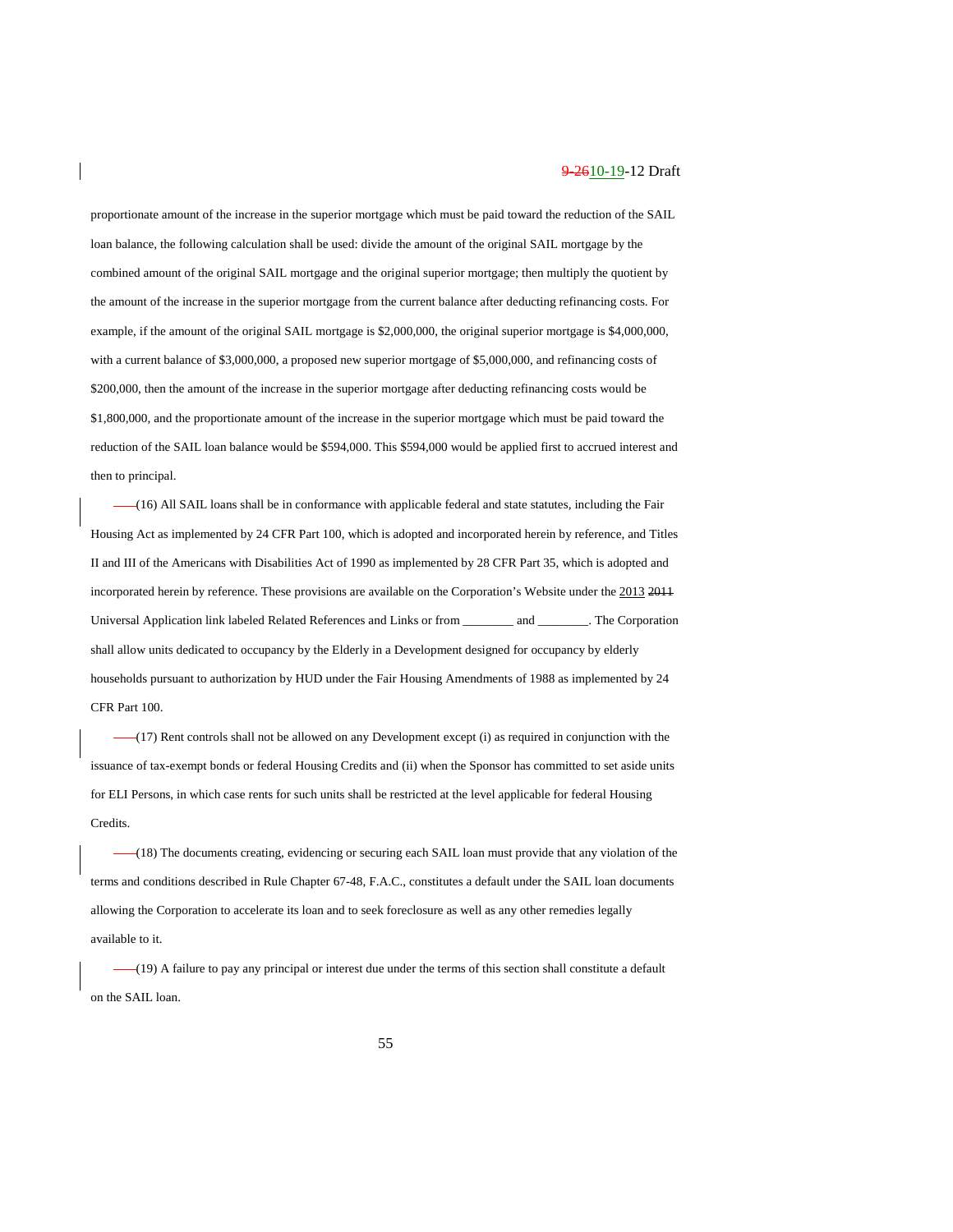(20) If, after a four-month rent-up period commencing after issuance of the last certificate of occupancy on the units, an Applicant is unable to meet the agreed-upon demographic commitment for Elderly, Homeless, Persons with Special Needs, Farmworker or Commercial Fishing Worker, the Applicant may request to rent such units to Very Low-Income persons or households without demographic restriction.

(a) The written request must provide documentation of marketing efforts implemented over the past fourmonth period which demonstrate the inclusion of sources of potential residents, advertising to be used, other means of encouraging residents to rent at the Development, and priority to the original targeted group of residents. If the Corporation determines that prior marketing efforts were insufficient, a revised plan which is satisfactory to the Corporation must be submitted and implemented for a four-month period prior to reconsideration.

(b) The Board will require Applicants to provide additional amenities or resident programs suitable for the proposed resident population.

 $-(c)$  The Board will require Applicants with 0 percent loans, as described in paragraphs  $67-48.010(3)(a)$  and (b), F.A.C., to modify loan documents to conform to the terms and conditions of 1 percent loans, as described in paragraphs 67-48.010(3)(b) and (c), F.A.C., or to accelerate payments of SAIL loan principal or interest.

 $-(21)$  The Applicant shall provide to the Corporation an annual budget of income and expenses for the Development, certified as accurate by an officer of the Development, no later than 30 days prior to the beginning of the Development's fiscal year.

 $-(22)$  Failure to provide the Corporation and its servicer with the Form SR-1 detailing the information needed to determine the annual payment to be made pursuant to this rule chapter shall constitute a default on the SAIL loan.

(23) For SAIL loans applied for prior to March 17, 2002, at the borrower's request, the Corporation will include up to 20 percent of total Developer fees per year as a Development Expense when calculating the interest due on the SAIL loan for the 2003 calendar year for the billing issued in 2004 pursuant to paragraph 67- 48.010(8)(b), F.A.C., and for the billing for interest due each calendar year thereafter. Development Expense will not include Developer fees for determination of payment of interest on SAIL loans applied for prior to March 17, 2002 for the 2002 calendar year or any previous calendar year. For purposes in this paragraph, Development Expense has the same meaning as Project Expense and Eligible Project Expense as those terms are used in SAIL loans applied for prior to March 17, 2002.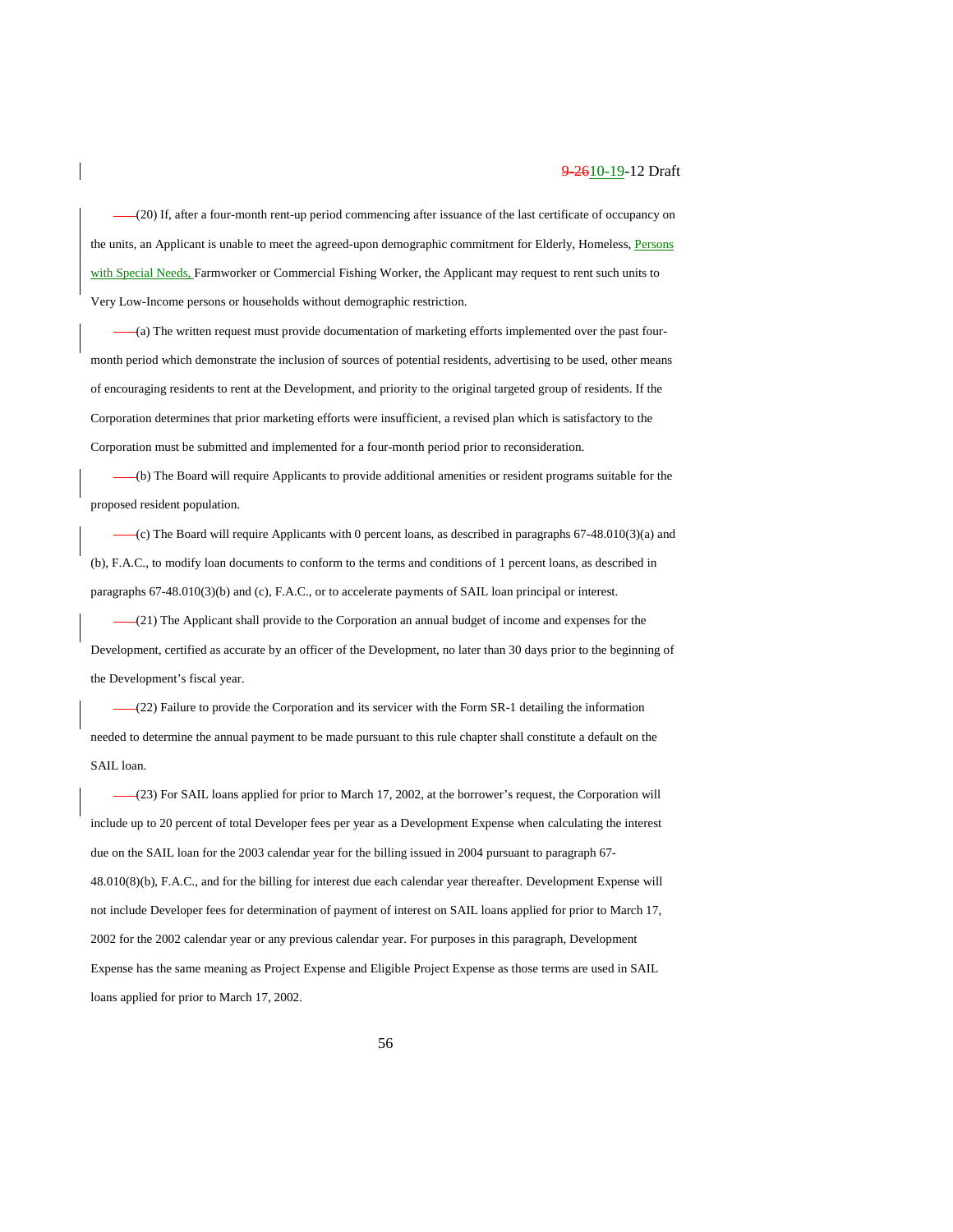(24) The Compliance Period for a SAIL Development shall be, at a minimum, a period of time equal to the greater of: (i) the term of the loan, (ii) 12 years from the date the first residential unit is occupied, or (iii) such longer period agreed to by the Applicant in the Application. For SAIL Developments that contain occupied units at the time of closing, the Compliance Period shall begin not later than the termination of the last lease executed prior to closing of the SAIL loan.

(25) Unless and until a guarantor's obligations for a SAIL loan are terminated as approved in writing by the Corporation or its servicer, each guarantor shall furnish to the Corporation or its servicer financial statements as provided in paragraphs (a) through (c) below as the Corporation or its servicer may reasonably request.

(a) The audited financial statements are to be prepared in accordance with accounting principles generally accepted in the United States of America and audited in accordance with auditing standards generally accepted in the United States of America for the 12 month fiscal year period just ended and shall include:

- 1. Comparative Balance Sheet with prior year and current year balances;
- 2. Statement of revenue and expenses;
- 3. Statement of changes in fund balances or equity;
- 4. Statement of cash flows; and
- 5. Notes to financial statements.

The financial statements referenced above should also be accompanied by a certification of the guarantor(s) as to the

accuracy of such financial statements; or

(b) If an audited financial statement has not been prepared, a federal income tax return filed for the most recently completed year; or

(c) For individual guarantors, if an audited financial statement is not available a financial statement certified as true and complete without qualification by such guarantor and a copy of the most recently filed individual federal income tax return.

(26) Any SAIL Applicant from SAIL Application cycles with non-amortizing loans at 9 percent simple interest per annum with payments based on Development Cash Flow pursuant to the applicable cycle rule, may submit a written renegotiation request to the Corporation to modify their SAIL loan interest rate going forward from 9 percent simple interest per annum to 3 percent simple interest per annum with payments based on Development Cash Flow pursuant to subsections 67-48.010 (5) - (10), F.A.C., in exchange for providing a payment to the Corporation of the

**Formatted:** Indent: First line: 0.25"

**Formatted:** Indent: First line: 0.25"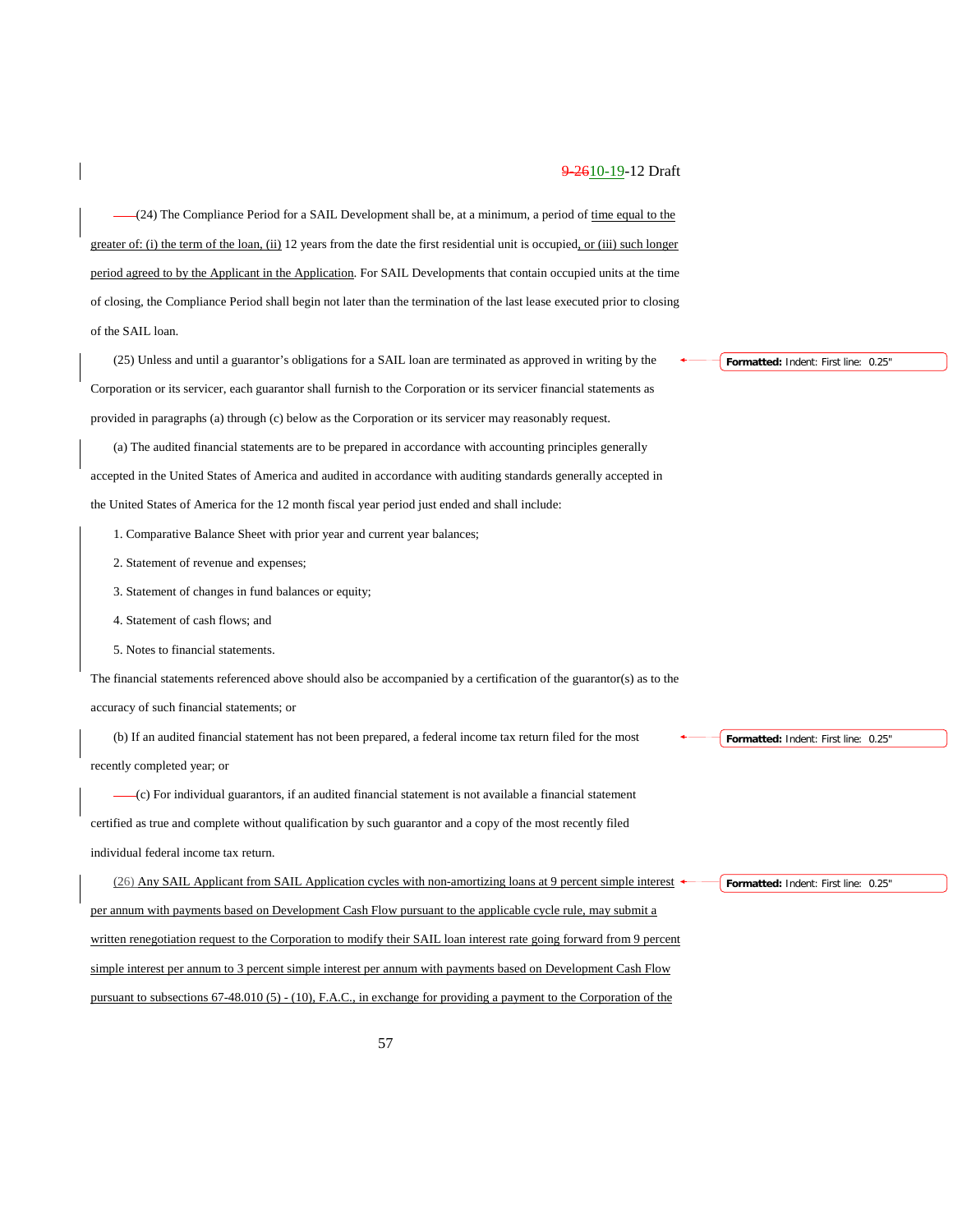deferred interest based on an accrual rate of 3 percent simple interest per annum in no more than five (5) equal annual installments but in no event shall it be later than the maturity date of the loan. Payments made from Development Cash Flow, shall be included as Development Expenses as stated in paragraph 67-48.010(6)(b), F.A.C. All loan renegotiation requests must be submitted in writing to the Director of Special Assets. In addition to any related professional fees, the Corporation shall charge a non-refundable renegotiation fee as outlined in the Universal Application instructions. The Corporation shall not proceed with the request until the Applicant or Developer has satisfied any financial obligations for which the Applicant or Developer, or Principal, Affiliate or Financial Beneficiary of the Applicant or Developer is in arrears to the Corporation or any agent or assignee of the

#### Corporation.

*Rulemaking Authority 420.507 FS. Law Implemented 420.5087 FS. History–New 7-22-96, Amended 12-23-96, 7-10-97, 1-6-98, Formerly 9I-48.010, Amended 11-9-98, 2-24-00, 2-22-01, 3-17-02, 4-6-03, 3-21-04, 2-7-05, 1-29-06, 4-1-07, 3-30-08, 8-6-09,* 

#### *11-22-11, \_\_\_\_.*

# **67-48.0105 Sale, Transfer or Refinancing of a SAIL Development.**

(1) Any sale, conveyance, assignment, or other transfer of interest or the grant of a security interest in all or any part of the title to the Development other than a superior mortgage shall be subject to the Corporation's prior written approval. The Board shall consider the facts and circumstances of each Applicant's request and any credit underwriting report, if available, prior to determining whether to grant such request.

(2) The SAIL loan shall be assumable upon sale or transfer of the Development if the following conditions are met:

(a) The proposed transferee meets all specific Applicant identity criteria which were required as conditions of the original loan;

(a) The proposed transferee meets all specific Applicant identity criteria which were required as conditions of the original loan;

(b) The proposed transferee agrees to maintain all set-asides and other requirements of the SAIL loan for the period originally specified or longer; and

(c) The proposed transferee and release of transferor receives a favorable recommendation from the Credit

Underwriter and approval by the Board of Directors of the Corporation.

All assumption requests must be submitted in writing to the Director of Special Assets and contain the specific

**Formatted:** Indent: First line: 0"

**Formatted:** Font: 9 pt, Italic, Font color: Black **Formatted:** None, Widow/Orphan control, Don't keep with next, Allow hanging punctuation, Font Alignment: Auto, Tab stops: Not at 0.25" + 0.25" + 0.25" + 0.25"

**Formatted:** Indent: First line: 0.25"

**Formatted:** Widow/Orphan control, Don't keep with next, Allow hanging punctuation, Font Alignment: Auto, Tab stops: Not at 0.25" + 0.25" + 0.25" + 0.25"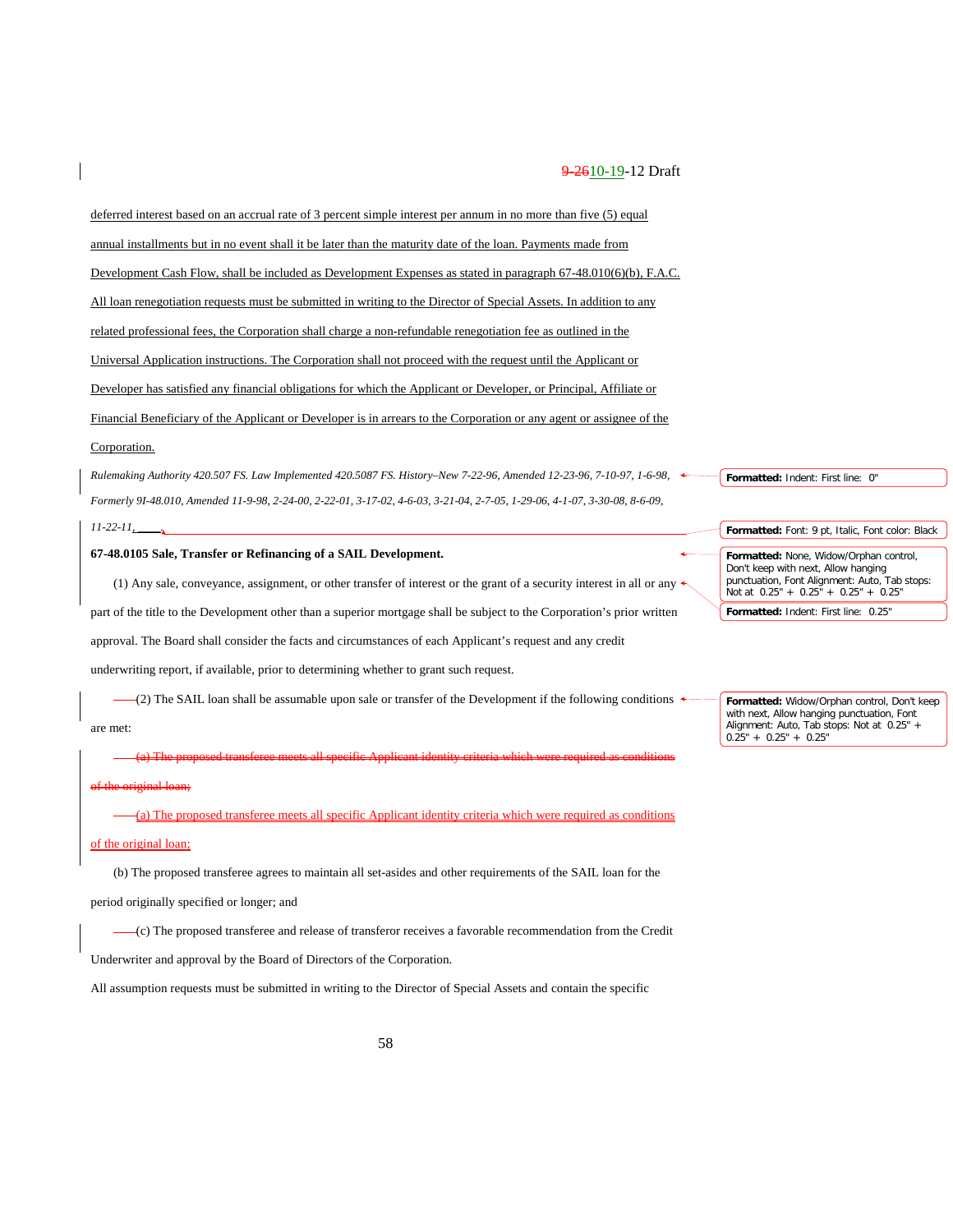details of the transfer and assumption. In addition to any related professional fees, the Corporation shall charge a non-refundable assumption fee as outlined in the Universal Application instructions.

(3) If the SAIL loan is not assumed since the buyer does not meet the criteria for assumption of the SAIL loan, the SAIL loan (principal and any outstanding interest) shall be repaid from the proceeds of the sale in the following order of priority:

(a) First mortgage debt service, first mortgage fees;

(b) SAIL compliance and loan servicing fees;

(c) An amount equal to the present value of the compliance monitoring fee, as computed by the Corporation and its servicer, times the number of payment periods for which the Development will have a set-aside for Very Low-Income persons or households beyond the repayment date. The present value discount rate shall be 2 percent per annum. Such amount shall be reduced by the amount of any compliance monitoring fees collected by the Corporation for the Development, provided:

1. The compliance monitoring fee covers some or all of the period following the anticipated SAIL repayment date; and

-2. The Development has substantially equivalent set-asides for Very Low-Income persons or households mandated through another program of the Corporation for which the compliance monitoring fee was collected.

(d) Unpaid principal balance of the SAIL loan;

(e) Any interest due on the SAIL loan;

(f) Expenses of the sale;

(g) If there will be insufficient funds available from the proposed sale of the Development to satisfy paragraphs (3)(a)-(f) above, the SAIL loan shall not be satisfied until the Corporation has received:

 $-1$ . An appraisal prepared by an appraiser selected by the Corporation or the Credit Underwriter indicating that the purchase price for the Development is reasonable and consistent with existing market conditions;

-2. A certification from the Applicant that the purchase price reported is the actual price paid for the Development, as supported by a copy of the final executed purchase and sale agreement, and that no other consideration passed between the parties, as supported by a draft and final closing statement, and that the Development Cash Flow reported to the Corporation during the term of the SAIL loan was true and accurate;

3. A certification from the Applicant that there are no Development funds available to repay the SAIL loan,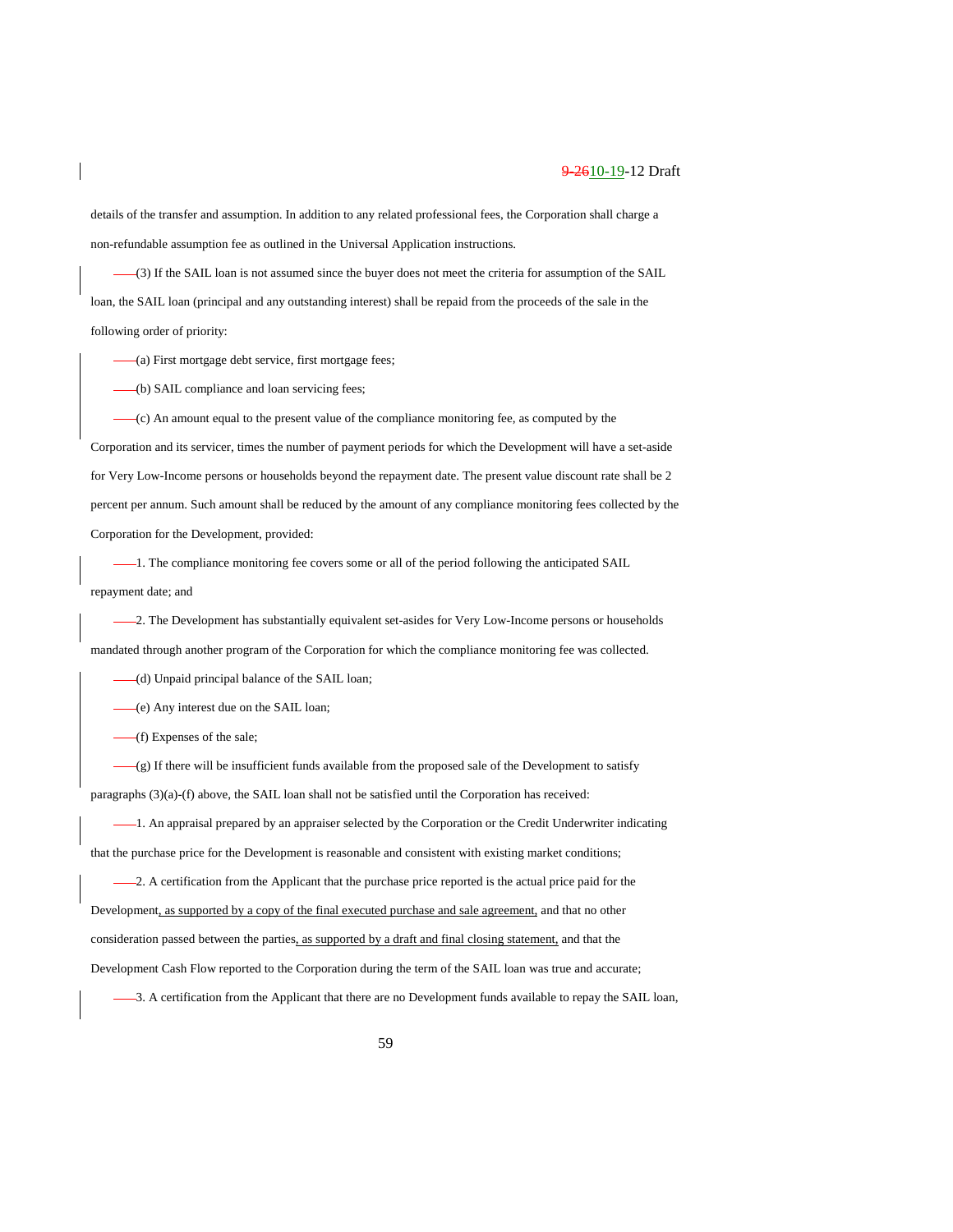including any interest due, and the Applicant knows of no source from which funds could or would be forthcoming to pay the SAIL loan; and

4. A certification from the Applicant detailing the information needed to determine the final billing for SAIL loan interest. Such certification shall require submission of financial statements and other documents that may be required by the Corporation and its servicer.

(4) The Corporation may renegotiate and extend the loan in order to extend or retain the availability of housing for the target population. Such renegotiations shall be based upon:

(a) Performance of the Applicant during the SAIL loan term;

(b) Availability of similar housing stock for the target population in the area;

(c) Documentation and certification by the Applicant that funds are not available to repay the Note upon maturity;

(d) A plan for the repayment of the loan at the new maturity date;

(e) Assurance that the security interest of the Corporation will not be jeopardized by the new term(s); and

(f) Industry standard terms which may include amortizing loans requiring regularly scheduled payments of principal and interest.

All loan renegotiation requests, including requests for extension, must be submitted in writing to the Director of Special Assets and contain the specific details of the renegotiation. In addition to any related professional fees, the Corporation shall charge a non-refundable renegotiation fee as outlined in the Universal Application instructions.

(5) The Board shall approve requests for mortgage loan refinancing only if Development Cash Flow is improved, the Development's economic viability is maintained, the security interest of the Corporation is not adversely affected, and the Credit Underwriter provides a positive recommendation.

(6) The Board shall deny requests for mortgage loan refinancing which require extension of the SAIL loan term or otherwise adversely affect the security interest of the Corporation, unless the criteria outlined in subsection 67- 48.0105(5), F.A.C., are met, the Credit Underwriter recommends that the approval of such a request is crucial to the economic survival of the Development, or unless the Board determines that public policy will be better served by the extension as a result of the Applicant agreeing to further extend the Compliance Period or provide additional amenities or resident programs suitable for the resident population. Further, the Board shall limit any approved

**Formatted:** Indent: First line: 0.25"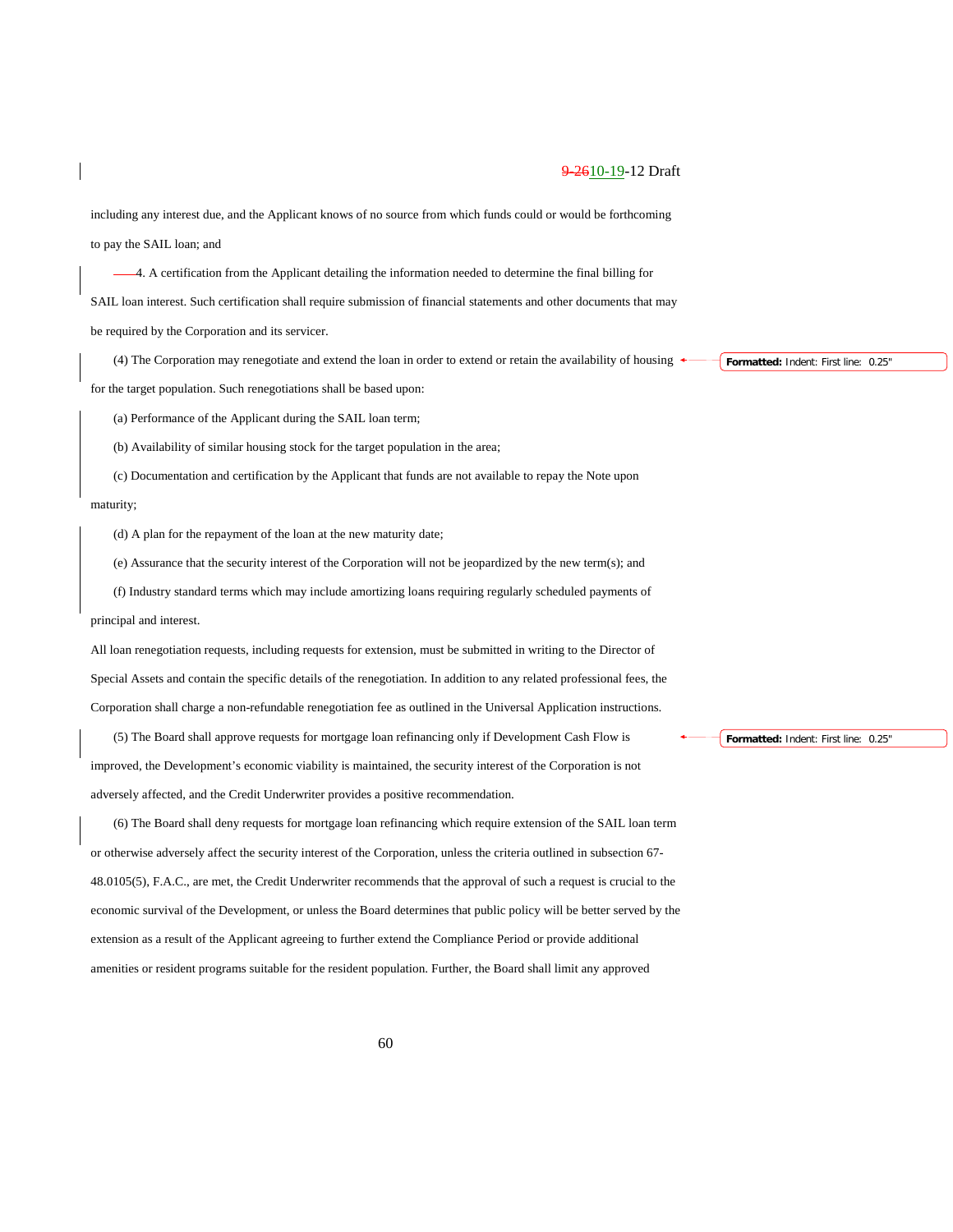*\_\_\_\_.*

extension to a minimum term which makes the Development feasible and which does not exceed an industry standard term.

The Board shall deny requests to increase the amount of any superior mortgage, unless the criteria outlined in subsection 67-48.010(15), F.A.C., are met, the original combined loan to value ratio for the superior mortgage and the SAIL mortgage is maintained or improved, and a proportionate amount of the increase in the superior mortgage is used to reduce the outstanding SAIL loan balance.

*Rulemaking Authority 420.507 FS. Law Implemented 420.5087 FS. History–New 12-23-96, Amended 1-6-98, Formerly 9I-48.0105, Amended 11-9-98, Repromulgated 2-24-00, Amended 2-22-01, 3-17-02, Repromulgated 4-6-03, Amended 3-21-04, Repromulgated 2-7-05, Amended 1-29-06, 4-1-07, Repromulgated 3-30-08, Amended 8-6-09, Repromulgated 11-22-11, Amended* 

#### **67-48.013 SAIL Construction Disbursements and Permanent Loan Servicing.**

(1) SAIL loan proceeds shall be disbursed during the construction phase in an amount per Draw which does not exceed the ratio of the SAIL loan to the Total Development Cost, unless approved by the Credit Underwriter.

(2) Ten (10) business days prior to each Draw, the Applicant shall supply the Corporation's servicer, as agent for the Corporation, with a written request executed by the Applicant for a Draw. The request shall set forth the amount to be paid and shall be accompanied by documentation specified by the Corporation's servicer including claims for labor and materials to date of the last inspection.

(3) The Corporation and its servicer shall review the request for a Draw, and the servicer shall provide the Corporation with approval of the request or an alternative recommendation, after the title insurer provides an endorsement to the policy of title insurance updating the policy to the date of the current Draw and increasing the insurance coverage to an amount equal to the sum of all prior Draws and the current Draw, without additional exceptions, except those specifically approved in writing by the Corporation.

(4) The Corporation shall disburse construction Draws through Automated Clearing House (ACH). The Applicant may request disbursement of construction Draws via a wire transfer. The Applicant will be charged a fee of \$10 for each wire transfer requested. This charge will be netted against the Draw amount.

(5) The Corporation shall elect to withhold any Draw or portion of any Draw, notwithstanding any documentation submitted by the Applicant in connection with the request for a Draw, if

(a) The Corporation or the Corporation's servicer determines at any time that the actual cost budget or progress of construction differs from that as shown on the loan documents; or

61

**Formatted:** Space Before: 0 pt, After: 0 pt

**Formatted:** Font: 9 pt, Italic, Font color: Black

**Formatted:** None, Don't keep with next, Tab stops: Not at 0.25" + 0.25" + 0.25" + 0.25" **Formatted:** Don't keep with next, Tab stops: Not at 0.25" + 0.25" + 0.25" + 0.25"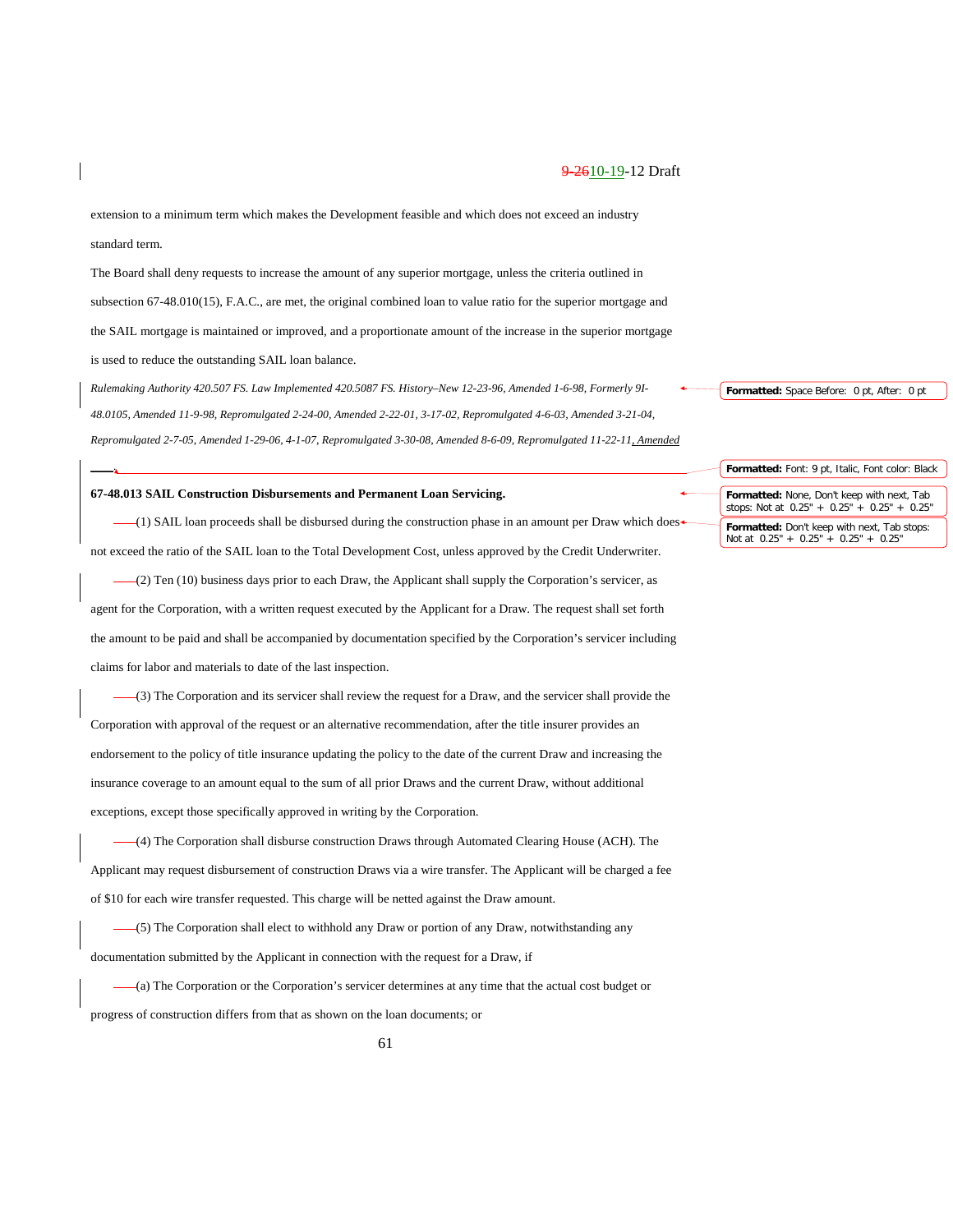(b) The percentage of progress of construction of the improvements differs from that shown on the request for a Draw.

(6) The servicer may request submission of revised construction budgets.

(7) Based on the Applicant's progress of construction, if the Corporation determines that further analysis by the Credit Underwriter is required prior to the release of the final Draw, the Applicant shall pay to the Credit Underwriter a fee based on an hourly rate determined pursuant to the contract between the Corporation and the Credit Underwriter.

(8) Retainage in the amount of 10 percent per Draw shall be held by the servicer during construction until the Development is 50 percent complete. At 50 percent completion, no additional retainage shall be held from the remaining Draws. Release of funds held by the Corporation's servicer as retainage shall occur pursuant to the SAIL loan agreement.

*Rulemaking Authority 420.507 FS. Law Implemented 420.5087 FS. History–New 7-22-96, Amended 12-23-96, 7-10-97, 1-6-98, Formerly 9I-48.013, Amended 11-9-98, 2-24-00, 2-22-01, 3-17-02, Repromulgated 4-6-03, 3-21-04, 2-7-05, 1-29-06, Amended 4- 1-07, Repromulgated 3-30-08, 8-6-09, 11-22-11, \_\_\_\_.*

#### **PART III HOME INVESTMENT PARTNERSHIPS PROGRAM**

#### **67-48.014 HOME General Program Procedures and Restrictions.**

(1) Unless otherwise provided in the Application instructions, the Corporation shall utilize up to 10 percent of the HOME allocation for administrative costs pursuant to 24 CFR Part 92.

(2) The Corporation shall utilize at least 15 percent of the HOME allocation for CHDOs pursuant to 24 CFR Part 92. In order to apply under the CHDO set-aside, the CHDO must have at least 51 percent ownership interest in the Development held by the General Partner entity and meet all other CHDO requirements as defined by HUD in 24 CFR Part 92 and other Corporation requirements identified in the CHDO Checklist. The CHDO Checklist is adopted and incorporated herein by reference, effective 8-31-2012 10-17-06, and is available on the Corporation's Website under the 2013 2011 Universal Application link labeled Related References and Links or from \_\_\_\_\_\_ or by contacting the HOME-Rental Program at 227 North Bronough Street, Suite 5000, Tallahassee, Florida 32301- 1329.

(3) Within the rental cycle administered pursuant to Rule Chapter 67-48, F.A.C., the Corporation will distribute funds as provided in the Universal Application instructions, through a competitive request for proposal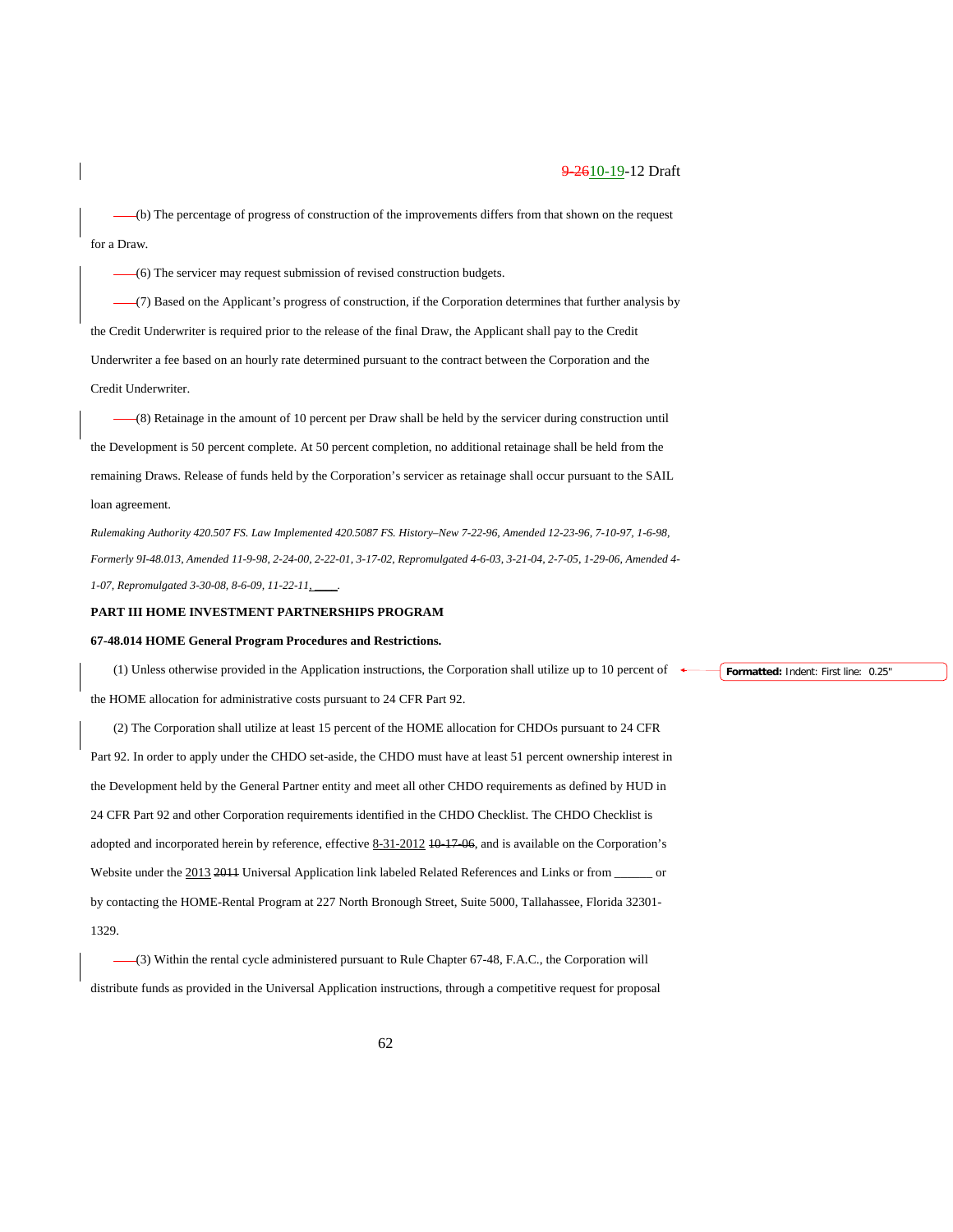(RFP) process, or both.

(4) The maximum per-unit subsidy amount of HOME funds that the Corporation shall invest on a per-unit basis in affordable housing shall not exceed the per-unit dollar limits established by the Corporation as identified in the current Application instructions and included on the HOME Rental FHFC Subsidy Limits chart, which is adopted and incorporated by reference, effective  $1-1-2012$  7-9-09. A copy of such chart is available on the Corporation's Website under the 2013 2011 Universal Application link labeled Related References and Links or from \_\_\_\_\_\_ or by contacting the HOME-Rental Program at 227 North Bronough Street, Suite 5000, Tallahassee, Florida 32301-1329.

(5) The minimum amount of HOME funds that must be invested in a Rental Development is \$1,000 times the number of HOME-Assisted Units in the Development.

(6) A Development qualifies as affordable housing and for HOME funds if, with respect to income and occupancy:

(a) 80 percent of the HOME-Assisted Units are occupied by families whose annual income does not exceed 60 percent of the median family income for the area, as determined by HUD, with adjustments for family size, and

(b) 20 percent of the HOME-Assisted Units are occupied by families whose annual income does not exceed 50 percent of the median family income for the area, as determined by HUD, with adjustments for family size.

(c) When the income of a resident increases above 80 percent of area median income, the next unit that becomes available in the Development must be rented to a HOME income-eligible resident. If the income of a Very Low-Income household increases above the limits for a Very Low-Income household, then the Developer must rent the next available unit to a Very Low-Income household. The amount of rent the resident whose income has increased must pay is the lesser of the amount payable by resident under state or local law or 30 percent of the adjusted monthly income for rent and utilities.

(d) High HOME rent means 80 percent of the HOME-Assisted Units in a Development must have rents set at no more than the lesser of the Section 8 Fair Market Rent (FMRs) or rents that are 30 percent for a Family at 65 percent of median income limit, minus resident-paid utilities. Low HOME rent means 20 percent of the HOME-Assisted Units in a Development must have rents set at no more than the lesser of the Section 8 Fair Market Rent (FMRs), or 30 percent of the gross income of a Family at 50 percent of the area median income, minus resident-paid utilities. With respect to rent limits, the HOME Rent Chart at 65 percent or 50 percent, or the Fair Market Rent, less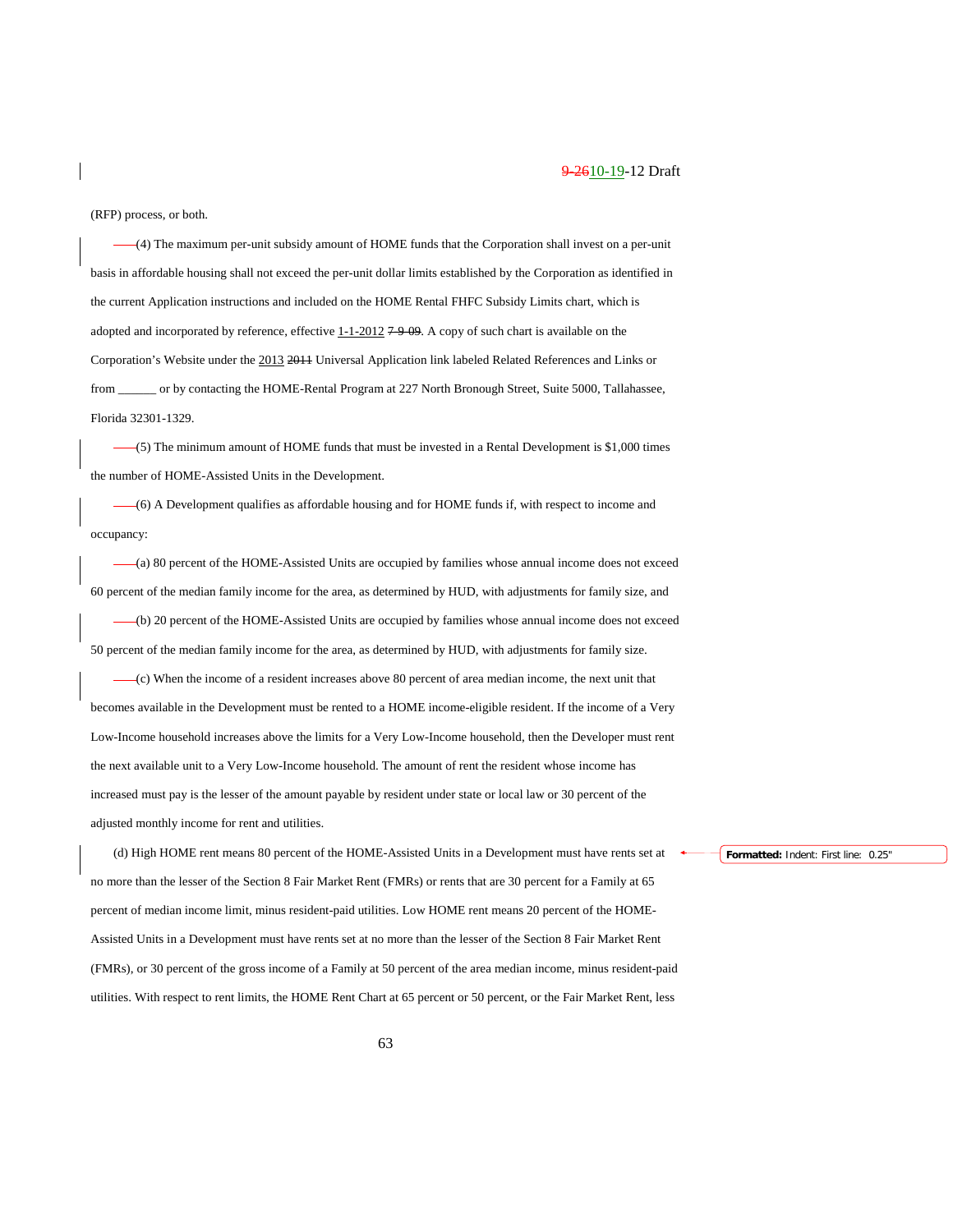the applicable utility allowance, is the maximum rent that can be charged for a HOME Rent-Restricted Unit. HOME-Assisted Units with Section 8 subsidy must compare the Section 8 gross rent (resident rent, subsidy amount, and utility allowance) to the maximum applicable HOME high or low rent limit minus utilities. However, Developments with project-based rental assistance may utilize the project-based rents as compared to the HOME High and Low rents. Compliance with the HOME rent restrictions will take precedence over the Developer's acceptance of a full Section 8 (resident-based) subsidy for the HOME-Assisted Units. However, if a HOME Rent-Restricted Unit receives federal or state project-based rental subsidy and the Family's contribution toward rent does not exceed 30 percent of the Family's adjusted income, then the maximum rent (i.e., tenant contribution plus project-based rental subsidy) is the rent allowable under the federal or state project-based rental subsidy program.

(e) The minimum Compliance Period for Rehabilitation Developments is 15 years from the date the first residential unit is occupied. For Developments that contain occupied units at the time of closing, the Compliance Period shall begin the earlier of (i) the termination of the last lease executed prior to closing of the HOME loan or (ii) at project completion as defined in 24 CRF § 92.2. The Compliance Period will be extended until the loan is repaid as enumerated in subsection 67-48.020(1), F.A.C.

(f) The minimum Compliance Period for newly-constructed rental housing is 20 years from the date the first residential unit is occupied. The Compliance Period will be extended until the loan is repaid as enumerated in subsection 67-48.020(1), F.A.C.

(g) The minimum percentage of HOME-Assisted Units within a Development must be at least equal to the percentage (ratio) calculated by dividing the HOME loan amount by the Total Development Cost. This percentage will be utilized to determine the minimum number of HOME-Assisted Units required within a Development. HOME-Assisted Units must be identified at the time of Application. For purposes of meeting affordable housing requirements for a Development, the HOME-Assisted Units counted may be changed over the Compliance Period, so long as the total number of HOME-Assisted Units remains the same, and the substituted units are, at a minimum, comparable in terms of size, features, and number of bedrooms to the original HOME-Assisted Units.

(h) The Development will remain affordable, pursuant to commitments documented within the executed Land Use Restriction Agreement without regard to the term of the mortgage or to transfer of ownership.

(7) The Development must comply with all applicable provisions of 24 CFR Part 92 and Rule Chapter 67- 48, F.A.C.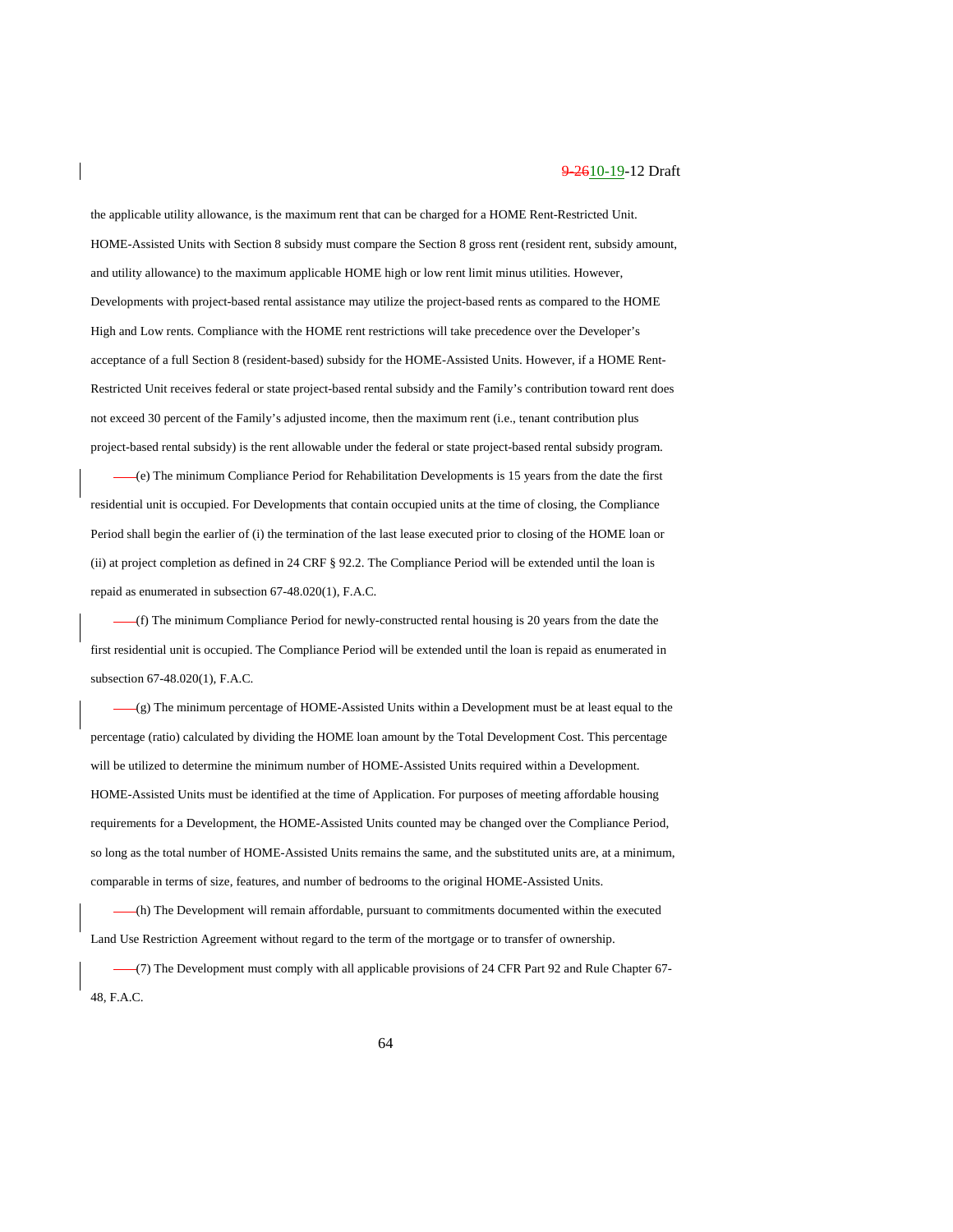(8) A Development that is under construction may be eligible to apply for HOME funds only if the final building permit is dated no earlier than six (6) months prior to the Application Deadline, the Development is able to provide evidence of compliance with federal labor standards (if 12 or more HOME Assisted uUnits are developed under a single contract) for any work already completed, and the Development is able to provide evidence of compliance with HUD environmental requirements as well as all other federal HOME regulations as listed in Rule 67-48.014, F.A.C., and 24 CFR Part 92. The federal requirements may require completion of activities prior to submission of an Application for HOME funding.

(9) Any single contract for the development (rehabilitation or new construction) of affordable housing with 12 or more HOME-Assisted uUnits under the HOME Program must contain a provision requiring that not less than the wages prevailing in the locality, as predetermined by the United States Secretary of Labor pursuant to the Davis-Bacon Act, 40 U.S.C. §§ 3142 – 3144, 3146 and 3147 (2002), which is adopted and incorporated herein by reference and available at \_\_\_\_\_, 24 CFR § 92.354, 24 CFR Part 70 (volunteers), which is adopted and incorporated herein by reference and available at \_\_\_\_\_, and 40 U.S.C. § 3145 (2002), which is adopted and incorporated herein by reference and available at \_\_\_\_\_, will be paid to all laborers and mechanics employed for the construction or rehabilitation of the Development, and such contracts must also be subject to the overtime provisions of the Contract Work Hours and Safety Standards Act, 40 U.S.C. §§ 3701 – 3706 and 3708 (2002), which is adopted and incorporated herein by reference and available at \_\_\_\_\_, the Copeland Act (Anti-Kickback Act), 40 U.S.C. § 3145 (2002), and the Fair Labor Standards Act of 1938, as amended (29 U.S.C. § 201 et seq.), which is adopted and incorporated herein by reference and available at \_\_\_\_\_. The foregoing provisions are also available on the Corporation's Website under the 2013 2011 Universal Application link labeled Related References and Links.

(10) All HOME Developments must conform to the following federal requirements which are available on the Corporation's Website under the 2013 2011 Universal Application link labeled Related References and Links or from the web links listed below:

(a) Equal Opportunity and Fair Housing as enumerated in 24 CFR § 92.202 and 92.250, Title VI of the Civil Rights Act of 1964 (42 U.S.C. § 2000d et seq.), which is adopted and incorporated herein by reference and available at [http://www.flrules.org/Gateway/reference.asp?No=Ref-00476,](https://www.flrules.org/Gateway/reference.asp?No=Ref-00476) Fair Housing Act (42 U.S.C. §§3601- 3619), which is adopted and incorporated herein by reference and available at \_\_\_\_\_, Age Discrimination Act of 1975, as amended (42 U.S.C. §6101), which is adopted and incorporated herein by reference and available at  $\overline{\phantom{a}}$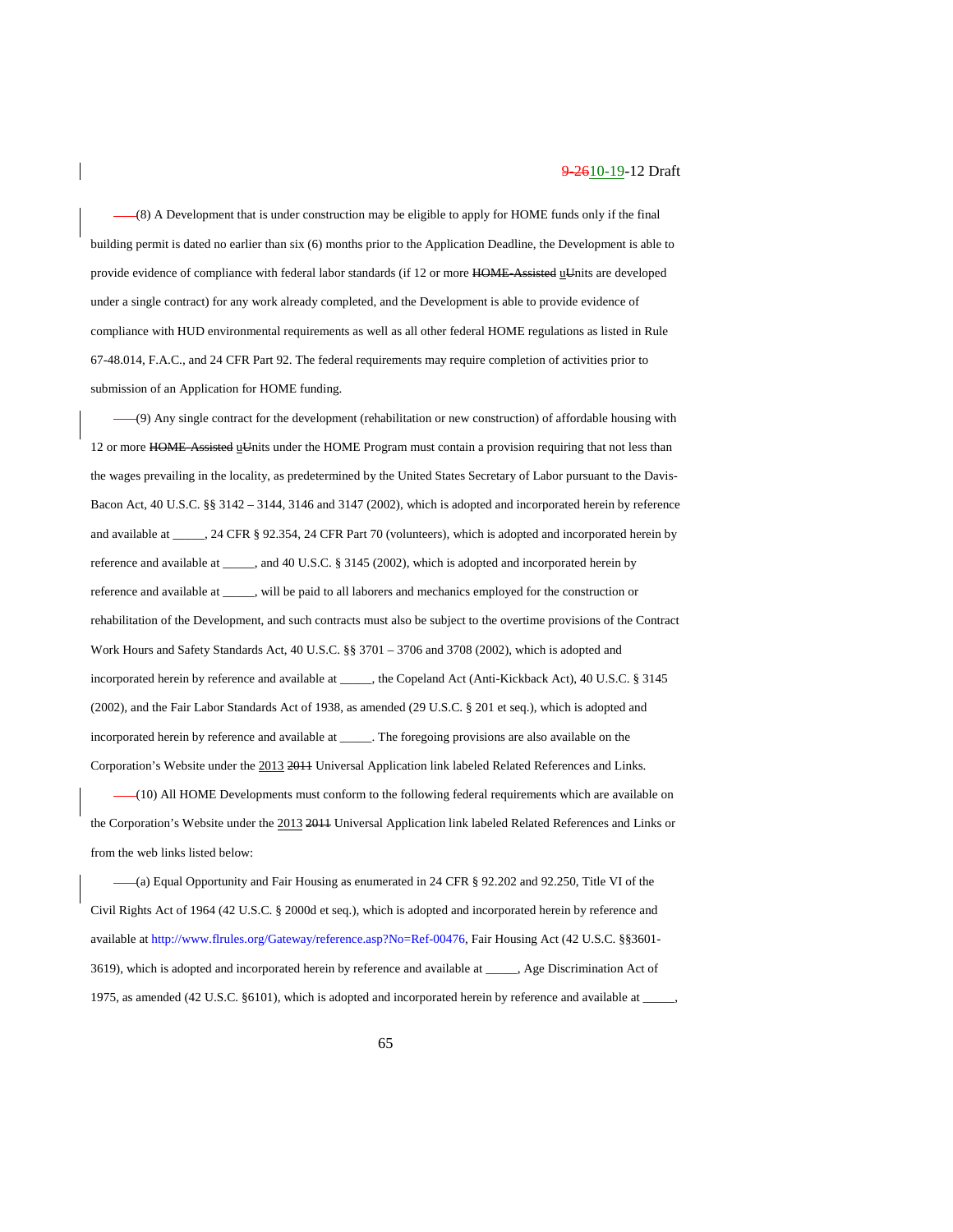Executive Order 11063 (amended by Executive Order 12259), which is adopted and incorporated herein by reference and available a[t http://www.flrules.org/Gateway/reference.asp?No=Ref-00472,](https://www.flrules.org/Gateway/reference.asp?No=Ref-00472) and 24 CFR § 5.105(a), which is adopted and incorporated herein by reference and available at \_

(b) Affirmative Marketing as enumerated in 24 CFR § 92.351.

(c) Environmental Review as enumerated in 24 CFR § 92.352, 24 CFR Part 58, which is adopted and incorporated herein by reference and available at \_\_\_\_\_, and National Environmental Policy Act of 1969, which is adopted and incorporated herein by reference and available at [http://www.flrules.org/Gateway/reference.](http://www.flrules.org/Gateway/reference.%20asp?No=Ref-00471)  [asp?No=Ref-00471.](http://www.flrules.org/Gateway/reference.%20asp?No=Ref-00471)

(d) Displacement, Relocation, and Acquisition as enumerated in 24 CFR § 92.353, Uniform Relocation Assistance and Real Property Acquisition Policies Act of 1970 (42 U.S.C. §§ 4201-4655), which is adopted and incorporated herein by reference and available at [http://www.flrules.org/Gateway/reference.asp?No=Ref-00467,](https://www.flrules.org/Gateway/reference.asp?No=Ref-00467) 49 CFR Part 24, which is adopted and incorporated herein by reference and available at \_\_\_\_\_, 24 CFR Part 42 (Subpart C), which is adopted and incorporated herein by reference and available at \_\_\_\_\_, and Section 104(d) "Barney Frank Amendments," which is adopted and incorporated herein by reference and available at \_\_\_\_\_.

(e) Lead-based Paint as enumerated in 24 CFR § 92.355, and 24 CFR Part 35, which is adopted and incorporated herein by reference and available at \_\_\_\_\_.

 $-(f)$  Conflict of Interest as enumerated in 24 CFR § 92.356, 24 CFR §§ 85.36 and 84.42, which are adopted and incorporated herein by reference and available a[t http://www.flrules.org/Gateway/reference.asp?No=Ref-00458](https://www.flrules.org/Gateway/reference.asp?No=Ref-00458) and \_\_\_\_\_.

(g) Debarment and Suspension as enumerated in 24 CFR Part 24, which is adopted and incorporated herein by reference reference and available at \_

(h) Flood Insurance as enumerated in Section 202 of the Flood Disaster Protection Act of 1973 (42 U.S.C. § 4106), which is adopted and incorporated herein by reference and available at \_\_\_\_\_.

(i) Handicapped Accessibility as enumerated in Section 504 of the Rehabilitation Act of 1973 (implemented in 24 CFR Part 8) and 24 CFR § 100.205, which are adopted and incorporated herein by reference and available at \_\_\_\_\_ and \_\_\_\_\_.

(j) Americans with Disabilities Act as enumerated in 42 U.S.C. § 12131; and 47 U.S.C. §§ 155, 201, 218 and 225, which are adopted and incorporated herein by reference and available at \_\_\_\_\_\_\_ and \_\_\_\_\_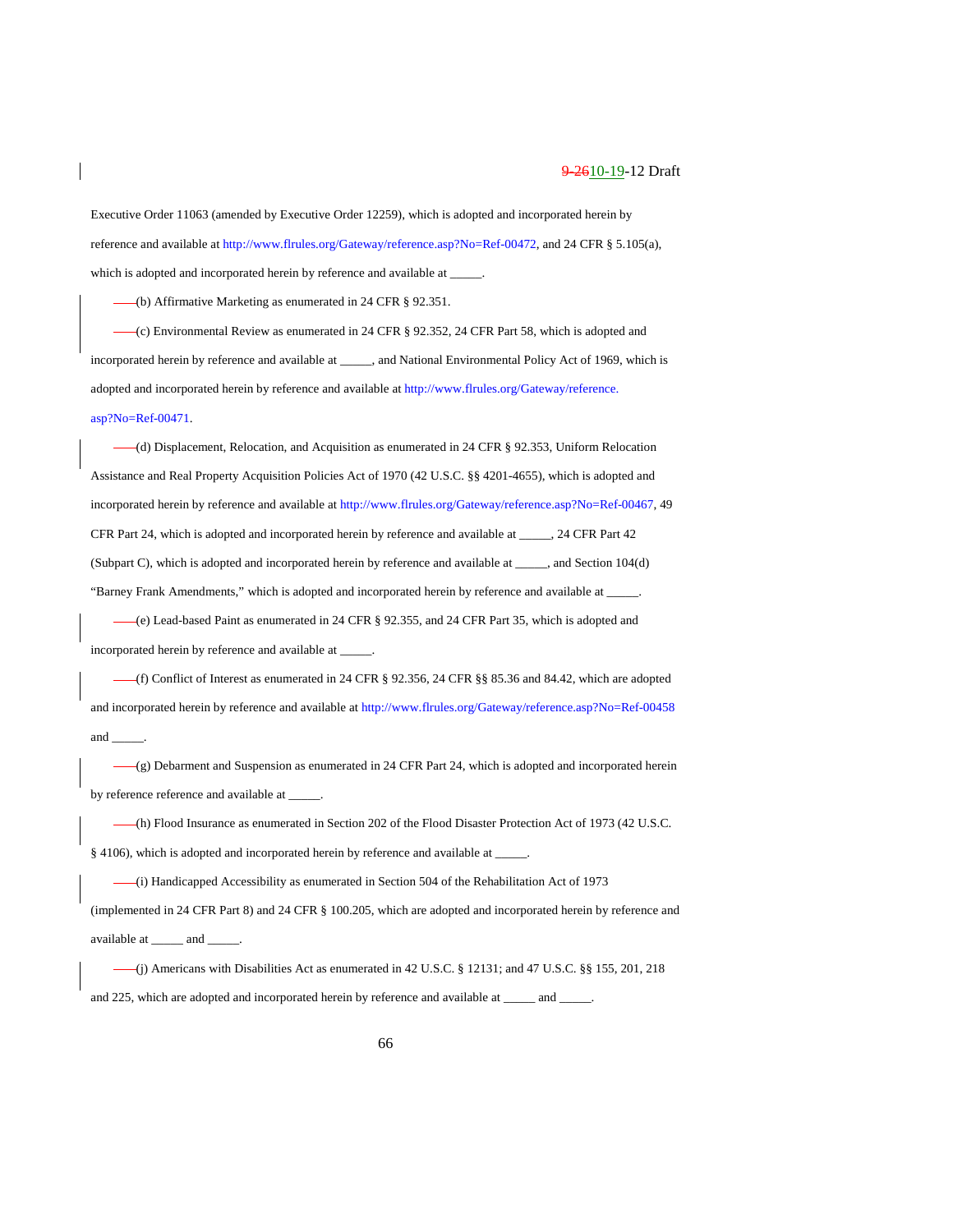| $-(k)$ Equal Opportunity Employment as enumerated in Executive Order 11246 (implemented in 41 CFR Part                     |                                                                                             |  |
|----------------------------------------------------------------------------------------------------------------------------|---------------------------------------------------------------------------------------------|--|
| 60), which is adopted and incorporated herein by reference and available at _____.                                         |                                                                                             |  |
| $-(1)$ Economic Opportunity for Low- and Very Low-Income Persons as implemented in 24 CFR Part 135,                        |                                                                                             |  |
| which is adopted and incorporated herein by reference and available at _____.                                              |                                                                                             |  |
| (m) Minority/Women Employment as enumerated in 24 CFR $\S 85.36(e)$ and Executive Orders 11625,                            |                                                                                             |  |
| 12432, and 12138, which are adopted and incorporated herein by reference reference and available at                        |                                                                                             |  |
| http://www.flrules.org/Gateway/reference.asp?No=Ref-00492 and                                                              |                                                                                             |  |
| http://www.flrules.org/Gateway/reference.asp?No=Ref-00493.                                                                 |                                                                                             |  |
| -(n) Site and Neighborhood Standards as enumerated in 24 CFR $\S$ 983.6(b), which is adopted and                           |                                                                                             |  |
| incorporated herein by reference and available at _____.                                                                   |                                                                                             |  |
| Rulemaking Authority 420.507(12) FS. Law Implemented 420.5089(2) FS. History-New 7-22-96, Amended 12-23-96, 1-6-98,        | Formatted: Space Before: 0 pt, After: 0 pt                                                  |  |
| Formerly 91-48.014, Amended 11-9-98, Repromulgated 2-24-00, Amended 2-22-01, 3-17-02, 4-6-03, 3-21-04, 2-7-05, 1-29-06, 4- |                                                                                             |  |
| $1-07, 3-30-08, 8-6-09, 11-22-11$                                                                                          | Formatted: Font: 9 pt, Font color: Black                                                    |  |
|                                                                                                                            |                                                                                             |  |
| 67-48.015 Match Contribution Requirement for HOME Allocation.                                                              | Formatted: None, Don't keep with next, Tab                                                  |  |
| $-(1)$ The Corporation is required by HUD to match non-federal funds to the HOME allocation as specified in                | stops: Not at 0.25" + 0.25" + 0.25" + 0.25"<br>Formatted: Don't keep with next, Tab stops:  |  |
| 24 CFR Part 92.                                                                                                            | Not at 0.25" + 0.25" + 0.25" + 0.25"                                                        |  |
| $-(2)$ A Match Credit Fund funded by the state of Florida has been appropriated to the Corporation. The funds              | Formatted: Tab stops: Not at 0.25" + 0.25"<br>$+ 0.25" + 0.25"$                             |  |
| are to be used for demonstration Developments, pilot programs, or other Developments selected and approved by              |                                                                                             |  |
| the Corporation's Board of Directors. Such pilot programs or Developments shall be counted as the Corporation's            |                                                                                             |  |
| required match for HUD purposes and may be any eligible activity acceptable to 24 CFR Part 92 and approved by              |                                                                                             |  |
| the Corporation's Board of Directors.                                                                                      |                                                                                             |  |
| Rulemaking Authority 420.507(12) FS. Law Implemented 420.5089(4) FS. History-New 7-22-96, Amended 12-23-96, 1-6-98,        | Formatted: Space Before: 0 pt, After: 0 pt                                                  |  |
| Formerly 9I-48.015, Amended 11-9-98, Repromulgated 2-24-00, Amended 2-22-01, 3-17-02, 4-6-03, Repromulgated 3-21-04,       |                                                                                             |  |
| Amended 2-7-05, Repromulgated 1-29-06, 4-1-07, 3-30-08, 8-6-09, 11-22-11,                                                  | Formatted: Font: 9 pt, Italic, Font color: Black                                            |  |
| 67-48.017 Eligible HOME Activities.                                                                                        | Formatted: None, Don't keep with next, Tab<br>stops: Not at $0.25" + 0.25" + 0.25" + 0.25"$ |  |

reconstruction, or moderate or substantial rehabilitation of non-luxury housing with suitable amenities or for tenant

based rental assistance pursuant to 24 CFR Part 92.

*Rulemaking Authority 420.507(12) FS. Law Implemented 420.5089(3) FS. History–New 7-22-96, Repromulgated 12-23-96, 1-6-*

**Formatted:** Space Before: 0 pt, After: 0 pt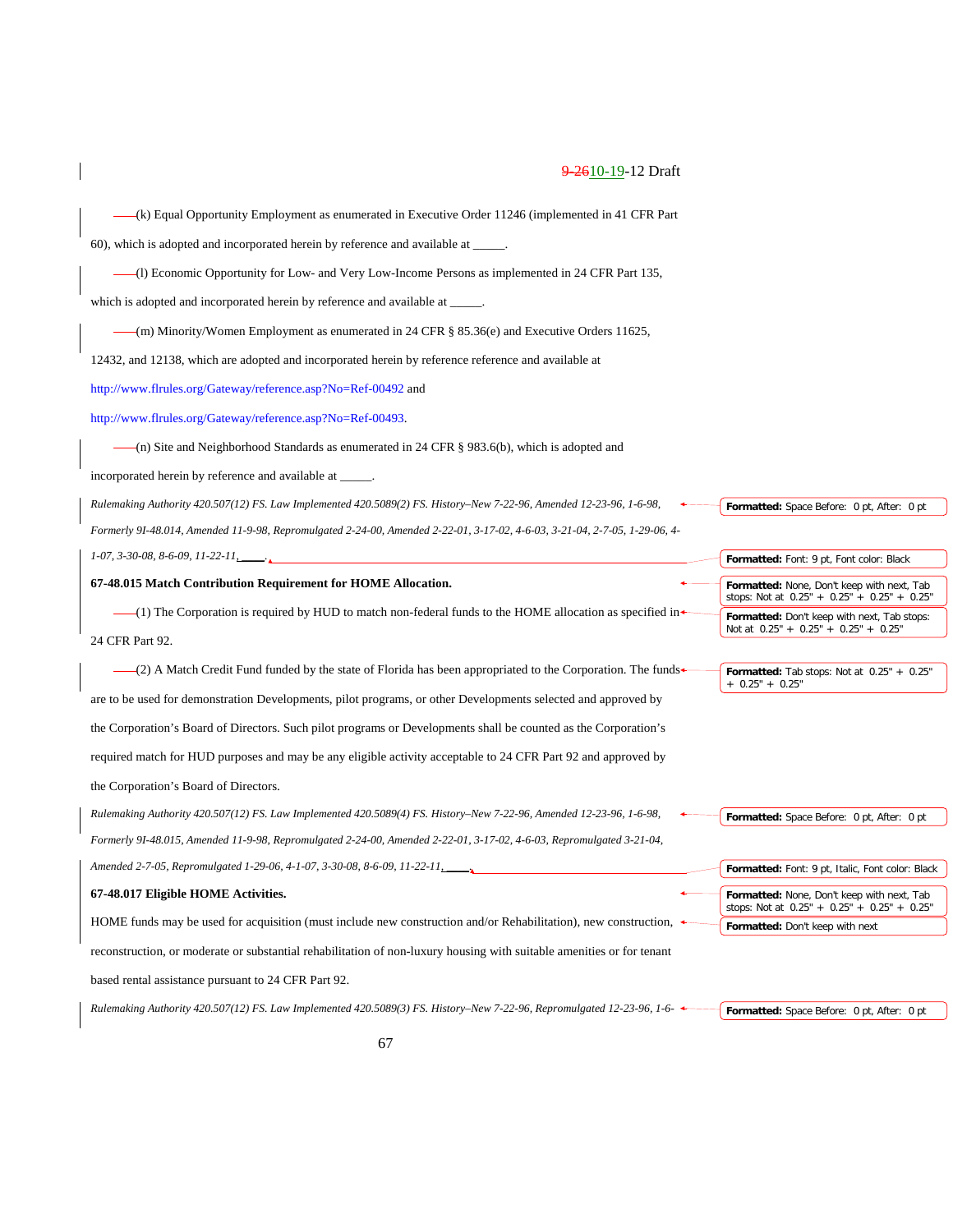*98, Formerly 9I-48.017, Amended 11-9-98, Repromulgated 2-24-00, 2-22-01, 3-17-02, Amended 4-6-03, Repromulgated 3-21-04, Amended 2-7-05, Repromulgated 1-29-06, 4-1-07, 3-30-08, 8-6-09, 11-22-11, \_\_\_\_.*

#### **67-48.018 Eligible HOME Applicants.**

(1) Unless the Board approves a competitive allocation process outside the Universal Cycle, an Applicant is not eligible to apply for HOME Program funding if any of the following pertain to the proposed Development:

(a) The proposed Development has received an allocation of Housing Credits or a Competitive Housing Credit commitment, unless written notice has been provided to the Corporation prior to the Application Deadline for the current cycle withdrawing acceptance of such allocation or commitment and returning the HC funding from a prior cycle;

(b) A preliminary commitment of funding for the proposed Development through the HOME Program, the SAIL Program, or the RRLP Program has already been accepted, unless written notice has been provided to the Corporation prior to the Application Deadline for the current cycle withdrawing such acceptance and returning the prior HOME Program, SAIL Program, or RRLP Program funding.

(c) The proposed Development site or any part thereof is subject to any Land Use Restriction Agreement or Extended Use Agreement, or both, in conjunction with any Corporation affordable housing financing intended to foster the development or maintenance of affordable housing, with the following exceptions. Those exceptions being (i) a LURA recorded in conjunction with the Predevelopment Loan Program or the Elderly Housing Community Loan Program, and (ii) a LURA recorded in conjunction with a Multifamily Mortgage Revenue Bond Program loan closed after January 1, 2011, and  $(iii)$   $(iii)$  a LURA or EUA, or both, for an existing building or buildings, originally constructed at least 25 years prior to the Application Deadline for the current Funding Cycle, where, in the current Application, the Applicant has selected and qualified for the Homeless demographic commitment with a Development category of Rehabilitation, Acquisition and Rehabilitation.

(2) Applicants for HOME loans may include CHDOs, Public Housing Authorities, Local Governments, Non-Profit organizations, and private for-profit organizations. The Applicant must be a legally-formed, existing entity at the time of Application Deadline. Pursuant to 24 CFR Part 92, Applicants may not request additional HOME funding during the period of affordability.

(3) For tenant based rental assistance, eligible Public Housing Authorities shall be limited to those Public Housing Authorities that provide a copy of their most recent Section Eight Management Assessment Program

**Formatted:** Font: 9 pt, Italic, Font color: Black **Formatted:** None, Don't keep with next, Tab stops: Not at 0.25" + 0.25" + 0.25" + 0.25" **Formatted:** Indent: First line: 0.25"

**Formatted:** Widow/Orphan control, Don't keep with next, Allow hanging punctuation, Adjust space between Latin and Asian text, Adjust space between Asian text and numbers, Font Alignment: Auto, Tab stops: Not at 0.25" - $0.\overline{25}$ " +  $0.25$ " +  $0.25$ "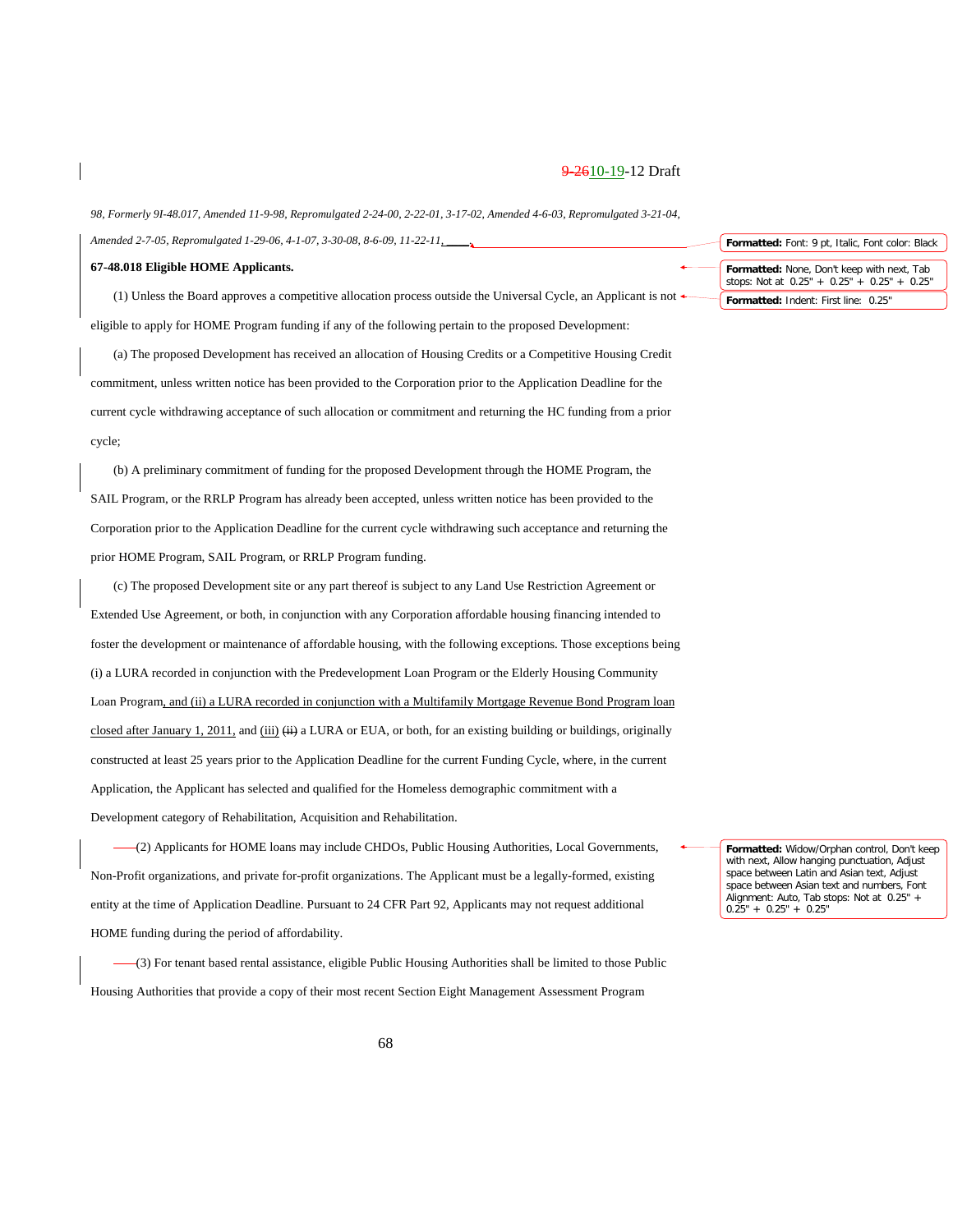(SEMAP) and can demonstrate compliance with 24 CFR § 982.401, which is incorporated by reference and available on the Corporation's Website under the 2013 2014 Universal Application link labeled Related References and Links or from \_\_\_\_\_.

(a) Eligible Public Housing Authorities shall use the HOME Investment Partnership Program, state of Florida, TBRA Agreement (Rev. 09/06), which is incorporated herein by reference and available on the Corporation's Website under the 2013 2011 Universal Application link labeled Related References and Links or fro[m http://www.flrules.org/Gateway/reference.asp?No=Ref-00501.](https://www.flrules.org/Gateway/reference.asp?No=Ref-00501)

(b) An eligible Public Housing Authority's request for funding shall be based upon demonstration of

#### recipient need.

*Rulemaking Authority 420.507(12) FS. Law Implemented 420.5089(3) FS. History–New 7-22-96, Amended 12-23-96, 1-6-98, Formerly 9I-48.018, Amended 11-9-98, Repromulgated 2-24-00, 2-22-01, Amended 3-17-02, 4-6-03, Repromulgated 3-21-04, Amended 2-7-05, 1-29-06, 4-1-07, 3-30-08, 8-6-09, 11-22-11, \_\_\_\_.*

**67-48.019 Eligible and Ineligible HOME Development Costs.**

(1) HOME funds may be used to pay for the following eligible costs as enumerated in 24 CFR Part 92:

(a) Development hard costs as they directly relate to the identified HOME Assisted Units only for:

1. New construction, the costs necessary to meet local and state of Florida building codes and the Model

Energy Code referred to in 24 CFR Part 92;

-2. Rehabilitation, the costs necessary to meet local and state of Florida rehabilitation building codes and at a minimum, the Section 8 Housing Quality Standards under 24 CFR Part 92;

3. Both new construction and rehabilitation, costs to demolish existing structures, improvements to the Development site and utility connections;

(b) The cost of acquiring improved or unimproved real property. A HOME Development and HOME loan that involves acquisition must include Rehabilitation or new construction in order to be an eligible Development.

(c) Soft costs as they relate to the identified HOME-Assisted Units. The costs must be reasonable, as determined by the Corporation and the Credit Underwriter, and associated with the financing, development, or both. These costs may include:

1. Architectural, engineering or related professional services required to prepare plans, drawings, specifications or work write-ups;

**Formatted:** Font: 9 pt, Italic, Font color: Black **Formatted:** None, Don't keep with next, Tab stops: Not at 0.25" + 0.25" + 0.25" + 0.25" **Formatted:** Don't keep with next, Tab stops: Not at 0.25" + 0.25" + 0.25" + 0.25"

**Formatted:** Space Before: 0 pt, After: 0 pt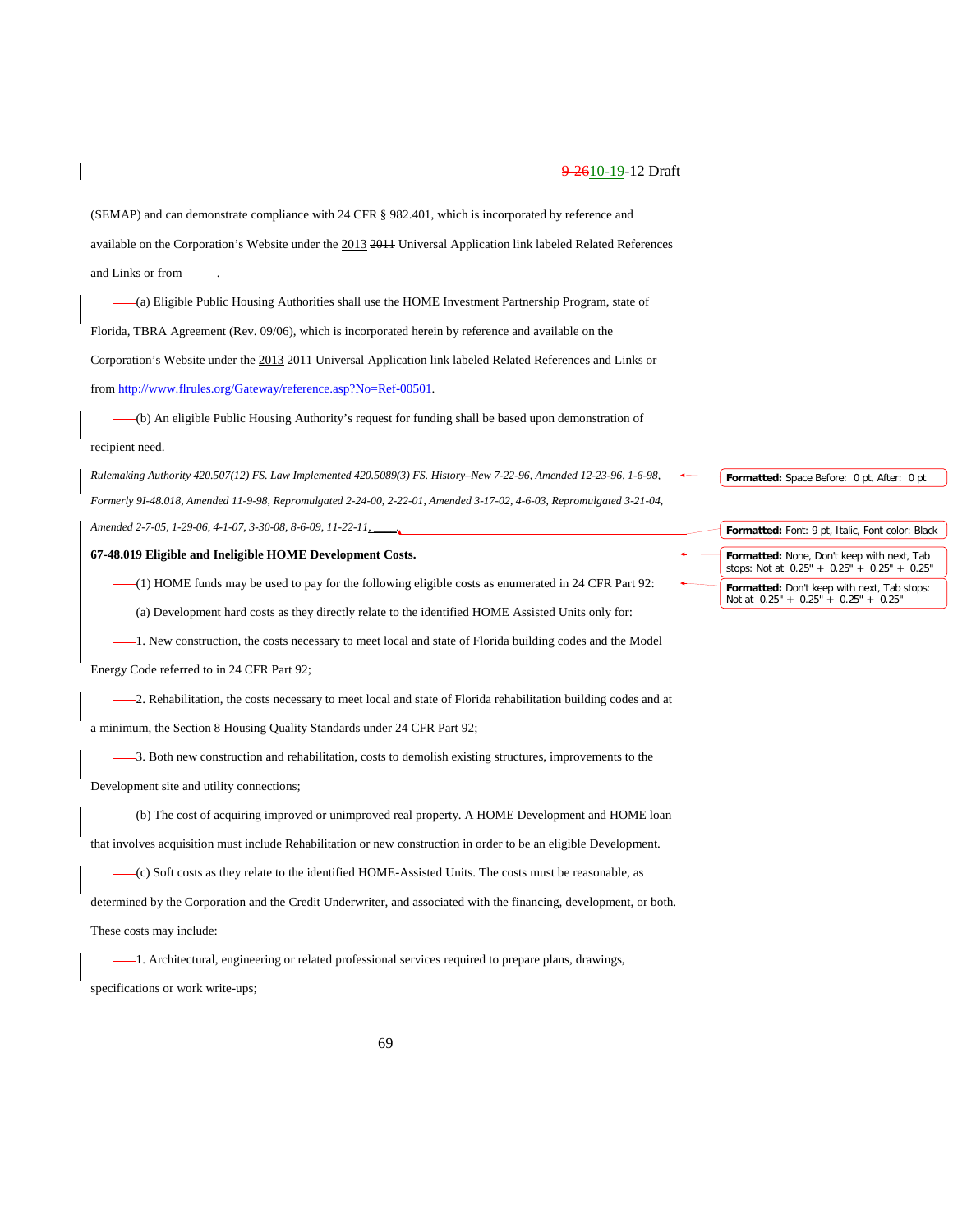2. Costs to process and settle the HOME financing for a Development, such as credit reports, fees for

evidence of title, recordation, building permits, attorney fees, cost certifications, and estimates;

- -3. Developer's and General Contractor's fees as described in Rule 67-48.0072, F.A.C.;
- $-4$ . Impact fees;
- 5. Costs of Development audits required by the Corporation;
- 6. Affirmative marketing and fair housing costs;
- -7. Temporary relocation costs as required under 24 CFR Part 92;
- (2) HOME funds shall not be used to pay for the following ineligible costs:
- (a) Development reserve accounts for replacements, unanticipated increases in operating costs, or operating

subsidies, except as described in 24 CFR § 92.206(d)(5);

(b) Public housing;

(c) Administrative costs;

- (d) Developer fees unless the HOME funds include Rehabilitation or new construction; or
- (e) Any other expenses not allowed under 24 CFR Part 92.

*Rulemaking Authority 420.507(12) FS. Law Implemented 420.5089(3) FS. History–New 7-22-96, Amended 12-23-96, 7-10-97, 1- 6-98, Formerly 9I-48.019, Amended 11-9-98, 2-24-00, Repromulgated 2-22-01, Amended 3-17-02, 4-6-03, Repromulgated 3-21-*

04, Amended 2-7-05, Repromulgated 1-29-06, 4-1-07, 3-30-08, 8-6-09, 11-22-11,

#### **67-48.020 Terms and Conditions of Loans for HOME Rental Developments.**

All HOME Rental Development loans shall be in compliance with the Act, 24 CFR Part 92 and, at a minimum, contain the following terms and conditions:

(1) The HOME loan may be in a first, second, or subordinated lien position. The term of the loan shall be

for a minimum period of 15 years for Rehabilitation Developments and 20 years for new construction

Developments. The term of the HOME loan may be extended to coterminate with the first mortgage term upon the

recommendation of the Credit Underwriter and approval by the Corporation.

(2) The annual interest rate will be determined by the following:

(a) All for-profit Applicants that own 100 percent of the ownership interest in the Development held by the

general partner or managing member entity will receive a 1.5 percent per annum interest rate loan.

(b) All qualified non-profit Applicants that own 100 percent of the ownership interest in the Development

**Formatted:** Font: 9 pt, Italic, Font color: Black

**Formatted:** Space Before: 0 pt, After: 0 pt

**Formatted:** None, Don't keep with next, Tab stops: Not at 0.25" + 0.25" + 0.25" + 0.25" **Formatted:** Don't keep with next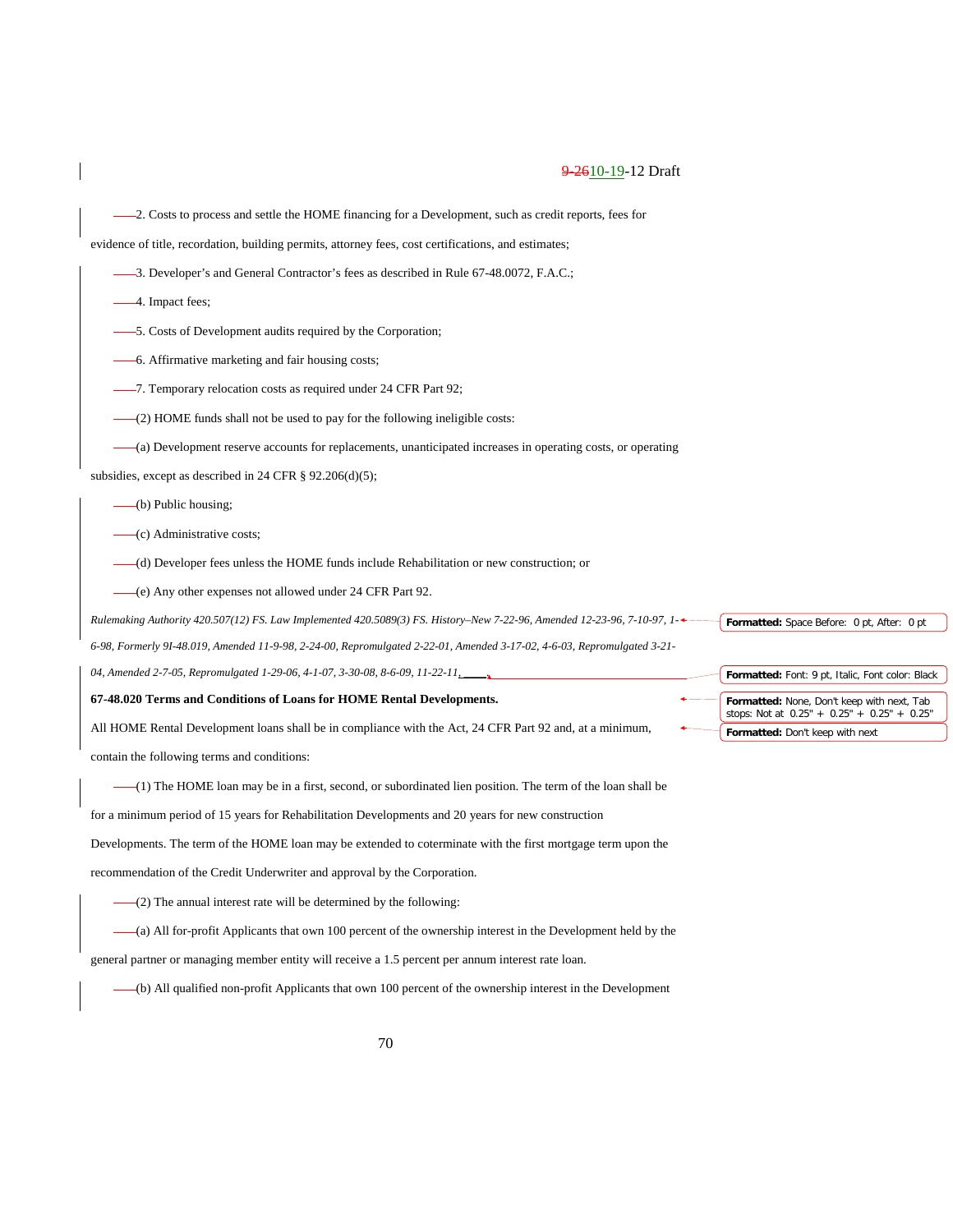held by the general partner or managing member entity will receive a 0 percent interest rate loan. For purposes of determining the annual HOME interest rate, the definition of Non-Profit found at Rules 67-48.002 and 67-48.0075, F.A.C., shall not apply; instead, qualified non-profit Applicants shall be those entities defined in 24 CFR Part 92, Section  $42(h)(5)(c)$ , subsection  $501(c)(3)$  or  $501(c)(4)$  of the IRC and organized under Chapter 617, F.S., if a Florida corporation, or organized under similar state law if organized in a jurisdiction other than Florida.

(c) If the Applicant is a Public Housing Authority, or if the Applicant is an entity created by a Public Housing Authority under Section 421.08, F.S., and such Public Housing Authority owns 100 percent of the ownership interest in the Development held by the general partner or managing member of such Applicant entity, the loans funded after February 20, 2011 will receive a 0 percent interest rate.

(d) An Applicant owned in part by a qualified non-profit or a Public Housing Authority, but which does not meet the requirements of (b) or (c) above, will, for loans funded after February 20, 2011, receive a 0 percent interest rate loan on the portion of the loan amount equal to the qualified non-profit's or Public Housing Authority's ownership interest in the Development held by the general partner or managing member of such Applicant entity. A 1.5 percent interest rate shall be charged on the balance of the loan amount. The interest rate charged on the total loan amount shall be determined by blending the rates proportionately. After closing, should the Applicant sell any portion of the Development ownership, the loan interest rate ratio will be adjusted to conform to the new percentage of ownership.

(e) Notwithstanding the provisions of paragraphs (a) through (d) above, the annual interest rate for those HOME loans closed after February 20, 2011 where the HOME Developments are at least partially financed with a MMRB Loan (as defined in Rule Chapter 67-21, F.A.C.) shall be as determined by the Corporation's Board of Directors.

(3) The loans shall be non-amortizing and repayment of principal shall be deferred until maturity, unless otherwise recommended by the Credit Underwriter and approved by the Corporation.

(a) For HOME Developments that are not at least partially financed with a MMRB Loan (as defined in Rule Chapter 67-21, F.A.C.), interest payments on the loan shall be paid to the Corporation's servicer annually on the date specified in the Note.

(b) For HOME Developments that are at least partially financed with a MMRB Loan (as defined in Rule Chapter 67-21, F.A.C.) where the HOME loan closed after February 20, 2011:

**Formatted:** Indent: First line: 0.25"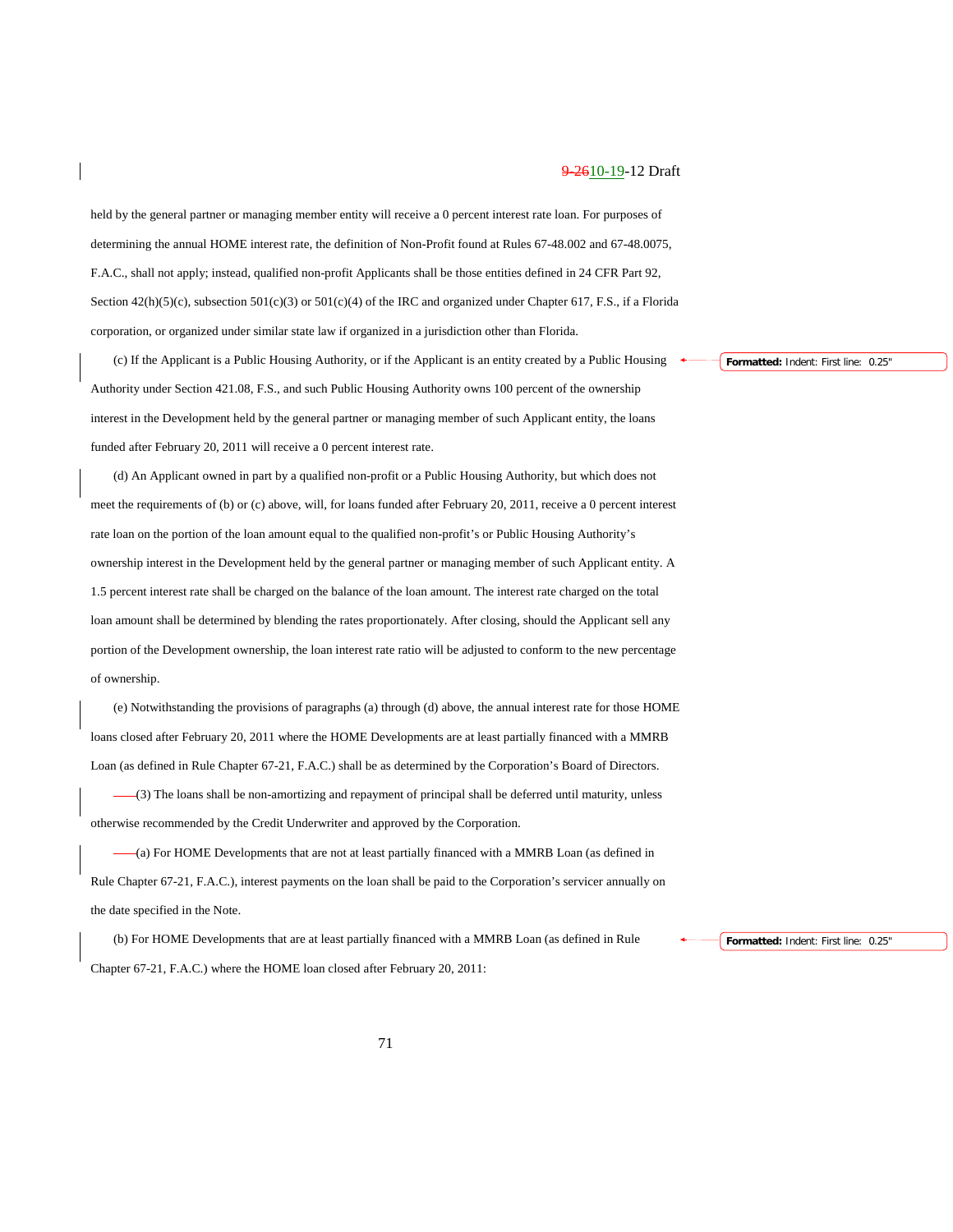1. Payment on the loans shall be based upon the Development Cash Flow as determined pursuant to the Financial Reporting Form SR-1, or shall be due annually as determined by the Corporation's Board of Directors. Such determination by the Board shall be based upon a written recommendation by the Credit Underwriter which has considered the economic and financial viability of the Development as well as the protection of the Corporation's repayment of principal and interest. Any distribution or payment to the Principal(s) of the Applicant or Developer or any Affiliate of the Principal of the Applicant or Developer or any Affiliate of the Applicant or Developer, whether paid directly or indirectly, which was not expressly disclosed in determining debt service coverage in the Board approved final credit underwriting report, with the exception of payment of the deferred Developer fee allowable to maximum of 20 percent per year, will be added back to the amount of cash available for the HOME loan interest payment, as calculated in the Financial Reporting Form SR-1, for the purpose of determining interest due. Interest may be deferred as set forth in subparagraph 3. below, without constituting a default on the loan.

2. The HOME loans shall be repaid from  $\frac{dH}{dt}$  Development Cash Flow, and Development Cash Flow shall be applied to pay the following items in order of priority:

a. All superior mortgage fees and debt service;

b. Development Expenses on the HOME loan, plus including up to 20 percent of total deferred Developer fees per year;

c. Interest payment on HOME loan balance as stated in paragraph 67-48.020(2)(e), F.A.C., over the life of the HOME loan;

d. Interest payments on the HOME loan deferred from previous years;

e. Mandatory payment on subordinate mortgages.

After the full HOME loan interest has been paid, the Applicant shall retain all remaining monies, unless the Applicant chooses to prepay a portion of the loan balance.

3. The determination of Development Cash Flow, determination of payment priorities, and payment of interest on HOME loans shall occur annually. Any payments of accrued and unpaid interest due annually on HOME loans shall be deferred to the extent that Development Cash Flow is insufficient to make said payments pursuant to the payment priority schedule established in this rule chapter. If Development Cash Flow is under-reported and such report causes a deferral of HOME interest, such under-reporting shall constitute an event of default on the HOME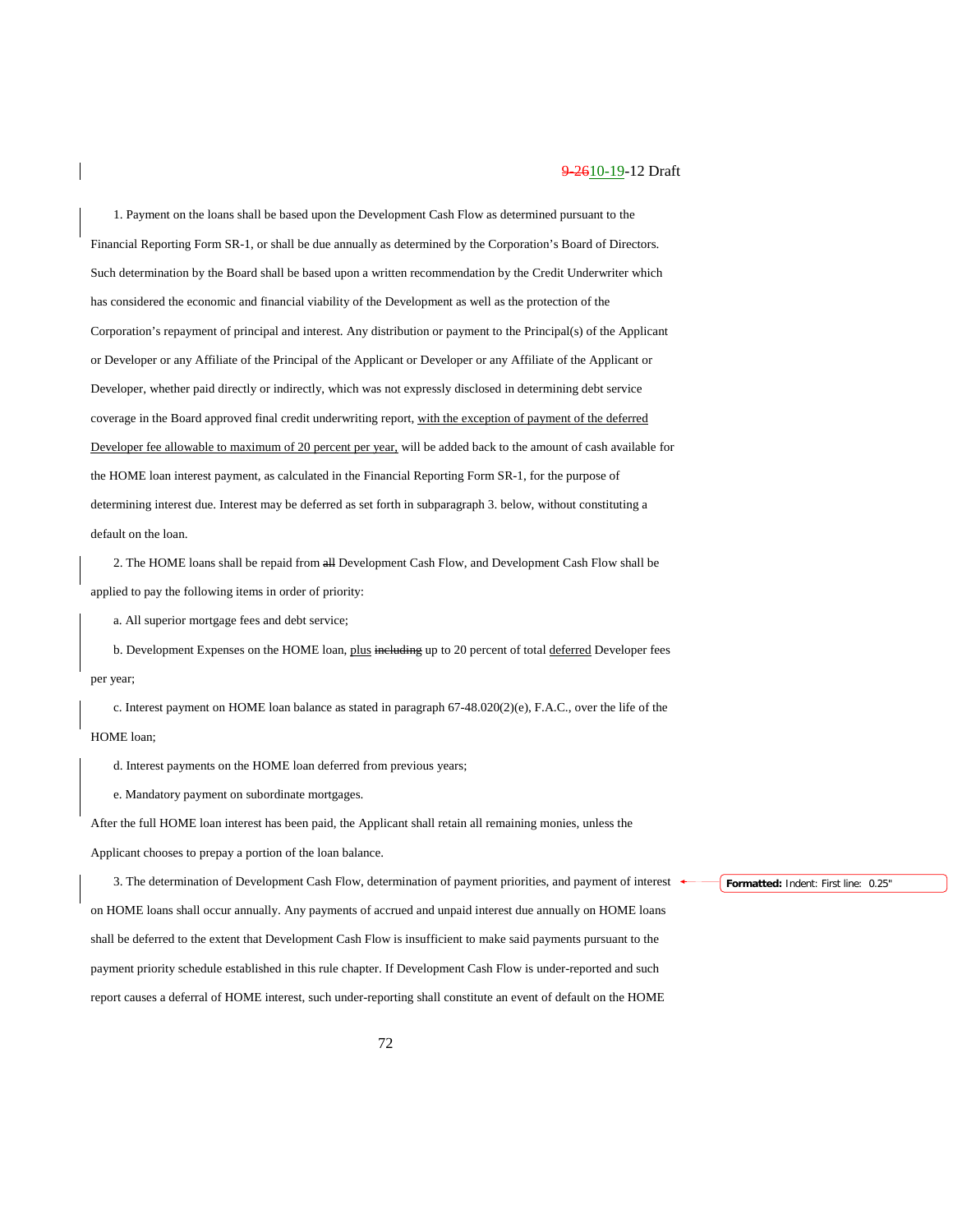loan. A penalty of 5 percent of any required payment shall be assessed.

(4) As approved by the Board of Directors, loans which finance demonstration Developments or Developments located in a state or federally declared disaster area may be provided with forgivable terms.

(5) The accumulation of all Development financing, including the HOME loan and all existing debt within a Development, may not exceed the Total Development Cost, as determined and certified by the Credit Underwriter.

(6) Before disbursing any HOME funds, there must be a written agreement with the Applicant ensuring compliance with the requirements of the HOME Program pursuant to this rule chapter and 24 CFR Part 92.

(7) A representative of the Applicant and the managing agent of the Development must attend a Corporation-sponsored training session on income certification and compliance procedures.

 $-(8)$  If the Development has 12 or more HOME Assisted uUnits to be developed under a single contract, the General Contractor and all available subcontractors shall attend a Corporation-sponsored preconstruction conference regarding federal labor standards provisions.

(9) The Corporation shall require adequate insurance to be maintained on the Development as determined by the first mortgage lender or the Corporation's servicer, but which shall, in any case, include fire, hazard and other insurance sufficient to meet the standards established in Part V, Section 106 of the Fannie Mae DUS Guide, effective August 16, 2007, which is adopted and incorporated herein by reference and available on the Corporation's Website under the 2013 2011 Universal Application link labeled Related References and Links or from [http://www.flrules.org/Gateway/reference.asp?No=Ref-00547.](https://www.flrules.org/Gateway/reference.asp?No=Ref-00547)

(10) All loans must provide that any violation of the terms and conditions described in this rule chapter or 24 CFR Part 92 constitute a default under the HOME loan documents allowing the Corporation to accelerate its loan and seek foreclosure as well as any other remedies legally available to it.

(11) If a default on a HOME loan occurs, the Corporation will commence legal action to protect the interest of the Corporation. The Corporation shall acquire real and personal property or any interest in the Development if that acquisition is necessary to protect any HOME loan; sell, transfer, and convey any such property to a buyer without regard to the provisions of Chapters 253 and 270, F.S.; and, if that sale, transfer, or conveyance cannot be consummated within a reasonable time, lease the Development for occupancy by Eligible Persons.

(12) The Corporation or its servicer shall monitor the compliance of each Development with all terms and conditions of the HOME loan and shall require that such terms and conditions be recorded in the public records of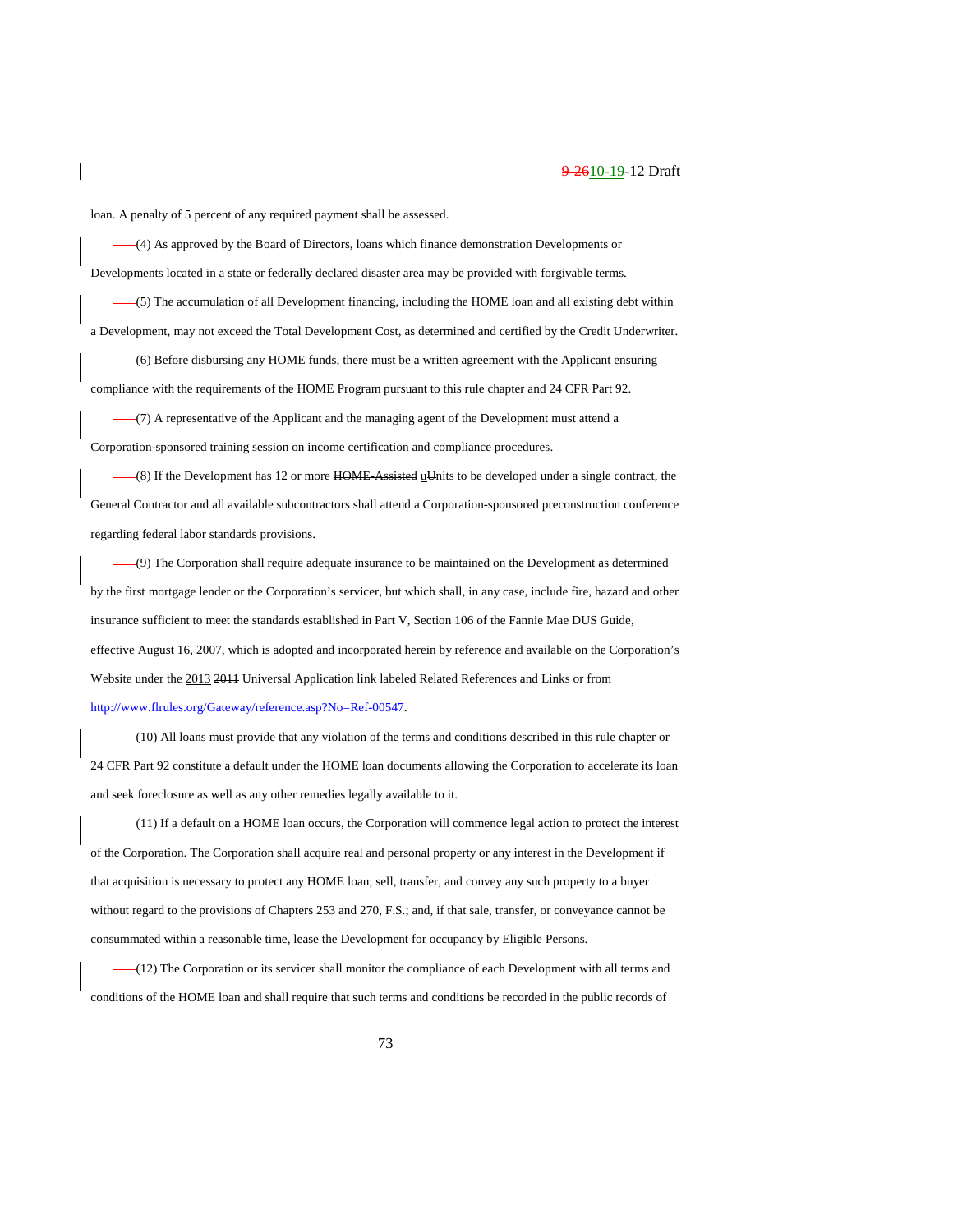the county where the Development is located. Violation of any term or condition shall constitute a default during the term of the HOME loan.

(13) The Applicant shall not refinance, increase the principal amount, or alter any terms or conditions of any mortgage superior or inferior to the HOME mortgage without prior approval of the Corporation's Board of Directors. However, an Applicant may reduce the interest rate on any superior or inferior mortgage loan without the Board's permission, provided that no other terms of the loan are changed. The Corporation must be notified of any such change.

Following construction completion, the Board shall deny requests to increase the amount of any superior mortgage, unless the criteria outlined in subsection 67-48.0205(3), F.A.C., are met, the original combined loan to value ratio for the superior mortgage and the HOME mortgage is maintained or improved, and a proportionate amount of the increase in the superior mortgage is used to reduce the outstanding HOME loan balance. To calculate the proportionate amount of the increase in the superior mortgage which must be paid toward the reduction of the HOME loan balance, the following calculation shall be used: divide the amount of the original HOME mortgage by the combined amount of the original HOME mortgage and the original superior mortgage; then multiply the quotient by the amount of the increase in the superior mortgage from the current balance after deducting refinancing costs. For example, if the amount of the original HOME mortgage is \$2,000,000, the original superior mortgage is \$4,000,000, with a current balance of \$3,000,000, a proposed new superior mortgage of \$5,000,000, and refinancing costs of \$200,000, then the amount of the increase in the superior mortgage after deducting refinancing costs would be \$1,800,000, and the proportionate amount of the increase in the superior mortgage which must be paid toward the reduction of the HOME loan balance would be \$594,000. This \$594,000 would be applied first to accrued interest and then to principal.

(14) Annually, within 151 Calendar Days following the Applicant's fiscal year end, the Applicant shall provide the Corporation with an audited financial statement and an executed Financial Reporting Form SR-1, Rev. 01-11, which is incorporated by reference and available on the Corporation's Website under the 2013 2011 Universal Application link labeled Related References and Links or from

[http://www.flrules.org/Gateway/reference.asp?No=Ref-00550.](https://www.flrules.org/Gateway/reference.asp?No=Ref-00550) The audited financial statement and a copy of the signed Form SR-1, with Parts 1, 2, and 5 completed, shall be submitted in both PDF format and in electronic form as a Microsoft Excel spreadsheet to the Corporation at the following web address: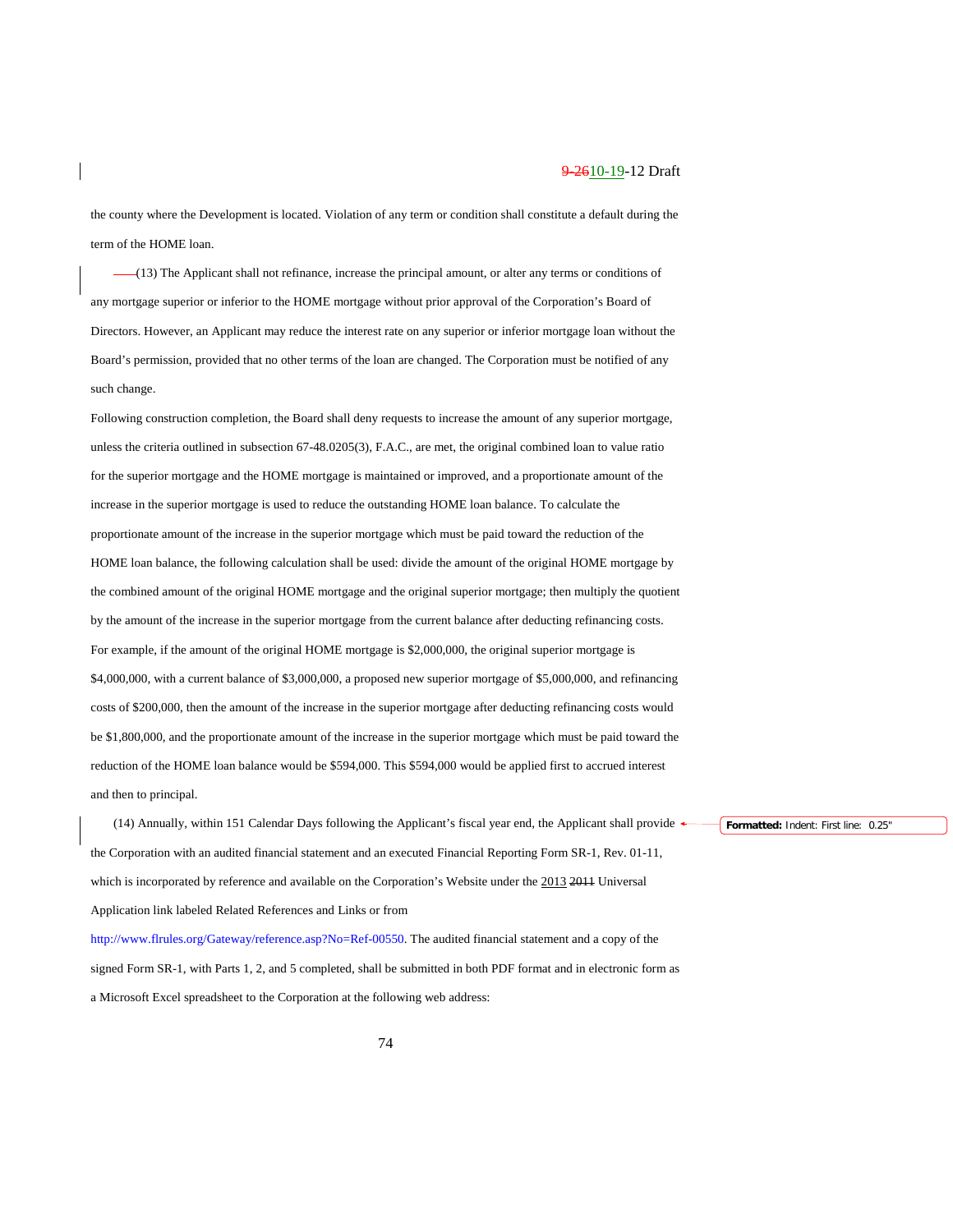financial.reporting@floridahousing.org. The initial submission will be due following the fiscal year within which the first unit is occupied. In the case where the HOME Development contained occupied units at the time of acquisition, the initial submission will be due following the fiscal year within which the 12 month anniversary of the HOME loan closing is observed. The audited financial statement is to be prepared in accordance with accounting principles generally accepted in the United States of America and audited in accordance with auditing standards generally accepted in the United States of America for the 12 month fiscal year period just ended and shall include:

(a) Comparative Balance Sheet with prior year and current year balances;

- (b) Statement of revenue and expenses;
- (c) Statement of changes in fund balances or equity;
- (d) Statement of cash flows; and
- (e) Notes to financial statements.

The financial statements referenced above should also be accompanied by a certification of the Applicant as to the accuracy of such financial statements. A late fee of \$250 \$500 will be assessed by the Corporation for failure to submit the above documents by the stated deadline.

(15) Unless and until a guarantor's obligations for a HOME loan are terminated as approved in writing by the Corporation or its servicer, each guarantor shall furnish to the Corporation or its servicer financial statements as provided in paragraphs (a) through (c) below as the Corporation or its servicer may reasonably request.

(a) The audited financial statements are to be prepared in accordance with accounting principles generally accepted in the United States of America and audited in accordance with auditing standards generally accepted in the United States of America for the 12 month fiscal year period just ended and shall include:

- 1. Comparative Balance Sheet with prior year and current year balances;
- 2. Statement of revenue and expenses;
- 3. Statement of changes in fund balances or equity;
- 4. Statement of cash flows; and
- 5. Notes to financial statements.

The financial statements referenced above should also be accompanied by a certification of the guarantor(s) as to the accuracy of such financial statements; or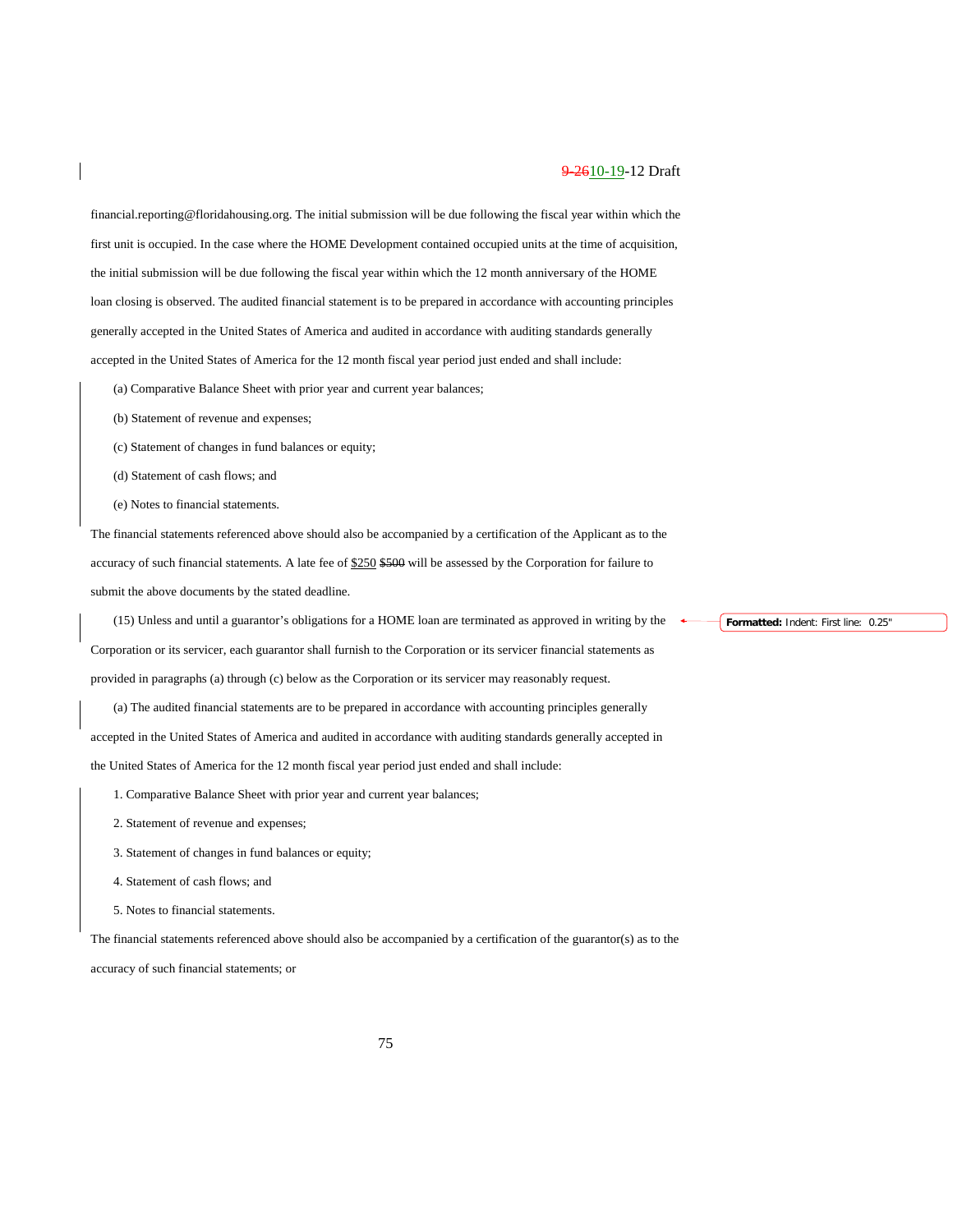|  |  |  |  | <del>9-26</del> 10-19-12 Draft |
|--|--|--|--|--------------------------------|
|  |  |  |  |                                |

| (b) If an audited financial statement has not been prepared, a federal income tax return filed for the most                 | Formatted: Indent: First line: 0.25"                                                        |
|-----------------------------------------------------------------------------------------------------------------------------|---------------------------------------------------------------------------------------------|
| recently completed year; or                                                                                                 |                                                                                             |
| (c) For individual guarantors, if an audited financial statement is not available a financial statement certified as        |                                                                                             |
| true and complete without qualification by such guarantor and a copy of the most recently filed individual federal          |                                                                                             |
| income tax return.                                                                                                          |                                                                                             |
| Rulemaking Authority 420.507(12) FS. Law Implemented 420.5089(7), (8), (9) FS. History–New 7-22-96, Amended 12-23-96, 7-    | Formatted: Space Before: 0 pt, After: 0 pt                                                  |
| 10-97, 1-6-98, Formerly 91-48.020, Amended 11-9-98, 2-24-00, 2-22-01, 3-17-02, 4-6-03, 3-21-04, 2-7-05, 1-29-06, 4-1-07, 3- |                                                                                             |
| $30-08$ , $8-6-09$ , $11-22-11$ ,                                                                                           | Formatted: Font: 9 pt, Italic, Font color: Black                                            |
| 67-48.0205 Sale, Transfer or Refinancing of a HOME Development.                                                             | Formatted: None, Don't keep with next, Tab<br>stops: Not at $0.25" + 0.25" + 0.25" + 0.25"$ |
| (1) The HOME loan shall be assumable upon Development sale, transfer or refinancing if the following                        | Formatted: Don't keep with next, Tab stops:<br>Not at $0.25" + 0.25" + 0.25"$               |
| conditions are met:                                                                                                         |                                                                                             |

## (a) The proposed transferee meets all specific Applicant identity criteria which were required as conditions of

#### the original loan;

(a) The proposed transferee meets all specific Applicant identity criteria which were required as conditions of the original loan;

(b) The proposed transferee agrees to maintain all set-asides and other requirements of the HOME loan for the period originally specified; and

(c) The proposed transferee agrees to pay all loan servicing and compliance monitoring fees after the HOME affordability period expires through the end of the HOME LURA; and

(d)(c) The proposed transferee and Application receives a favorable recommendation from the Credit Underwriter and approval by the Corporation's Board of Directors.

All assumption requests must be submitted in writing to the Director of Special Assets and contain the specific details of the transfer and assumption. In addition to any related professional fees, the Corporation shall charge a non-refundable assumption fee as outlined in the Universal Application instructions.

(2) If the Development is sold and the proposed transferee does not meet the criteria for assumption of the loan, the HOME loan shall be repaid from the proceeds of the sale. If there will be insufficient funds available from the proposed sale of the Development, the HOME loan shall not be satisfied until the Corporation has received:

(a) An appraisal prepared by an appraiser selected by the Corporation indicating that the purchase price for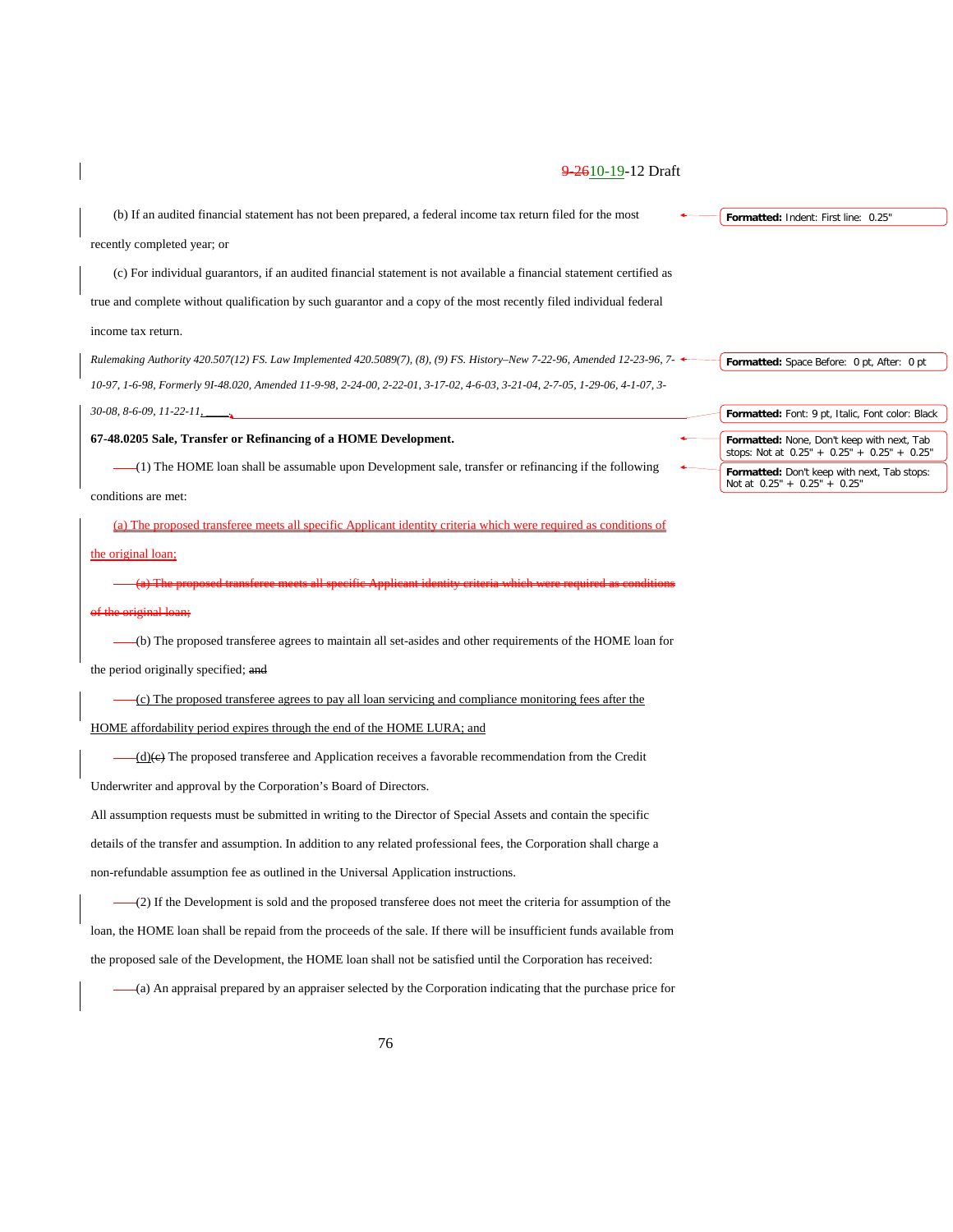the Development is reasonable and consistent with existing market conditions;

(b) A certification from the Applicant that the purchase price reported is the actual price paid for the Development, as supported by a copy of the final executed purchase and sale agreement, and that no other consideration passed between the parties, as supported by a draft and final closing statement, and that the income reported to the Corporation during the term of the loan was true and accurate; and

(c) A certification from the Applicant that there are no Development funds available to repay the loan and the Applicant knows of no source from which funds could or would be forthcoming to pay the loan.

(d) The proposed transferee will pay an amount equal to the present value of the annual compliance monitoring fee, as computed by the Corporation and its servicer, multiplied by the number of years for which the Development will have a set-aside for Very Low-Income persons or households beyond the repayment date. The present value discount rate shall be 2 percent per annum. Such amount shall be reduced by the amount of any compliance monitoring fees collected by the Corporation for the Development, provided:

1. The compliance monitoring fee covers some or all of the period following the anticipated HOME repayment date; and

2. The Development has substantially equivalent set-asides for Very Low-Income persons or households mandated through another program of the Corporation for which the compliance monitoring fee was collected.

(3) The Corporation may renegotiate and extend the loan in order to extend or retain the availability of housing for the target population. Such renegotiations shall be based upon:

(a) Performance of the Applicant during the HOME loan term;

(b) Availability of similar housing stock for the target population in the area;

(c) Documentation and certification by the Applicant that funds are not available to repay the Note upon maturity;

(d) A plan for the repayment of the loan at the new maturity date;

(e) Assurance that the security interest of the Corporation will not be jeopardized by the new term(s); and

(f) Industry standard terms which may include amortizing loans requiring regularly scheduled payments of

principal and interest.

All loan renegotiation requests, including requests for extension, must be submitted in writing to the Director of Special Assets and contain the specific details of the renegotiation. In addition to any related professional fees, the **Formatted:** Indent: Left: 0", First line: 0.25"

**Formatted:** Indent: Hanging: 0.33" **Formatted:** Indent: Left: 0", First line: 0.08" **Formatted:** Indent: Left: 0", First line: 0.25"

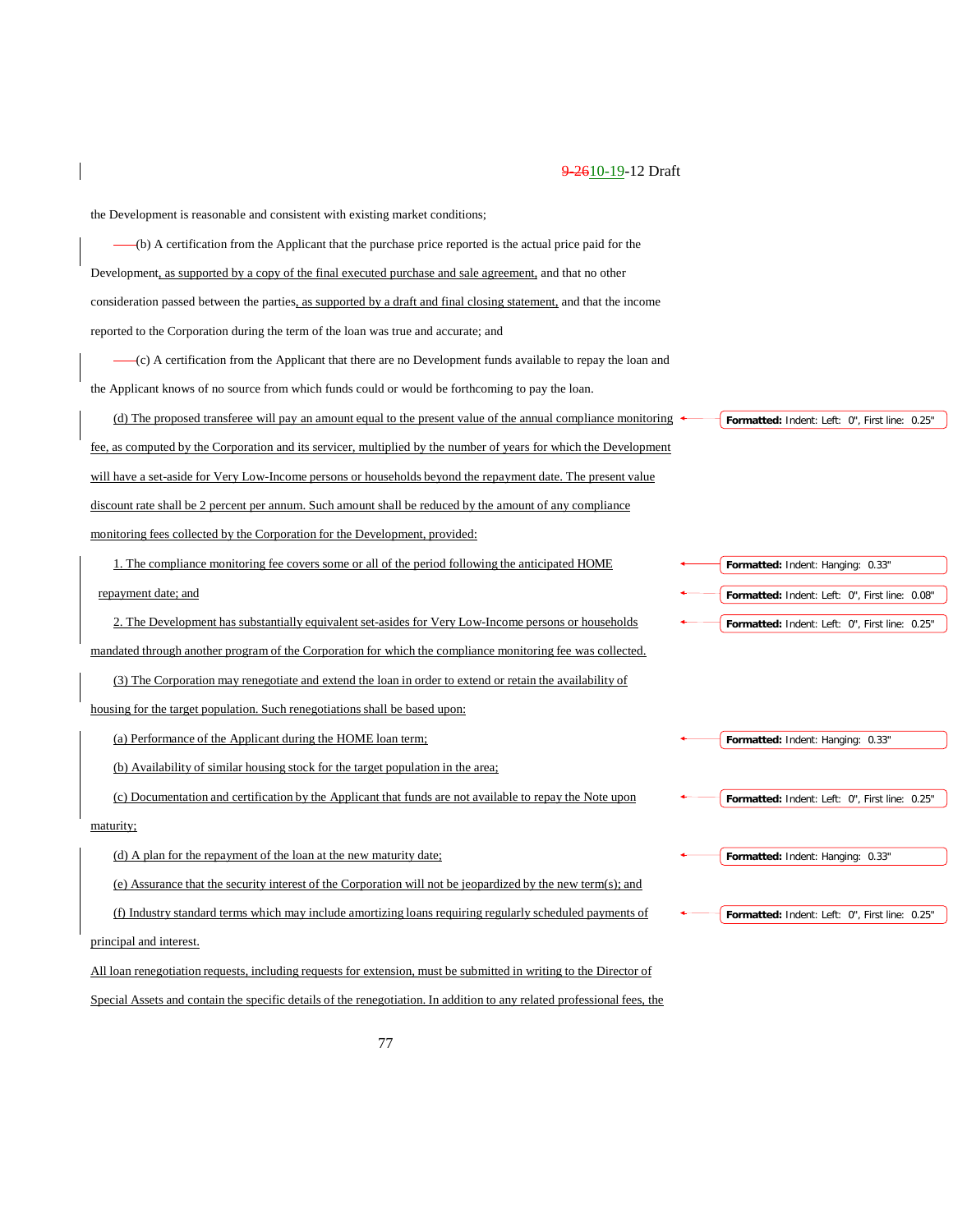Corporation shall charge a non-refundable renegotiation fee as outlined in the Universal Application instructions.

(4)(3) The Board shall approve requests for mortgage loan refinancing only if Development cash flow is improved, the Development's economic viability is maintained, the security interest of the Corporation is not adversely affected, and the Credit Underwriter provides a positive recommendation.

 $(5)(4)$  The Board shall deny requests for mortgage loan refinancing which require extension of the HOME loan term or otherwise adversely affect the security interest of the Corporation unless the criteria outlined in subsection 67-48.0205(3), F.A.C., are met, the Credit Underwriter recommends that the approval of such a request is crucial to the economic survival of the Development or unless the Board determines that public policy will be better served by the extension as a result of the Applicant agreeing to further extend the Compliance Period or provide additional amenities or resident programs suitable for the resident population. Further, the Board shall limit any approved extension to a minimum term which makes the Development feasible and which does not exceed an industry standard term.

*Rulemaking Authority 420.507(12) FS. Law Implemented 420.5089(7), (8), (9) FS. History–New 12-23-96, Amended 1-6-98, Formerly 9I-48.0205, Amended 11-9-98, Repromulgated 2-24-00, Amended 2-22-01, Repromulgated 3-17-02, 4-6-03, 3-21-04, 2-7-05, 1-29-06, Amended 4-1-07, Repromulgated 3-30-08, 8-6-09, 11-22-11, Amended \_\_\_\_.*

#### **67-48.022 HOME Disbursements Procedures and Loan Servicing.**

(1) HOME loan proceeds shall be disbursed during the construction/rehabilitation phase in an amount per Draw on a pro-rata basis with the other financing unless otherwise approved by the Corporation or the Credit Underwriter.

 $-(2)$  Ten (10) business days prior to each Draw, the Applicant shall supply the Corporation's servicer, as agent for the Corporation, with a written request executed by the Applicant for a Draw in a form and substance acceptable to the Corporation's servicer.

(3) The request shall set forth the amount to be paid and shall be accompanied by documentation as specified by the Corporation's servicer. Such documentation shall include invoices for labor and materials to date of the last inspection.

(4) The Corporation's servicer and the Corporation shall review the request for Draw and the Corporation's servicer shall provide the Corporation with approval of the request or an alternative recommendation of an amount to be paid after the title insurer provides an endorsement to the policy of title insurance updating the policy to the

**Formatted:** Indent: First line: 0.25"

**Formatted:** Space Before: 0 pt, After: 0 pt

**Formatted:** Font: 9 pt, Italic, Font color: Black **Formatted:** None, Don't keep with next, Tab stops: Not at 0.25" + 0.25" + 0.25" + 0.25" **Formatted:** Don't keep with next, Tab stops: Not at 0.25" + 0.25" + 0.25" + 0.25"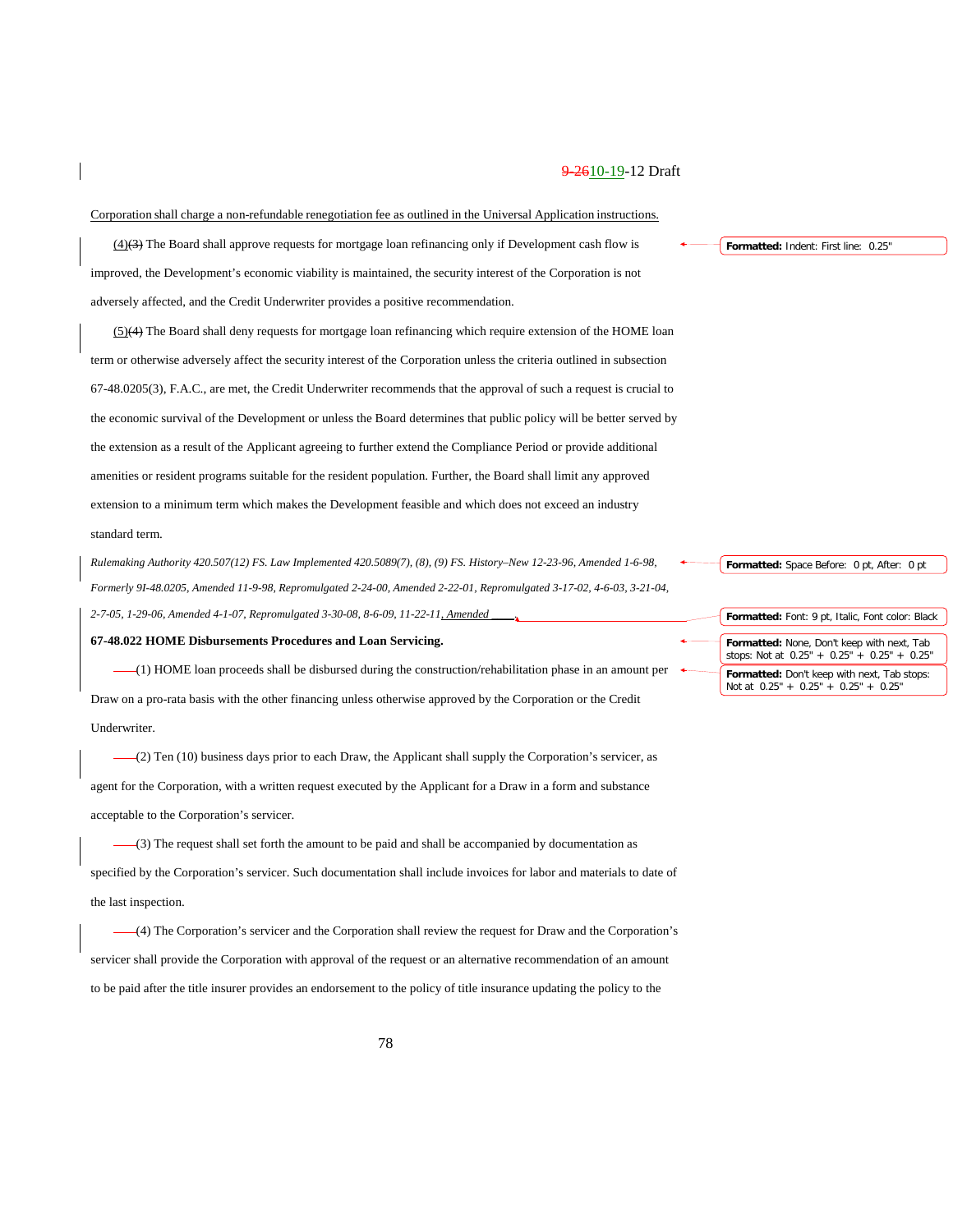date of the current Draw and increasing the insurance coverage to an amount equal to the sum of all prior Draws and the current Draw, without additional exceptions, except those specifically approved in writing by the Corporation. For all Developments consisting of 12 or more HOME-Assisted uUnits to be developed under a single contract, the borrower shall submit weekly payrolls of the General Contractor and subcontractors in accordance with Federal Labor Standards as enumerated in 24 CFR § 92.354.

(5) Retainage in the amount of 10 percent per Draw shall be held by the servicer during construction until the Development is 50 percent complete. At 50 percent completion, no additional retainage shall be held from the remaining draws. Release of funds held as retainage shall occur in accordance with the HOME loan documents.

(6) The Corporation or its servicer shall elect to withhold any Draw or portion of any Draw, in addition to the retainage, notwithstanding any documentation submitted by the borrower in connection with a request for a Draw, if:

(a) The Corporation or the servicer determines at any time that the actual cost budget or progress of construction differs from that shown on the loan documents.

(b) The percentage of progress of construction of improvements differs from that shown on the request for a Draw.

(c) Developments subject to and not in compliance with Federal Labor Standards.

 $-(7)$  To the extent excess HOME funds in the budget remain unused, the Corporation has the right to reduce the HOME loan by that amount.

(8) If 100 percent of the loan proceeds have not been expended within six (6) months prior to the HUD deadline pursuant to 24 CFR § 92.500, the funds shall be recaptured by the Corporation.

(9) The request for final disbursement of HOME funds, excluding retainage, shall be submitted within 60

days of completion of construction as evidenced by certificates of occupancy.

*Rulemaking Authority 420.507(12) FS. Law Implemented 420.5089(1) FS. History–New 7-22-96, Amended 12-23-96, 7-10-97, 1-*

*6-98, Formerly 9I-48.022, Amended 11-9-98, 2-24-00, 2-22-01, 3-17-02, 4-6-03, Repromulgated 3-21-04, 2-7-05, 1-29-06,* 

*Amended 4-1-07, Repromulgated 3-30-08, 8-6-09, 11-22-11, \_\_\_\_.*

## **PART IV HOUSING CREDIT PROGRAM**

### **67-48.023 Housing Credits General Program Procedures and Requirements.**

(1) Unless the Board approves a competitive allocation process outside the Universal Cycle, an Applicant is not **Formatted:** Indent: First line: 0.25"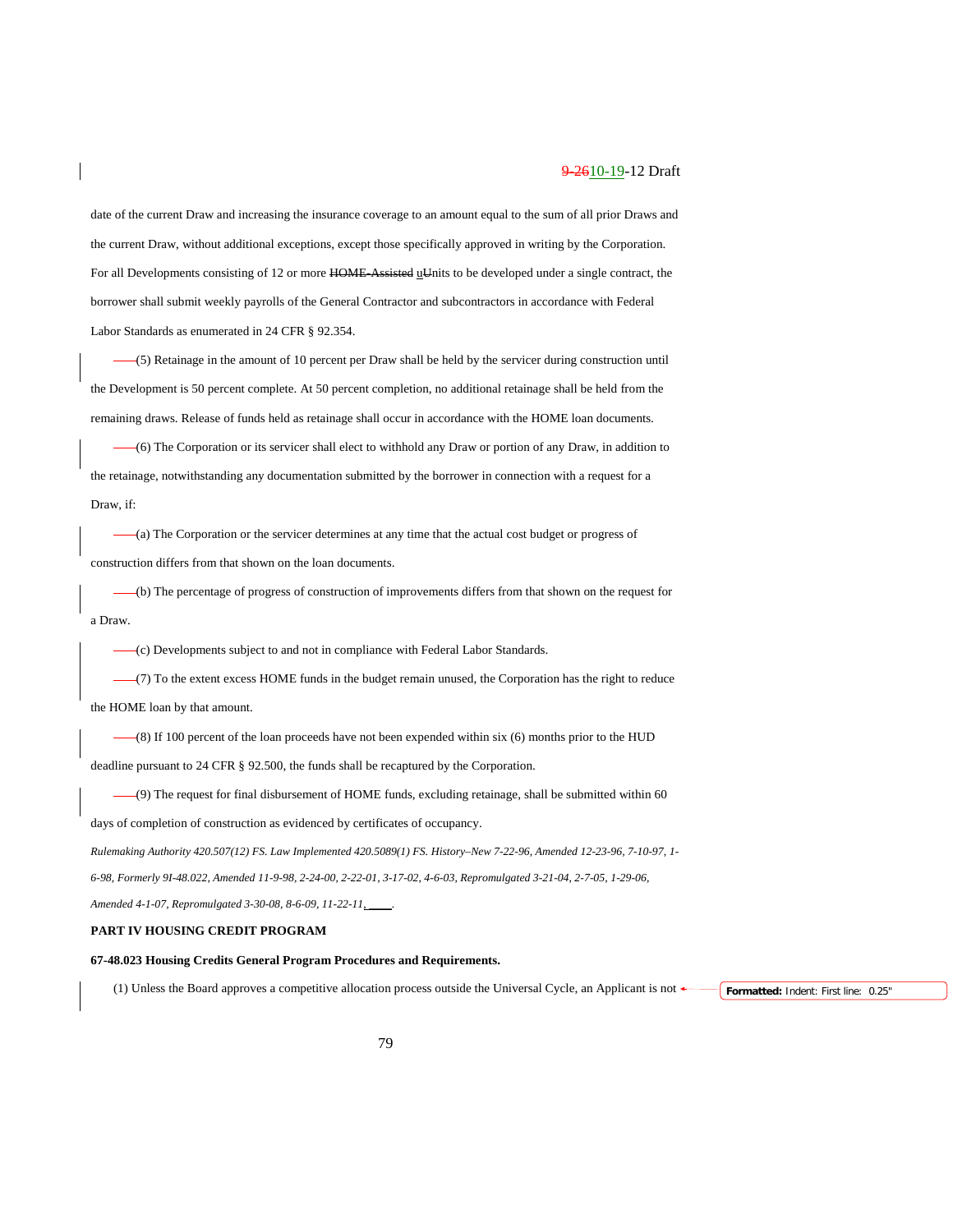eligible to apply for Competitive Housing Credits if any of the following pertain to the proposed Development:

(a) The proposed Development has received an allocation of Housing Credits or a Competitive Housing Credit commitment, unless written notice has been provided to the Corporation prior to the Application Deadline for the current cycle withdrawing acceptance of such allocation or commitment and returning the HC funding from a prior cycle;

(b) A preliminary commitment of funding for the proposed Development through the SAIL Program, the HOME Program, or the RRLP Program has already been accepted, unless written notice has been provided to the Corporation prior to the Application Deadline for the current cycle withdrawing such acceptance and returning the prior SAIL Program, HOME Program, or RRLP Program funding.

(c) The proposed Development site or any part thereof is subject to any Land Use Restriction Agreement or Extended Use Agreement, or both, in conjunction with any Corporation affordable housing financing intended to foster the development or maintenance of affordable housing, with the following exceptions. Those exceptions being (i) a LURA recorded in conjunction with the Predevelopment Loan Program or the Elderly Housing Community Loan Program and (ii) a LURA or EUA, or both, for an existing building or buildings, originally constructed at least 25 years prior to the Application Deadline for the current Funding Cycle, where, in the current Application, the Applicant has selected and qualified for the Homeless demographic commitment with a Development category of Rehabilitation, Acquisition and Rehabilitation, Preservation, or Acquisition and Preservation.

(2) Each Housing Credit Development shall comply with the minimum Housing Credit Set-Aside provisions, as specified in Section  $42(g)(1)$  of the IRC, with respect to the reservation of 20 percent of the units for occupancy by persons or families whose income does not exceed 50 percent of the area median income, or the reservation of 40 percent of the units for occupancy by persons or families whose income does not exceed 60 percent of the area median income. Further, each Housing Credit Development shall comply with any additional Housing Credit Set-Aside chosen by the Applicant in the Application.

(3) The Development shall provide safe, sanitary and decent residential rental housing and shall be developed, constructed and operated in accordance with the commitments made and the facilities and services described in the Application at the time of submission to the Corporation. Applications will not be considered approved to receive an allocation of Housing Credits until the Corporation issues a Preliminary Allocation/Preliminary Determination to the Applicant and all contingencies of such documents are satisfied.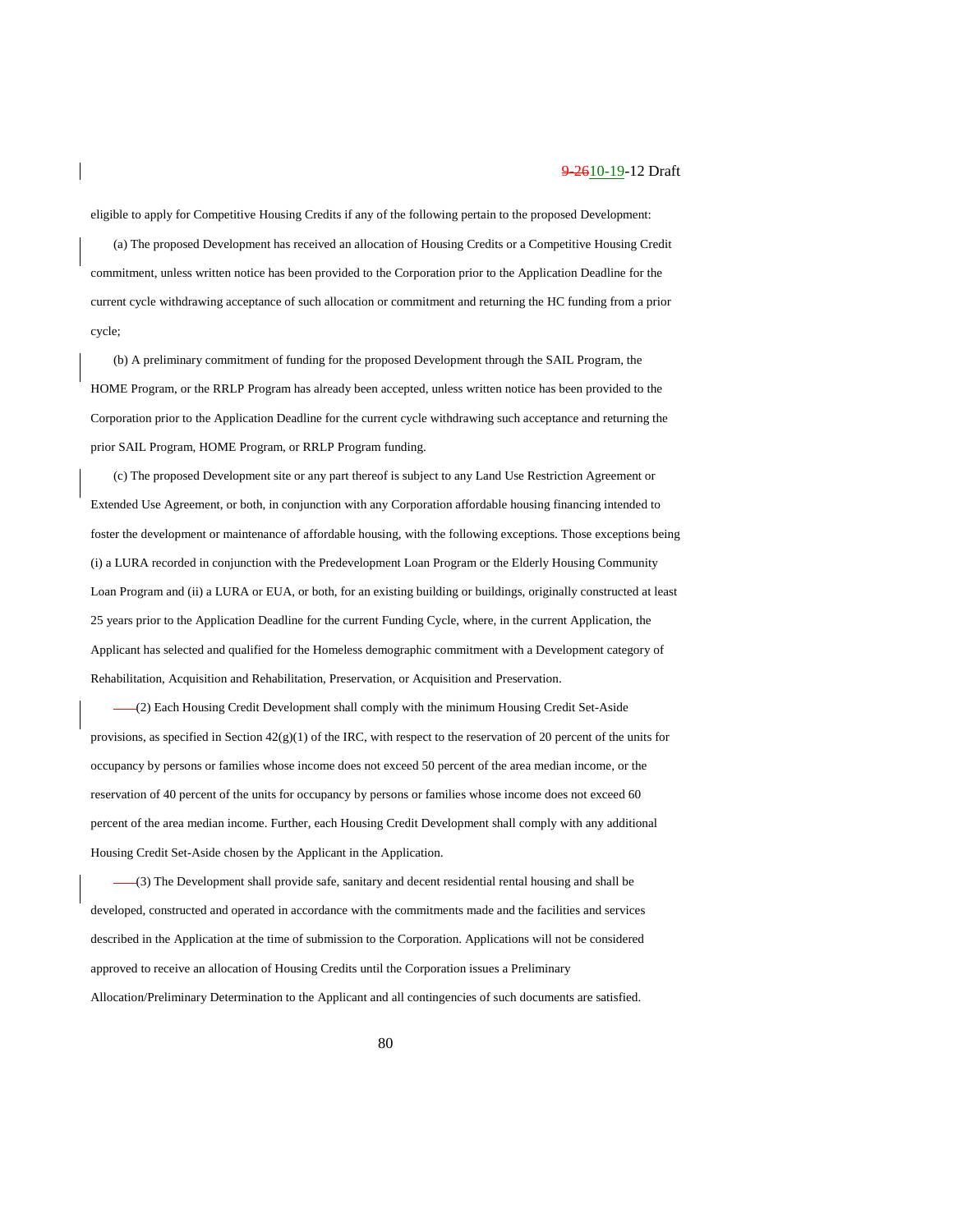Allocations are further contingent on the Applicant complying with its Application commitments, Rule Chapter 67- 48, F.A.C., and Section 42 of the IRC.

(4) All of the dwelling units within a Development shall be rented or available for rent on a continuous basis to members of the general public. The owner of the Development shall not give preference to any particular class or group in renting the dwelling units in the Development, except to the extent that dwelling units are required to be rented to Eligible Persons. All Developments must comply with the Fair Housing Act as implemented by 24 CFR Part 100, Section 504 of the Rehabilitation Act of 1973 and Titles II and III of the Americans with Disabilities Act of 1990 as implemented by 28 CFR Part 35, which are adopted and incorporated herein by reference and available on the Corporation's Website under the 2013 2011 Universal Application link labeled Related References and Links or from  $\_\_\_\_\_\$ ,  $\_\_\_\$  and  $\_\$ 

(5) Each Housing Credit Development shall complete the Final Cost Certification Application by the earlier of the following two dates:

(a) The date that is 75 Calendar Days after all the buildings in the Development have been placed in service, or

(b) The date that is 30 Calendar Days before the end of the calendar year for which the Final Housing Credit Allocation is requested.

The Corporation may grant extensions for good cause upon written request.

(6) Prior to execution of the limited partnership agreement or limited liability company operating agreement between the Applicant and the limited partners/members, the Applicant must receive written approval from the Corporation or its Credit Underwriter that the Housing Credit Syndicator is in good standing with the Corporation. Proceeding with execution of a partnership agreement or operating agreement with a Housing Credit Syndicator that is not in good standing shall result in withdrawal of the Housing Credit Allocation.

(7) The Final Cost Certification Application (Form FCCA) shall be used by an Applicant to itemize all expenses incurred in association with construction or Rehabilitation of a Housing Credit Development, including Developer's and General Contractor's fees as described in Rule 67-48.0072, F.A.C. Such form shall be completed, executed and submitted to the Corporation in both hard copy format and as a Microsoft Excel spreadsheet, along with the executed Extended Use Agreement, IRS Forms 8821 for all Financial Beneficiaries, a copy of the syndication agreement disclosing the rate and all terms, the required certified public accountant opinion letter, an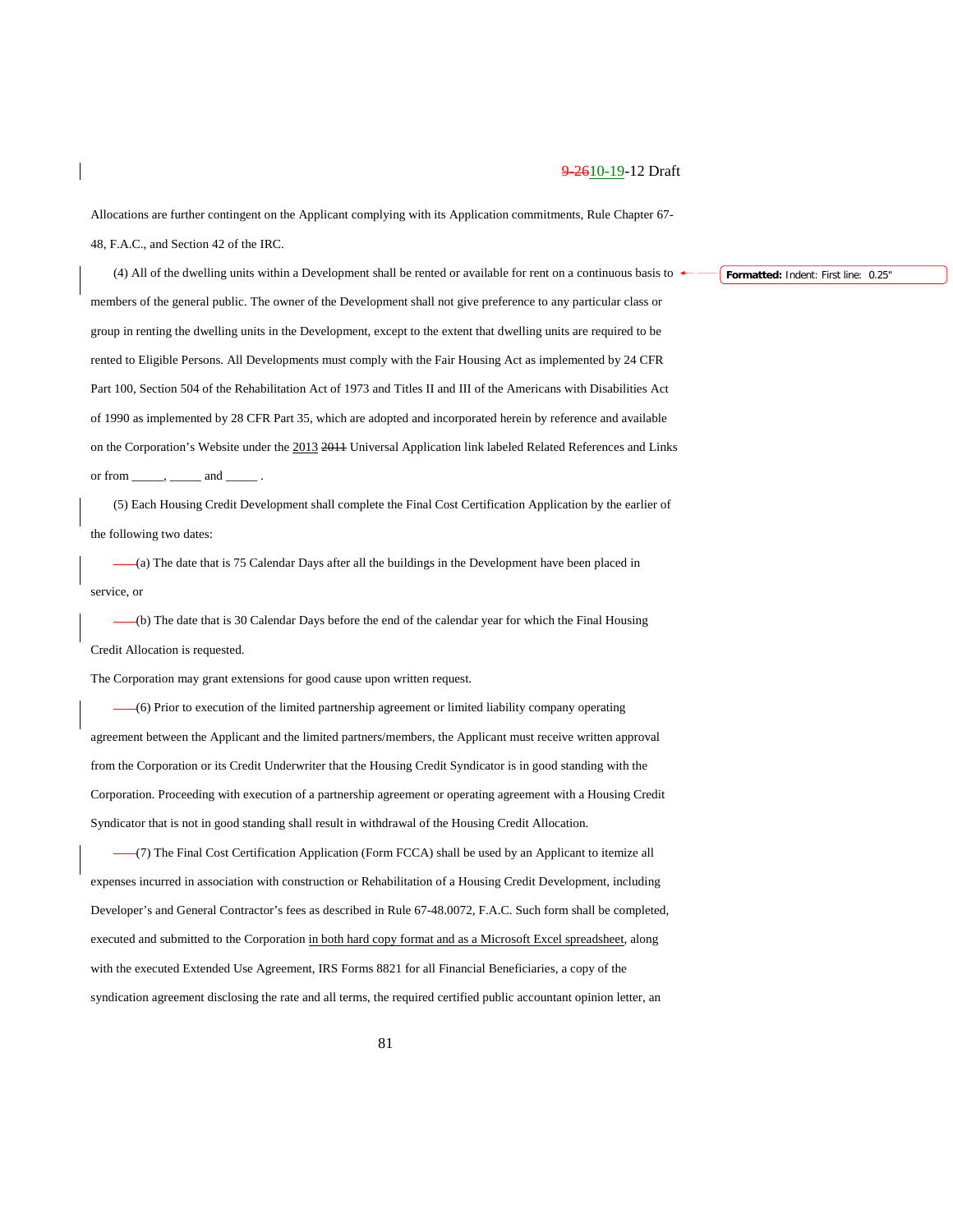unqualified audit report prepared by an independent certified public accountant, photographs of the completed Development, the monitoring fee, and documentation of the placed-in-service date as specified in the Form FCCA instructions. The Final Housing Credit Allocation will not be issued until such time as all required items are received and processed by the Corporation. For Competitive Housing Credits and non-competitive Housing Credits to be used with tax-exempt bonds issued (i) by the Corporation, or (ii) by an entity other than the Corporation or a County Housing Finance Authority, if the required energy performance standard Home Energy Rating System (HERS) Index is not achieved for the applicable building type(s) all eligible new construction units, the Developer fee shall be reduced as outlined in the Application instructions. If the green building certification program committed to by the Applicant during credit underwriting is not achieved, the Developer fee shall be reduced as outlined in the Application instructions. In addition, any Final Cost Certification involving Competitive Housing Credits that reflects an amount that exceeds the Total Development Cost limitation, as outlined in the Application instructions, shall have its Housing Credit Allocation reduced. The Final Cost Certification Application is adopted and incorporated herein by reference, effective January 2013 2007, and is available on the Corporation's Website under the 2013 2011 Universal Application link labeled Related References and Links or from www.flrules.org/Gateway/reference.asp?No=Ref-00480\_\_\_\_\_\_ or by contacting the Housing Credit Program at 227 North Bronough Street, Suite 5000, Tallahassee, Florida 32301-1321. IRS Form 8821, Rev. August 2008, is **Formatted:** Strikethrough

adopted and incorporated herein by reference and available on the Corporation's Website under the 2013 2011 Universal Application link labeled Related References and Links or from\_\_\_\_\_.

(8) After the final evaluation and determination of the Housing Credit Allocation amount has been made by the Corporation and the Extended Use Agreement has been executed in accordance with Rule 67-48.029, F.A.C., the Forms 8609 are issued to the Applicant of the Housing Credit Development, as provided below. IRS Low-Income Housing Credit Allocation Certification Form 8609, Rev. December 2008, is adopted and incorporated herein by reference and available on the Corporation's Website under the 2013 2011 Universal Application link labeled Related References and Links or from\_\_\_\_\_. The Corporation will issue only one complete set of Forms 8609 per Development which will be no earlier than total Development completion, the Corporation's acceptance and approval of the Development's Final Cost Certification Application, and determination by the Corporation that all financial obligations for which an Applicant or Developer, or Principal, Affiliate or Financial Beneficiary of an Applicant or Developer is in arrears to the Corporation or any agent or assignee of the Corporation have been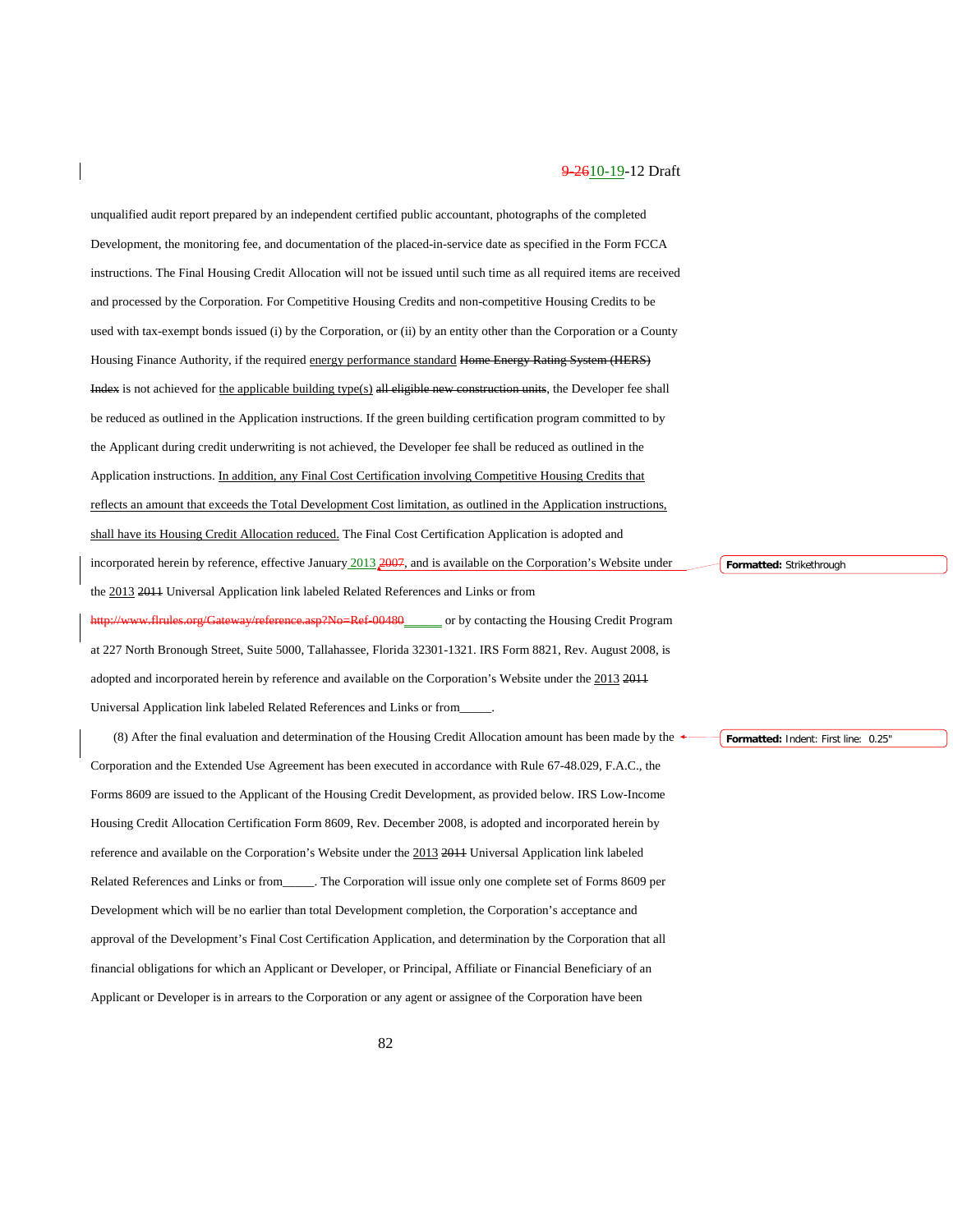satisfied. At the time the Applicant's first tax return with which Form 8609-A is filed with the Internal Revenue Service, the Applicant must submit to the Corporation a copy of IRS Form 8609 with a completed Part II.

(9) Annually, within 151 Calendar Days following the Applicant's fiscal year end, the Applicant shall provide the Corporation with an audited financial statement and a fully completed and executed Financial Reporting Form SR-1, Rev. 01-11, which is incorporated by reference and available on the Corporation's Website under the 2013 2011 Universal Application link labeled Related References and Links or from

[http://www.flrules.org/Gateway/reference.asp?No=Ref-00551.](https://www.flrules.org/Gateway/reference.asp?No=Ref-00551) The audited financial statement and a copy of the signed Form SR-1, with Parts 1, 2, and 5 completed, shall be submitted in both PDF format and in electronic form as a Microsoft Excel spreadsheet to the Corporation at the following web address:

financial.reporting@floridahousing.org. The initial submission will be due following the fiscal year within which the first unit is occupied. The initial submission for Housing Credit Developments that contain occupied units at the time of acquisition will be due following the fiscal year within which the 12 month anniversary of the closing is observed of either (i) the Housing Credit equity partnership agreement, or (ii) the acquisition of the development site, whichever comes first. The audited financial statement is to be prepared in accordance with accounting principles generally accepted in the United States of America and audited in accordance with auditing standards generally accepted in the United States of America for the 12 month fiscal year period just ended and shall include:

- (a) Comparative Balance Sheet with prior year and current year balances;
- (b) Statement of revenue and expenses;
- (c) Statement of changes in fund balances or equity;
- (d) Statement of cash flows; and
- (e) Notes to financial statements.

The financial statements referenced above should also be accompanied by a certification of the Applicant as to the accuracy of such financial statements. A late fee of \$250 \$500 will be assessed by the Corporation for failure to submit the above documents by the stated deadline. *Rulemaking Authority 420.507(12) FS. Law Implemented 420.5099 FS. History–New 7-22-96, Amended 12-23-96, 7-10-97, 1-6-*

*98, Formerly 9I-48.023, Amended 11-9-98, 2-24-00, 2-22-01, 3-17-02, Repromulgated 4-6-03, Amended 3-21-04, 2-7-05, 1-29-*

*06, 4-1-07, 3-30-08, 8-6-09, 11-22-11, \_\_\_\_.*

**67-48.027 Tax-Exempt Bond-Financed Developments.**

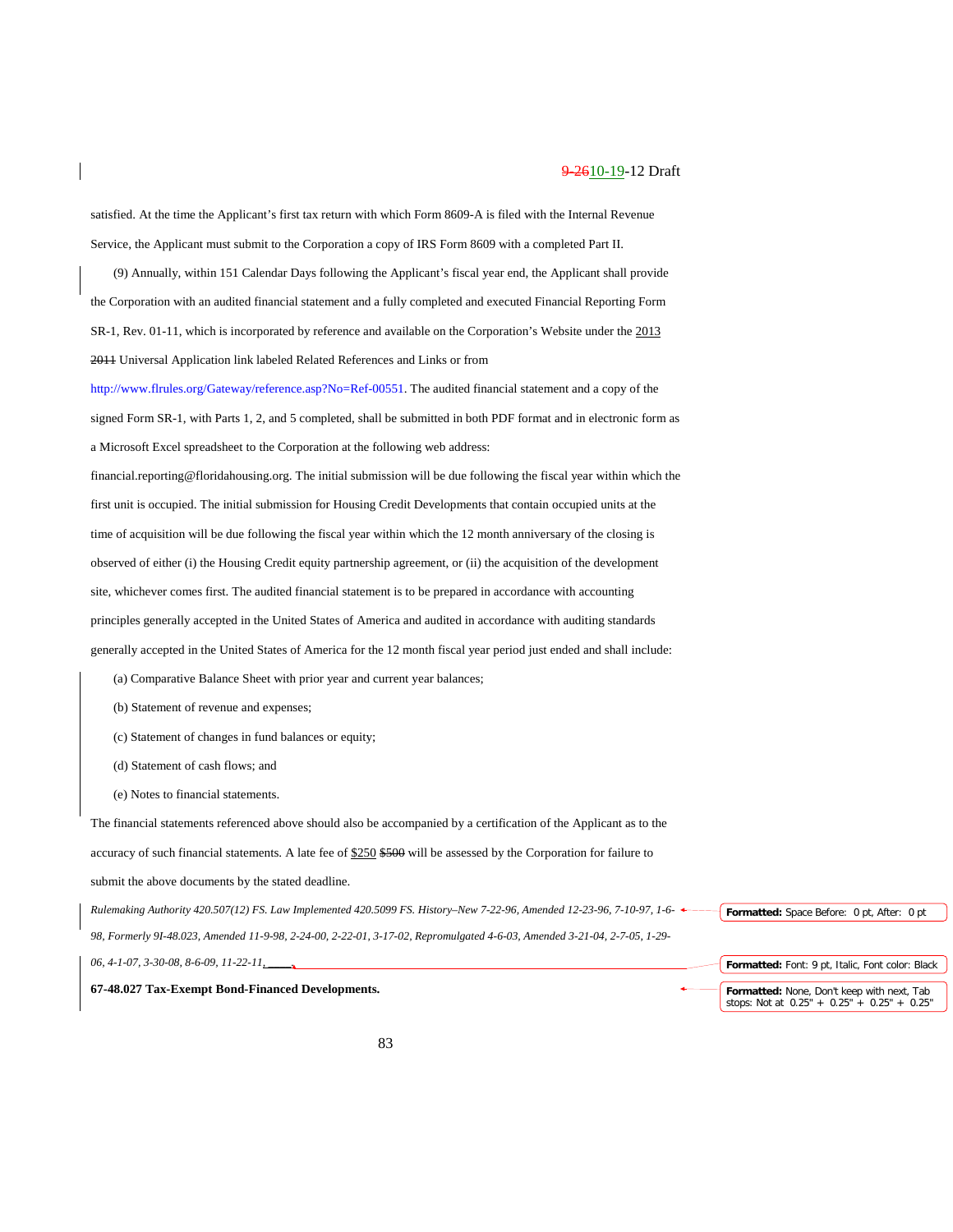$-(1)$  Tax-Exempt Bond-Financed Developments which applied for 4 percent Housing Credits when applying

for tax exempt bonds from the Corporation shall:

(a) Have 50 percent or more of the aggregate basis of any building and the land on which the building is located financed by tax-exempt bonds;

(b) Be subject to the monitoring and credit underwriting fees as stated in Chapter 67-21, F.A.C.; however, when the regulatory period for the tax-exempt bonds terminates prior to the expiration of the Housing Credit Extended Use Period, a separate compliance monitoring fee is required for the remainder of the Housing Credit Extended Use Period;

(c) Be deemed to have met all HC Program scoring threshold requirements upon the closing of the bonds with the Corporation;

(d) Receive a Preliminary Determination upon the Corporation's issuance of a loan commitment in reference to the tax-exempt bonds;

(e) Be subject to the provisions of this rule chapter, specifically the applicable provisions of Part I and Part IV, except for Rules 67-48.0072 and 67-48.028, F.A.C.;

(f) Receive Building Identification Numbers from the Corporation upon satisfying the requirements of this section and the Final Cost Certification Application requirements of Rule 67-48.023, F.A.C.;

 $-(g)$  Provide an IRS Form 8821 for each Financial Beneficiary of the Development prior to Final Housing Credit Allocation; and

(h) Pay the assigned Credit Underwriter for a comprehensive market study of the housing needs of Low Income individuals in the area to be served by the Development. The market study must be completed by a disinterested third party and a copy of the completed market study must be on file with the Corporation prior to the Final Housing Credit Allocation.

(2) Tax-Exempt Bond-Financed Developments receiving bonds issued by a County Housing Finance Authority established pursuant to Section 159.604, F.S., shall:

(a) Have 50 percent or more of the aggregate basis of any building and the land on which the building is located financed by tax-exempt bonds;

(b) Be subject to the Application fee specified in this rule chapter;

(c) Meet the HC Program threshold requirements pursuant to the Qualified Allocation Plan and participate in

**Formatted:** Indent: First line: 0.25"

**Formatted:** Don't keep with next, Tab stops: Not at 0.25" + 0.25" + 0.25" + 0.25"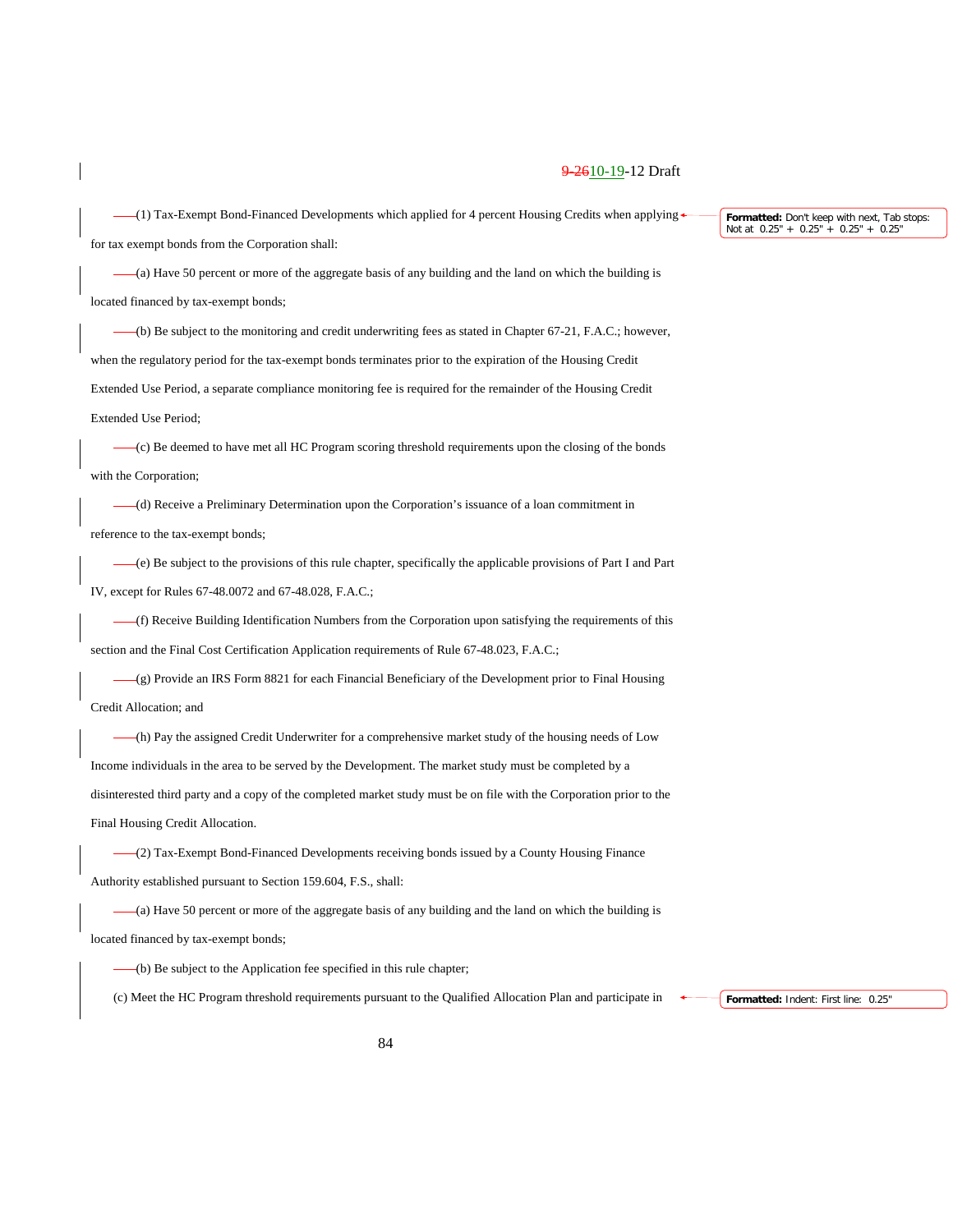the credit underwriting process, as outlined in the 2013 2011 Universal Application Package, by a Credit Underwriter under contract with the Corporation;

(d) The credit underwriting review is a de novo review of all information and shall include a comprehensive analysis of the Applicant, the real estate, the economics of the Development, the ability of the Applicant and the Development team to proceed, the evidence of need for affordable housing in order to determine that the Development meets the program requirements and determine a recommended Housing Credit allocation amount. Corporation funding will be based on appraisals of comparable developments, cost benefit analysis and other documents evidencing justification of costs. As part of the credit underwriting review, the Development shall be subject to the following provisions of Rule 67-48.0072, F.A.C.: subsections (3), (5) through (9), (12), (13), (16), (20), (23), (28), and (29). The Application will be subject to the following provisions of subsection (10): A full or self-contained appraisal as defined by the Uniform Standards of Professional Appraisal Practice and a separate market study shall be ordered by the Credit Underwriter, at the Applicant's expense, from an appraiser qualified for the geographic area and product type not later than completion of credit underwriting. The Credit Underwriter shall review the appraisal to properly evaluate the proposed property's financial feasibility. Appraisals which have been ordered and submitted by third party credit enhancers, first mortgagors or Housing Credit Syndicators and which meet the above requirements and are acceptable to the Credit Underwriter may be used instead of the appraisal referenced above. The market study must be completed by a disinterested party who is approved by the Credit Underwriter. In addition, the Application will be subject to the following provision of subsection (22): If the Credit Underwriter requires additional clarifying materials in the course of the underwriting process, the Credit Underwriter shall request same from the Applicant and shall specify deadlines for the submission of same;

(e) Be subject to the credit underwriting fees as set forth in this rule chapter. Failure to submit the required credit underwriting fee to the Credit Underwriter within seven (7) Calendar Days of the date of the letter of invitation to enter credit underwriting shall result in withdrawal of the invitation;

(f) Be subject to the administrative fee specified in this rule chapter;

(g) Receive a Preliminary Determination from the Corporation upon satisfying the requirements of paragraphs (a) through (f) above, as applicable;

(h) Be subject to a Developer fee limitation as specified in this rule chapter;

(i) Be subject to the additional provisions of this rule chapter, specifically: Rules 67-48.001 and 67-48.002, **Formatted:** Indent: First line: 0.25"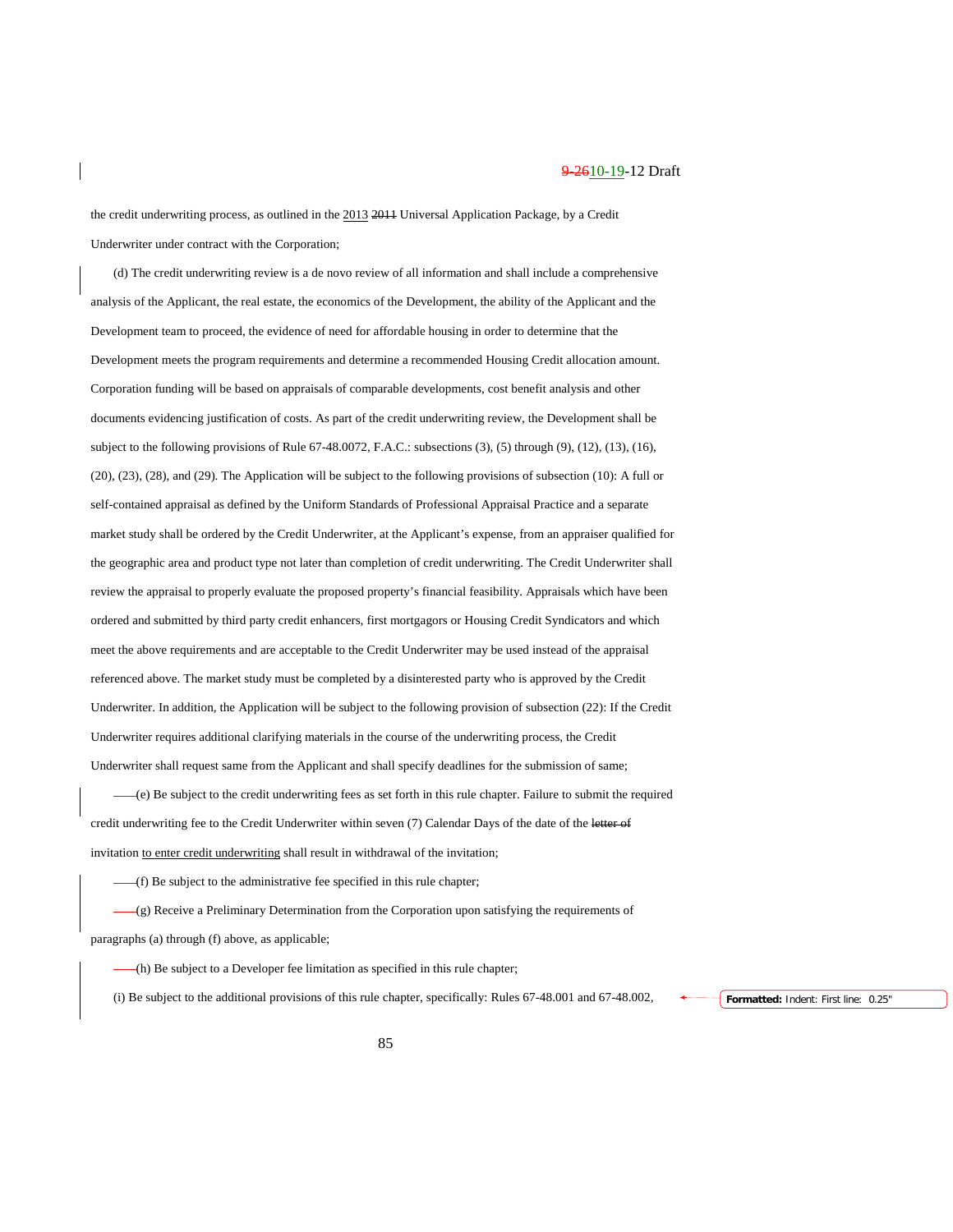paragraph 67-48.004(1)(a), subsections 67-48.004(12), (13) except for the reference to subsection 67-48.004(6), (14) except for the reference to subsection 67-48.004(6) and submission online, (15), (16) and (20), Rule 67-48.007, subsections 67-48.0075(1) through (6), subsections 67-48.023(2) through (9), and Rules 67-48.029 through 67- 48.031, F.A.C.;

(j) Provide an IRS Form 8821 for each Financial Beneficiary of the Development prior to Final Housing Credit Allocation;

(k) Be subject to the provisions in this rule chapter, pertaining to the required Extended Use Agreement; (l) Be subject to the monitoring fee specified in this rule chapter;

(m) Make Application to the Corporation utilizing the 4 Percent HC County HFA Bonds Application Form completed in accordance with the requirements outlined in the Universal Application Package instructions. The Application Form and all required exhibits may be submitted to the Corporation once the Applicant enters credit underwriting for the tax-exempt bonds, but in no event may the Application be submitted later than the last Corporation business day of December of the year the Development is placed in service; and

(n) Receive Building Identification Numbers from the Corporation upon satisfying the requirements of this section and the Final Cost Certification Application requirements of Rule 67-48.023, F.A.C.

(3) Tax-Exempt Bond-Financed Developments receiving bonds from another source other than the Corporation or a County Housing Finance Authority and not competing for Housing Credits under the state of Florida's Allocation Authority shall:

(a) Make Application to the Corporation as required in Rules 67-48.004 and 67-48.0072, F.A.C. The Applicant shall submit its Application completed in accordance with the Universal Application Package instructions for receipt by the Corporation once the Applicant has received affirmation that the tax-exempt multifamily bond allocation has been reserved or that the entity issuing the bonds has agreed to award the necessary allocation when available, but in no event may the Application be submitted later than the last Corporation business day of December of the year the Development is placed in service;

(b) Be subject to the Application fee specified in this rule chapter;

(c) Meet the HC Program threshold requirements and shall have secured a commitment for the tax-exempt bonds;

(d) Be subject to the credit underwriting fees as set forth in this rule chapter. Failure to submit the required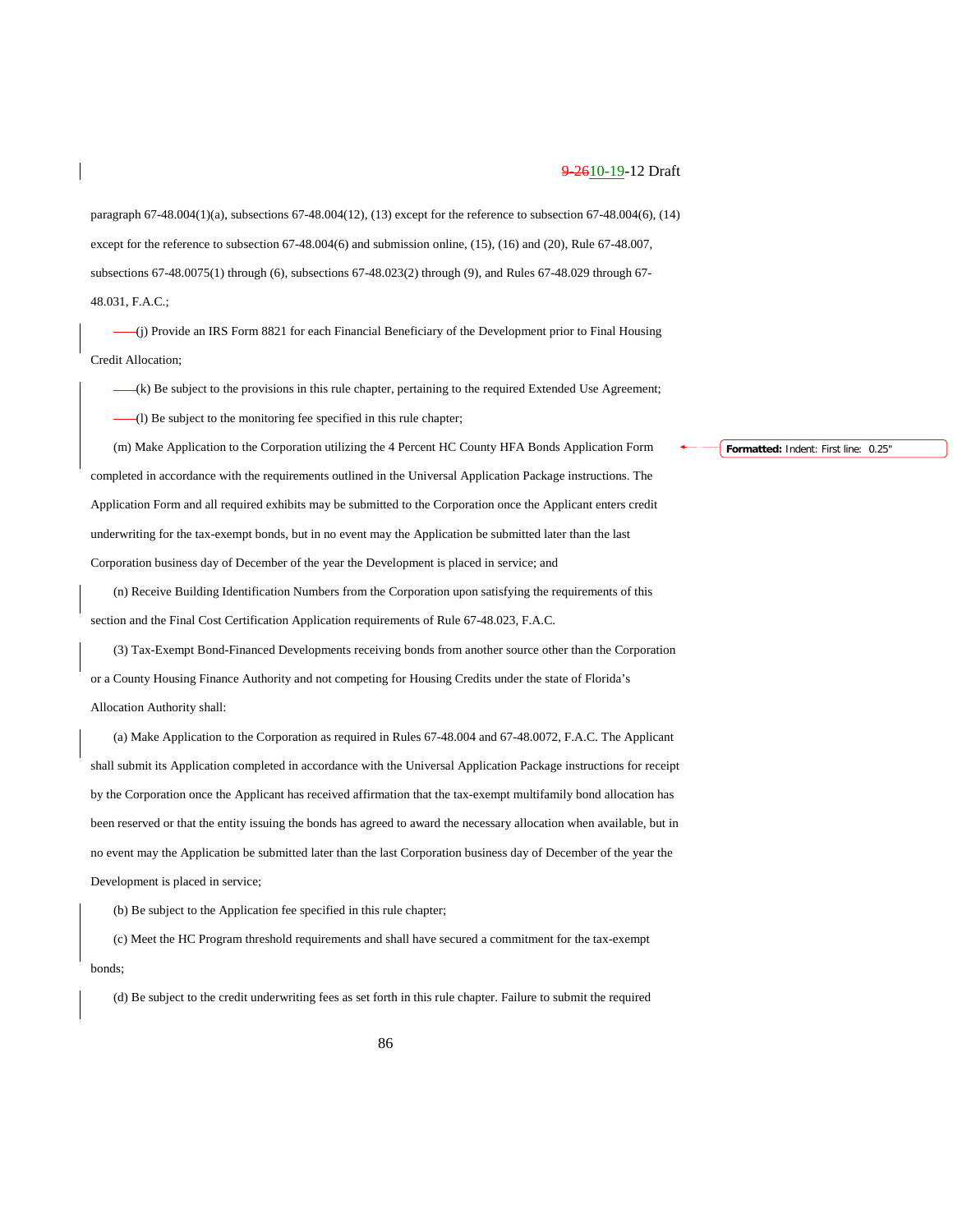credit underwriting fee to the Credit Underwriter within seven (7) Calendar Days of the date of the letter of invitation to enter credit underwriting shall result in withdrawal of the invitation;

(e) Participate in the credit underwriting process pursuant to this rule chapter;

(f) Have 50 percent or more of the aggregate basis of any building and the land on which the building is located financed by tax-exempt multifamily bonds;

(g) Receive a Preliminary Determination from the Corporation upon satisfying the requirements of paragraphs (a) through (f) above. A Development may receive a Preliminary Determination prior to the bonds being issued, after satisfying the requirements of paragraphs (a) through (d) above, if the Corporation receives a credit underwriting report prepared by one of the Corporation's contracted Credit Underwriters which meets the criteria required pursuant to this rule chapter and recommends a Housing Credit Allocation and the issuance of tax-exempt bonds, and receives evidence of a loan commitment in reference to the tax-exempt bonds where the amount of the bonds is at least 50 percent or more of the aggregate basis of any building and the land on which the building is located;

(h) Be subject to the administrative fee specified in this rule chapter. The administrative fee must be paid within seven (7) days of the date of the Preliminary Determination;

(i) Be subject to a Developer fee limitation as specified in this rule chapter;

(j) Be subject to the provisions of this rule chapter, specifically the applicable provisions of Part I and Part IV,

except for Rule 67-48.028, F.A.C.;

(k) Provide an IRS Form 8821 for each Financial Beneficiary of the Development prior to Final Housing Credit Allocation;

(l) Be subject to the provisions in this rule chapter, pertaining to the required Extended Use Agreement;

(m) Be subject to the monitoring fee specified in this rule chapter;

(n) Receive Building Identification Numbers from the Corporation upon satisfying the requirements of this

section and the Final Cost Certification Application requirements of Rule 67-48.023, F.A.C.

*Rulemaking Authority 420.507(12) FS. Law Implemented 420.5099 FS. History–New 7-22-96, Amended 12-23-96, 1-6-98,* 

*Formerly 9I-48.027, Amended 11-9-98, 2-24-00, 2-22-01, 3-17-02, Repromulgated 4-6-03, 3-21-04, Amended 2-7-05,* 

*Repromulgated 1-29-06, Amended 4-1-07, 3-30-08, 8-6-09, 11-22-11, \_\_\_\_.*

**67-48.028 Carryover Allocation Provisions.**

**Formatted:** Font: 9 pt, Italic, Font color: Black **Formatted:** None, Don't keep with next, Tab stops: Not at 0.25" + 0.25" + 0.25" + 0.25"

**Formatted:** Space Before: 0 pt, After: 0 pt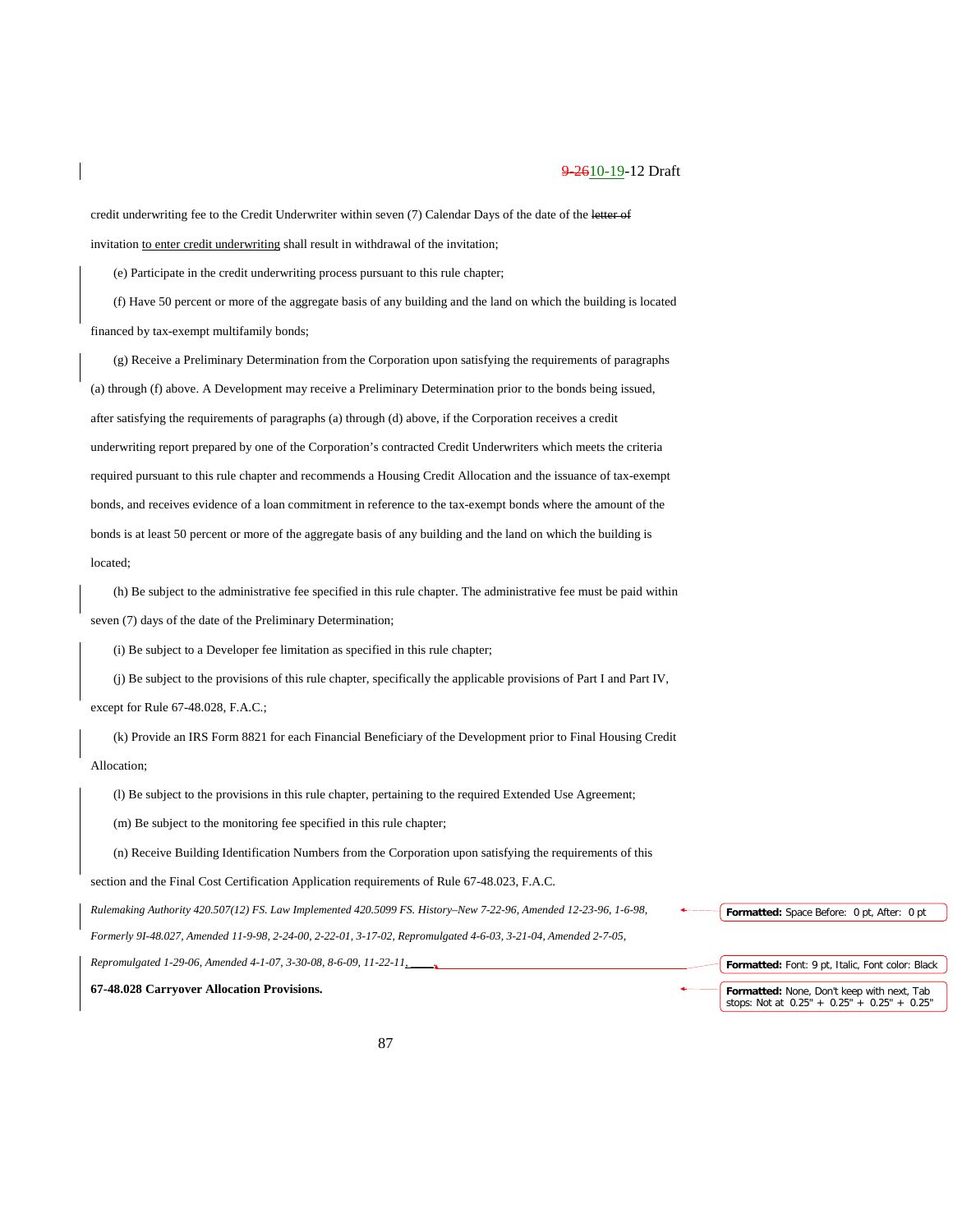(1) If an Applicant cannot complete its Development by the end of the year in which the Preliminary Allocation is issued, the Applicant must enter into a Carryover Allocation Agreement with the Corporation by December 31st of the year in which the Preliminary Allocation is issued. The Carryover Allocation allows the Applicant up to the end of the second year following the Carryover Allocation to have the Development placed-inservice.

(2) An Applicant shall have tax basis in the Housing Credit Development which is greater than 10 percent of the reasonably expected basis in the Housing Credit Development within six (6) months of the date the Corporation issues the Carryover Allocation Agreement, unless extended as provided in the Carryover Allocation Agreement, or the Housing Credits will be deemed to be returned to the Corporation. Certification that the Applicant has met the greater than 10 percent basis requirement shall be signed by the Applicant's attorney or certified public accountant.

(3) All supporting Carryover documentation and the signed certification evidencing the required basis must be submitted to the Corporation within six (6) months of the date the Corporation issues the Carryover Allocation Agreement, unless extended as provided in the Carryover Allocation Agreement, or the Housing Credits will be deemed to be returned.

(4) The Applicant for each Development for which a Carryover Allocation Agreement has been executed shall submit quarterly progress reports to the Corporation using Progress Report Form Q/M Report, which will be provided by the Corporation. If the Form Q/M Report does not demonstrate continuous and adequate development and construction progress, the Corporation will require monthly submission of Form Q/M Report until satisfactory progress is achieved, until the Development is placed in service, or until a determination is made by the Corporation that the Development cannot be placed in service by the Carryover deadline and the Housing Credits are returned to the Corporation in accordance with the terms of the Carryover Allocation Agreement. Form Q/M Report shall include a written statement describing the current status of the Development; the financing, construction and syndication activity since the last report; the reasons for any changes to the anticipated placed-in-service date; and any other information relating to the status of the Development which the Corporation may request. The due date for the first report shall be as stated in the Carryover Allocation Agreement.

*Rulemaking Authority 420.507(12) FS. Law Implemented 420.5099 FS. History–New 7-22-96, Repromulgated 12-23-96, Amended 1-6-98, Formerly 9I-48.028, Amended 11-9-98, 2-24-00, 2-22-01, 3-17-02, 4-6-03, Repromulgated 3-21-04, Amended*  **Formatted:** Don't keep with next, Tab stops: Not at 0.25" + 0.25" + 0.25" + 0.25"

**Formatted:** Space Before: 0 pt, After: 0 pt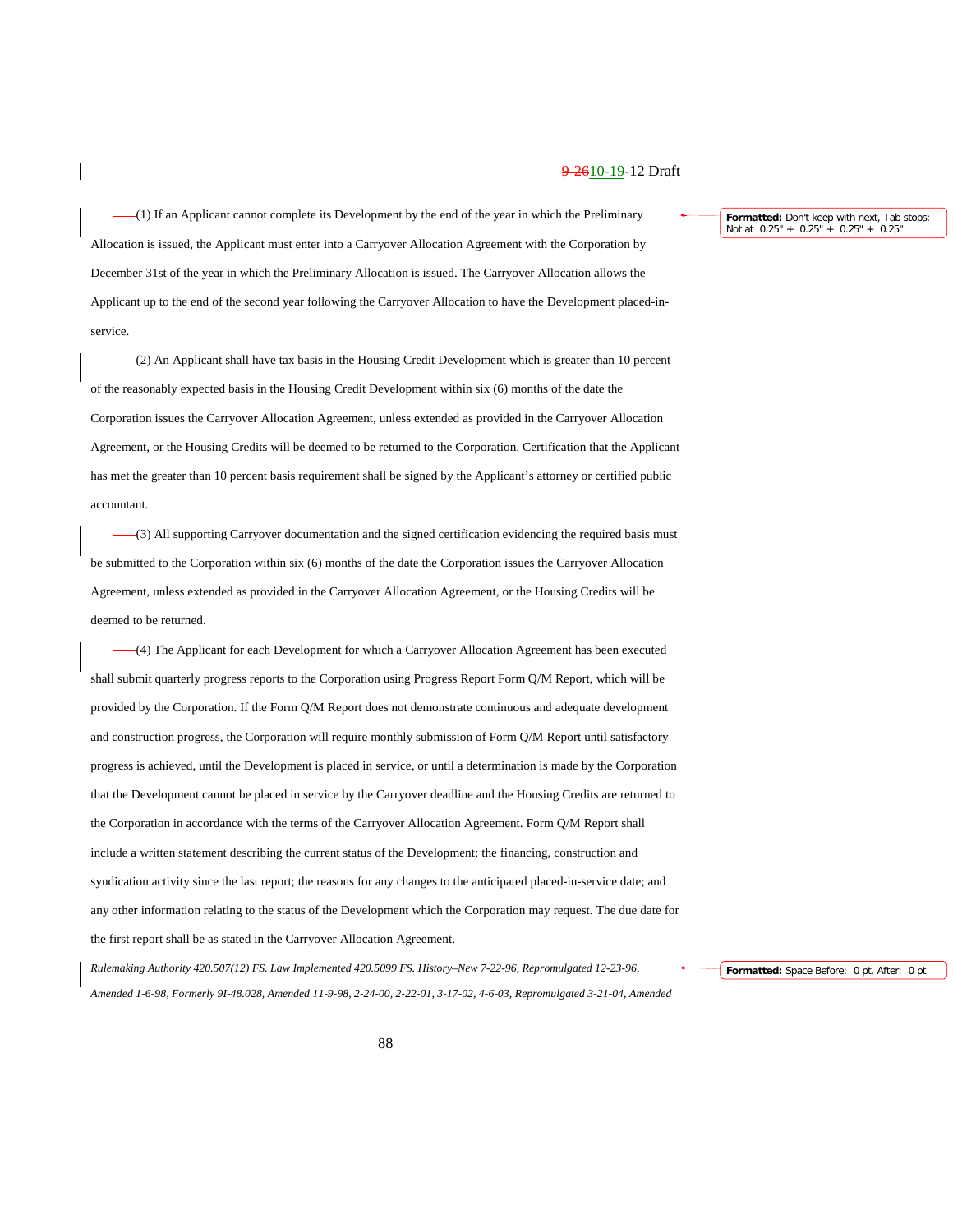*2-7-05, Repromulgated 1-29-06, Amended 4-1-07, Repromulgated 3-30-08, Amended 8-6-09, 11-22-11, \_\_\_\_.*

#### **67-48.029 Extended Use Agreement.**

(1) Pursuant to Section 42(h)(6) of the IRC, the Applicant and the Corporation shall enter into an Extended Use Agreement. The purpose of the Extended Use Agreement is to set forth the Housing Credit Extended Use Period, the Compliance Period, and to evidence commitments made by the Applicant in the Application or subsequently agreed to by the Corporation. Such commitments, for example, include the Housing Credit Set-Aside commitment, resident programs, and Development amenities.

(2) The following provisions shall be included in the Extended Use Agreement:

(a) The Applicable Fraction for Housing Credit Set-Aside units for each taxable year in the Housing Credit Extended Use Period shall not be less than the Applicable Fraction;

(b) Eligible Persons occupying set-aside units shall have the right to enforce in any state of Florida court the extended use requirement for set-aside units;

(c) The Extended Use Agreement shall be binding on all successors and assigns of the Applicant; and

(d) The Extended Use Agreement shall be executed prior to the issuance of a Final Housing Credit

Allocation to an Applicant. Following execution, the Extended Use Agreement shall be recorded pursuant to Florida law as a restrictive covenant.

*Rulemaking Authority 420.507(12) FS. Law Implemented 420.5099 FS. History–New 7-22-96, Repromulgated 12-23-96, 1-6-98, Formerly 9I-48.029, Amended 11-9-98, 2-24-00, Repromulgated 2-22-01, 3-17-02, 4-6-03, Amended 3-21-04, 2-7-05, Repromulgated 1-29-06, 4-1-07, 3-30-08, 8-6-09, 11-22-11, \_\_\_\_.*

#### **67-48.030 Sale or Transfer of a Housing Credit Development.**

An owner of a Housing Credit Development, its successor or assigns which has been granted a Final Housing Credit Allocation shall not sell the Housing Credit Development without having first notified the Treasury of the impending sale and complying with the Treasury's procedure or procedures for completing the transfer of ownership and utilizing the Housing Credit Allocation. The owner of a Housing Credit Development shall notify the Corporation in writing of an impending sale and of compliance with any requirements by the Treasury for the transfer of the Housing Credit Development. The owner of a Housing Credit Development shall notify the Corporation in writing of the name and address of the party or parties to whom the Housing Credit Development was sold within 14 Calendar Days of the transfer of the Housing Credit Development.

*Rulemaking Authority 420.507(12) FS. Law Implemented 420.5099 FS. History–New 7-22-96, Repromulgated 12-23-96,* 

**Formatted:** Font: 9 pt, Italic, Font color: Black **Formatted:** None, Don't keep with next, Tab stops: Not at 0.25" + 0.25" + 0.25" + 0.25"

**Formatted:** Don't keep with next, Tab stops: Not at 0.25" + 0.25" + 0.25" + 0.25"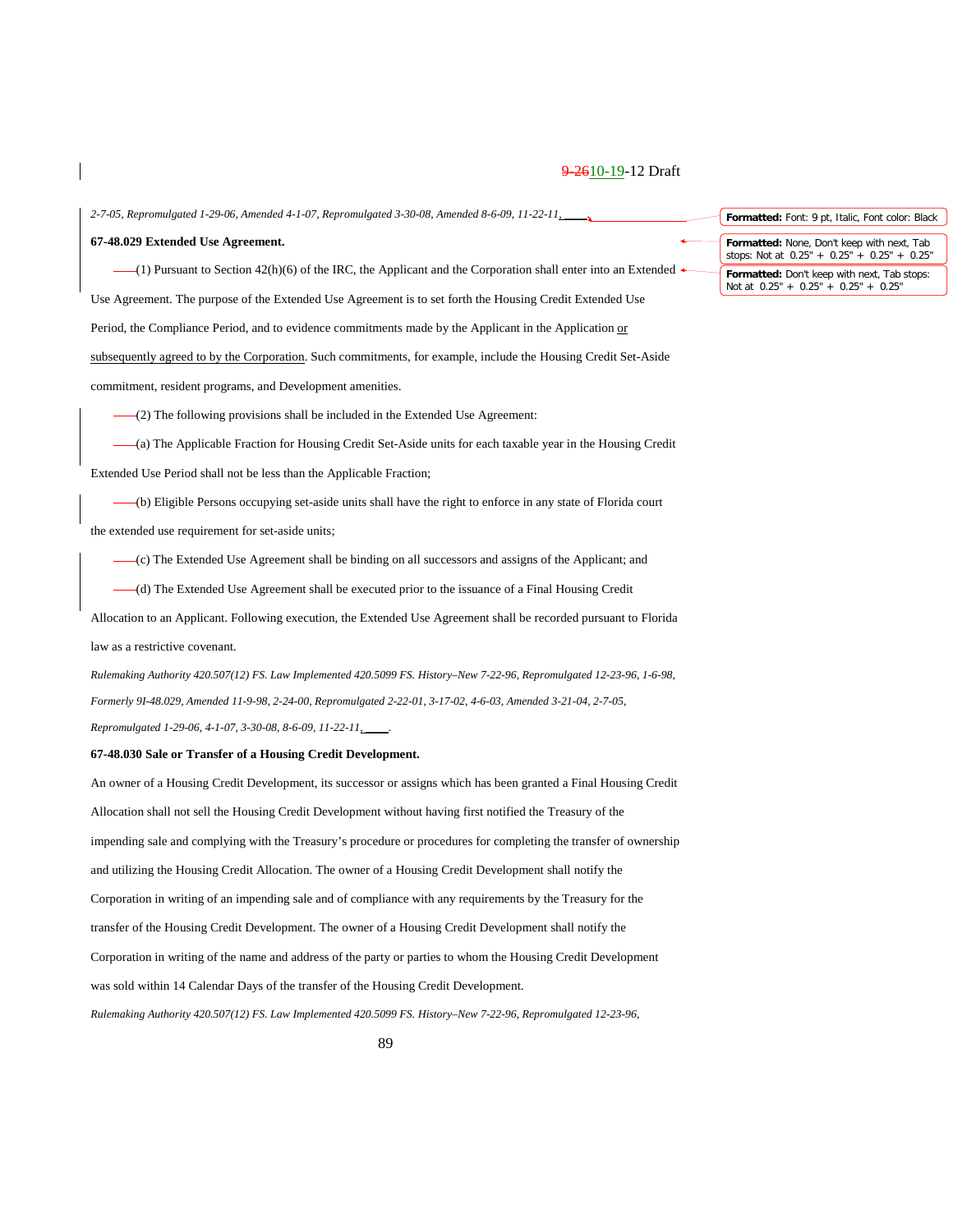*Amended 1-6-98, Formerly 9I-48.030, Amended 11-9-98, Repromulgated 2-24-00, Amended 2-22-01, Repromulgated 3-17-02, 4- 6-03, 3-21-04, 2-7-05, 1-29-06, 4-1-07, 3-30-08, 8-6-09, 11-22-11, \_\_\_\_.*

**67-48.031 Qualified Contracts Termination of Extended Use Agreement and Disposition of Housing Credit Developments.**

(1) An owner's written request to the Corporation for a qualified contract (a "qualified contract request") shall be governed by 26 CFR 1.42-18 (the "qualified contract regulations"), Section 42 of the Code, as applicable, and this rule section in effect at the time of the qualified contract request.

(2) After the fourteenth year of the Compliance Period, unless otherwise obligated under the Extended Use Agreement, or a Land Use Restriction Agreement under another Corporation program, and provided the right to request a qualified contract for the Development was not waived in exchange for or in connection with the award of Housing Credits, the owner of a Development may submit a qualified contract request to the Corporation. When submitting a qualified contract request, the owner shall utilize the Qualified Contract Package in effect at the time of the request and shall remit payment of the required Qualified Contract Package fee as provided therein. The Qualified Contract Package consists of the forms and instructions, obtained from the Corporation at 227 North Bronough Street, Suite 5000, Tallahassee, Florida 32301-1329, or on the Corporation's Website under the 2013 Universal Application link labeled Related References and Links or from\_\_\_\_\_, which shall be completed and submitted to the Corporation in order to request a qualified contract. The Qualified Contract Package, Rev. 09-2012, is adopted and incorporated herein by reference.

(3) All information contained in a Qualified Contract Package is subject to independent review, analysis and verification by the Corporation or its agents. The Corporation may request additional information to document the qualified contract amount calculated by the owner. The Corporation may also engage the services of its own certified public accountant (CPA) and real estate appraiser to assist in the review of a Qualified Contract Package. Real estate appraisers involved in the qualified contract process must be licensed by the state of Florida.

(4) The qualified contract regulations provide that the fair market value of the non-low-income portion of the building includes the fair market value of the underlying land and that the valuation of the underlying land must take into account the existing and continuing requirements contained in the Extended Use Agreement. Pursuant to s. 193.017, F.S., and the statutes cited therein, the Extended Use Agreement recorded in connection with a Housing Credit property is a land-use regulation and a limitation on the highest and best use of the property during the term

**Formatted:** Font: 9 pt, Italic, Font color: Black

**Formatted:** No widow/orphan control, Don't keep with next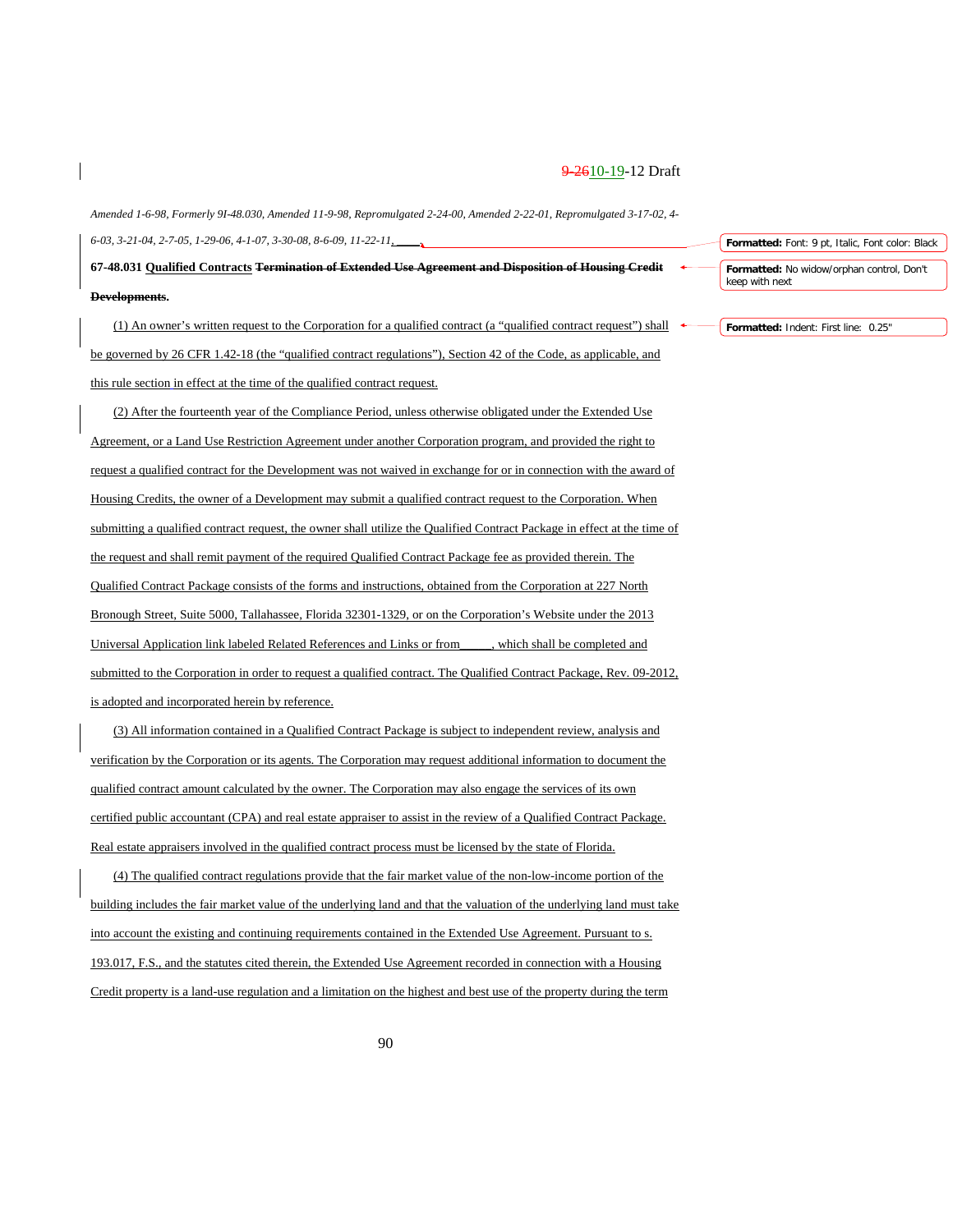of the agreement that must be considered by the county property appraiser in assessing the value of the property. For purposes of a qualified contract request, the fair market value of the underlying land shall be the value attributed to the underlying land by the county property appraiser in the most recent year's assessed value of the Development.

(5) In addition to the Qualified Contract Package fee, the owner shall be responsible for all third party fees in connection with the owner's qualified contract request. Third party fees include, but are not limited to, the costs of the services provided by CPAs and real estate appraisers or other real estate professionals engaged by the Corporation to assist it in the review of a qualified contract request, and the fees and commissions of any real estate broker in connection with the marketing and sale of the development to a buyer under a qualified contract.

(6) When offering a development for sale to the general public pursuant to a qualified contract request, the Corporation may, but shall not be required to, utilize the services of a real estate broker under contract with or designated by the Corporation to market and sell the development. The owner of the development shall be responsible for the fees and commissions due any such real estate broker in connection with the marketing and sale of the development, and, upon request of the Corporation or the real estate broker, the owner shall enter into a written agreement with the real estate broker pursuant to which the owner agrees to pay to the real estate broker such fees and commissions in connection with the marketing and sale of the development.

(7) The running of the one-year period described in Section  $42(h)(6)(I)$  of the Code may be suspended by the Corporation at any time upon written notice to the owner if: (a) the Corporation concludes that the owner's request lacks information required in the Qualified Contract Package or other essential information; (b) the owner fails to pay the Qualified Contract Package fee or, thereafter, fails to timely pay any other fees or costs for which the owner is responsible hereunder; (c) the owner and the Corporation are unable to reach mutual agreement on the qualified contract amount; (d) the Development that is the subject of the qualified contract request is not in compliance with the applicable program requirements or if any fees related to the Development are delinquent; (e) the owner fails to allow the Corporation, its agents or prospective buyers access to the Development for purposes of verification, inspection or due diligence; (f) the Applicant or Developer, or Principal, Affiliate or Financial Beneficiary of an Applicant or a Developer is in arrears to the Corporation or any agent or assignee of the Corporation; (g) following request, the owner fails to enter into the written agreement with the real estate broker designated by the Corporation to market and sell the development; or (h) the owner otherwise fails to comply with the requirements of this rule section or the qualified contract regulations. The term of any such suspension shall begin on the date of the written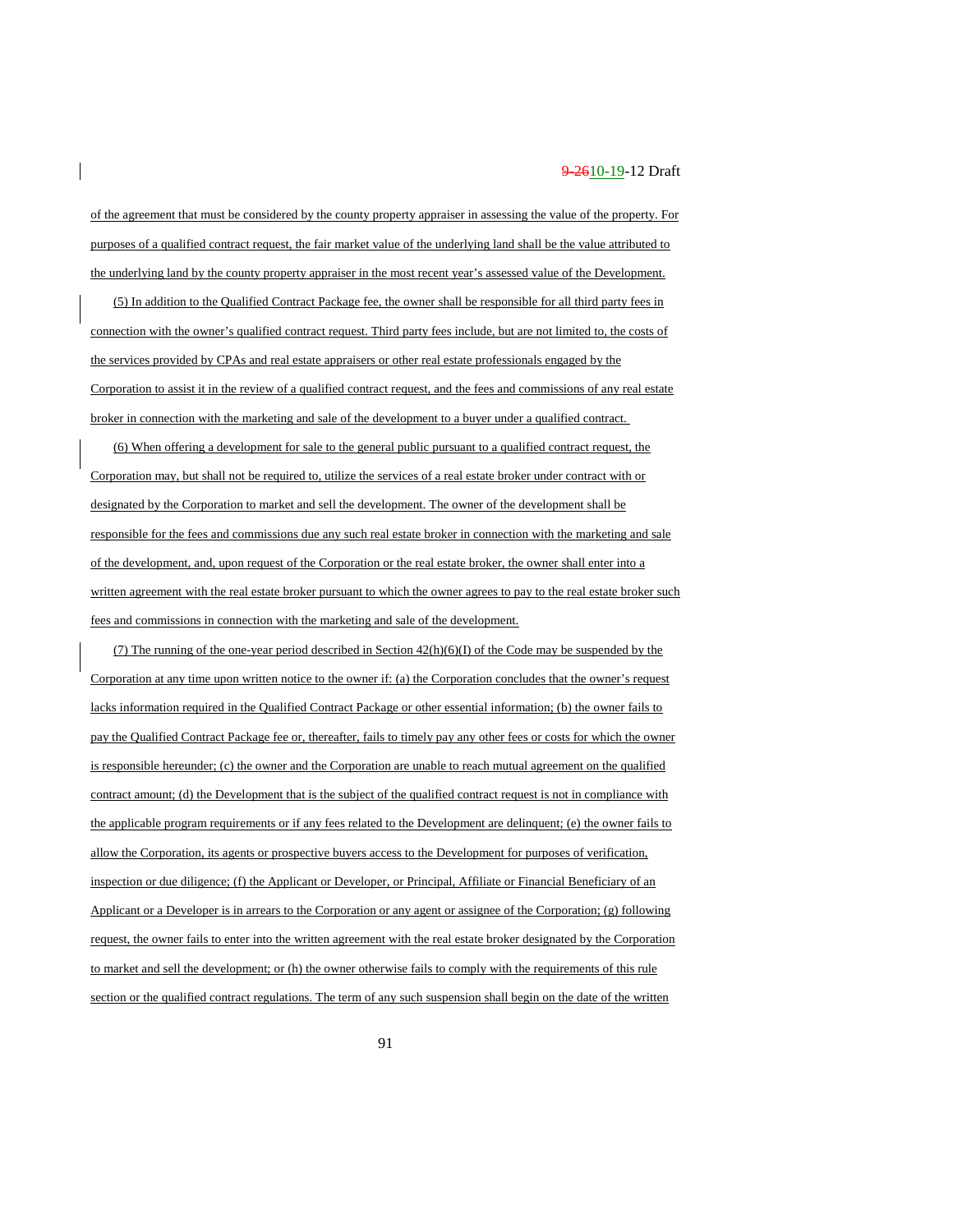notice provided by the Corporation to the owner, and shall continue unabated until such date as the deficiency, nonpayment or disagreement giving rise to the suspension is acknowledged as having been resolved in writing by the Corporation.

(8) Upon mutual agreement of the owner and the Corporation, the qualified contract amount shall be documented in writing signed by the Corporation and the owner.

(9) The owner shall cooperate with the Corporation and its agents, real estate brokers and prospective buyers in connection with the processing of the owner's qualified contract request and the marketing of the Development to prospective buyers. The owner shall exercise good faith in acting upon a qualified contract as may be presented within the one-year period. If the Corporation provides a qualified contract within the one-year period and the owner rejects or fails to act upon the contract, the Development shall remain subject to the Extended Use Agreement, and the owner shall be deemed to have waived any right or option to submit another qualified contract request for the Development.

(10) An owner shall be allowed only one qualified contract request per Development.

The Housing Credit Extended Use Period for any building shall terminate upon the date a building is acquired through foreclosure or instrument in lieu of foreclosure or if no buyer can be found who is willing to maintain the Housing Credit Set-Aside of the Development. In the event the Applicant is unable to locate a buyer willing to maintain the set-aside provisions of the Extended Use Agreement, the following steps shall be taken, as set forth in Section 42(h)(6) of the IRC, before a building is converted to market-rate use;

(1) After the fourteenth year of the Compliance Period, unless otherwise obligated under the Extended Use Agreement, a Land Use Restriction Agreement under another Corporation program, or if Applicant has already nowingly and voluntarily waived its right to request the Corporation find a buyer to acquire the Applicant's interest sing Credit Set-Aside portion of the building, an Applicant may Corporation to find a buyer to acquire the Applicant's interest in the Housing Credit Set-Aside portion of the building. When submitting a written request, Applicants shall utilize the Qualified Contract Package in effect at the time of the written request and shall remit payment of the required Qualified Contract Package fee. The Qualified Contract Package consists of the forms and instructions, obtained from the Corporation at 227 North Bronough Street, Suite 5000, Tallahassee, Florida 32301-1329, or on the Corporation's Website under the 2013 2011 Universal Application link labeled Related References and Links or from

**Formatted:** Font: Times New Roman

**Formatted:** List Paragraph, Widow/Orphan control, Don't keep with next, Allow hanging punctuation, Adjust space between Latin and Asian text, Adjust space between Asian text and numbers, Font Alignment: Auto

**Formatted:** Font: Times New Roman, Underline, Not Strikethrough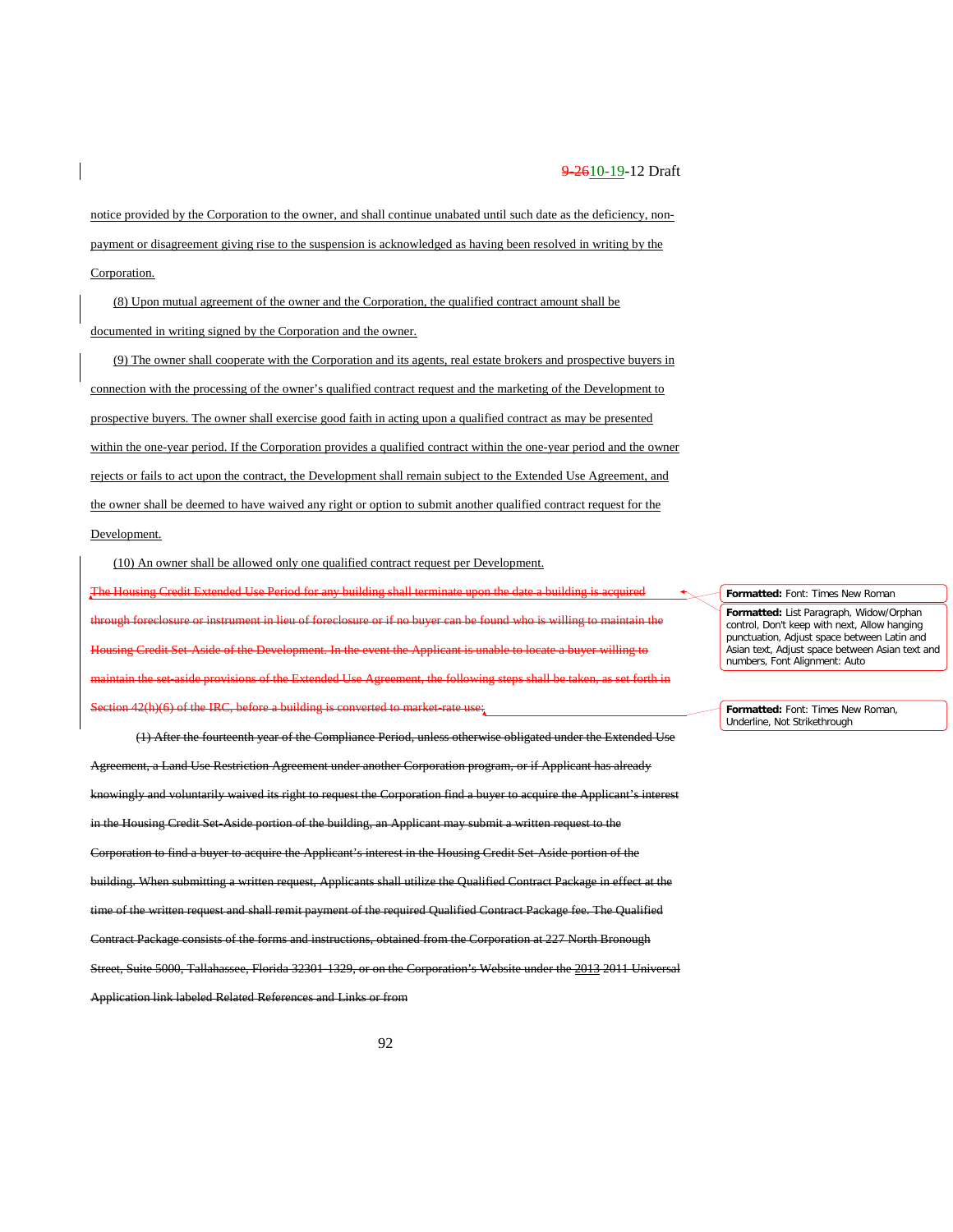[http://www.flrules.org/Gateway/reference.asp?No=Ref-00484,](https://www.flrules.org/Gateway/reference.asp?No=Ref-00484) which shall be completed and submitted to the Corporation in accordance with this rule chapter in order to request the Corporation find a buyer to acquire the Applicant's interest in the Housing Credit Set-Aside portion of the building. The Qualified Contract Package, Rev. 09-07, is adopted and incorporated herein by reference.

(2) All information contained in a Qualified Contract Package request is subject to independent review, alysis and verification by the Corporation or its agents. The Corporation shall request additional information to document the qualified contract price calculation or other information submitted, if the submitted documentation does not support the price indicated by the certified public accountant (CPA) hired by the owner. The Corporation shall then engage its own CPA to perform a qualified contract price calculation. Cost of such service shall be paid for by the owner. Following the Corporation's receipt and complete review of the completed Qualified Contract Package, the Corporation shall have one year to present a "qualified contract", as defined in Section 42(h)(6)(F) of the IRC, for the Development. The one year time period shall commence upon the Corporation's receipt and final review of all of the accompanying information required by the Qualified Contract Package and the Corporation and the owner have agreed to the qualified contract price in writing.

(3) The Corporation shall not agree to the qualified contract price in writing until the Applicant or Developer has satisfied any financial obligations for which the Applicant or Developer, or Principal, Affiliate or Financial Beneficiary of an Applicant or a Developer is in arrears to the Corporation or any agent or assignee of the Corporation.

(4) The Applicant is responsible for all real estate broker fees incurred from the sale of the Development. (5) At the conclusion of the review process established by Rule 67-48.031, F.A.C., each Applicant will be provided with its qualified contract price calculation and notice of rights.

(6) Written arguments to any recommended order entered pursuant to a Section 120.57(2), F.S., proceeding concerning its qualified contract price calculation shall be typed and double-spaced with margins no less than one in either Times New Roman 14-point or Courier New 12-point font and may not exceed five (5) pages, excluding the caption and certificate of service. Written arguments must be filed with Florida Housing Finance Corporation's Clerk at 227 North Bronough Street, Suite 5000, Tallahassee, Florida 32301-1329, no later than 5:00 p.m., Eastern Time, no later than five (5) Calendar Days from the date of issuance of the recommended order. Failure to timely file a written argument shall constitute a waiver of the right to have a written argument considered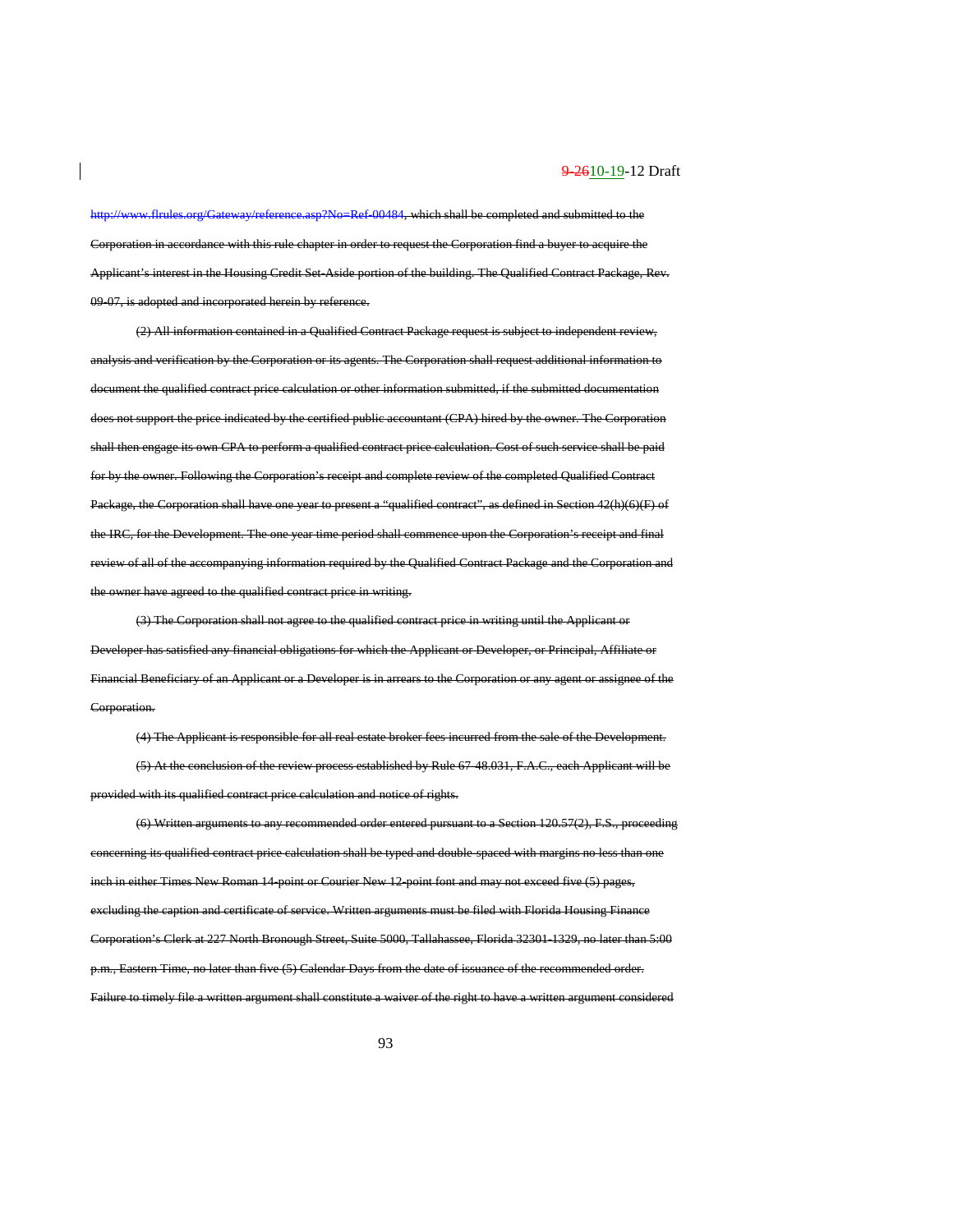by the Board. The one year time period the Corporation has to present a "qualified contract" will toll upon the filing of a petition to contest a qualified contract price calculation and will recommence upon the issuance of the Board's final order.

(7) The Applicant shall cooperate with the Corporation and its agents with respect to the Corporation's efforts to present a "qualified contract" for the purchase of the Applicant's interest in the Housing Credit Set-Aside portion of the Development and the Applicant's failure to cooperate will toll the one year time period the Corporation has to present a "qualified contract". The Corporation shall actively seek to obtain a qualified buyer for acquisition of the Housing Credit Set-Aside portion of the building for an amount not less than the Applicable Fraction as specified in the Extended Use Agreement of:

(a) The sum of the outstanding indebtedness secured by the building;

(b) The adjusted investor equity in the building; and

(c) Other capital contributions not reflected in the amounts above, and reduced by cash distributions from the Development.

(8) If the Corporation presents a "qualified contract" and the Applicant fails to enter into a bona fide contract to acquire the Development, as defined in Section 42(h)(6)(F) of the IRC, the Applicant shall irrevocably waive any right to further request that the Corporation present a "qualified contract" for the purchase of the Applicant's interest in the Housing Credit Set-Aside portion of the Development and the Development will remain subject to the requirements of the Extended Use Agreement.

(9) In the event no buyer is found to acquire the Housing Credit Set-Aside portion of the building within one year as described herein, the Housing Credit Extended Use Period shall be terminated, and the units converted to market-rate.

(10) Pursuant to Section 42(h)(6)(E)(ii) of the IRC, the termination of an Extended Use Agreement shall not be construed to permit the termination of a tenancy, the eviction of any existing resident of any set-aside unit, or se in the gross rent with respect to any set-aside unit before the close of the three-year period following such termination. In no case shall any portion of a Housing Credit Development be disposed of prior to the expiration of the Extended Use Agreement.

*Rulemaking Authority 420.507(12) FS. Law Implemented 420.5099 FS. History–New 7-22-96, Repromulgated 12-23-96, 1-6-98, Formerly 9I-48.031, Amended 11-9-98, Repromulgated 2-24-00, 2-22-01, 3-17-02, 4-6-03, 3-21-04, Amended 2-7-05, 1-29-06, 4-*